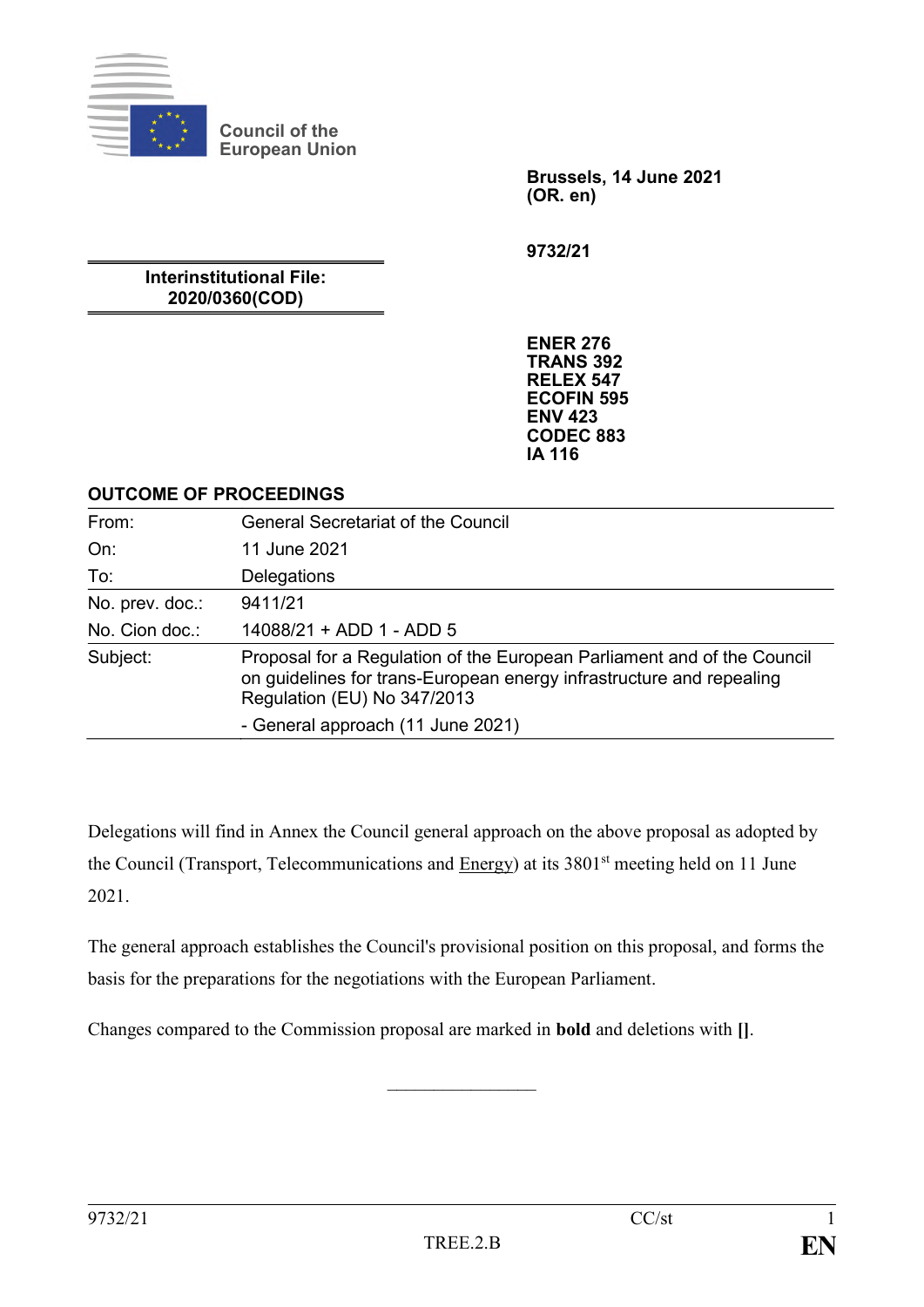### **CHAPTER I**

### *GENERAL PROVISIONS*

#### *Article 1*

#### **Subject matter and scope**

- 1. This Regulation lays down guidelines for the timely development and interoperability of the priority corridors and areas of trans-European energy infrastructure set out in Annex I ('energy infrastructure priority corridors and areas') that contribute to the Union's 2030 climate and energy targets and the climate neutrality objective by 2050 **and to ensure interconnections, energy security, market and system integration and competition for all Member States, [ ] as well as energy at a price that is affordable for households and companies.**
- 2. In particular, this Regulation:
	- (a) addresses the identification of projects of common interest necessary to implement priority corridors and areas falling under the energy infrastructure categories **[ ]** set out in Annex II ('energy infrastructure categories');
	- **(b) addresses the identification of projects of mutual interest.**
	- (c) facilitates the timely implementation of projects of common interest **and projects of mutual interest** by streamlining, coordinating more closely, and accelerating permit granting processes and by enhancing **transparency and** public participation;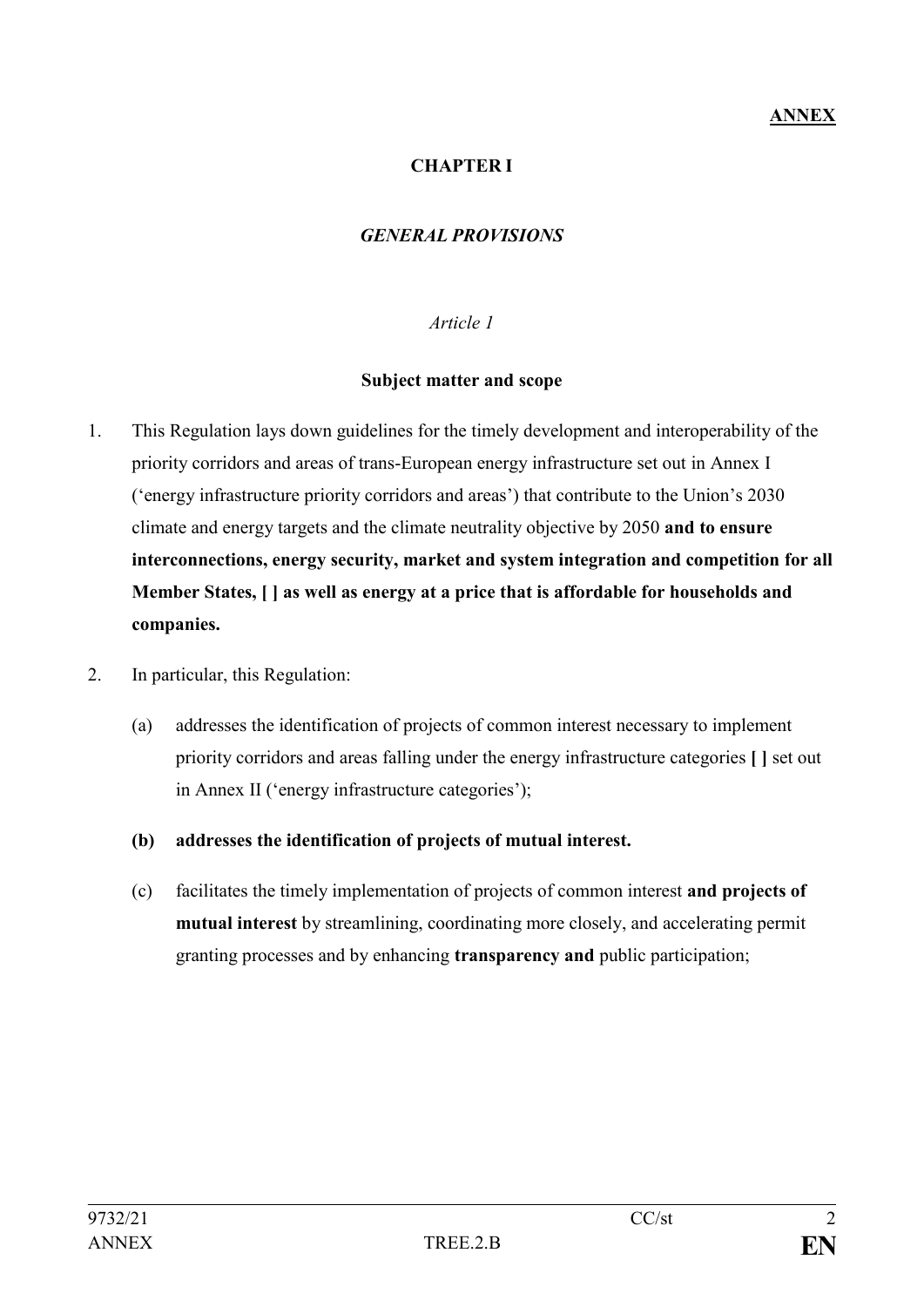- (d) provides rules **[ ]** for the cross-border allocation of costs and risk-related incentives for projects of common interest **and projects of mutual interest**;
- (e) determines the conditions **and the criteria** for eligibility of projects of common interest **and projects of mutual interest** for Union financial assistance;
- **[ ]** *(ex point e was deleted)*

*Article 2*

## **Definitions**

In addition to the definitions in Directives 2009/73/EC, (EU) 2018/2001**<sup>1</sup>** and (EU) 2019/944 of the European Parliament and of the Council and in Regulations (EC) No 715/2009, [ ] and (EU) 2019/943, the following definitions shall apply for the purposes of this Regulation:

- (1) 'energy infrastructure' means any physical equipment or facility falling under the energy infrastructure categories which is located within the Union, or linking the Union and one or more third countries;
- (2) 'comprehensive decision' means **[ ] a** decision or set of decisions taken by a Member State authority or authorities, not including courts or tribunals, that determines whether or not a project promoter is authorised to build the energy infrastructure to realise a project of common interest **or a project of mutual interest** by having the possibility to start, or procure and start, the necessary construction works ('ready-to-build status') without prejudice to any decision taken in the context of an administrative appeal procedure;
- (3) 'project' means one or several lines, pipelines, facilities, equipment or installations falling under the energy infrastructure categories;

<sup>&</sup>lt;u>.</u> **<sup>1</sup>** Directive (EU) 2018/2001 of the European Parliament and of the Council of 11 December 2018 on the promotion of the use of energy from renewable sources, OJ L 328, 21.12.2018, p. 82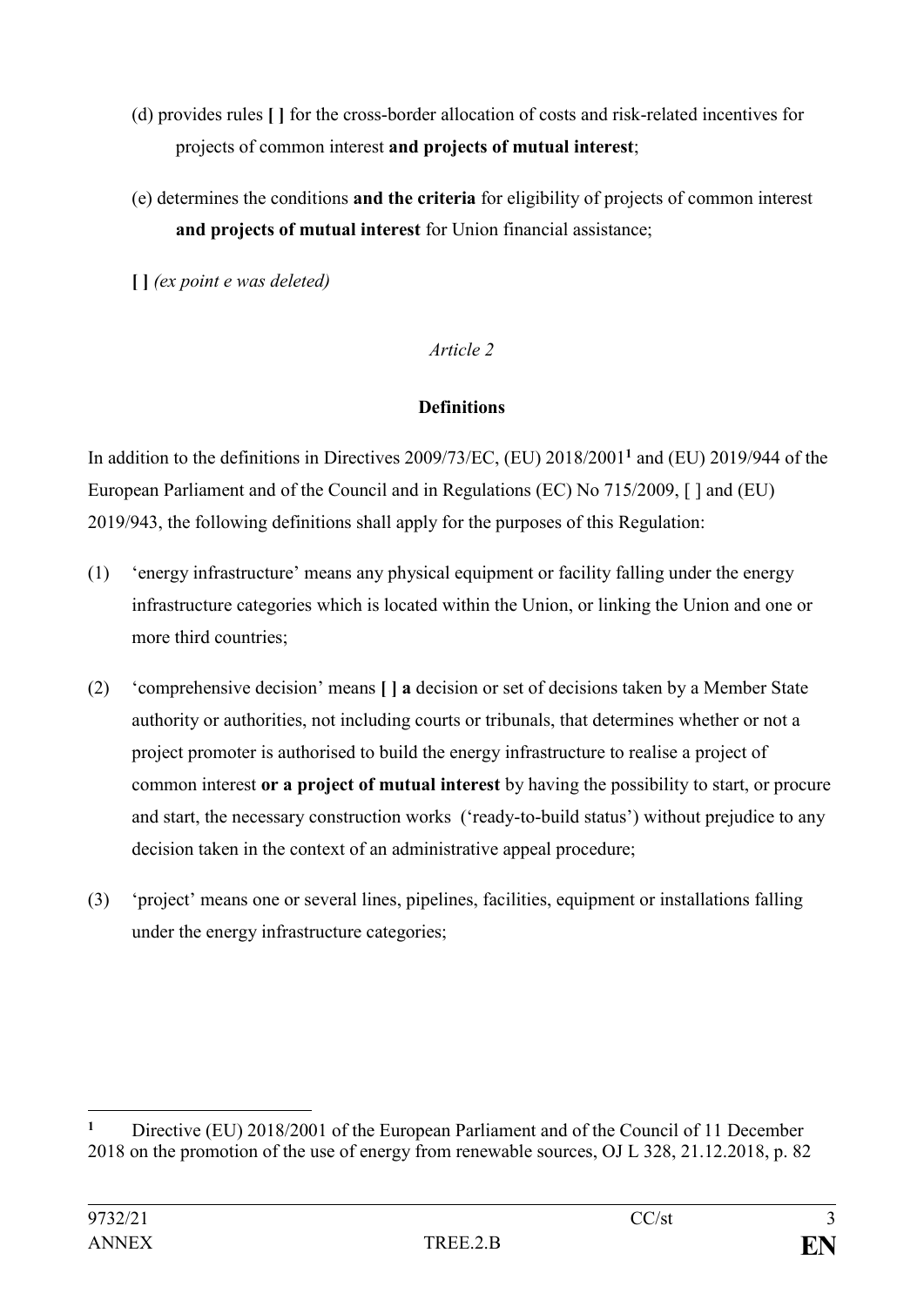- (4) 'project of common interest' means a project [ ] **necessary** [ ] to implement the energy infrastructure priority corridors and areas set out in Annex I and which is part of the Union list of projects of common interest referred to in Article 3 **and/or projects set out in Annex II developed in disadvantaged, less connected, peripheral, outermost or isolated regions, such as islands, where they support innovative and other solutions involving at least two Member States with a significant positive impact on the EU energy and climate targets according to the criteria established in this regulation**;
- (5) 'project of mutual interest' means a project promoted by at least one **M**ember **S**tate in cooperation with third countries, **pursuant the letters of support from the governments of the directly affected countries expressing their support for the project or other non binding agreement [ ]**, **within the energy infrastructure categories in Annex II, which contributes significantly to the Union's overall energy and climate objectives as referred in Article 1 (1), and which is part of the Union list of projects referred to in Article 3 [ ]**;
- (6) 'energy infrastructure bottleneck' means limitation of physical flows in an energy system due to insufficient transmission capacity, which includes inter alia the absence of infrastructure;
- (7) 'project promoter' means one of the following:
	- (a) a transmission system operator (TSO), distribution system operator **(DSO)** or other operator or investor developing a project of common interest **or a project of mutual interest**;
	- (b) where there are several TSOs, [ ] **DSOs**, other operators, investors, or any group thereof, the entity with legal personality under the applicable national law, which has been designated by contractual arrangement between them and which has the capacity to undertake legal obligations and assume financial liability on behalf of the parties to the contractual arrangement;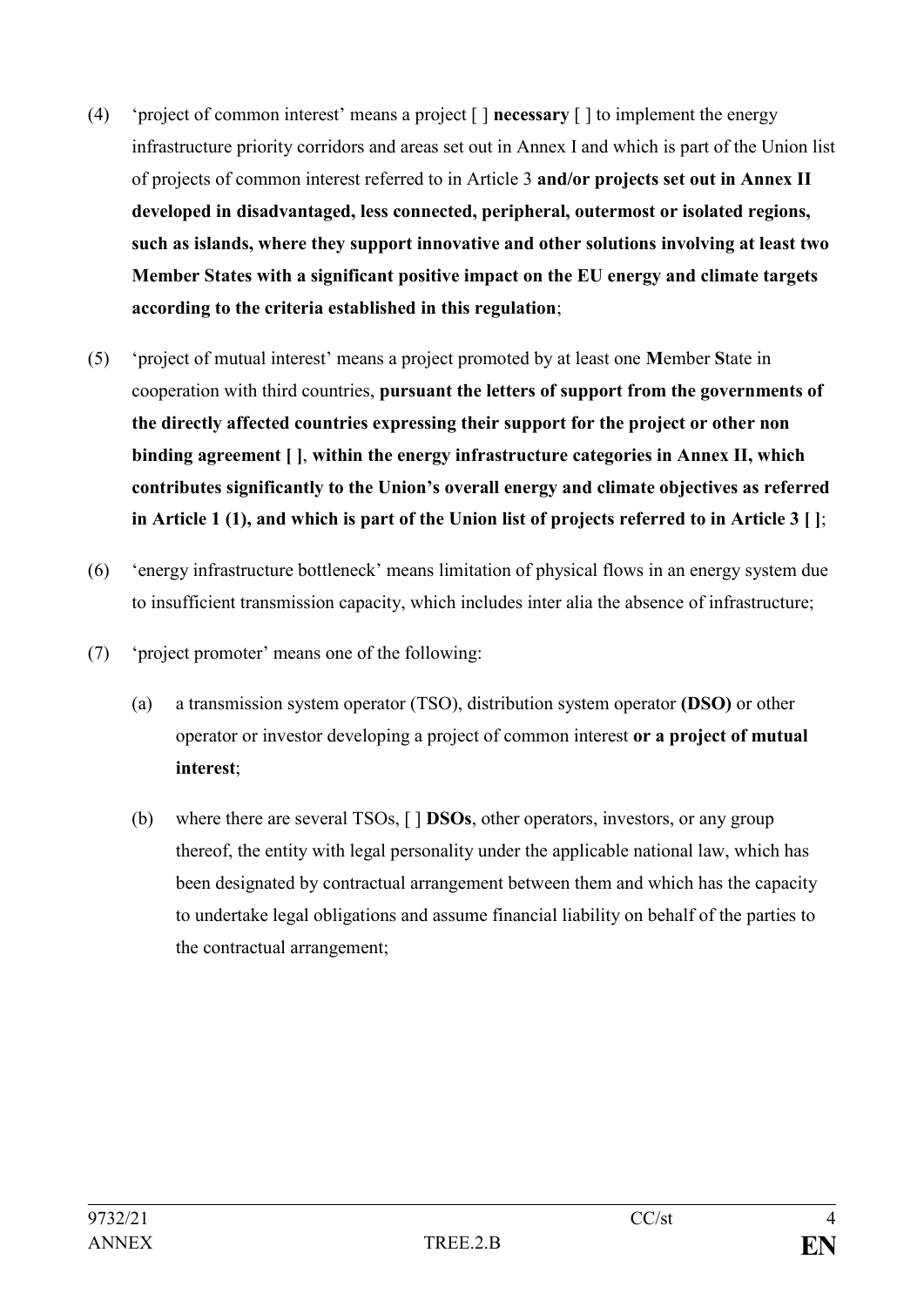- (8) 'smart electricity grid' means an electricity network where the grid operator can digitally monitor **or** [ ] **actively control specific actions** [ ] of the users connected to it, and information and communication technologies (ICT) for communicating with related grid operators, generators, consumers and/or prosumers, with a view to transmitting **or**  distributing electricity in a sustainable, cost-efficient and secure way:
- (9) 'smart gas grid' means a gas network that makes use of innovative-digital **or others** solutions to integrate in a cost efficient manner a plurality of low-carbon and **particularly renewable** gas sources in accordance with consumers' needs and gas quality requirements in order to reduce the carbon footprint of the related gas consumption, enable an increased share of renewable and low-carbon gases, and create links with other energy carriers and sectors, **including the necessary physical upgrades to integrate low carbon and particularly renewable gases**;
- **(10) "repurposing[ ]" means physical upgrade of existing natural gas infrastructure for [ ] dedicated use of pure hydrogen [ ].**

# **[ ]**

- (**11**) '**competent authorities** [ ]" means authorities that, under national law, are competent to issue different permits and authorisations related to the planning, design and construction of immovable assets, including energy infrastructure;
- (**12**) 'works' means the purchase, supply and deployment of components, systems and services including software, the carrying out of development and construction and installation activities relating to a project, the acceptance of installations and the launching of a project;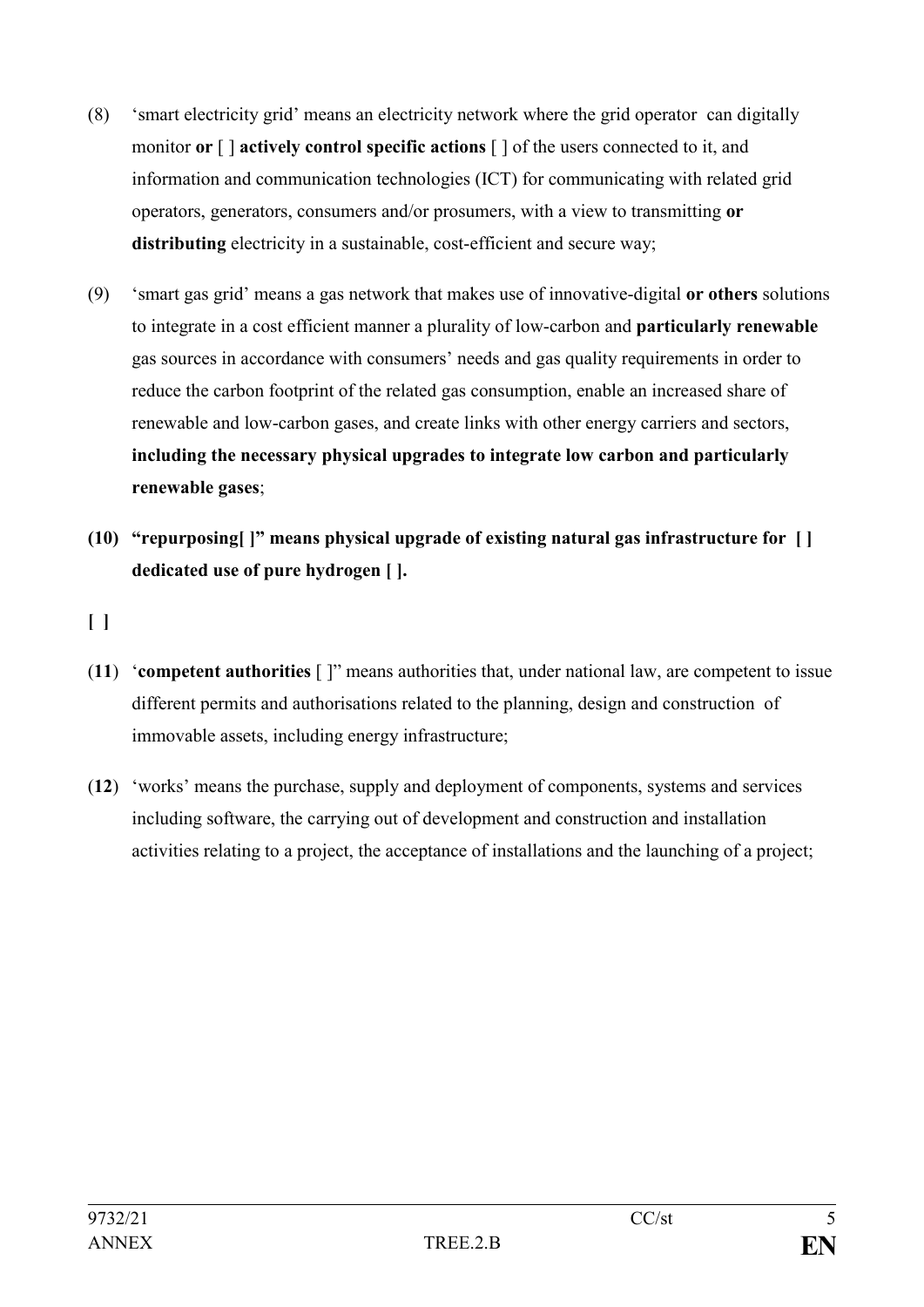- (**13**) 'studies' means activities needed to prepare project implementation, such as preparatory, feasibility, evaluation, testing and validation studies, including software, and any other technical support measure including prior action to define and develop a project and decide on its financing, such as reconnaissance of the sites concerned and preparation of the financial package;
- (**14**) 'national regulatory authority' means a national regulatory authority designated in accordance with Article 39(1) of Directive 2009/73/EC or Article 57(1) of Directive (EU) 2019/944 or;
- (**15**) 'commissioning' means the process of bringing a project into operation once it has been constructed;
- (**16**) '[ ] **relevant** national regulatory authorities' means the national regulatory authorities in the Member States [ ] **hosting a project or taking part in cross-border cost-sharing of a project providing a significant positive impact**;
- (**17**) 'climate adaptation' is a process that ensures that the resilience to the potential adverse impacts of climate change of energy infrastructure is ensured through a climate vulnerability and risk assessment, including through relevant adaptation measures;

**[ ]**

- **[ ]**
- **(18) 'competing projects' are projects which address the same identified infrastructure gap or regional infrastructure need in full or in part.**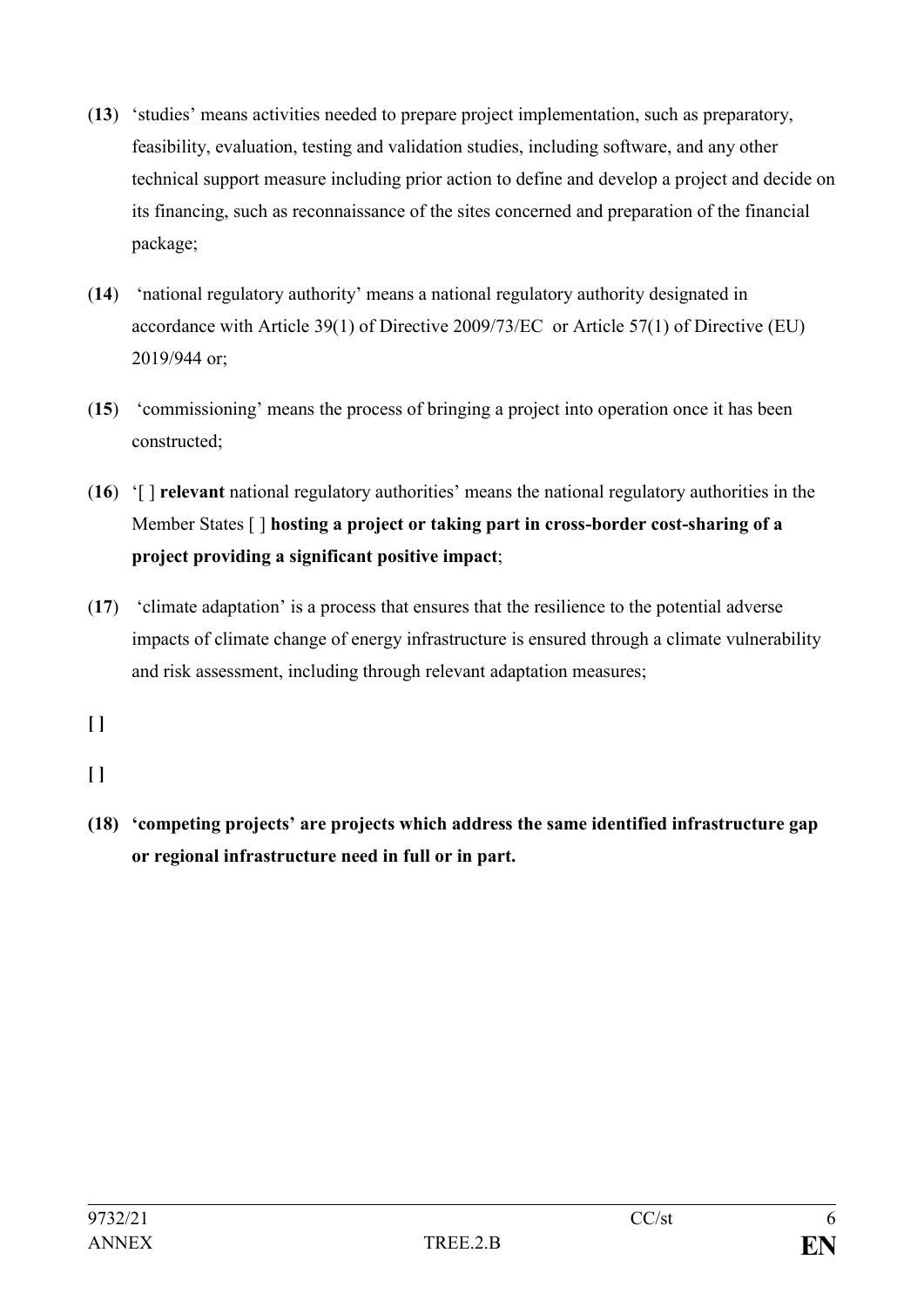# **CHAPTER II**

# *PROJECTS OF COMMON INTEREST AND PROJECTS OF MUTUAL INTEREST*

### *Article 3*

### **Union list of projects of common interest and projects of mutual interest**

1. Regional groups shall be established ('Groups') as set out in Section 1 of Annex III. The membership of each Group shall be based on each priority corridor and area and their respective geographical coverage as set out in Annex I. Decision-making powers in the Groups shall be restricted to Member States and the Commission, who shall, for those purposes, be referred to as the decision-making body of the Groups. **Decision-making in the Regional Groups is based on consensus.**

**[ ]**

- 2. Each Group shall adopt its own rules of procedure, having regard to the provisions set out in Annex III.
- 3. The decision-making body of each Group shall adopt a regional list of [ ] projects of common interest **and projects of mutual interest** drawn up in accordance with the process set out in Section 2 of Annex III, the contribution of each project to implementing the energy infrastructure priority corridors and areas and their fulfilment of the criteria set out in Article 4. **[ ]**

Where a Group draws up its regional list:

(a) each individual proposal for a project of common interest shall require the approval of the states, to whose territory the project relates; where a state does not [ ] give its approval, it shall present its substantiated reasons for doing so to the Group concerned;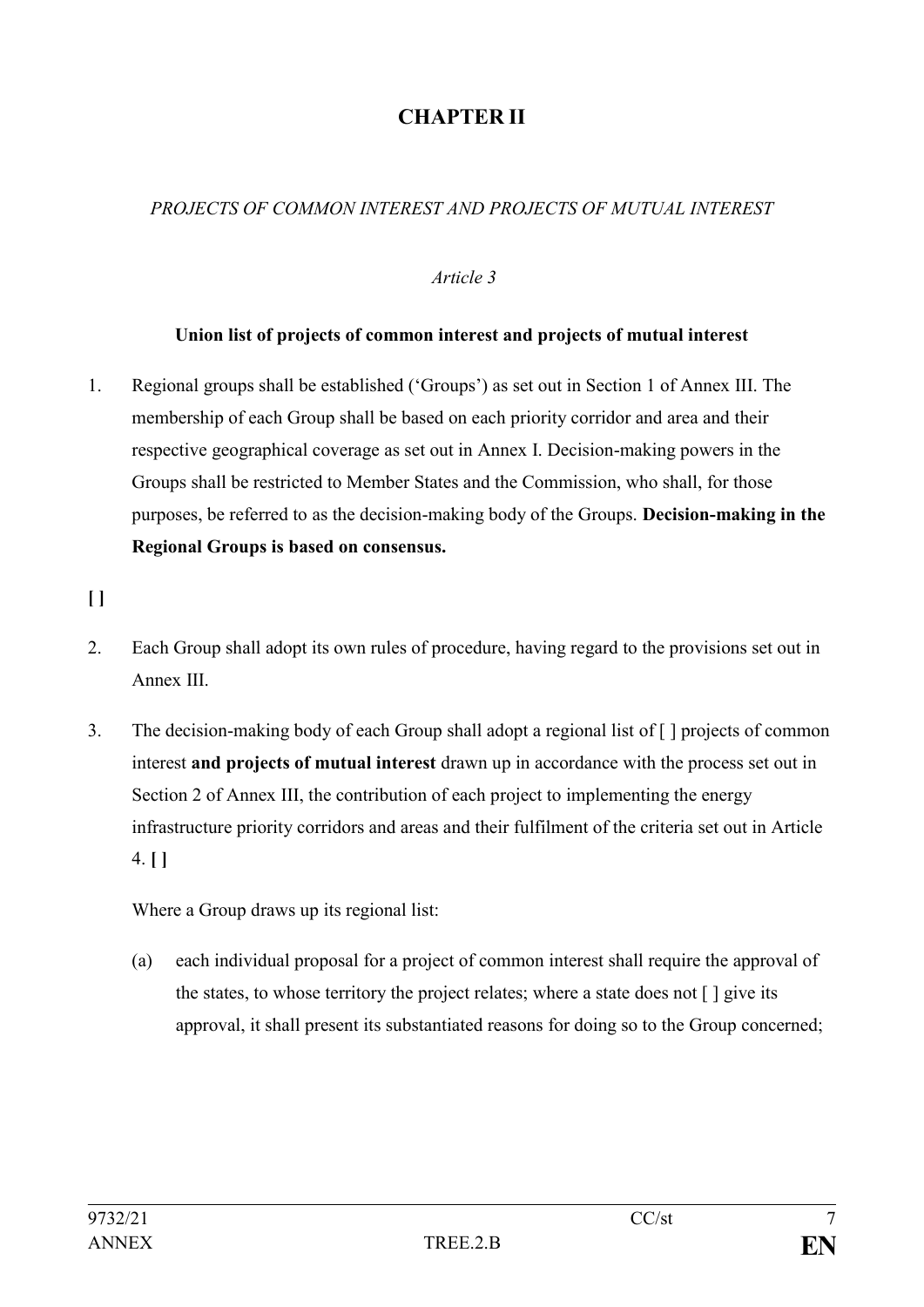- (b) it shall take into account the advice from the Commission that is aimed at having a manageable total number of projects of common interest **and projects of mutual interest**.
- 4. The Commission shall be empowered to adopt delegated acts in accordance with Article **20** of this Regulation [ ] in order to establish the 'Union list' **(including proposed projects of common interest and projects of mutual interest)** [ ], subject to the second paragraph of Article 172 of the Treaty on the Functioning of the European Union.

In exercising its power, the Commission shall ensure that the Union list is established every two years, on the basis of the regional lists adopted by the decision-making bodies of the Groups as established in point (2) of Section 1 of Annex III, following the procedure set out in paragraph 3 of this Article.

The first Union list pursuant to this Regulation shall be adopted by 30 November 2023 at the **latest** 

- 5. The Commission shall **advice the decision-making body of each Group, when adopting the regional lists proposed projects of common interest and projects of mutual interest, in order to** [ ]:
	- (a) ensure that only those projects that fulfil the criteria referred to in Article 4 are included;
	- (b) ensure cross-regional consistency, taking into account the opinion of the Agency for the Cooperation of Energy Regulator**s** ('the Agency') as referred to in point (12) of Section 2 of Annex III;
	- (c) take into account the opinions of Member States as referred to in point (9) of Section 2of Annex III;
	- (d) aim for a manageable total number of projects of common interest on the Union list.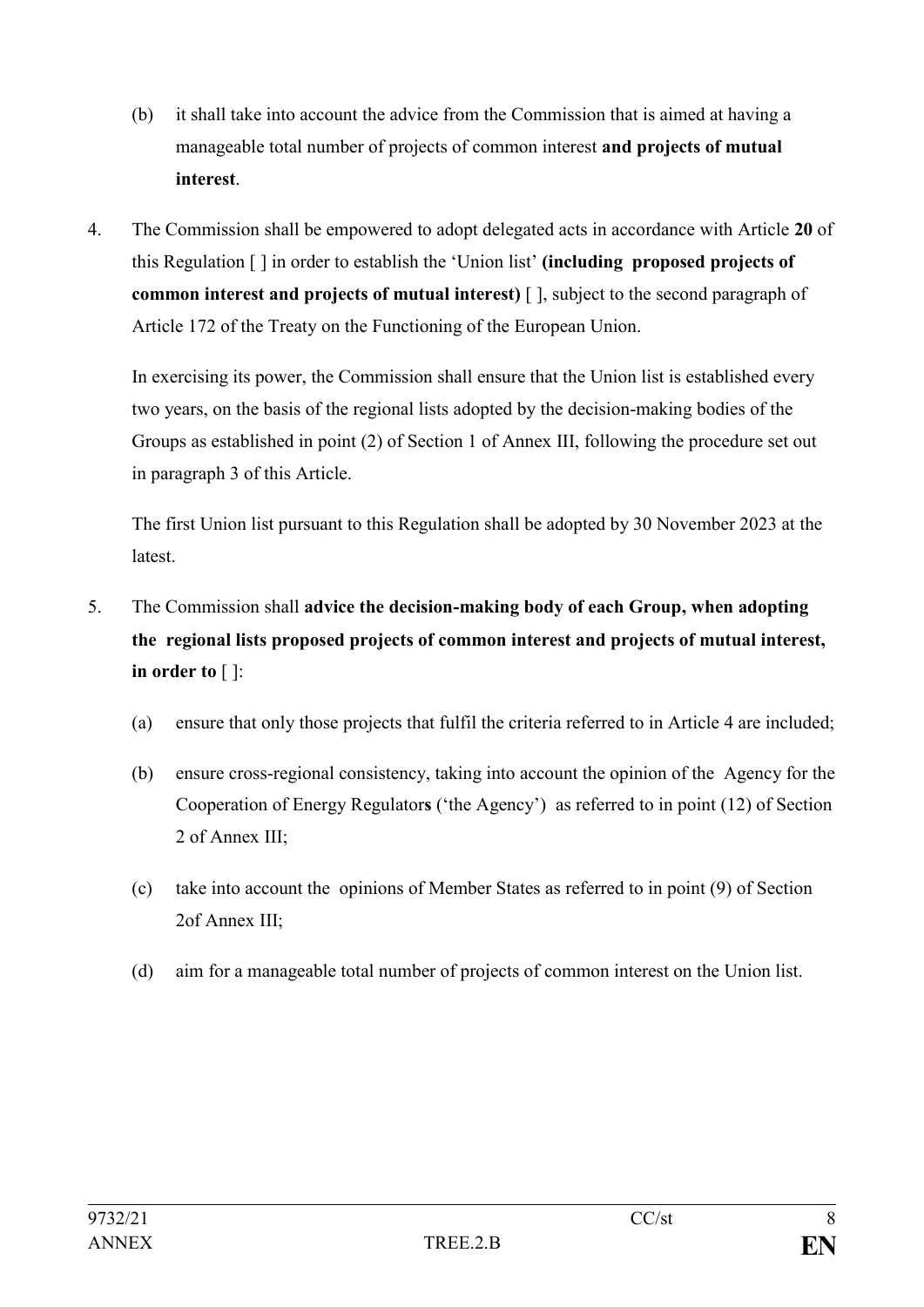6. Projects of common interest included on the Union list pursuant to paragraph 4 of this Article under the energy infrastructure categories set out in points  $(1)(a)$ ,  $(b)$ ,  $(c)$  and  $(e)$  of Annex II, shall become an integral part of the relevant regional investment plans under Article 34 of Regulation (EU) 2019/943 [ ] and of the relevant national 10-year network development plans under Article 51 of Directive (EU) 2019/944 [ ] and other national infrastructure plans concerned, as appropriate. Those projects shall be conferred the highest possible priority within each of those plans. This paragraph shall not apply to **competing projects, to projects that have not reached a sufficient degree of maturity to provide a project specific costbenefit analysis in line with Annex III, Section 2, point (1)(c) or** to projects of mutual interest.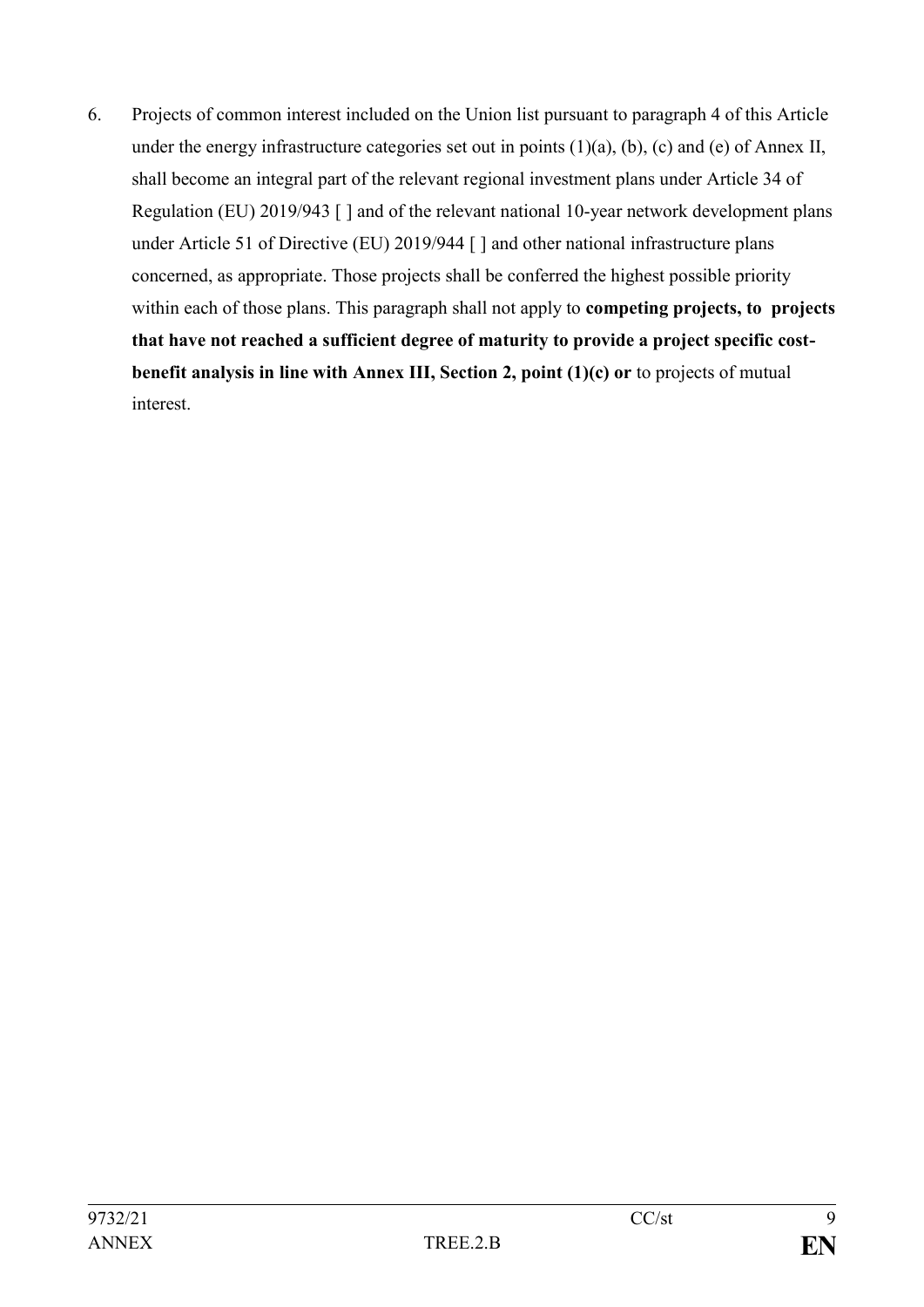# **CHAPTER II**

# *PROJECTS OF COMMON INTEREST AND PROJECTS OF MUTUAL INTEREST*

### *Article 4*

#### **Criteria for projects of common interest and projects of mutual interest**

- 1. Projects of common interest shall meet the following general criteria:
	- (a) the project is necessary for at least one of the energy infrastructure priority corridors and areas;
	- (b) the potential overall benefits of the project, assessed according to the respective specific criteria in paragraph 3, outweigh its costs, including in the longer term;
	- (c) the project meets any of the following criteria:
		- (i) involves at least two Member States by directly **or indirectly (via interconnection with a third country)** crossing the border of two or more Member States;
		- (ii) is located on the territory**, either inland or offshore**, of one Member State and has a significant cross-border impact as set out in point (1) of Annex IV.
		- **(iii) is located in islands non sufficiently connected to the trans-European energy networks that are small connected systems or isolated systems according to Directive 2019/944 and contribute significantly to the decarbonisation objectives of the island energy system and those of the Union, and to sustainability in the territory in which it is located, by supporting innovative and other solutions involving at least two Member States.**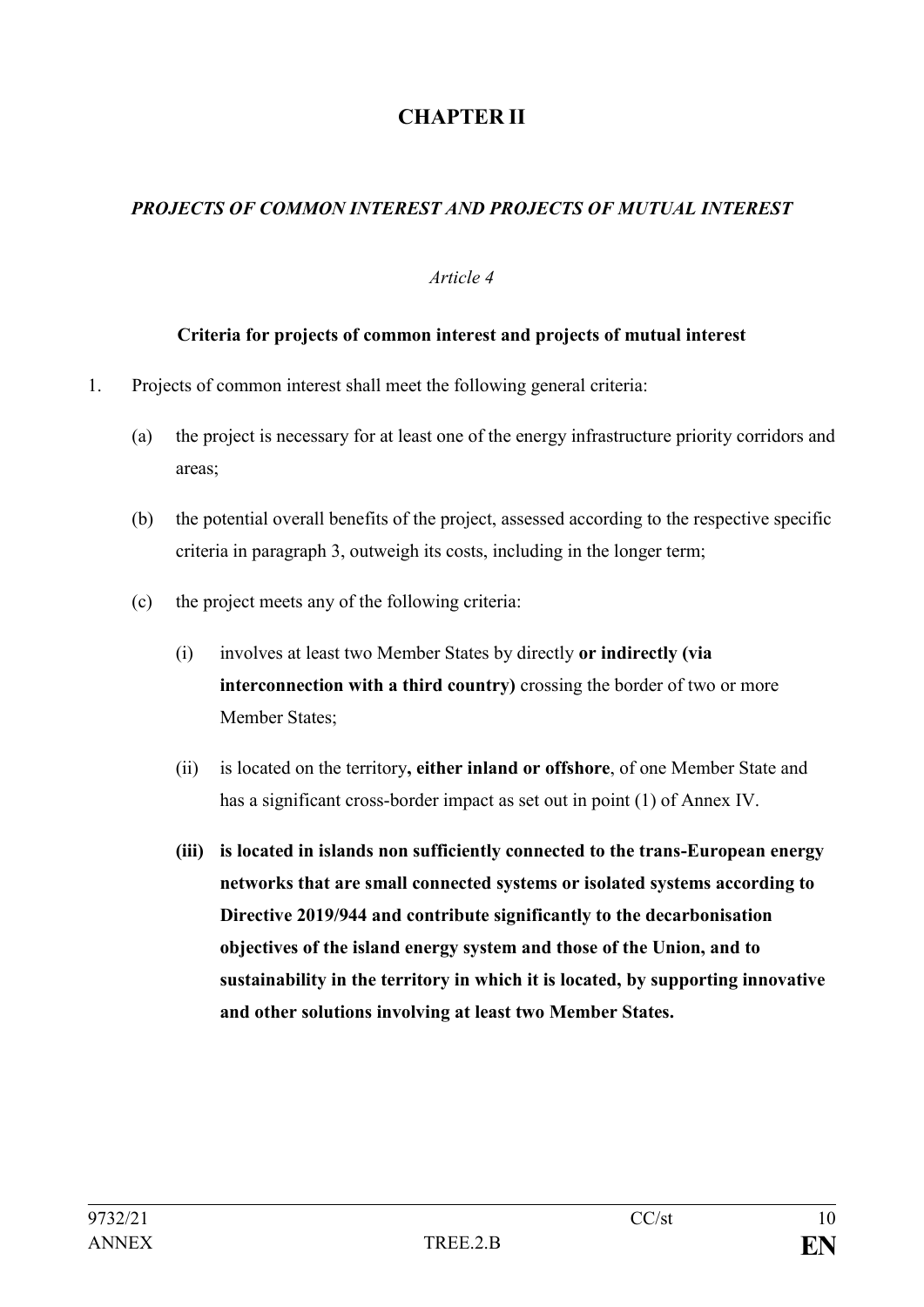- 2. Projects of mutual interest shall meet the following general criteria:
	- (a) the project contributes significantly to the **[ ]** Union**'s climate and energy objectives expressed in Article 1 paragraph 1** and those of the third country and to sustainability, including through the integration of renewable energy into the grid and the transmission **and distribution** of renewable generation to major consumption centres and storage sites, and;
	- (b) the potential overall benefits of the project, assessed in accordance with the respective specific criteria in paragraph 3 **at the European level [ ]**, outweigh its costs, including in the longer term;
	- (c) the project is located on the territory of at least one Member State and on the territory of at least one third country and has a significant cross-border impact as set out in point (2) of Annex IV;
	- (d) for the part located on **Member State** territory, the project is in line with Directives 2009/73/EC and (EU) 2019/944 where it falls within the infrastructure categories described in points (1) and (3) of Annex II;
	- (e) the third country or countries involved have a **[ ]** convergence **of the policy framework** to support the overall policy objectives of the Union, in particular to ensure:
		- i) a well-functioning internal energy market;
		- ii) security of energy supplies based on cooperation and solidarity;
		- iii) an energy system, including production, transmission and distribution, **[ ]** towards **the objective of climate neutrality [ ]** in line with the Paris Agreement and the Union's climate objectives; and, in particular, avoiding carbon leakage.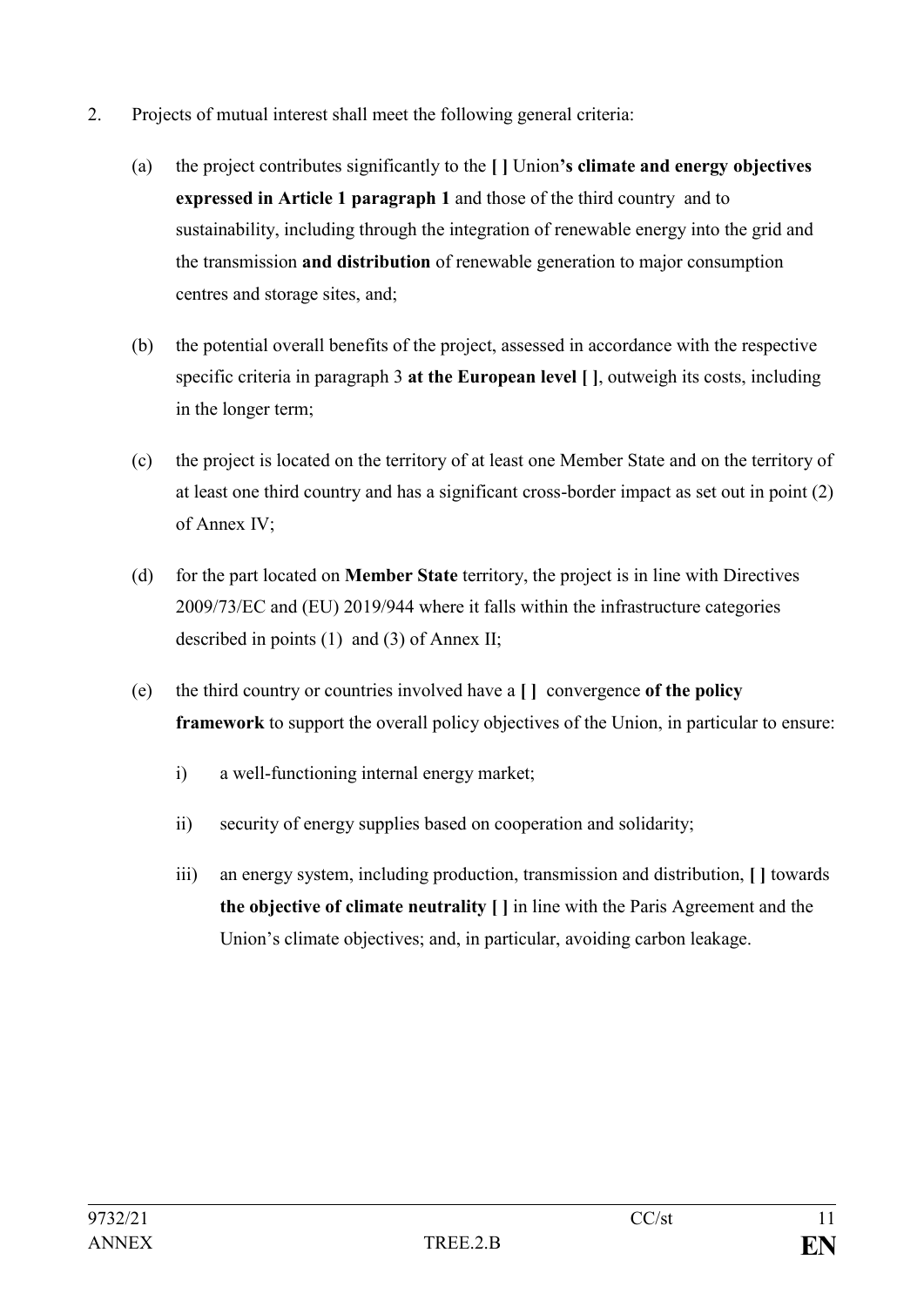- (f) the third country or countries involved support the priority status of the project, as set out in Article 7, and commit to comply with a similar timeline for accelerated implementation and other policy and regulatory support measures as applicable to projects of common interest in the Union.
- 3. The following specific criteria shall apply to projects of common interest falling within specific energy infrastructure categories:
	- (a) for electricity transmission, **distribution** and storage projects falling under the energy infrastructure categories set out in points  $(1)(a)$ ,  $(b)$ ,  $(c)$  and  $(e)$  of Annex II, the project is to contribute significantly to sustainability through the integration of renewable energy into the grid and the transmission **or distribution** of renewable generation to major consumption centres and storage sites, and at least one of the following specific criteria:
		- (i) market integration, including through lifting the **energy** isolation of at least one Member State and reducing energy infrastructure bottlenecks; competition, **interoperability** and system flexibility;
		- (ii) security of supply, including through interoperability, system flexibility, cybersecurity, appropriate connections and secure and reliable system operation.
	- (b) for smart electricity grid projects falling under the energy infrastructure category set out in point  $(1)(d)$  of Annex II, the project is to contribute significantly to sustainability through the integration of renewable energy into the grid, and at least two of the following specific criteria:
		- (i) security of supply, including through efficiency and interoperability of electricity transmission and distribution in day-to-day network operation, avoidance of congestion, and integration and involvement of network users;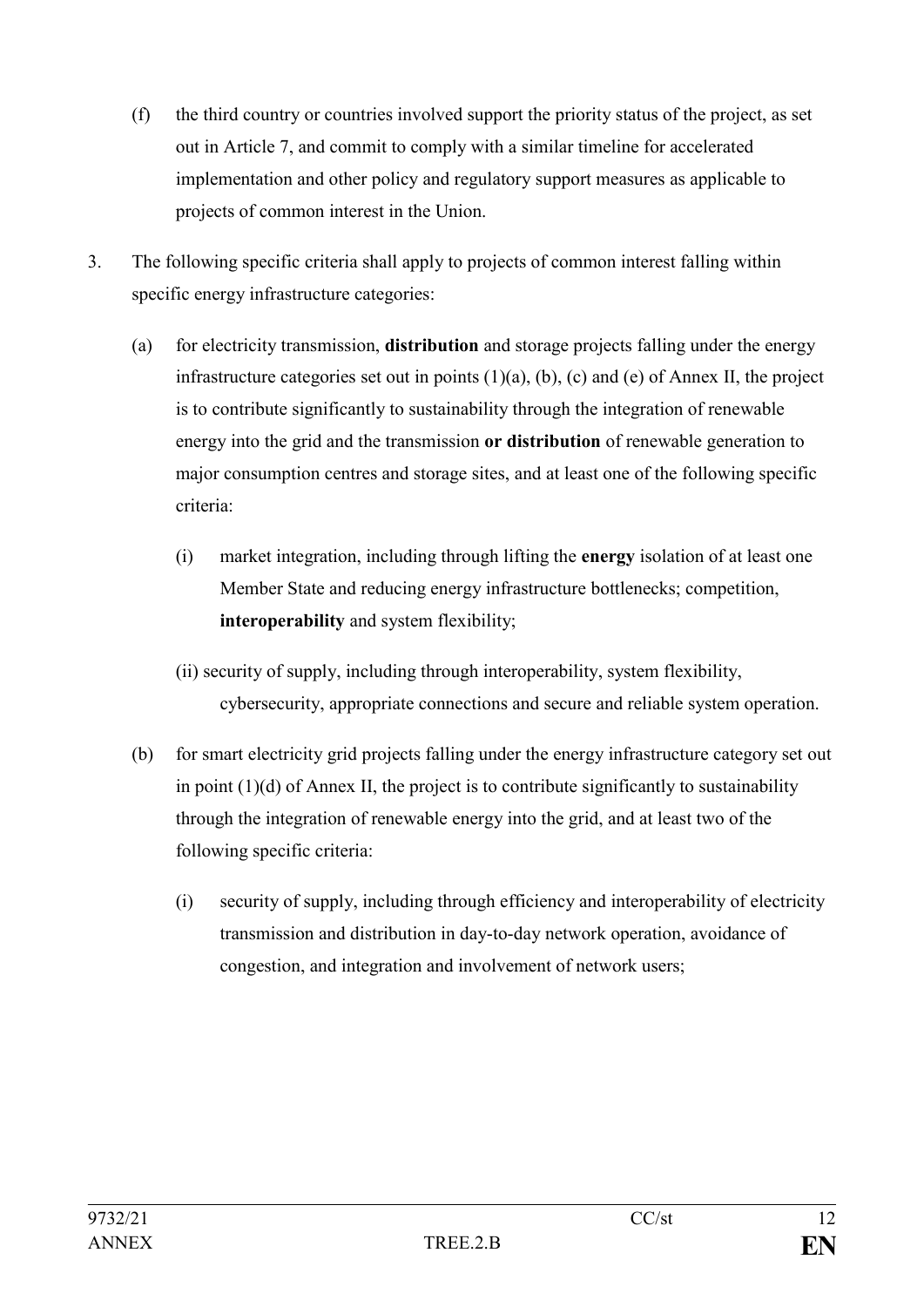- (ii) market integration, including through efficient system operation and use of interconnectors;
- (iii) network security, flexibility and quality of supply, including through higher uptake of innovation in balancing, cybersecurity, monitoring, system control and error correction.
- **(iv) facilitating smart energy sector integration through the creation of links to other energy carriers and sectors and enabling demand response.**
- (c) for carbon dioxide transport projects falling under the energy infrastructure categories set out in point (5) of Annex II, the project is to contribute significantly to all of the following specific criteria:
	- (i) avoid carbon dioxide emissions while maintaining security of energy supply;
	- (ii) increase the resilience and security of carbon dioxide transport;
	- (iii) efficient use of resources, by enabling the connection of multiple carbon dioxide sources and storage sites via common infrastructure and minimising environmental burden and risks.
- (d) for hydrogen projects falling under the energy infrastructure categories set out in point (3) of Annex II the project is to contribute significantly to sustainability, including by reducing greenhouse gas emissions, by enhancing the deployment of **renewable or low carbon** hydrogen, **with emphasis to hydrogen from renewable sources [ ]** and supporting variable renewable power generation by offering flexibility and/or storage solutions. Furthermore, the project is to contribute significantly to at least one of the following specific criteria: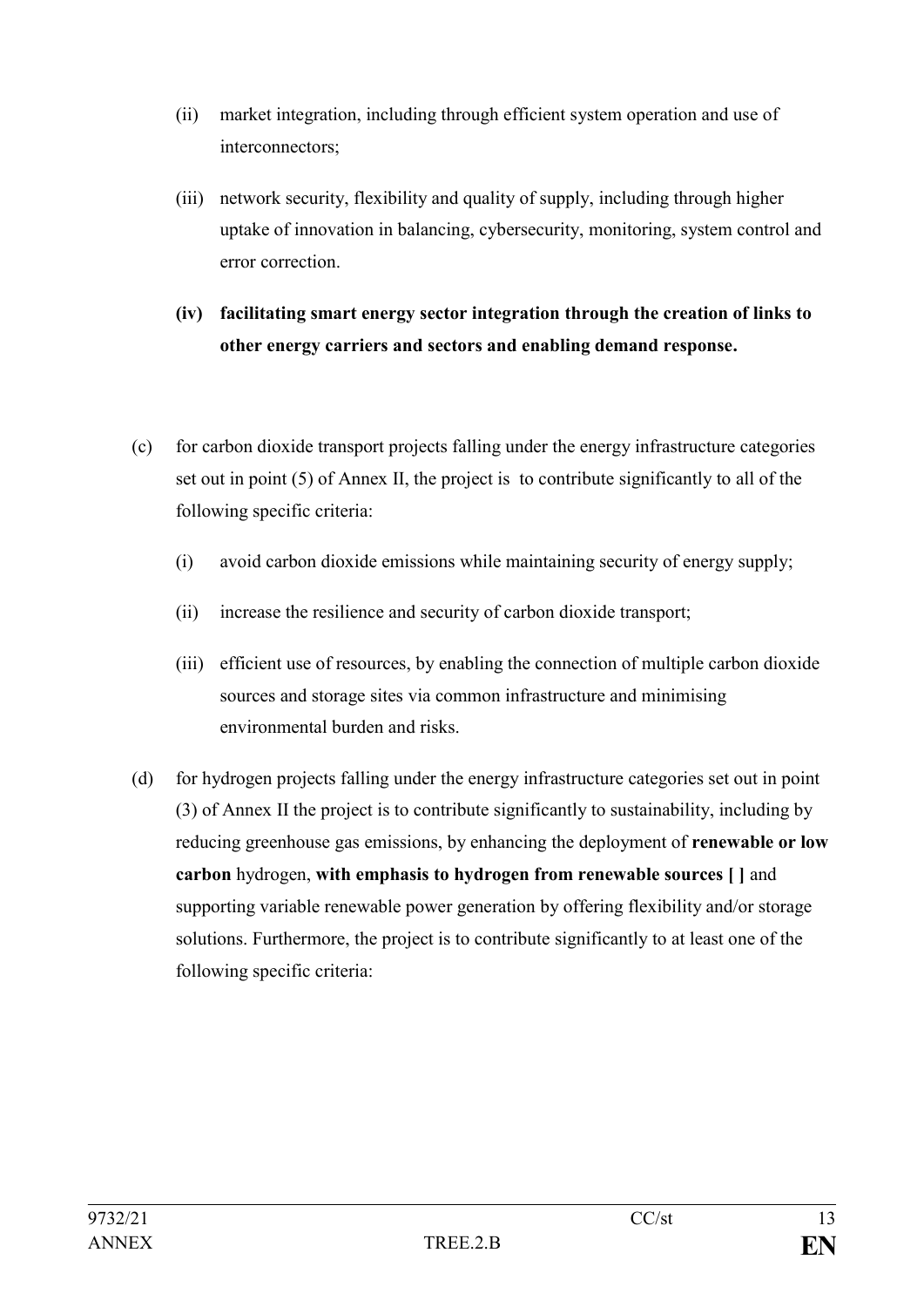- (i) market integration, including by connecting existing or emerging hydrogen networks of Member States, or otherwise contributing to the emergence of an Union-wide network for the transport and storage of hydrogen, and ensuring interoperability of connected systems;
- (ii) security of supply and flexibility, including through appropriate connections and facilitating secure and reliable system operation;
- (iii) competition, including by allowing access to multiple supply sources and network users on a transparent and non-discriminatory basis.
- (e) for electrolysers falling under the category set out in point (4) of Annex II, the project is to contribute significantly to all of the following specific criteria:
	- (i) sustainability, including by reducing greenhouse gas emissions and enhancing the deployment of renewable **or low carbon** hydrogen, **in particular from renewables sources.**
	- (ii) security of supply, including by contributing to secure, efficient and reliable system operation, or by offering storage and/or flexibility solutions, such as demand side response and balancing services;
	- (iii) **enabling flexibility services such as demand response and storage by** facilitating smart energy sector integration through **the creation of links to other**  [ ] energy carriers and sectors.
- (f) for smart gas grid projects falling under the energy infrastructure category set out in point (2) of Annex II, the project is to contribute significantly to sustainability by  $\lceil \cdot \rceil$ **ensuring** the integration of [ ] **a plurality of** low-carbon **and particularly renewable** gases, such as biomethane, or renewable hydrogen, into the gas distribution, [ ] transmission **and storage system** [ ] in order to reduce greenhouse gas emissions. Furthermore, the project is to contribute significantly to at least one of the following specific criteria: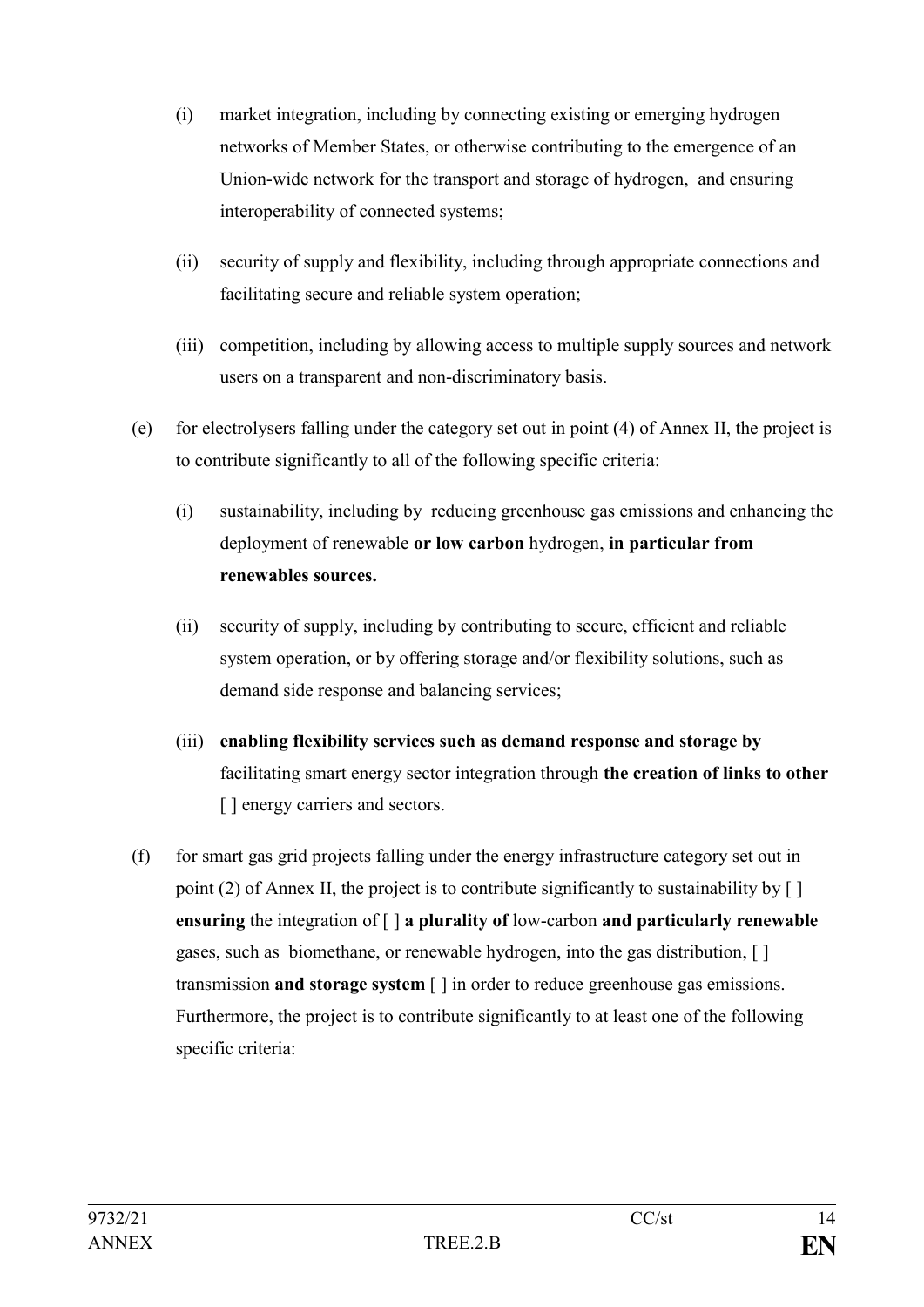- (i) network security and quality of supply by improving the efficiency and interoperability of gas transmission and distribution in day-to-day network operation by, among others, addressing challenges resulting from the injection of gases of different qualities through the deployment of innovative technologies and cybersecurity;
- (ii) market functioning and customer services;
- (iii) facilitating smart energy sector integration through the creation of links to other energy carriers and sectors and enabling demand response.
- 4. For projects falling under the energy infrastructure categories set out in points (1) to [ ] (**5**) of Annex II, the contribution to the criteria listed in paragraph 3 of this Article shall be assessed in accordance with the indicators set out in points (3) to ([ ]**8**) of Annex IV.
- 5. In order to facilitate the assessment of all projects that could be eligible as projects of common interest and that could be included in a regional list, each Group shall assess each project's contribution to the implementation of the same priority corridor or area in a transparent and objective manner. Each Group shall determine its assessment method on the basis of the aggregated contribution to the criteria referred to in paragraph 3. That assessment shall lead to a ranking of projects for internal use of the Group. Neither the regional list nor the Union list shall contain any ranking, nor shall the ranking be used for any subsequent purpose except as described in point (**13[ ]**) of Section 2 of Annex III.

In assessing projects, each Group shall give due consideration to:

- (a) the urgency of each proposed project in order to meet the Union energy **and climate objectives [ ]**, market integration, competition, sustainability and security of supply;
- (b) complementarity with regard to other proposed projects;
- (c) for proposed projects that are, at the time, projects of common interest, the progress of the project implementation and its compliance with the reporting and transparency obligations.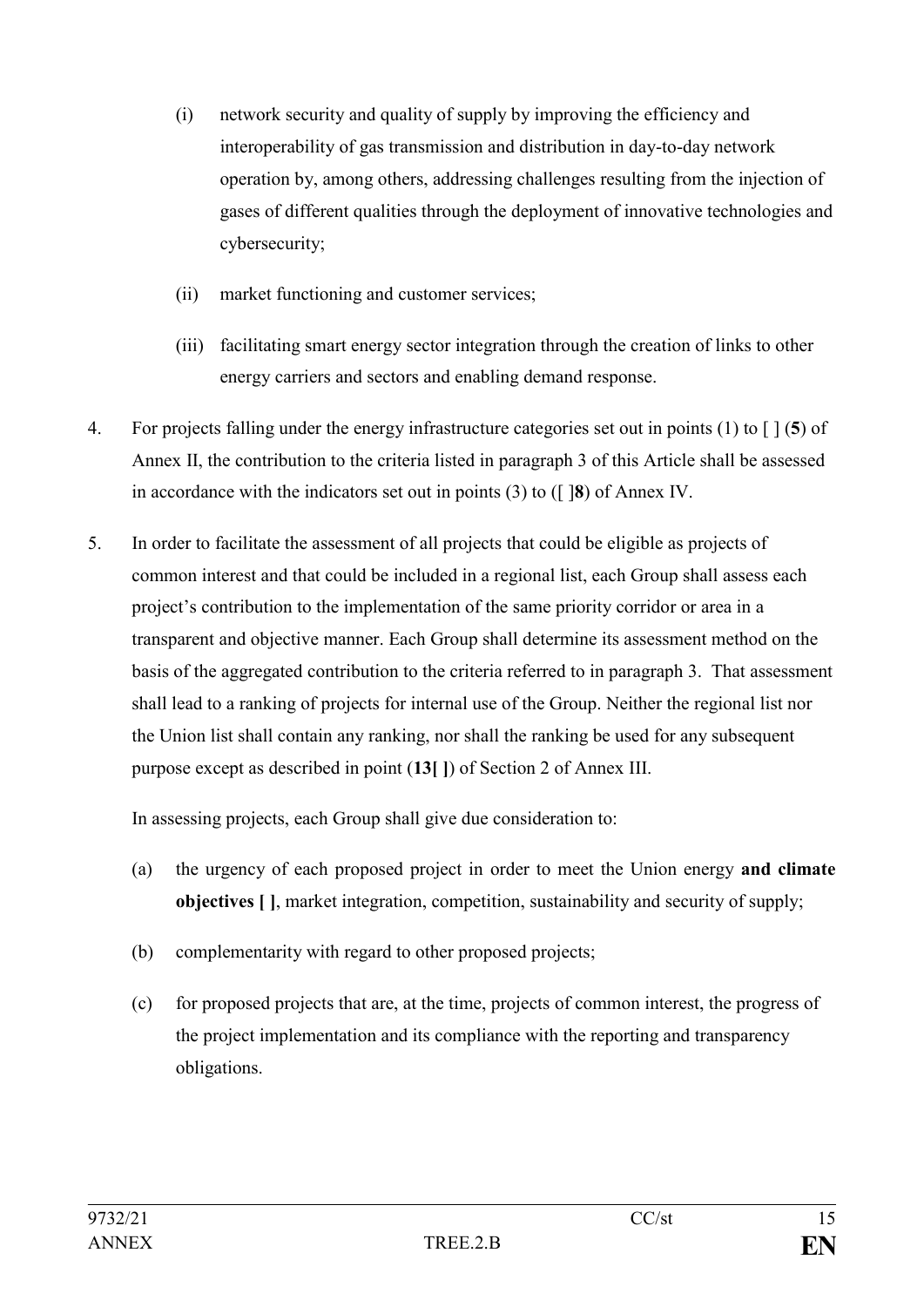As regards smart electricity grids and smart gas grids projects falling under the energy infrastructure category set out in points (1)(d) and point (2) of Annex II, ranking shall be carried out for those projects that affect the same two Member States, and due consideration shall also be given to the number of users affected by the project, the annual energy consumption and the share of generation from non-dispatchable resources in the area covered by those users.

## *Article 5*

### **Implementation and monitoring**

- 1. Project promoters shall draw up an implementation plan for projects of [ ] **the Union list**, including a timetable for each of the following:
	- (a) feasibility and design studies including, as regards, climate adaptation and compliance with environmental legislation and with the principle of "do no significant harm" [];
	- (b) approval by the national regulatory authority or by any other authority concerned;
	- (c) construction and commissioning;
	- (d) the permit granting schedule referred to in Article  $10(5)(b)$ .
- 2. TSOs, **DSOs** [ ] and other operators shall co-operate with each other in order to facilitate the development of projects of common interest in their area.
- 3. The Agency and the Groups concerned shall monitor the progress achieved in implementing the projects of common interest and, where necessary, make recommendations to facilitate the implementation of projects of common interest. The Groups may request that additional information be provided in accordance with paragraphs 4, 5 and 6, convene meetings with the relevant parties and invite the Commission to verify the information provided on site.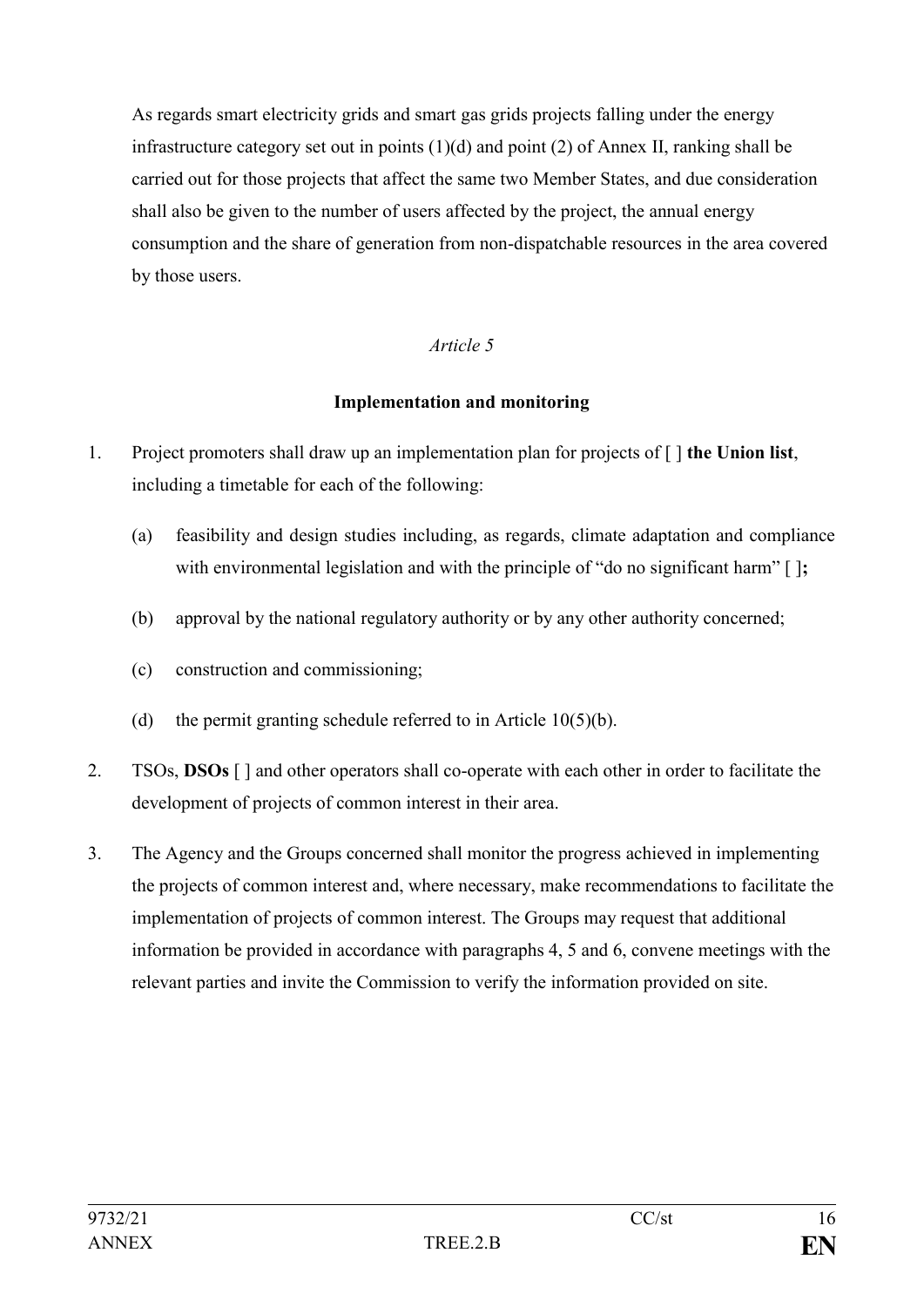4. By 31 December of each year following the year of inclusion of a project of common interest on the Union list pursuant to Article 3, project promoters shall submit an annual report, for each project falling under the categories set out in points (1) to [ ] (**5**) of Annex II, to the competent authority referred to in Article 8.

That report shall include details of:

- (a) the progress achieved in the development, construction and commissioning of the project, in particular with regard to permit granting and consultation procedures as well as compliance with environmental legislation, with the principle that the project "does not do significant harm" to the environment, and climate adaptation measures taken;
- (b) where relevant, delays compared to the implementation plan, the reasons for such delays and other difficulties encountered;
- (c) where relevant, a revised plan aiming at overcoming the delays.
- 5. By **[ ] the end of February, each year, following the year in which the project promoter has to submit the report referred to in paragraph 4 of this article,** the competent authorities referred to in Article 8 shall submit [ ] to the respective Group the report referred to in paragraph 4 of this Article supplemented with information on the progress and, where relevant, on delays in the implementation of projects of common interest located on their respective territory with regard to the permit granting processes, and on the reasons for such delays. The contribution of the competent authorities to the report shall be clearly marked as such and drafted without modifying the text introduced by the project promoters.
- 6. By 30 April of each year when a new Union list should be adopted, the Agency shall submit, to the Groups a consolidated report for the projects of common interest subject to the competency of national regulatory authorities, evaluating the progress achieved and make, where appropriate, recommendations on how to overcome the delays and difficulties encountered. That consolidated report shall also evaluate, in accordance with Article 5 of Regulation (EU) 2019/942, the consistent implementation of the Union-wide network development plans with regard to the energy infrastructure priority corridors and areas.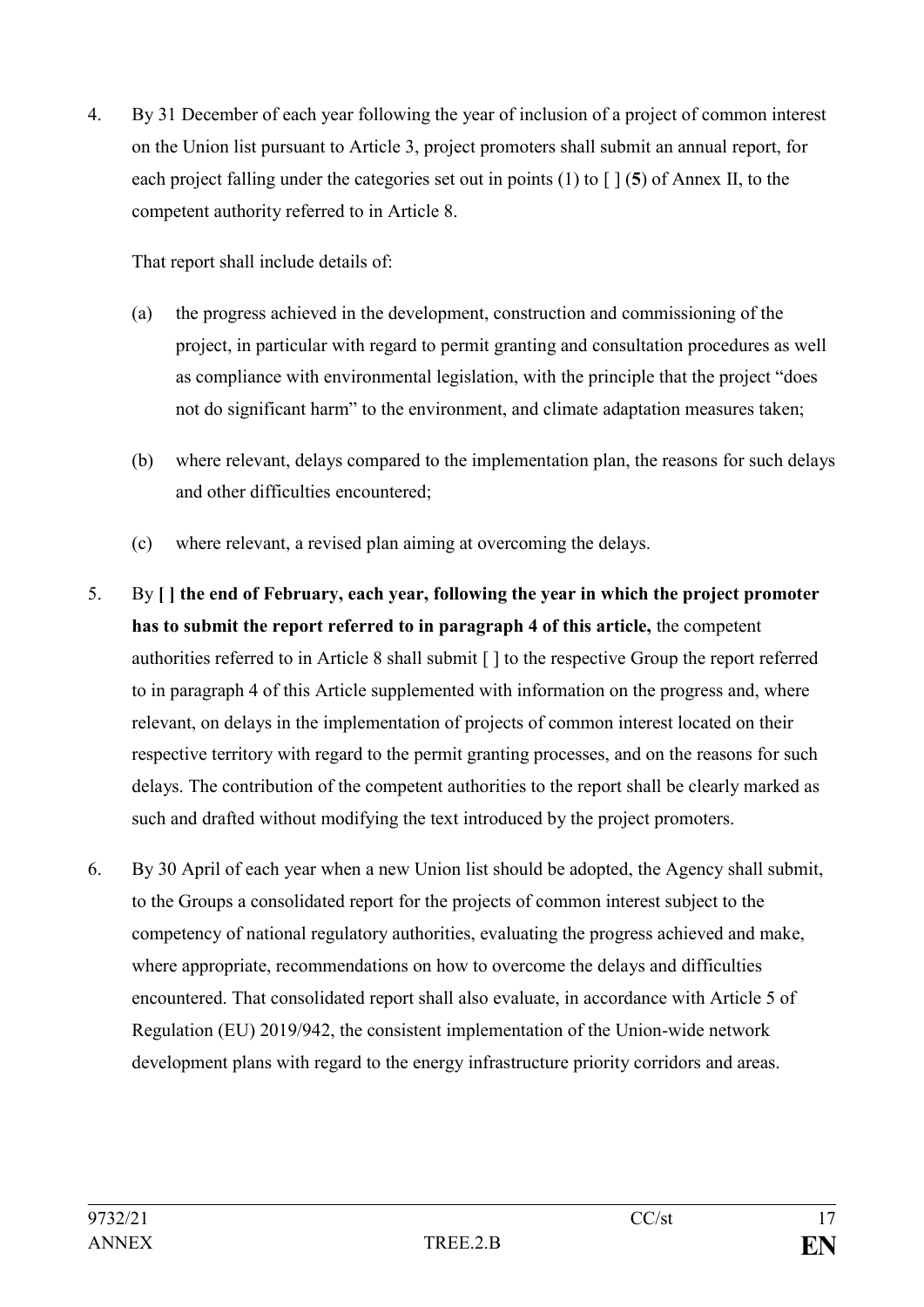- 7. Where the commissioning of a project of common interest is delayed when compared to the implementation plan, other than for overriding reasons beyond the control of the project promoter, the following measures shall apply:
	- (a) in so far as measures referred to in Article  $51(7)(a)$ , (b) or (c) of Directive (EU) 2019/944 and Article 22(7)(a), (b) or (c) of Directive 2009/73/EC are applicable according to respective national laws, national regulatory authorities shall ensure that the investment is carried out;
	- (b) if the measures of national regulatory authorities pursuant to point (a) are not applicable, the project promoter shall choose a third party to finance or construct all or part of the project. The project promoter shall do so before exceeding a two year delay when compared to the date of commissioning in the implementation plan;
	- (c) if a third party is not chosen according to point (b), the Member State or, when the Member State has so provided, the national regulatory authority may, within two months of the expiry of the period referred to in point (b), designate a third party to finance or construct the project which the project promoter shall accept;
	- (d) where the delay compared to the date of commissioning in the implementation plan exceeds two years and two months, the Commission, subject to the agreement and with the full cooperation of the Member States concerned, may launch a call for proposals open to any third party capable of becoming a project promoter to build the project according to an agreed timeline;
	- (e) where points (c) or (d) are applied, the system operator in whose area the investment is located shall provide the implementing operators or investors or third party with all the information needed to realise the investment, shall connect new assets to the transmission network **or, where applicable, the distribution network** and shall generally make its best efforts to facilitate the implementation of the investment and the secure, reliable and efficient operation and maintenance of the project of common interest.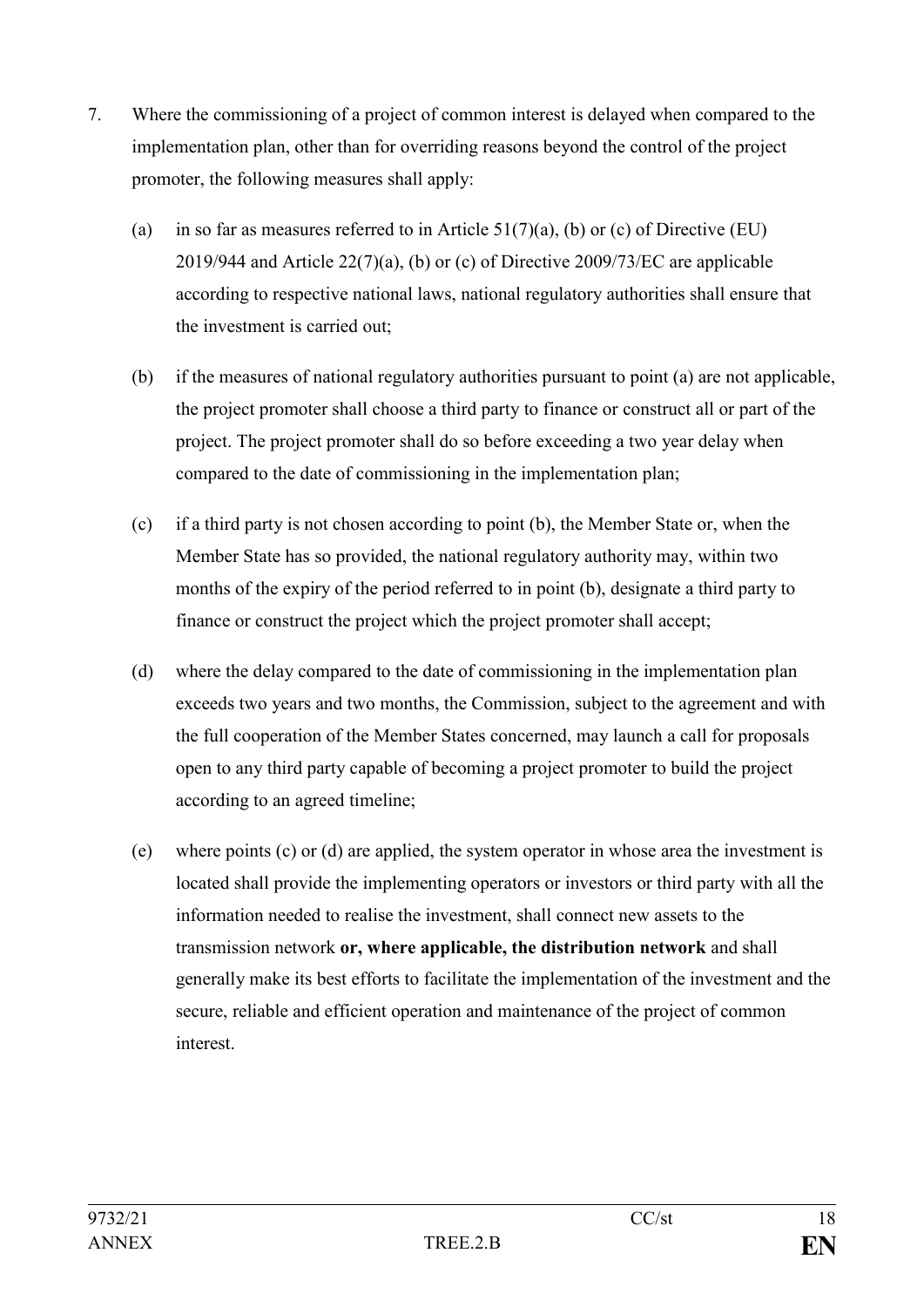- 8. A project of common interest may be removed from the Union list in accordance with the procedure set out in Article 3(4) if its inclusion in that list was based on incorrect information which was a determining factor for that inclusion, or the project does not comply with Union law.
- 9. Projects which are no longer on the Union list shall lose all rights and obligations linked to the status of project of common interest arising from this Regulation.

 $\lbrack$ 

10. This Article shall be without prejudice to any Union financial assistance granted to any project of common interest prior to its removal from the Union list.

### *Article 6*

### **European coordinators**

- 1. Where a project of common interest encounters significant implementation difficulties, the Commission may designate, in agreement with the Member States concerned, a European coordinator for a period of up to one year renewable twice.
- 2. The European coordinator shall:
	- (a) promote the projects, for which he or she has been designated European coordinator and the cross-border dialogue between the project promoters and all concerned stakeholders;
	- (b) assist all parties as necessary in consulting concerned stakeholders and obtaining necessary permits for the projects;
	- (c) where appropriate, advise project promoters on the financing of the project;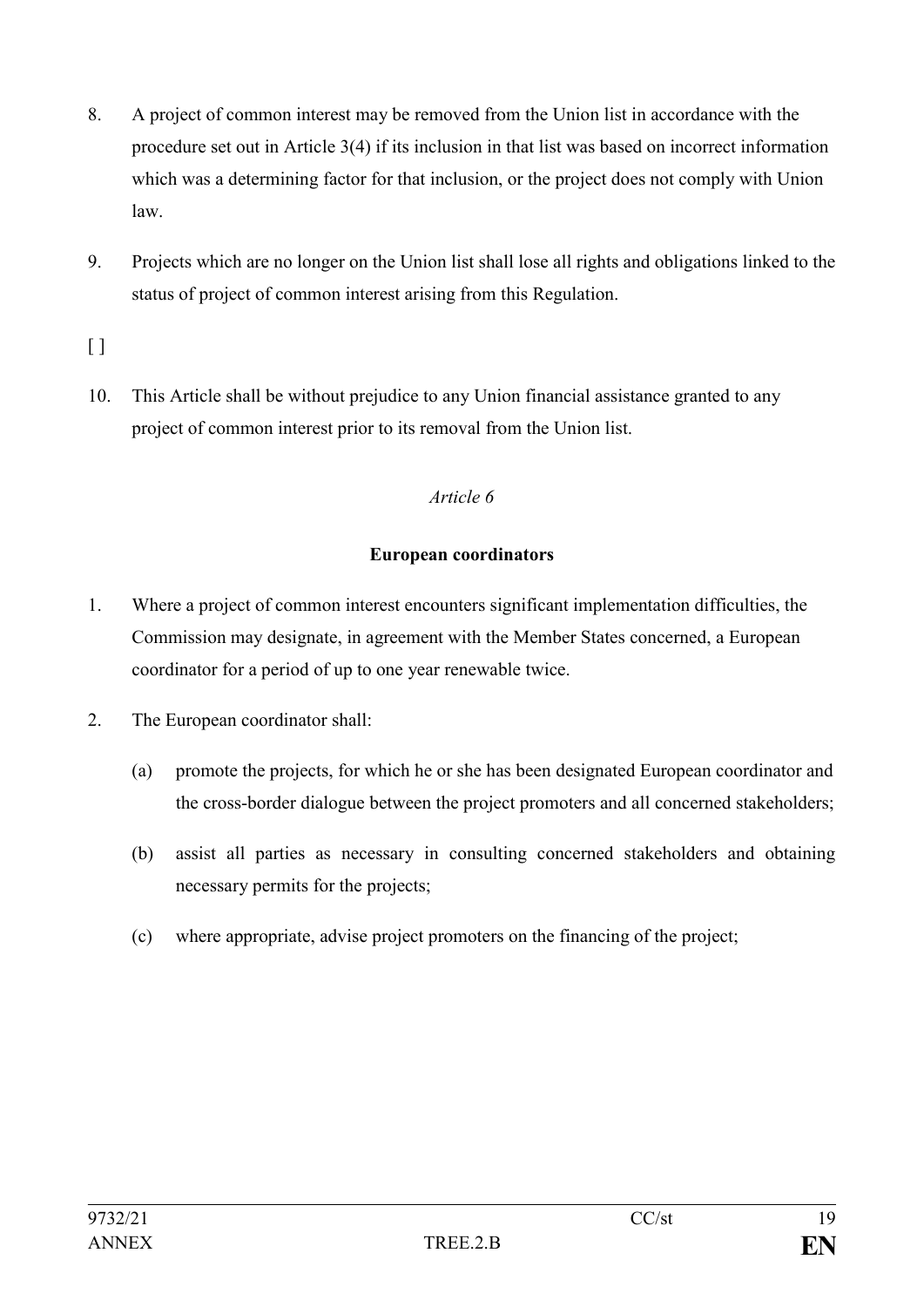- (d) ensure that appropriate support and strategic direction by the Member States concerned are provided for the preparation and implementation of the projects;
- (e) submit every year, and where appropriate, upon completion of their mandate, a report to the Commission on the progress of the projects and on any difficulties and obstacles which are likely to significantly delay the commissioning date of the projects. The Commission shall transmit the report to the European Parliament and the Groups concerned.
- 3. The European coordinator shall be chosen on the basis of his or her experience with regard to the specific tasks assigned to him or her for the projects concerned.
- 4. The decision designating the European coordinator shall specify the terms of reference, detailing the duration of the mandate, the specific tasks and corresponding deadlines, and the methodology to be followed. The coordination effort shall be proportionate to the complexity and estimated costs of the projects.
- 5. The Member States concerned shall fully cooperate with the European coordinator in his or her execution of the tasks referred to in paragraphs 2 and 4.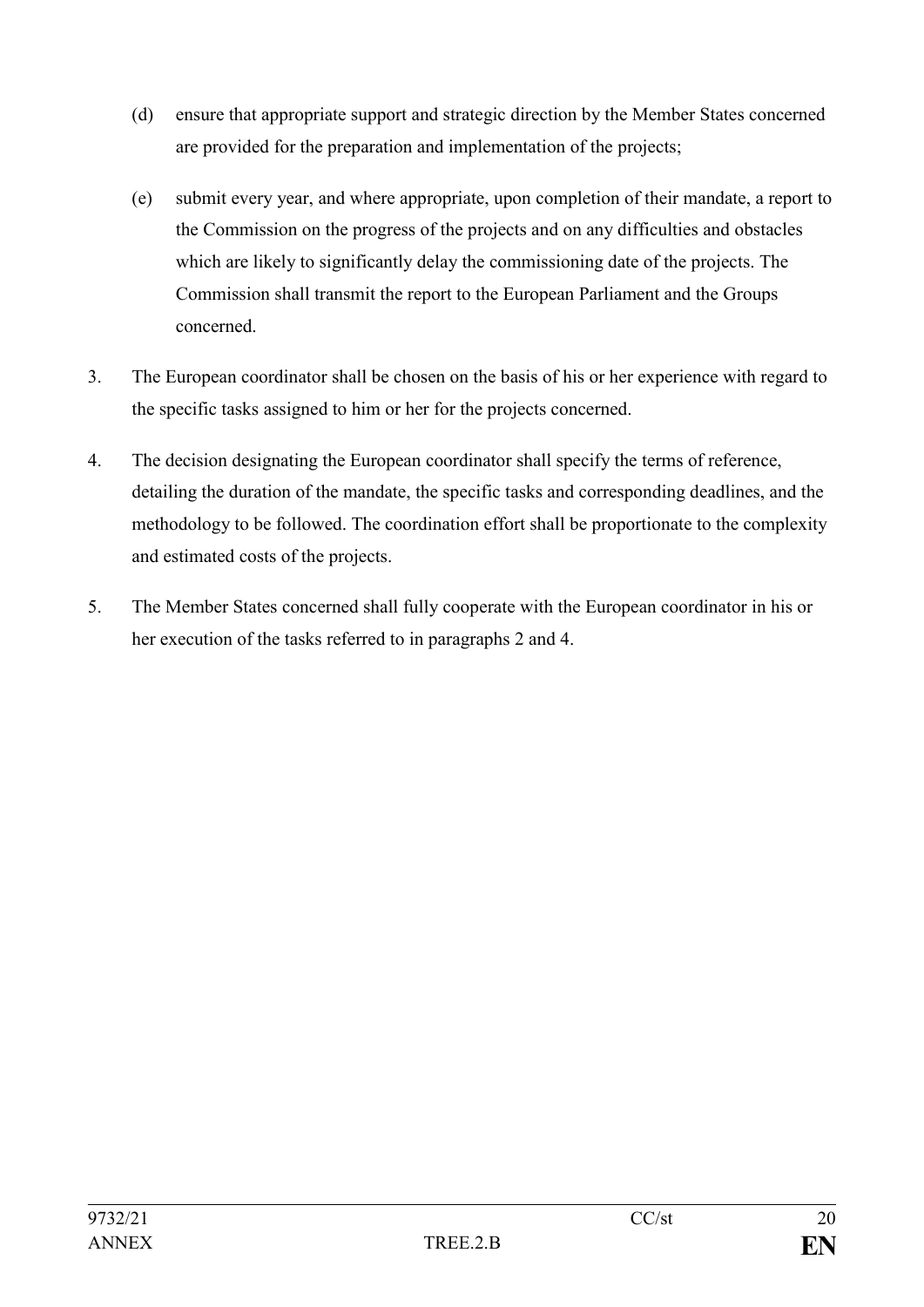# **CHAPTER III**

# *PERMIT GRANTING AND PUBLIC PARTICIPATION*

### *Article 7*

### **'Priority status' of Union's list projects [ ]**

- 1. The adoption of the Union list shall establish, for the purposes of any decisions issued in the permit granting process, the necessity of those projects from an energy policy perspective, without prejudice to the exact location, routing or technology of the project. **This paragraph does not apply to competing projects or to projects that have not reached a sufficient degree of maturity to provide a project specific cost-benefit analysis in line with Annex III, Section 2, point (1)(c).**
- 2. For the purpose of ensuring efficient administrative processing of the application files related to projects of common interest, project promoters and all authorities concerned shall ensure that those files are treated in the most rapid way possible **according to national and Union law**.
- 3. Without prejudice to obligations resulting from Union law, where such status exists in national law, projects of common interest shall be granted the status of the highest national significance possible and be appropriately treated in the permit granting processes — and if national law so provides, in spatial planning — including those relating to environmental assessments, in the manner such treatment is provided for in national law applicable to the corresponding type of energy infrastructure.
- 4. All dispute resolution procedures, litigation, appeals and judicial remedies related to projects of common interest in front of any national courts, tribunals, panels, including mediation or arbitration, where they exist in national law, shall be treated as urgent, **if and to the extent to which national law provides for such urgency procedures**. **[ ]**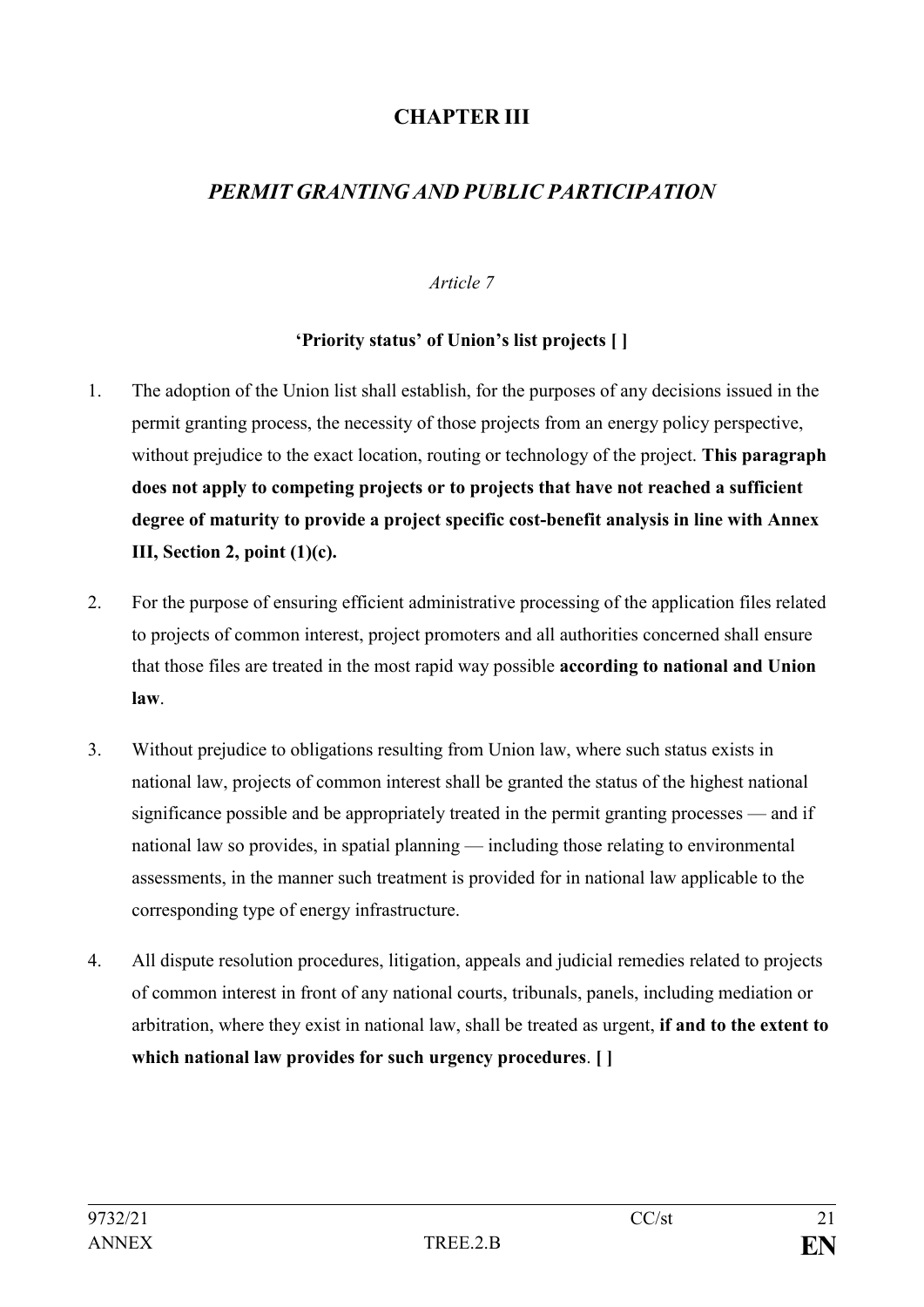- 5. Member States shall assess, taking due account of the existing guidance issued by the Commission on streamlining the environmental assessment procedures for projects of common interest, which legislative and non-legislative measures are necessary to streamline the environmental assessment procedures and to ensure their coherent application and shall inform the Commission of the result.
- 6. By [1 September 2022], Member States shall take the non-legislative measures that they have identified under paragraph 5.
- 7. By [1 January 2023], Member States shall take the legislative measures that they have identified under paragraph 5. Those measures shall be without prejudice to obligations resulting from Union law.
- 8. **Provided that all the conditions set out in these Directives are fulfilled, with regard to the environmental impacts addressed in Article 6(4) of Directive 92/43/EEC and Article 4(7) of Directive 2000/60/EC, projects of common interest shall be considered as being of public interest from an energy policy perspective, and may be considered as having an overriding public interest.**

Should the opinion of the Commission be required in accordance with Directive 92/43/EEC, the Commission and the competent authority referred to in Article 9 of this Regulation shall ensure that the decision with regard to the overriding public interest of a project is taken within the time limit set out in Article 10(1) of this Regulation. **This paragraph does not apply to competing projects or to projects that have not reached a sufficient degree of maturity to provide a project specific cost-benefit analysis in line with Annex III, Section 2, point (1)(c).**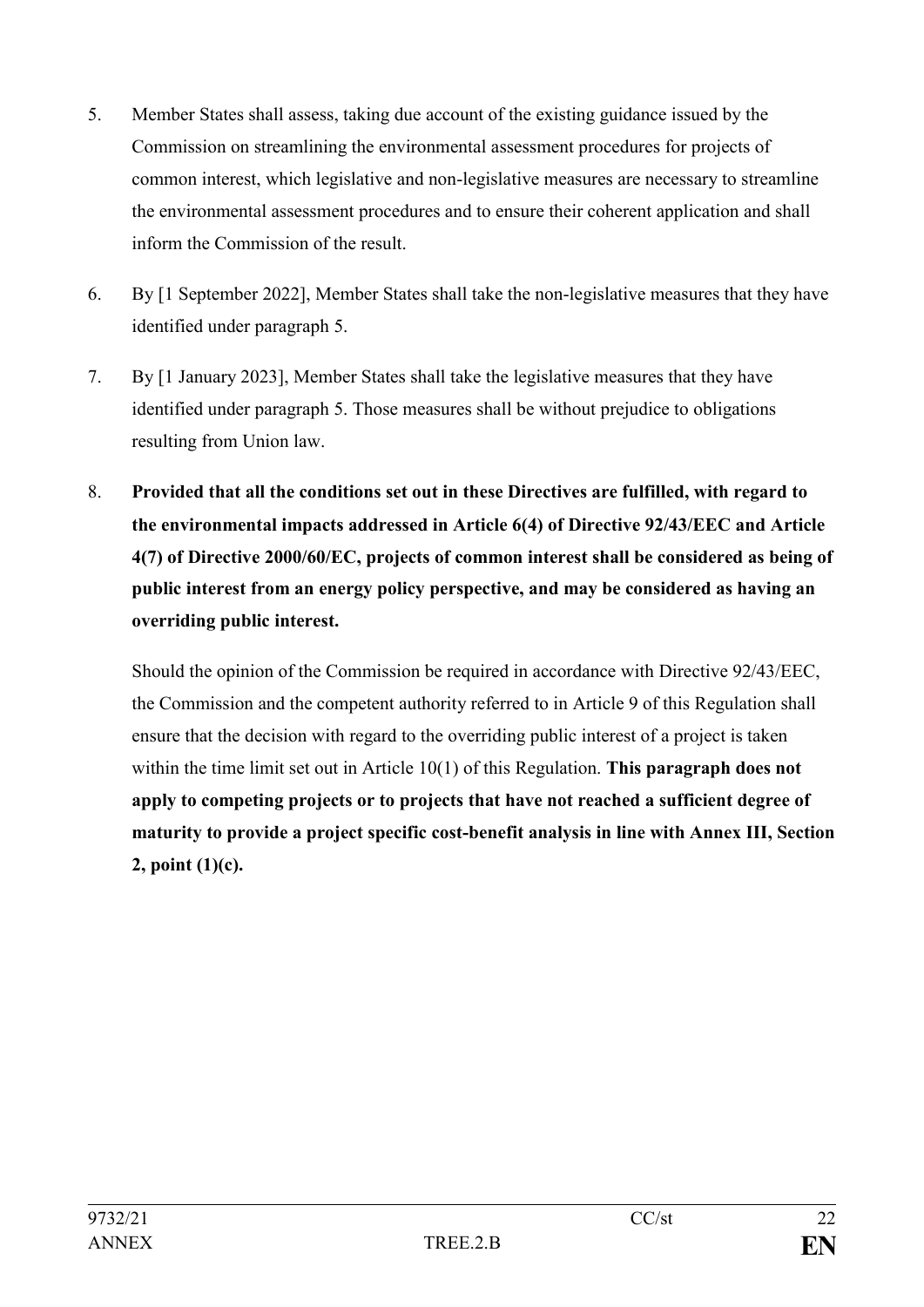### *Article 8*

### **Organisation of the permit granting process**

- 1. By [1 January 2022], at the latest, each Member State shall update, where necessary, the designation of one national competent authority which shall be responsible for facilitating and coordinating the permit granting process for projects of common interest.
- 2. The responsibility of the competent authority referred to in paragraph 1 and/or the tasks related to it may be delegated to, or carried out by, another authority, per project of common interest or per particular category of projects of common interest, provided that:
	- (a) the competent authority notifies the Commission of that delegation and the information therein is published by either the competent authority or the project promoter on the website referred to in Article 9(7);
	- (b) only one authority is responsible per project of common interest, and it is the sole point of contact for the project promoter in the process leading to the comprehensive decision for a given project of common interest, and coordinates the submission of all relevant documents and information.

The competent authority may retain the responsibility to establish time limits, without prejudice to the time limits set in Article 10.

- 3. Without prejudice to relevant requirements under **national,** international and Union law, the competent authority shall facilitate the issuing of the comprehensive decision **as defined in article 2 (2). [ ]** The comprehensive decision shall be issued within the time limit referred to in Article 10(1) and (2) and in accordance with one of the following schemes:
- (a) integrated scheme : the comprehensive decision shall be issued by the competent authority and shall be the sole legally binding decision resulting from the statutory permit granting procedure. Where other authorities are concerned by the project, they may, in accordance with national law, give their opinion as input to the procedure, which shall be taken into account by the competent authority;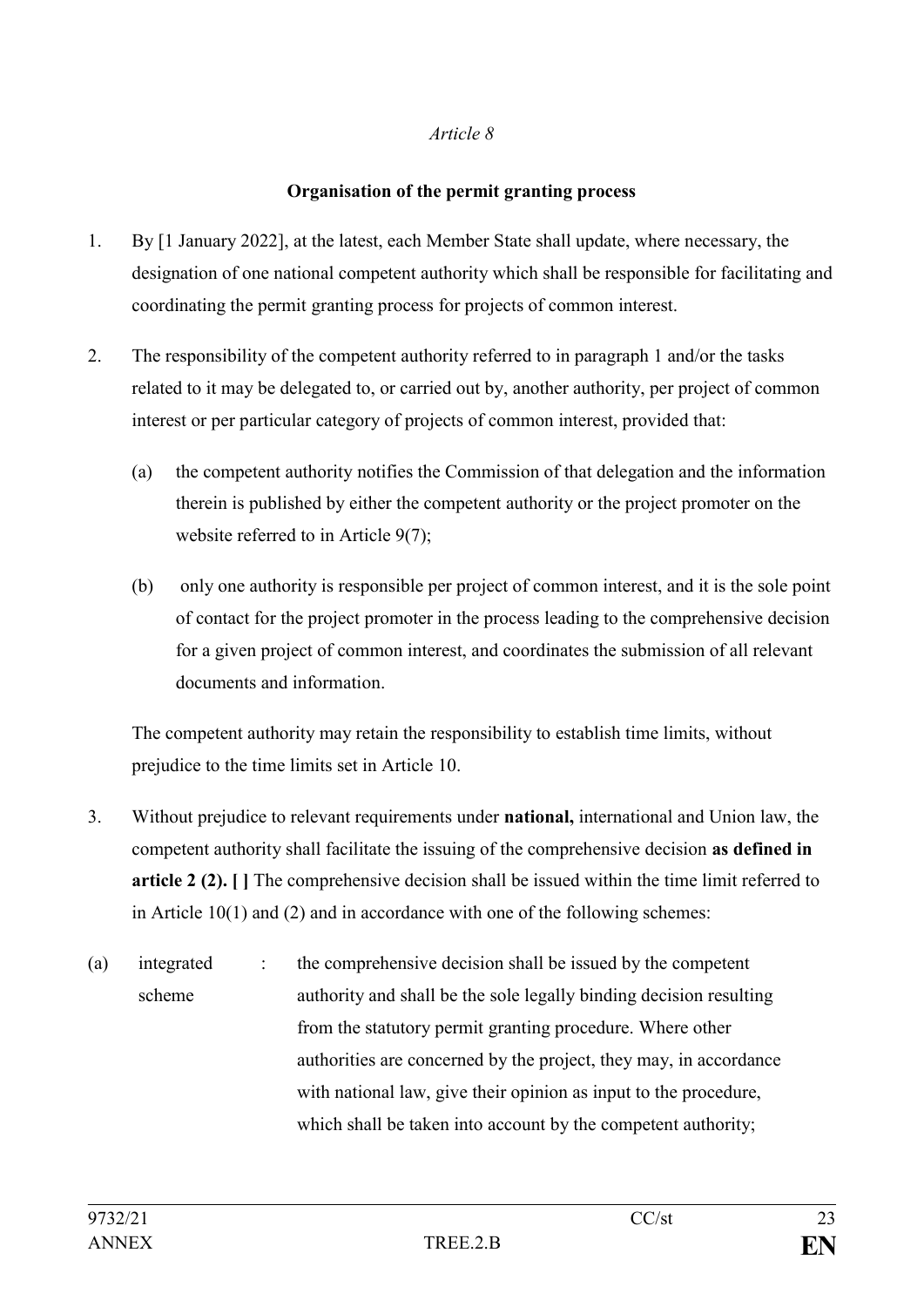# (b) coordinated scheme : the comprehensive decision comprises multiple individual legally binding decisions issued by several authorities concerned, which shall be coordinated by the competent authority. The competent authority may establish a working group where all concerned authorities are represented in order to draw up a permit granting schedule in accordance with Article 10(**5** [ ])(b), and to monitor and coordinate its implementation. The competent authority shall, in consultation with the other authorities concerned, where applicable in accordance with national law, and without prejudice to time limits set in accordance with Article 10, establish on a case-by-case basis a reasonable time limit within which the individual decisions shall be issued. The competent authority may take an individual decision on behalf of another national authority concerned, where the decision by that authority is not delivered within the time limit and where the delay cannot be adequately justified; or, where provided under national law, and to the extent that this is compatible with Union law, the competent authority may consider that another national authority concerned has either given its approval or refusal for the project where the decision by that authority is not delivered within the time limit. Where provided under national law, the competent authority may disregard an individual decision of another national authority concerned if it considers that the decision is not sufficiently substantiated with regard to the underlying evidence presented by the national authority concerned; in doing so, the competent authority shall ensure that the relevant requirements under international and Union law are respected and shall duly justify its decision;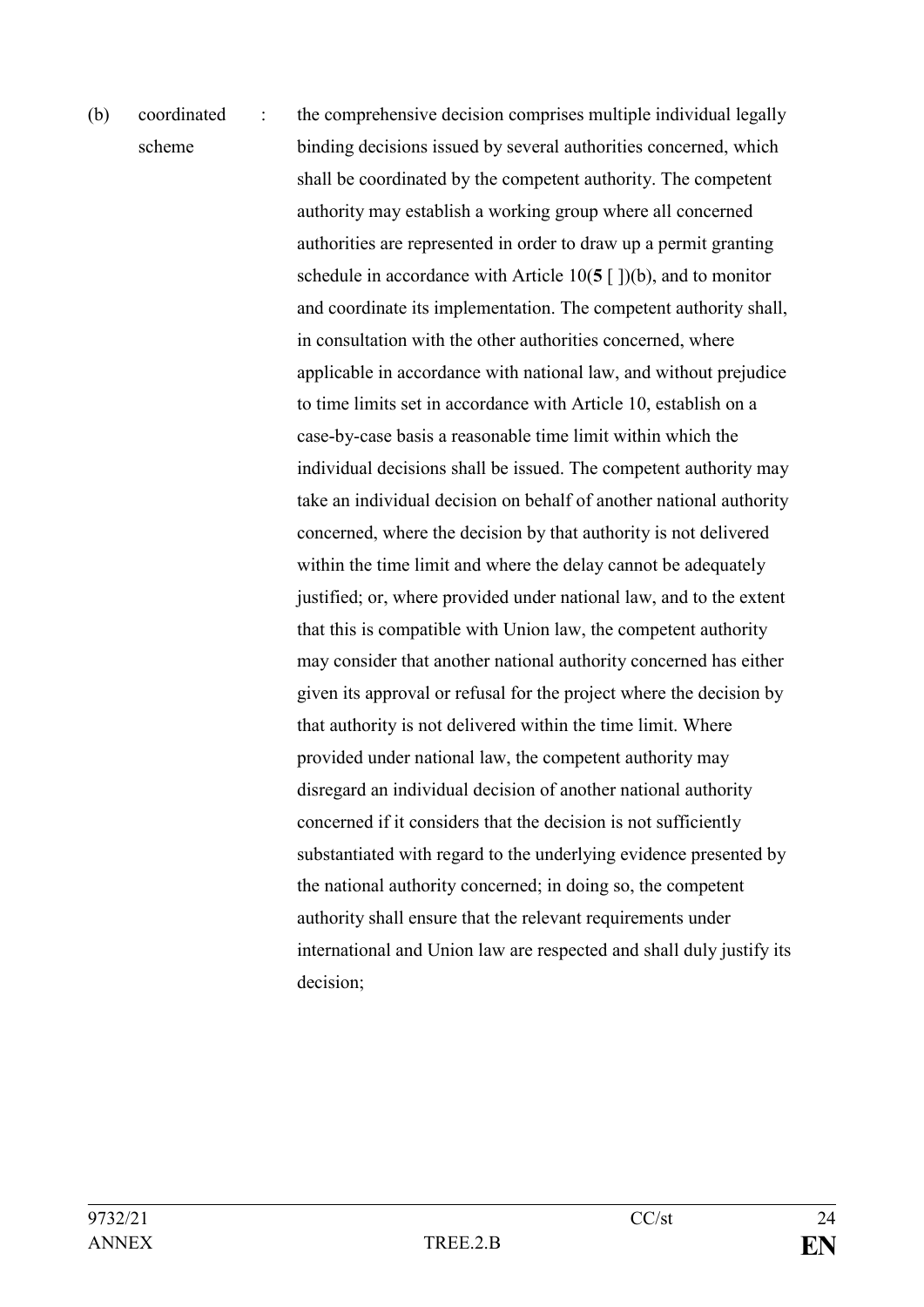(c) collaborative scheme : the comprehensive decision shall be coordinated by the competent authority. The competent authority shall, in consultation with the other authorities concerned, where applicable in accordance with national law, and without prejudice to time limits set in accordance with Article 10, establish on a case-by-case basis a reasonable time limit within which the individual decisions shall be issued. It shall monitor compliance with the time limits by the authorities concerned.

# **If applicable, Member States may use alternative schemes according to national law, if that said scheme contributes to a more efficient and timely issuing of the comprehensive decision. Member States shall provide to the Commission the respective justification on that option.**

The competence of the authorities concerned could either be incorporated into the competence of the national competent authority designated in line with Article 8(1) or they would maintain, to a certain extent, their independent competence in line with the respective permitting scheme chosen by the Member State in line with this paragraph to facilitate the issuing of the comprehensive decision and cooperate with the national competent authority accordingly.

Where an authority concerned does not expect to deliver an individual decision within the set time limit, that authority shall inform the competent authority without delay duly justifying the delay. Subsequently, the competent authority shall set another time limit within which that individual decision shall be issued, in compliance with the overall time limits set out in Article 10.

Acknowledging the national specificities in planning and permit granting processes, Member States may choose among the three schemes referred to in points (a), (b) and (c) of the first subparagraph to facilitate and coordinate their procedures and shall opt to implement the most effective scheme. Where a Member State chooses the collaborative scheme, it shall inform the Commission of its reasons therefor.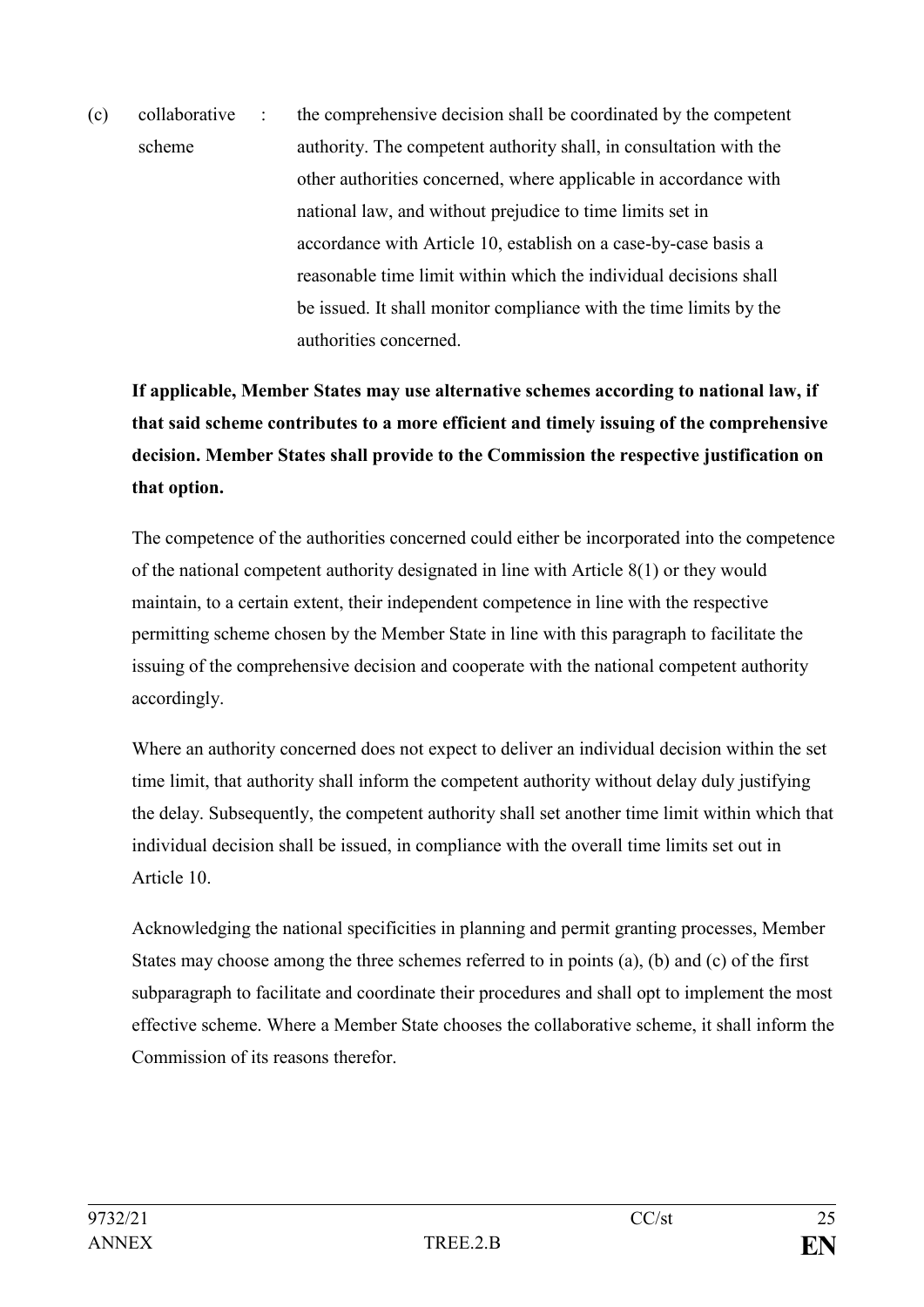- 4. Member States may apply different schemes set out in paragraph 3 to onshore and offshore projects of common interest.
- 5. Where a project of common interest requires decisions to be taken in two or more Member States, the respective competent authorities shall take all necessary steps for efficient and effective cooperation **and communication [ ]** among themselves, including the steps referred to in Article 10(5). Member States shall endeavour to provide joint procedures, particularly with regard to the assessment of environmental impacts.

**[ ]**

### *Article 9*

### **Transparency and public participation**

- 1. By [1 May 2023], the Member State or competent authority shall, **where applicable,** in collaboration with other authorities concerned, publish an updated manual of procedures for the permit granting process applicable to projects of common interest to include at least the information specified in point (1) of Annex VI. The manual shall not be legally binding, but it may refer to or quote relevant legal provisions. The national competent authorities, **when relevant, may [ ]** coordinate and find synergies with neighbouring countries in developing their manual of procedures.
- 2. Without prejudice to environmental law, and any requirements under the Aarhus and Espoo Conventions and relevant Union law, all parties involved in the permit granting process shall follow the principles for public participation set out in of point (3) of Annex VI.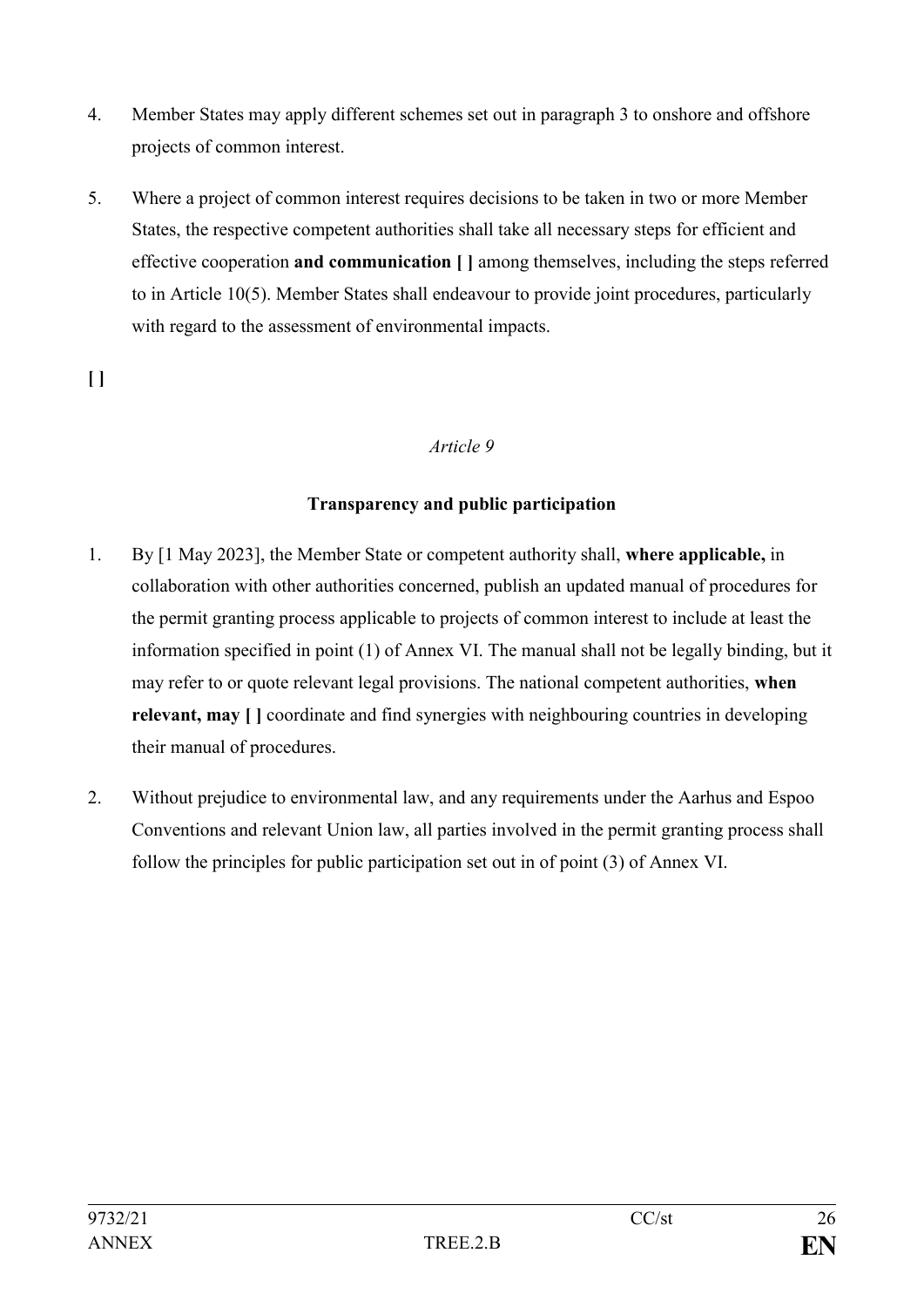3. The project promoter shall, within an indicative period of three months following the start of the permit granting process pursuant to Article 10(1)(a), draw up and submit a concept for public participation to the competent authority, following the process outlined in the manual referred to in paragraph 1 and in line with the guidelines set out in Annex VI. The competent authority shall request modifications or approve the concept for public participation within three months of receipt. In so doing, the competent authority shall take into consideration any form of public participation and consultation that took place before the start of the permit granting process, to the extent that such public participation and consultation has fulfilled the requirements of this Article.

Where the project promoter intends to make significant changes to an approved concept, it shall inform the competent authority thereof. In that case the competent authority may request modifications.

4. Where it is not already required under national law at the same or higher standards, at least one public consultation shall be carried out by the project promoter, or, where required by national law, by the competent authority, before submission of the final and complete application file to the competent authority pursuant to Article 10(1)(a). That public consultation shall be without prejudice to any public consultation to be carried out after submission of the request for development consent pursuant to Article 6(2) of Directive 2011/92/EU. The public consultation shall inform the stakeholders referred to in point (3)(a) of Annex VI about the project at an early stage and shall help to identify the most suitable location or trajectory, also in view of **all impacts relevant under Union and national law [ ]** considerations for the project, and the relevant issues to be addressed in the application file. The public consultation shall comply with the minimum requirements set out in point (5) of Annex VI. **Without prejudice to the procedural and transparency rules in Member States** the project promoter shall publish on the website referred to in paragraph 7 of this Article a report explaining how the opinions expressed in the public consultations were taken into account by showing the amendments made in the location, trajectory and design of the project or by justifying why such opinions have not been taken into account.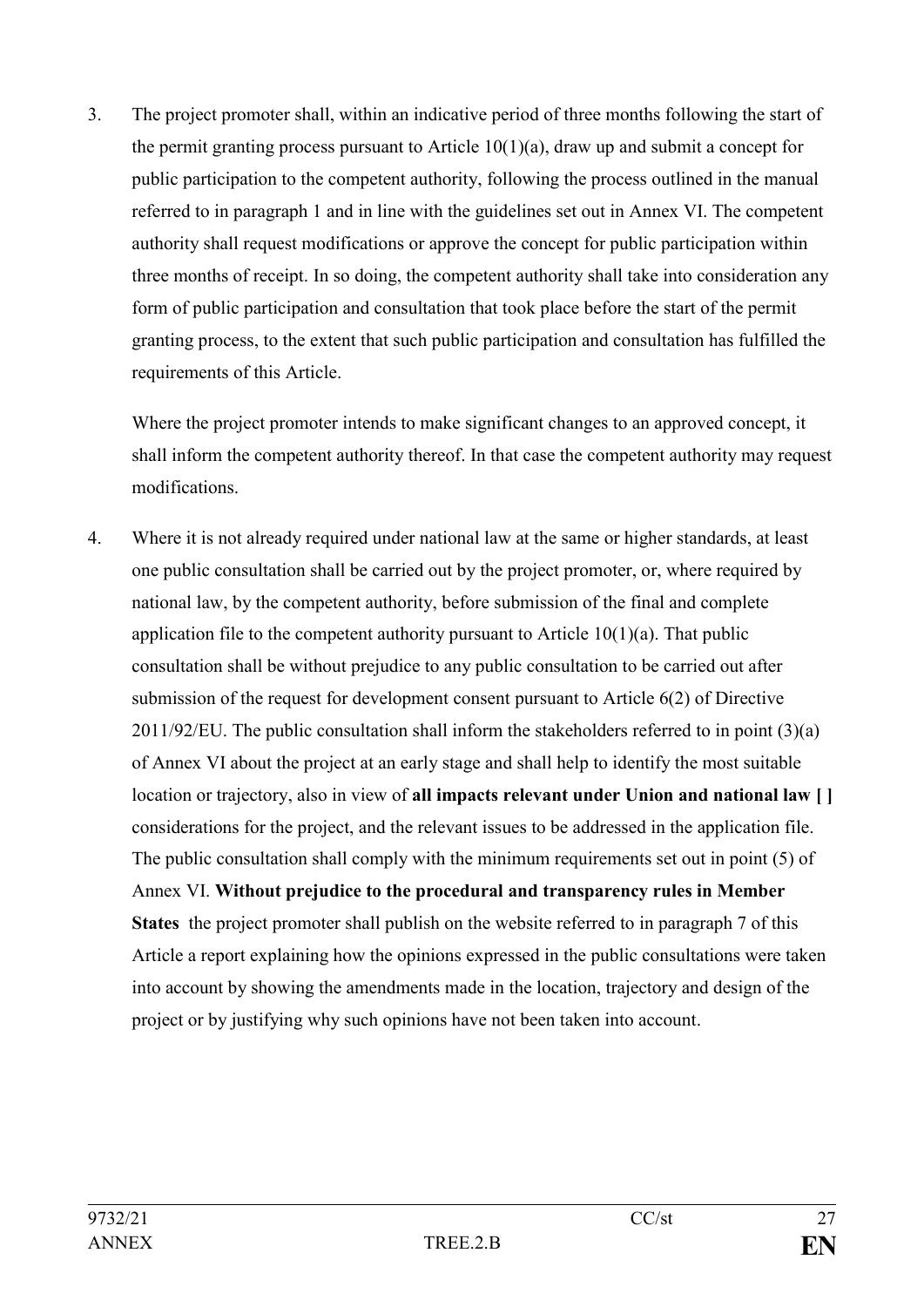The project promoter shall prepare a report summarising the results of activities related to the participation of the public prior to the submission of the application file, including those activities that took place before the start of the permit granting process.

The project promoter shall submit the reports referred to in first and second subparagraphs together with the application file to the competent authority. The comprehensive decision shall take due account of the results of these reports.

- 5. For cross-border projects involving two or more Member States, the public consultations pursuant to paragraph 4 in each of the Member States concerned shall take place within a period of no more than two months from the date on which the first public consultation started.
- 6. For projects likely to have significant transboundary impacts in one or more neighbouring Member States, where Article 7 of Directive 2011/92/EU and the Espoo Convention are applicable, the relevant information shall be made available to the competent authority of the neighbouring Member States concerned. The competent authority of the neighbouring Member States concerned shall indicate, in the notification process where appropriate, whether it, or any other authority concerned, wishes to participate in the relevant public consultation procedures.
- 7. The project promoter shall establish and regularly update a dedicated project website with relevant information about the project of common interest, which shall be linked to the Commission website and the transparency platform referred to in Article **22** and which shall meet the requirements specified in point (6) of Annex VI. Commercially sensitive information shall be kept confidential.

Project promoters shall also publish relevant information by other appropriate information means open to the public.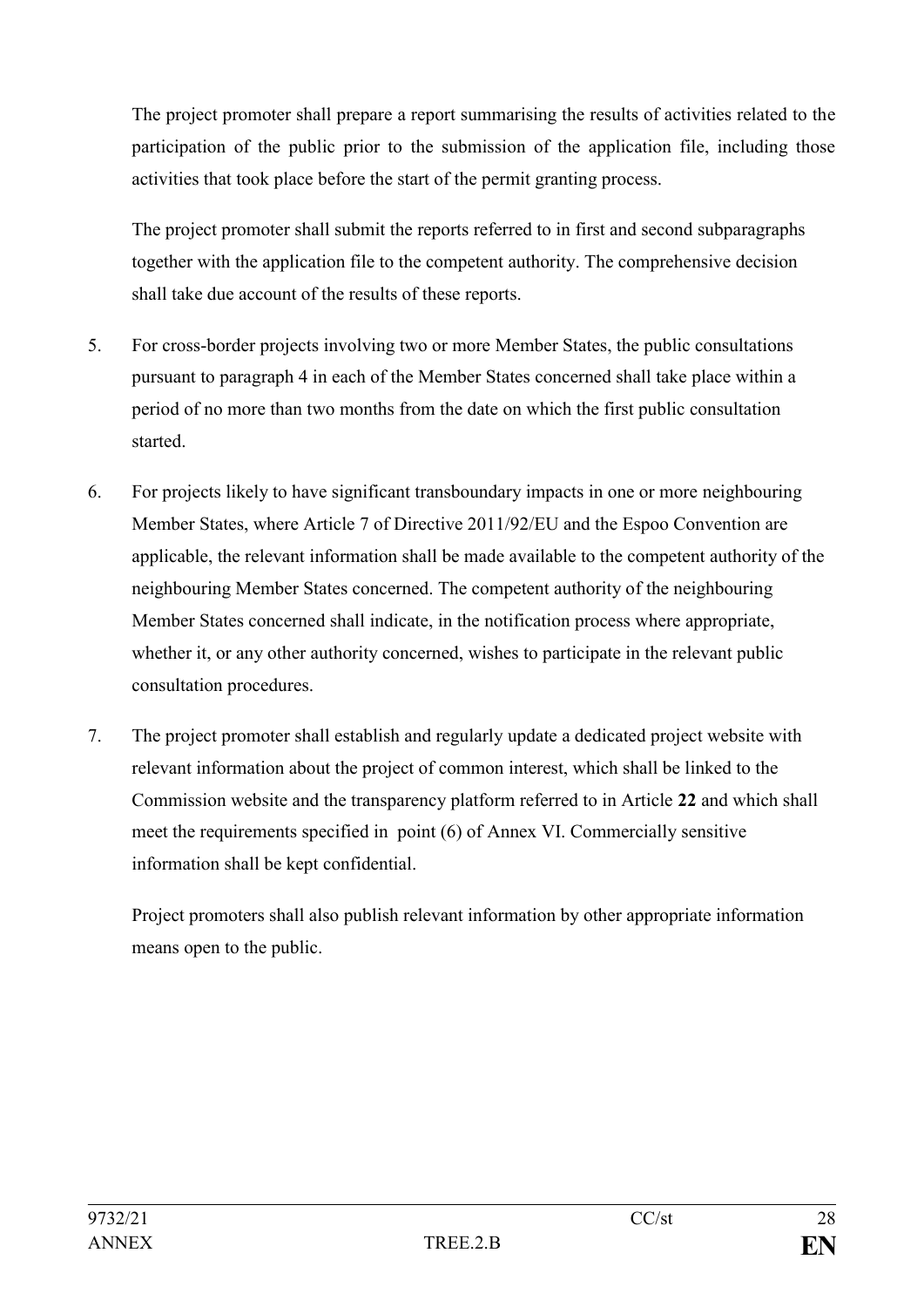### *Article 10*

### **Duration and implementation of the permit granting process**

- 1. The permit granting process shall consist of two procedures:
	- (a) the pre-application procedure, covering the period between the start of the permit granting process and the acceptance of the submitted application file by the competent authority, shall take place within an indicative period of two years. **Member States may set an earlier time-limit, where considered appropriate. In this case the preapplication procedure shall not exceed the time-limit set by the Member State. Member States may decide that the pre-application procedure is optional for smaller projects.**

The pre-application procedure shall include the preparation of any environmental reports by the project promoters, as necessary, including the climate adaptation documentation.

For the purpose of establishing the start of the permit granting process, the project promoters shall notify the project to the competent authority of the Member States concerned in written form, and shall include a reasonably detailed outline of the project. No later than three months following the receipt of the notification, the competent authority shall acknowledge or, if it considers the project is not mature enough to enter the permit granting process, reject the notification in written form, including on behalf of other authorities concerned. In the event of a rejection, the competent authority shall justify its decision, including on behalf of other authorities concerned. The date of signature of the acknowledgement of the notification by the competent authority shall mark the start of the permit granting process. Where two or more Member States are concerned, the date of the acceptance of the last notification by the competent authority concerned shall mark the start of the permit granting process.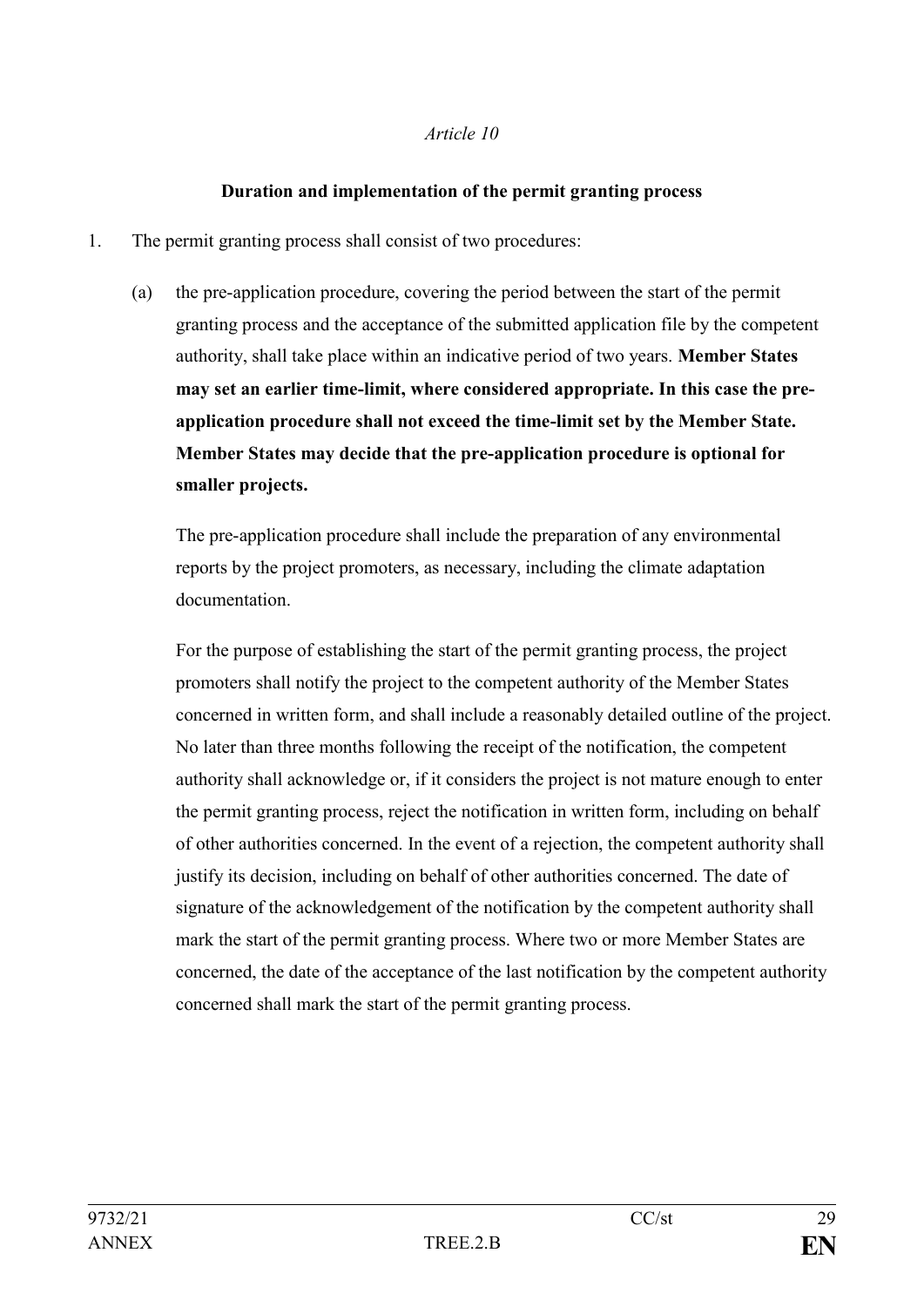The competent authorities shall ensure that permit granting is accelerated in line with this Chapter for each category of projects of common interest. To that end, the competent authorities shall adapt their requirements for the start of the permit granting process and for the acceptance of the submitted application file, to make them fit for projects**[ ]**, that due to their nature, **dimension** or **lack of requirement for environmental assessment under national law [ ]**, may require less authorisations and approvals for reaching the ready-to-build phase, and, therefore, might not require the benefit of the pre-application procedure **referred to in article 9 and article 10 paragraph 4**. **[ ]**

- (b) the statutory permit granting procedure, covering the period from the date of acceptance of the submitted application file until the taking of the comprehensive decision, shall not exceed one year and six months. Member States may set an earlier time-limit, where considered appropriate. **In this case the permit granting procedure shall not exceed the time-limit set by the Member State.**
- 2. The competent authority shall ensure that the combined duration of the two procedures referred to in paragraph 1 does not exceed a period of three years and six months **or a shorter period set by the Member States**. However, where the competent authority considers that one or both of the two procedures of the permit granting process will not be completed within the time limits set out in paragraph 1, it may decide, before their expiry and on a case by case basis, to extend one or both of those time limits. **In principle, the competent authority should extend the deadline for both procedures combined by a maximum of nine months [ ]**.

**When an extension of the deadline occurs [ ]**, the competent authority shall inform the Group concerned and present it with concerned the measures taken or to be taken for the conclusion of the permit granting process with the least possible delay. The Group may request **that** the competent authority **[ ]** report**s** regularly on progress achieved in that regard.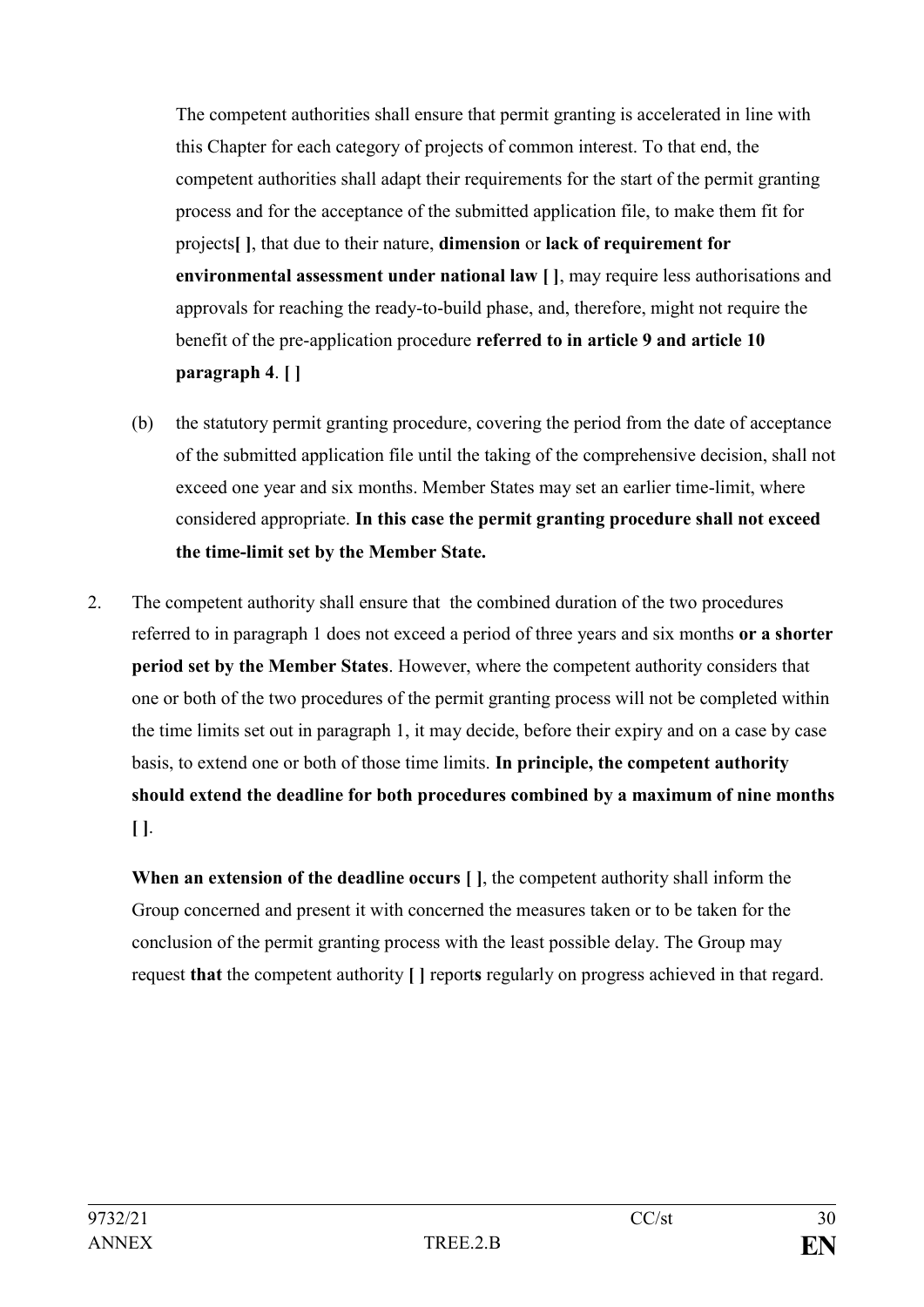- 3. Any valid studies conducted and permits or authorisations issued for a given project of common interest, before entering the permit granting process in line with this Article, shall be taken into consideration by the competent authorities in the permit granting process and no longer required, **as long as they are considered valid in national law.**
- 4. In Member States where the determination of a route or location undertaken solely for the specific purpose of a planned project, including the planning of specific corridors for grid infrastructures, cannot be included in the process leading to the comprehensive decision, the corresponding decision shall be taken within a separate period of six months, starting on the date of submission of the final and complete application documents by the promoter.

In that case, the extension period referred to in paragraph 2 **sentence 3** shall be reduced to six months, including for the procedure referred to in this paragraph. **The extension of the deadline referred to in paragraph 2 sentences 4 and 5 can also be applied accordingly after the procedure mentioned in this paragraph has been carried out.**

- 5. The pre-application procedure shall comprise the following steps:
	- (a) **no later than 12 months after [ ]** the notification pursuant to point (a) of paragraph 1, the competent authority shall determine, on the basis of the checklist referred to in point (1)(e) of Annex VI, and in close cooperation with the other authorities concerned, and where appropriate on the basis of a proposal by the project promoter, the scope of the reports and documents and the level of detail of information to be submitted by the project promoter, as part of the application file, to apply for the comprehensive decision;
	- (b) the competent authority shall draw up, in close cooperation with the project promoter and other authorities concerned and taking into account the results of the activities carried out under point (a), a detailed schedule for the permit granting process in line with the guidelines set out in point (2) of Annex VI;

**[ ]**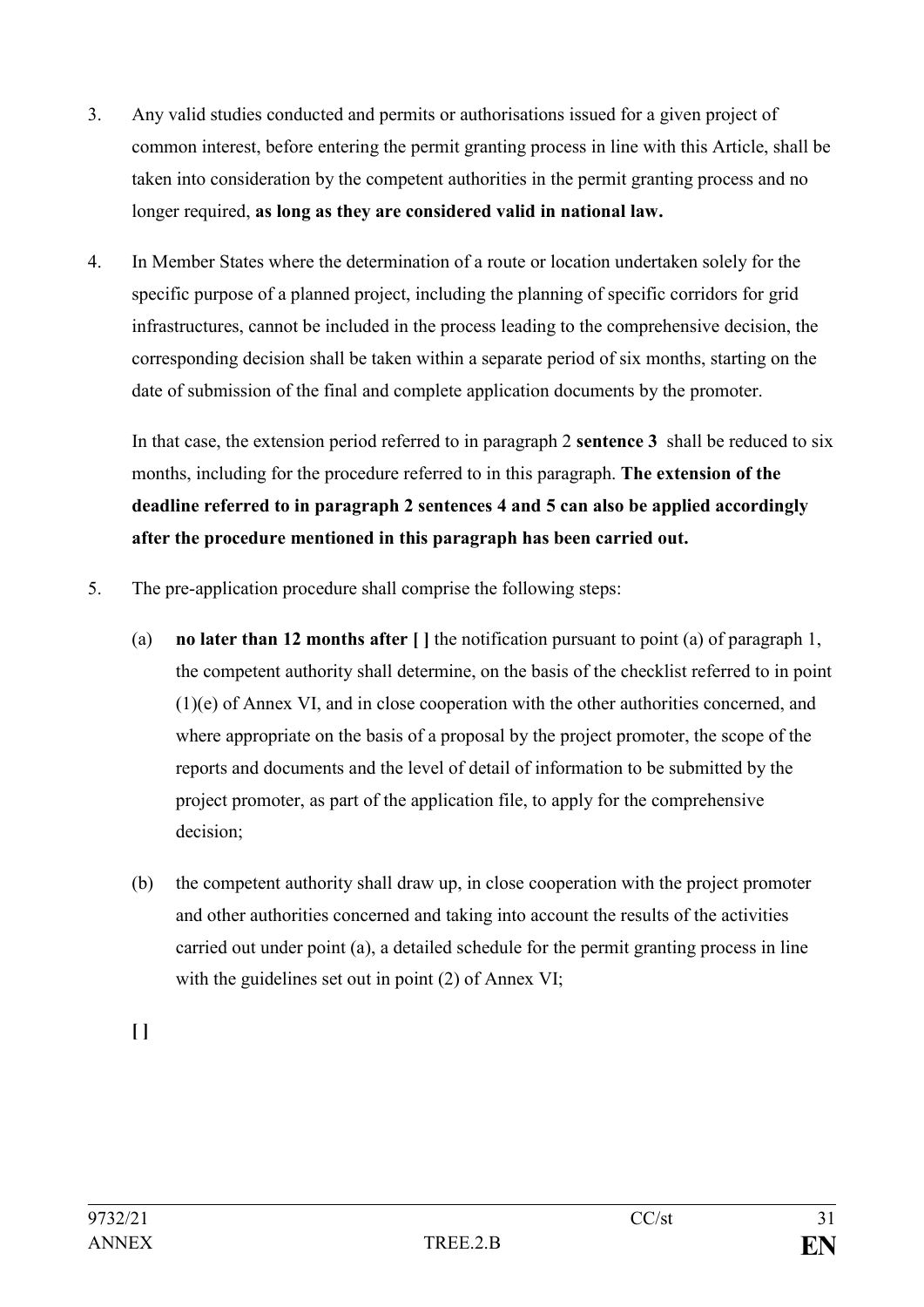- (c) upon receipt of the draft application file, the competent authority shall, where necessary, on its own behalf or on behalf of other authorities concerned, request the project promoter to submit missing information relating to the requested elements referred to in point (a). Within three months of the submission of the missing information, the competent authority shall accept for examination the application in written form **or digital platforms**. Requests for additional information may only be made where they are justified by new circumstances.
- 6. The project promoter shall ensure that the application file is complete and adequate and seek the competent authority's opinion on that matter as early as possible during the preapplication procedure. The project promoter shall cooperate fully with the competent authority to meet deadlines **[ ].**

**[ ]**

**7.** The time limits laid down in this Article shall be without prejudice to obligations arising from international and Union law, and without prejudice to administrative appeal procedures and judicial remedies before a court or tribunal.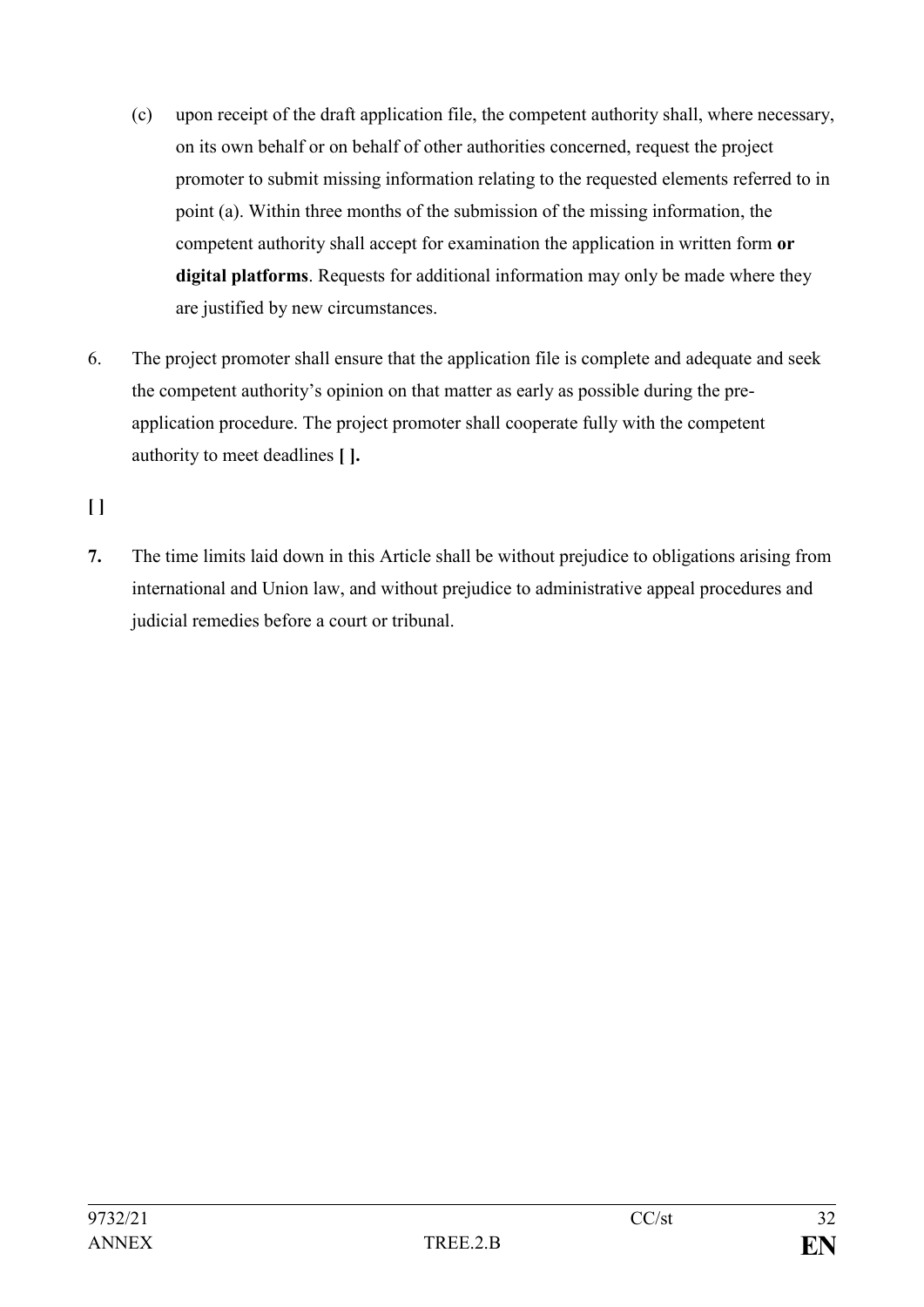# **CHAPTER IV**

# *CROSS-SECTORAL INFRASTRUCTURE PLANNING*

### *Article 11*

#### **Energy system wide cost-benefit analysis**

1. By [16 November 2022], the European Network of Transmission System Operators (ENTSO) for Electricity and the ENTSO for Gas shall publish and submit to Member States, the Commission and the Agency their respective **draft** methodologies, including the network and market modelling, for a harmonised energy system-wide cost-benefit analysis at Union level for projects of common interest **and projects of mutual interest** falling under the categories set out in points  $(1)(a)$ ,  $[ (c)$  and  $(e)$  and point  $(3)$  of Annex II.  $[ ]$ 

Those methodologies shall be applied for the preparation of each subsequent Union–wide tenyear network development plans developed by the ENTSO for Electricity or the ENTSO for Gas pursuant to Article 8 of Regulation (EC) No 715/2009 and Article 30 of Regulation (EU) 2019/943. Those methodologies shall be drawn up in line with the principles laid down in Annex V and be consistent with the rules and indicators set out in Annex IV. **They shall be amended after submission of the energy market and network model referred to in paragraph 8.**

Prior to submitting their respective methodologies, the ENTSO for Electricity and the ENTSO for Gas shall conduct an extensive consultation process involving at least the organisations representing all relevant stakeholders, including the entity of distribution system operators in the Union ('EU DSO entity'), **[ ]** and, where it is deemed appropriate the national regulatory authorities and other national authorities.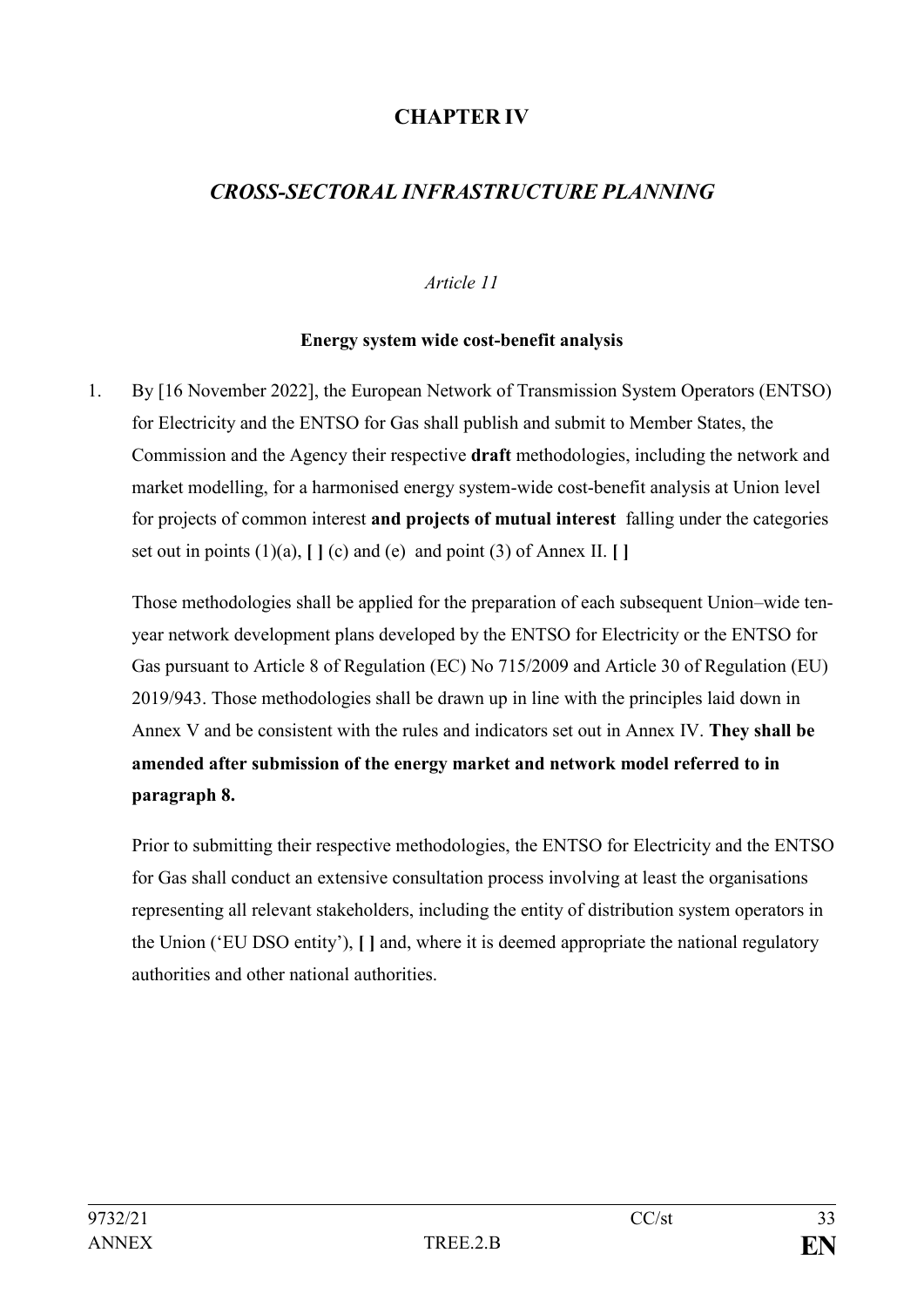- 2. Within three months of the receipt of the methodologies together with the input received in the consultation process and a report on how it was taken into account, the Agency shall provide an opinion to the ENTSO for Electricity, the ENTSO for Gas, the Member States and the Commission and publish it on the Agency website
- 3. **Within three months of the receipt of the methodologies, Member States may deliver their opinions to** the ENTSO for Electricity and the ENTSO for Gas **and the Commission**. **[ ] To facilitate the consultation of the Member States, the Commission may organize specific meetings of the Groups to discuss the draft methodologies.**

**[ ]**

4. No later than three months of the day of receipt of **the Agency and Member Sates' opinions, as refered to in paragraphs 2 and 3 [ ]** the ENTSO for Electricity and the ENTSO for Gas shall adapt their respective methodologies taking due account of the Agency **and Member States' opinions [ ]**, and submit them to the Commission for **final** approval. **[ ] The Commission shall issue its decision within three months from the day of the ENTSO for Electricity and ENTSO for Gas submissions.**

**[ ]**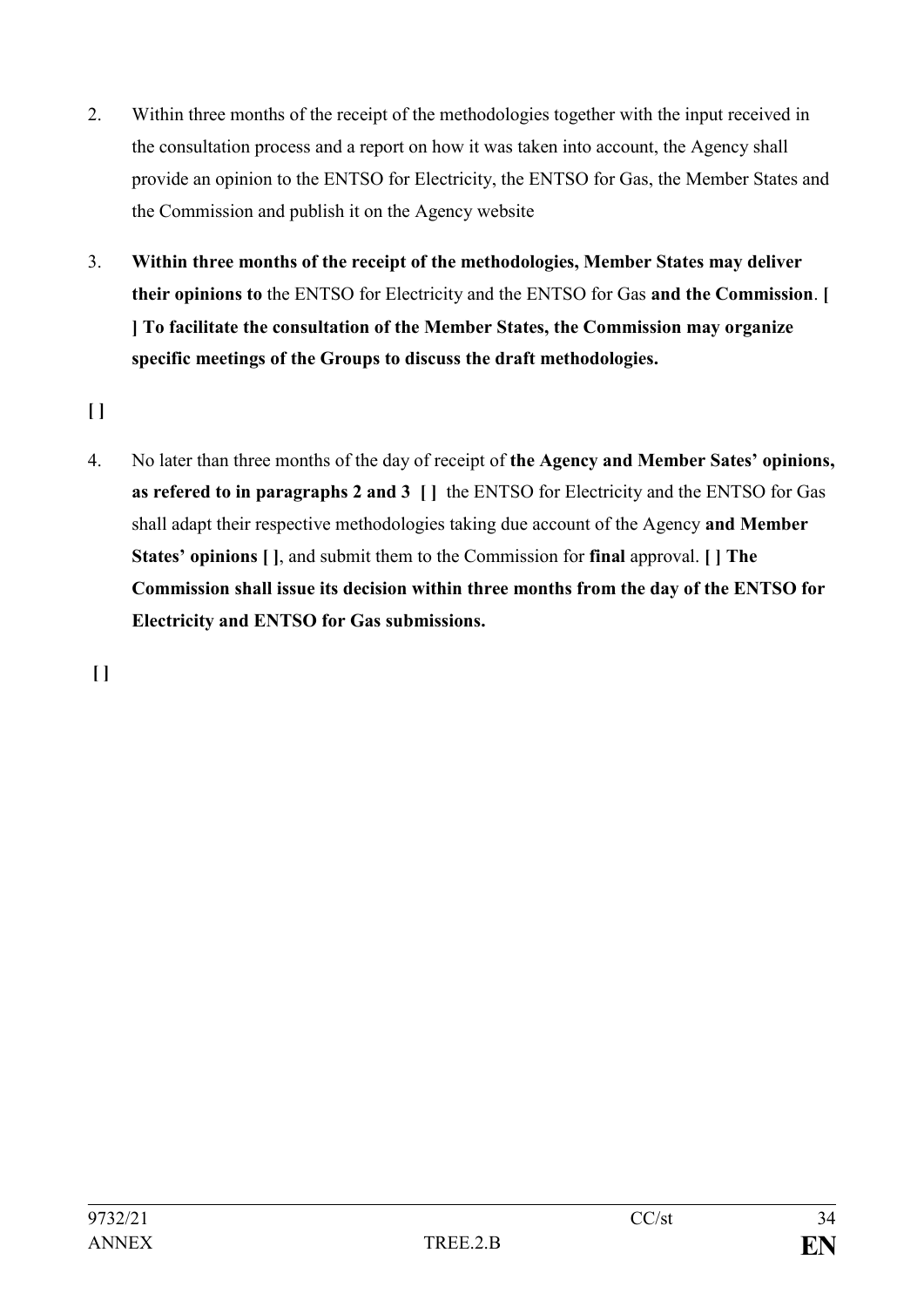- 5. Within two weeks of the approval by the **Commission [ ]** in accordance with paragraphs **[ ] 4**, the ENTSO for Electricity and the ENTSO for Gas shall publish their respective methodologies on their websites. They shall publish the corresponding input data and other relevant network, load flow and market data in a sufficiently accurate form **[ ] subject to restrictions under** national law and relevant confidentiality agreements. **The Commission and the Agency shall ensure the confidential treatment of the data received, by themselves and by any party carrying out analytical work for them on the basis of those data.**
- 6. The methodologies shall be updated **[ ]** regularly following the procedure described in paragraphs 1 to **[ ]** 4. The Agency, on its own initiative or upon a duly reasoned request by national regulatory authorities or stakeholders, and after formally consulting the organisations representing all relevant stakeholders and the Commission, may request such updates and improvements **and communicate it to the Commission** with due justification and timescales. The Agency shall publish the requests by national regulatory authorities or stakeholders and all relevant non-commercially sensitive documents leading to a request from the Agency for an update or improvement.
- **7. For projects of common interest falling under the categories (1b), (1d), (2), (4) and (5) of Annex II, methodologies for a harmonised energy system-wide cost-benefit analysis at Union level shall be elaborated. The European Commission shall assign responsibilities for developing these methodologies, which shall be compatible with the methodologies developed by the ENTSO for Electricity and the ENTSO for Gas in terms of monetised benefits and costs. The Agency, with the support of National Regulatory Authorities, shall promote consistency of these methodologies with the methodologies elaborated by ENTSO for Electricity and the ENTSO for Gas. The methodologies shall be developed in a transparent manner, including extensive consultation of Member States and of all relevant stakeholders.**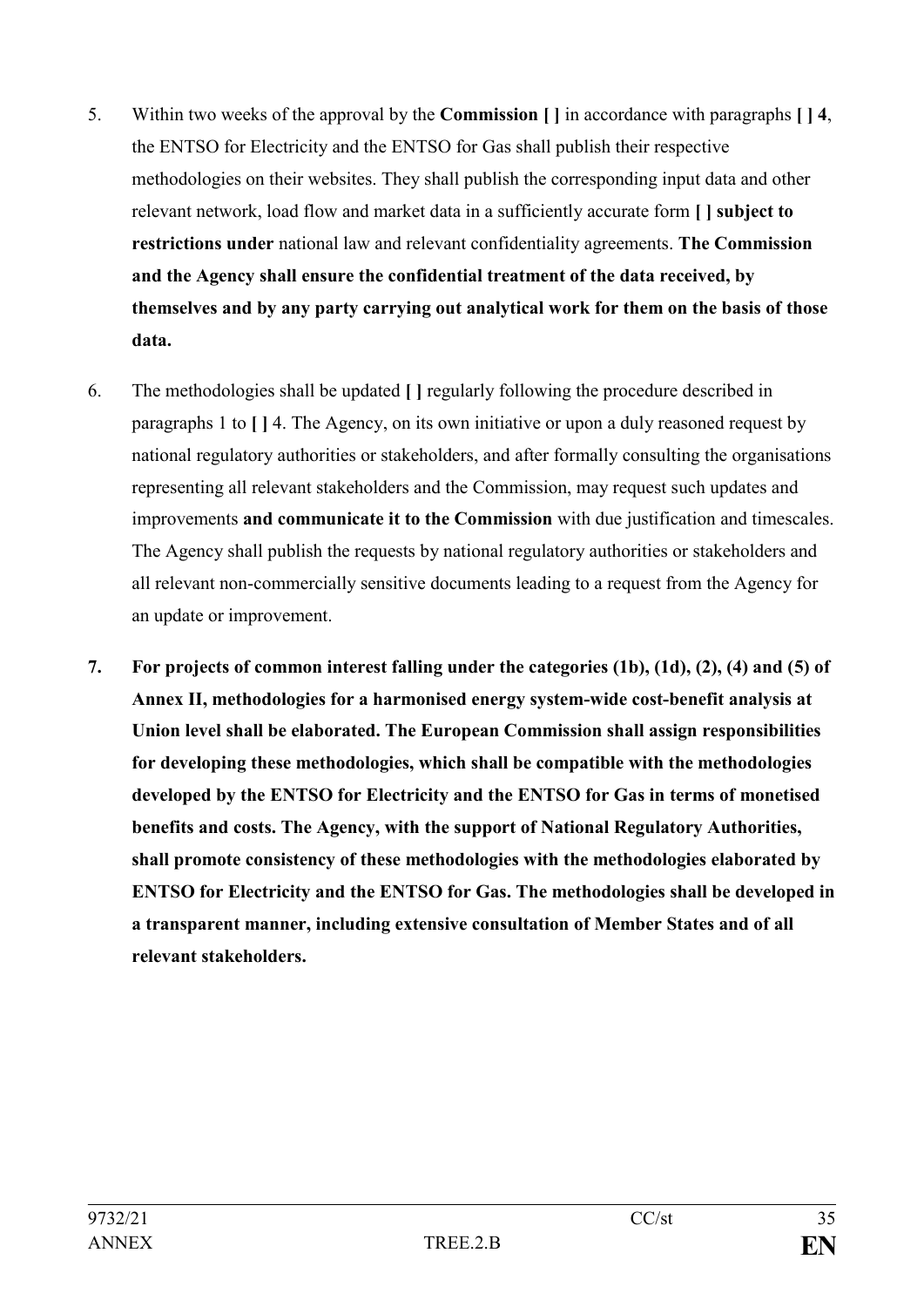- **8.** Every **[ ] two** years, the Agency shall establish and make publicly available a set of indicators and corresponding reference values for the comparison of unit investment costs for comparable projects of the infrastructure categories included in points (1), **(2),** and (3) of Annex II**.** Those reference values may be used by the ENTSO for Electricity and the ENTSO for Gas for the cost-benefit analyses carried out for subsequent Union-wide ten-year network development plans. The first of such indicators shall be published by [1 November 2022] **to the extent that data is available to calculate robust indicators and values. For the other categories of Annex II the indicators shall be developed and published by [1 November 2024] Regulated Infrastructure owners, system operators and third-party promoters are obliged to provide the requested data to the national regulatory authorities and to the Agency**.
- **9.** By [31 December **2024**], the ENTSO for Electricity and the ENTSO for Gas shall jointly submit to the Commission and the Agency a consistent and interlinked energy market and network model including electricity, gas**, [ ]** and hydrogen transmission infrastructure as well as storage, **[ ]** and electrolysers, covering the energy infrastructure priority corridors and the areas drawn up in line with the principles laid down in Annex V.
- **10.** The consistent and interlinked model referred to in paragraph **[ ] 8** shall cover at least the respective sectors' interlinkages at all stages of infrastructure planning, specifically scenarios, **technologies and spatial resolution,** infrastructure gaps identification in particular with respect to cross-border capacities, and projects assessment.
- **11.** After approval of the consistent and interlinked model referred to in paragraph **[ ] 8** by the Commission in accordance with the procedure set out in paragraphs 1 to **[ ] 4**, it shall be included in the methodologies referred to in paragraph 1.
- **12. Every four years starting from its approval according to paragraph 10, the interlinked model shall be updated according to the procedure described in paragraph 8 to 10.**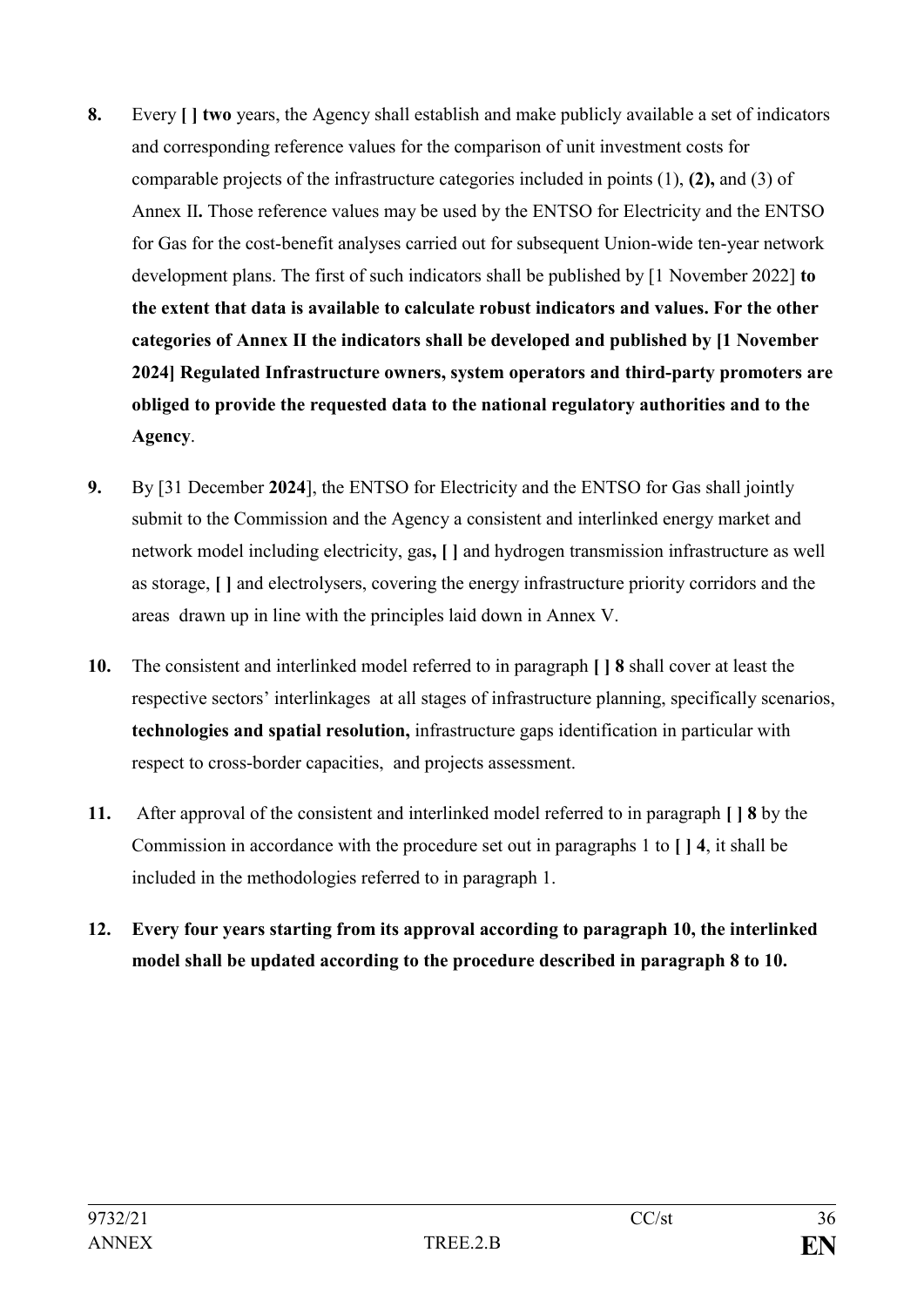#### **Scenarios for the ten-Year Network Development Plans**

1. By [31 July 2022], the Agency, after having conducted an extensive consultation process involving the Commission, **the Member States** and at least the organisations representing all relevant stakeholders, including the ENTSO for Electricity, the ENTSO for Gas **and the** Union DSO entity, **[ ]** shall publish the framework guidelines for the joint scenarios to be developed by ENTSO for Electricity and ENTSO for Gas. Those guidelines shall be regularly updated as found necessary **and shall define criteria for a transparent, non-discriminatory and robust elaboration of the scenarios taking into account best practices in the field of infrastructures assessment.**

The guidelines shall **also take into account energy system integration priorities, [ ]** the energy efficiency first principle and ensure that the underlying ENTSO for Electricity and ENTSO for Gas scenarios are fully in line with the **Union's 2030 climate and energy targets and the climate neutrality objective by 2050 [ ]** and **take into account** the latest available Commission scenarios **to achieve them, as well as, when relevant, the National Energy and Climate Plans.** 

- 2. The ENTSO for Electricity and ENTSO for Gas shall follow the Agency's framework guidelines when developing the joint scenarios to be used for the Union-wide ten-year network development plans.
- 3. The ENTSO for Electricity and ENTSO for Gas shall invite the organisations representing all relevant stakeholders, including the Union DSO entity **[ ]**, to participate in the scenarios development process.
- 4. The ENTSO for Electricity and the ENTSO for Gas shall publish and submit the draft joint scenarios report to the Agency, **the Member States** and the Commission for their opinion**.**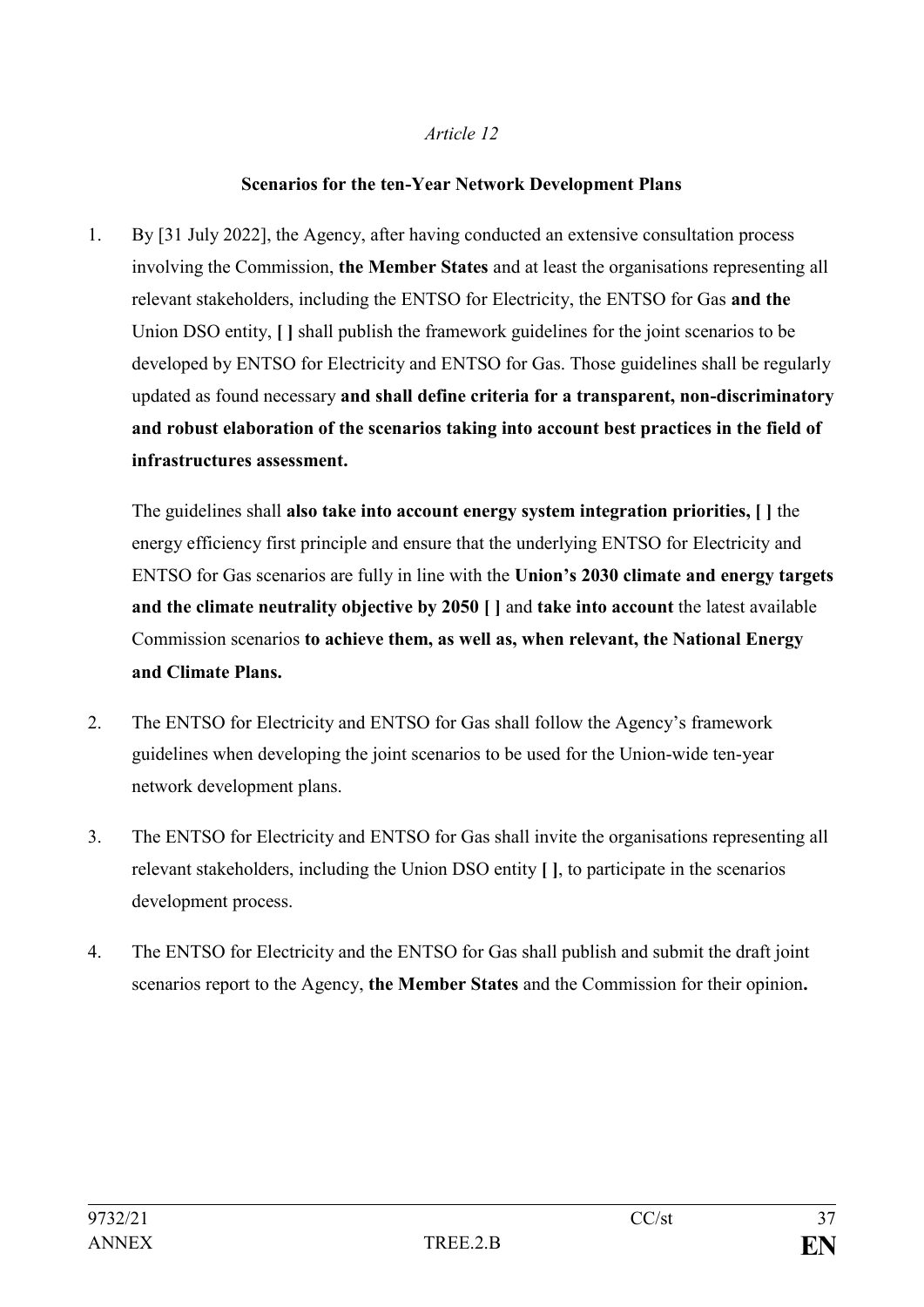- 5. Within three months from the receipt of the draft joint scenarios report together with the input received in the consultation process and a report on how it was taken into account, the Agency shall submit its opinion **including recommendations for amendments** to the ENTSO for Electricity, ENTSO for gas, **Member States** and the Commission.
- 6. The Commission, giving due consideration to the Agency **and Member States'** opinion **[ ]**, shall submit its opinion to the ENTSO for Electricity and the ENTSO for Gas. **The Electricity coordination Group and Gas coordination Group may examine the draft joint scenarios.**
- 7**. [ ] The ENTSO for Electricity and the ENTSO for Gas shall adapt their joint scenarios report, taking due account of the Agency's opinion and Member States and submit the updated report to the Commission for its approval.**
- 8. Within two weeks of the approval of the joint scenarios report by the Commission in accordance with paragraph 7, the ENTSO for Electricity and the ENTSO for Gas shall publish their joint scenarios report on their websites. They shall publish the corresponding input and output data in a sufficiently **clear and** accurate form, **for a third party to reproduce the results**, taking due account of the national law and relevant confidentiality agreements **and sensitive information.**

# **Infrastructure Gaps Identification**

1. Every two years the ENTSO for Electricity and the ENTSO for Gas shall publish **[ ]** the infrastructure gaps reports developed within the framework of the Union-wide ten-year network development plans.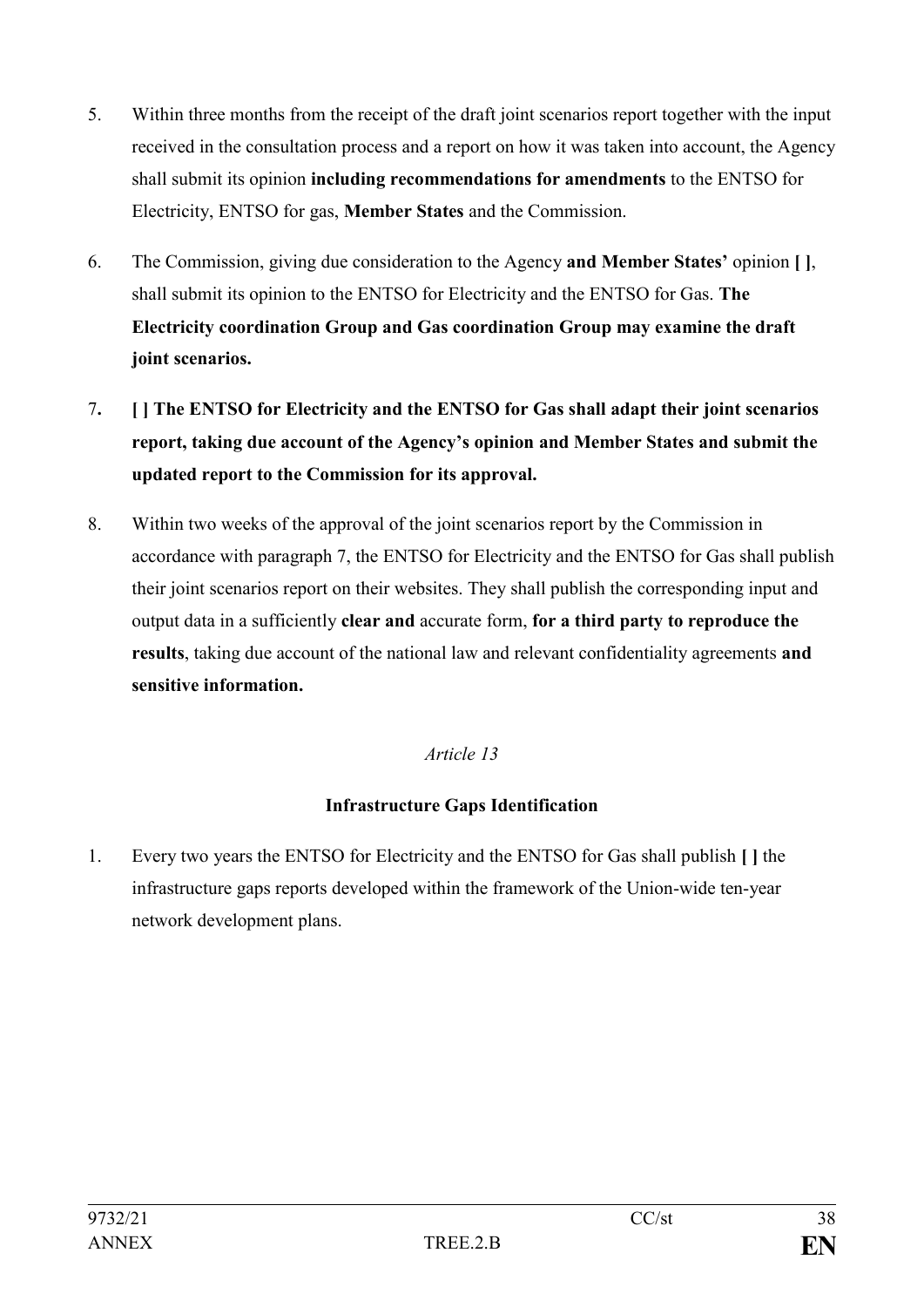When assessing the infrastructure gaps the ENTSO for Electricity and the ENTSO for Gas shall **base their analysis on all the scenarios established under Article 12,** implement the energy efficiency first principle and consider with priority all relevant **[ ]** solutions **which do not require new infrastructure. When considering new infrastructures solutions, the infrastructures gaps assessment shall take into account all relevant costs, including network reinforcements.**

Prior to **[ ] publishing** their respective reports, the ENTSO for Electricity and the ENTSO for Gas shall conduct an extensive consultation process involving all relevant stakeholders, including the Union DSO entity, **[ ]** and all the Member States representatives part of the priority corridors defined in Annex I.

- 2. The ENTSO for Electricity and the ENTSO for Gas shall submit their respective draft infrastructure gaps report to the Agency and the Commission **and Member States** for their opinion.
- 3. Within three months following receipt of the infrastructure gaps report together with the input received in the consultation process and a report on how it was taken into account, the Agency shall submit its opinion to the ENTSO for Electricity or ENTSO for Gas and the Commission **and Member States.**
- 4. The Commission, **with Member States,** considering the Agency's opinion referred to in paragraph 3, shall draft and submit its opinion to the ENTSO for Electricity or the ENTSO for Gas.
- 5. The ENTSO for Electricity and the ENTSO for Gas shall adapt their infrastructure gaps reports taking due account of the Agency's opinion and in line with the Commission's **and Member States** opinion before the publication of the final infrastructure gaps reports.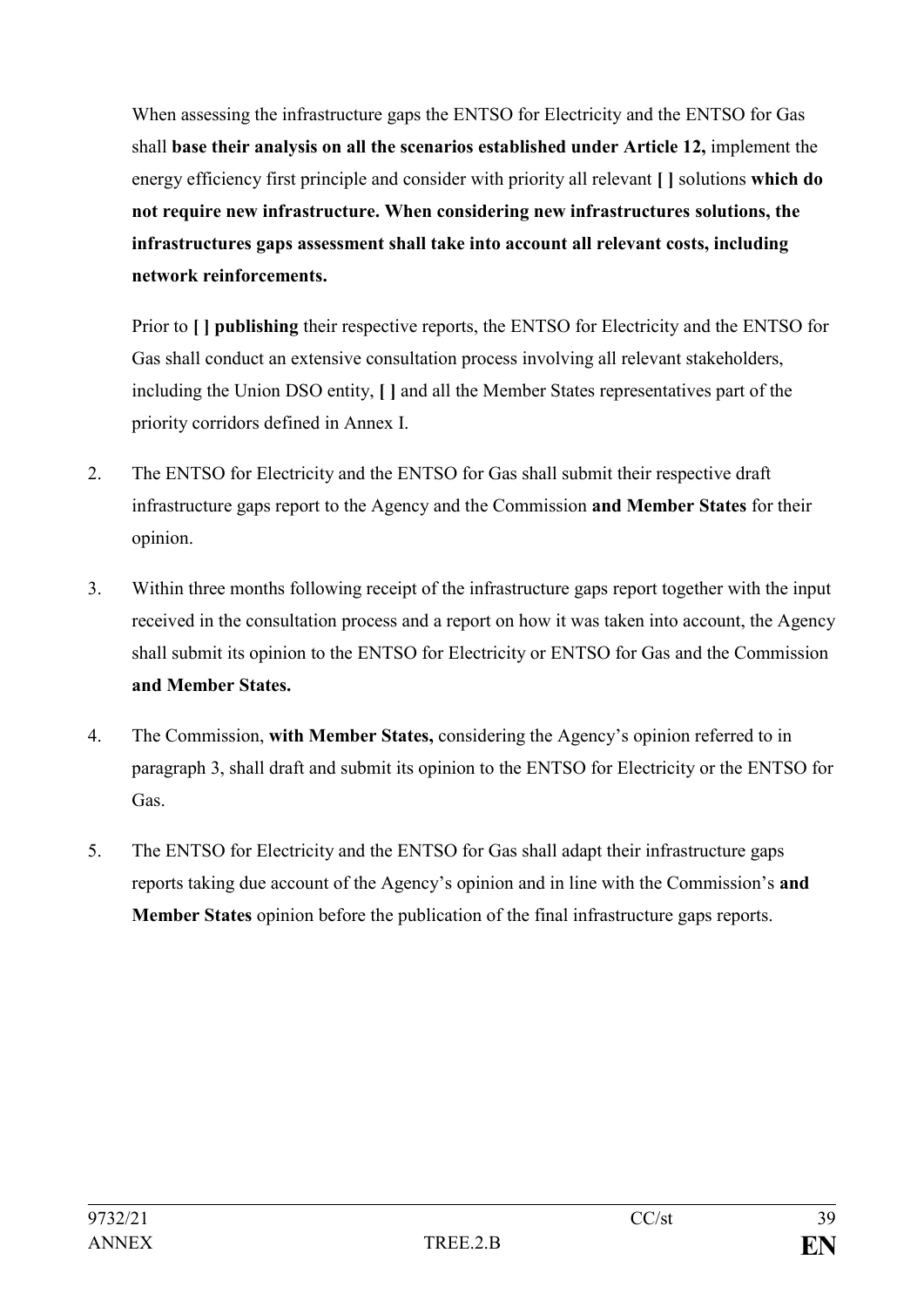# **CHAPTER V**

# *OFFSHORE GRIDS FOR RENEWABLE INTEGRATION*

### *Article 14*

### **Offshore grid planning**

1. By [31 July 2022], Member States, with the support of the Commission, within their specific priority offshore grid corridors, set out in point (2) of Annex I, taking into account the specificities and development in each region, shall **[ ]** agree to cooperate on **[ ]** offshore renewable generation to be deployed within each sea basin by 2050, with intermediate steps in 2030 and 2040, in view of their national energy and climate plans, the offshore renewable potential of each sea basin. [ ]

That **non-binding** agreement shall be made in writing as regards each sea basin linked to the territory of the **Member States [ ]**. **The Commission will provide guidance for that work in the Regional Groups. That non-binding agreement shall be without prejudice of the Member States right to develop projects on their territorial sea and exclusive economic zone.**

- 2. By [31 July 2023] the ENTSO for Electricity, with the involvement of the relevant TSOs, the national regulatory authorities**, the national competent authority at Member State level** and of the Commission and in line with the agreement referred to in paragraph 1, **shall include integrated offshore network and reinforcements in the Union-wide TYNDP taking into account environmental protection and other uses of the sea. [ ]**
- **3. The integrated offshore network and reinforcements in the TYNDP shall ensure coherent development of onshore and offshore grid planning.**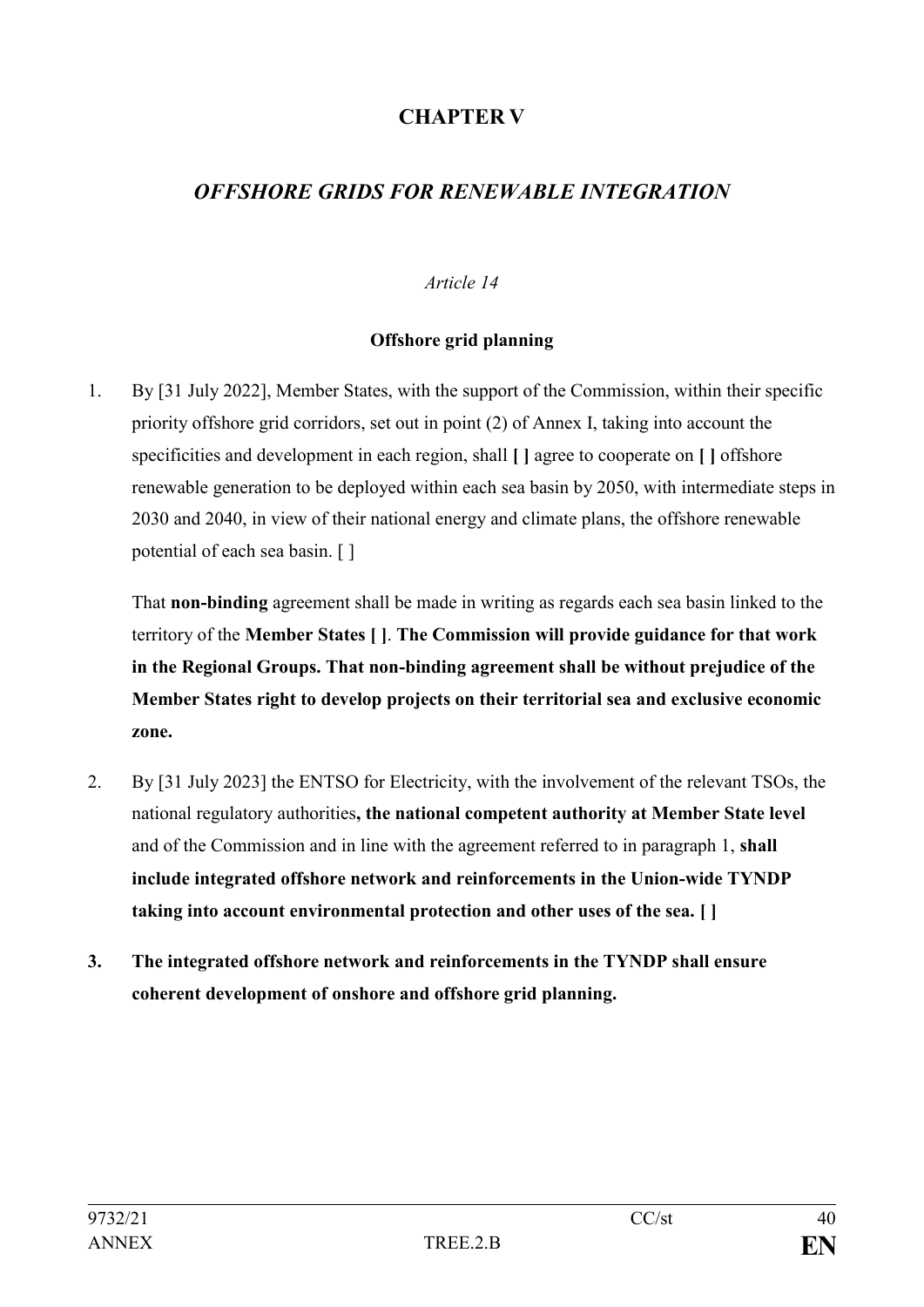- **4. [ ] Where there is no TSO in a Member State, the references to TSOs throughout this article apply** *mutatis mutandis* **to DSOs.**
- **[ ]**
- **[ ]**

### **Offshore grids for renewable energy cross-border cost sharing**

- 1. **[By 1 January 2024],** the Commission shall, **together with the Member States and relevant TSO's and NRA's**, develop principles for a specific cost-benefit and cost-sharing methodology for the deployment of the integrated offshore network development **[ ]** as defined in Article 14(2) **[ ]** as part of the guidelines referred to in [Article 16(10)], **without prejudice to the application of Article 19 of Regulation (EU) 2019/943**. **[ ]**
- 2. **[By 1 January 2025], [ ]** the ENTSO for Electricity, with the involvement of the relevant TSOs, the national regulatory authorities and [ ] the Commission, shall present the results of the application of the **cost benefit and** cost-sharing methodology to the priority offshore grid corridors.
- 3. **[By 1 July 2024 and then every two years], [ ]** the [ ] Member States, shall update their written agreement referred to in Article 14(1) with the updated joint definition **[ ]** of the offshore renewable generation to be deployed within each sea basin in 2050, with intermediate steps in 2030 and 2040 **[ ]**.
- 4. **[ ] After** the updated written agreements referred to in paragraph 3, for each sea basin, the ENTSO for Electricity shall update the **[ ] next Union TYNDP [ ] as** set out in Article 14(2) **[ ].**
- **5. Where there is no TSO in a Member State, the references to TSOs throughout this article apply** *mutatis mutandis* **to DSOs.**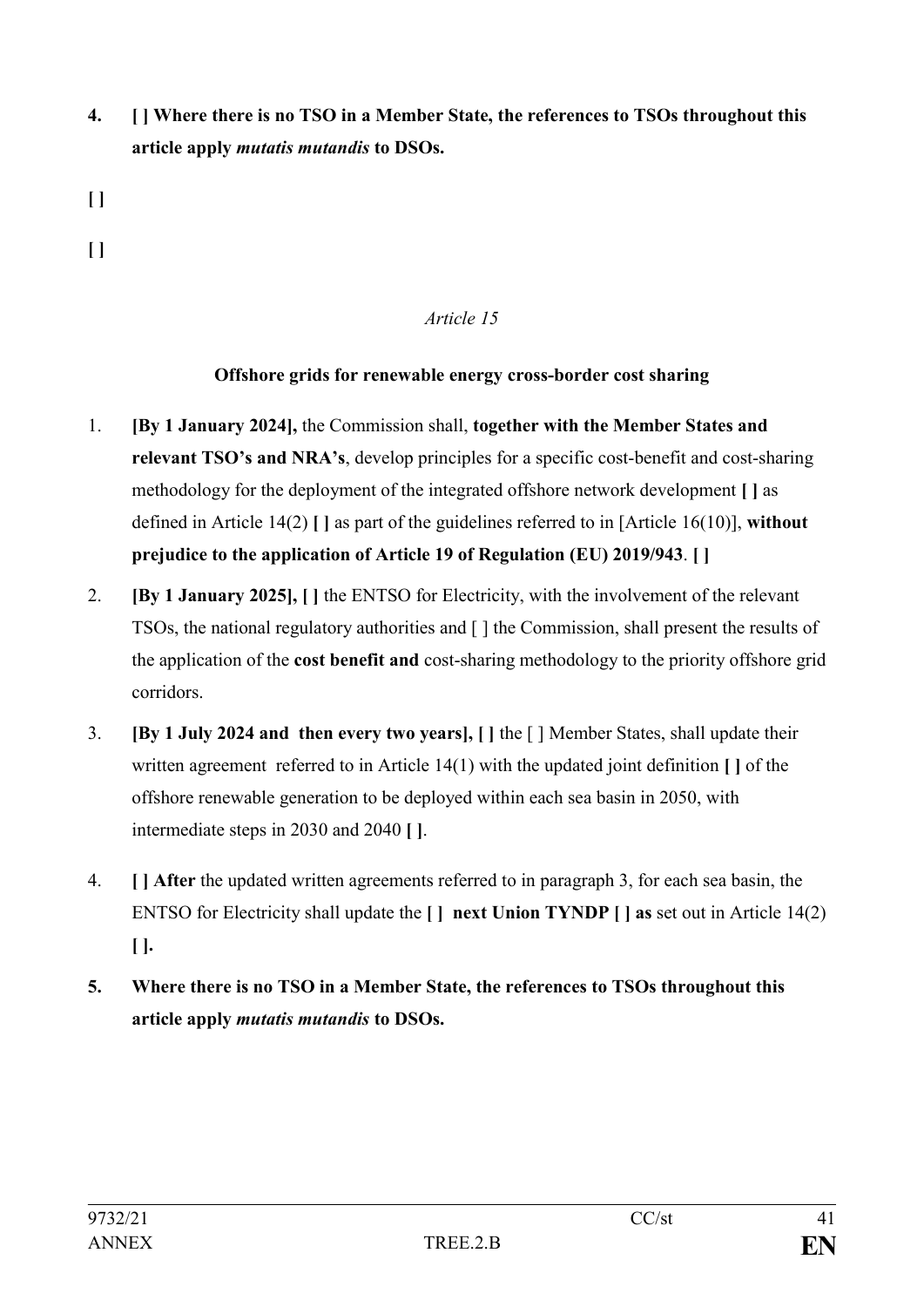# **CHAPTER VI**

# *REGULATORY FRAMEWORK*

### *Article 16*

### **Enabling investments with cross-border impacts**

- 1. The efficiently incurred investment costs, which excludes maintenance costs, related to a project of common interest falling under the categories set out in points  $(1)(a)$ ,  $(b)$ ,  $(c)$  and  $(e)$ of Annex II and projects of common interest falling under the category set out in point (3) of Annex II, where they fall under the competency of national regulatory authorities **in each Member State concerned**, shall be borne by the relevant TSO or the project promoters of the transmission infrastructure of the Member States which the project provides a net positive impact, and, to the extent not covered by congestion rents or other charges, be paid for by network users through tariffs for network access in that or those Member States.
- 2. The provisions of this Article shall apply to a project of common interest falling under the categories set out in points  $(1)(a)$ ,  $(b)$ ,  $(c)$  and  $(e)$  of Annex II where at least one project promoter requests the relevant national authorities their application for the costs of the project. **[ ]**

Projects falling under the category set out in points (1) (**d**) and (2) of Annex II may benefit from the provisions of this Article where at least one project promoter requests its application to the relevant national authorities.

Where a project has several project promoters, the relevant national regulatory authorities shall without delay request all project promoters to submit the investment request jointly in accordance with paragraph 3.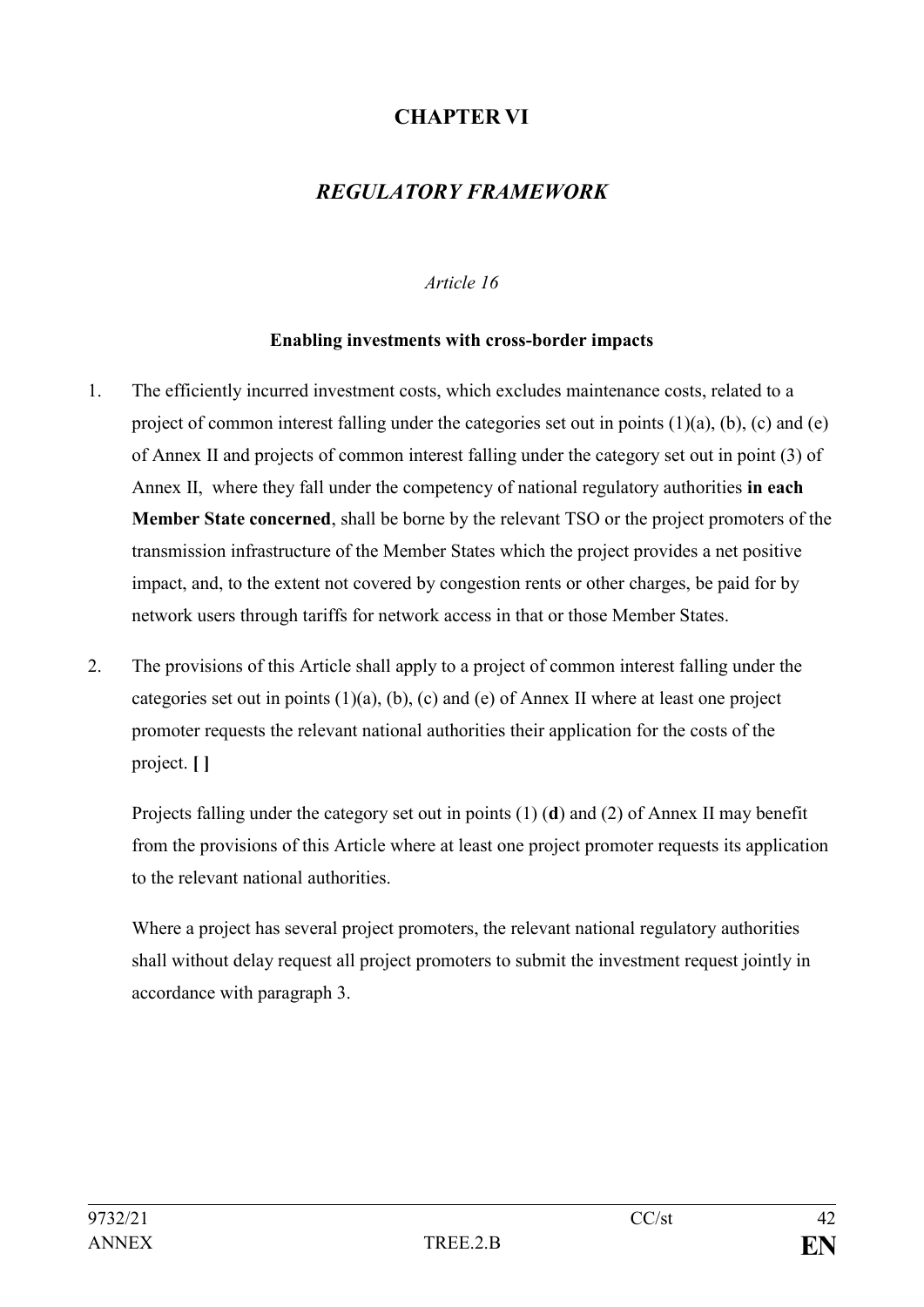3. For a project of common interest to which paragraph 1 applies, the project promoters shall keep all relevant national regulatory authorities regularly informed, at least once per year, and until the project is commissioned, of the progress of that project and the identification of costs and impacts associated with it.

As soon as such a project of common interest has reached sufficient maturity, and is estimated to be ready to start the construction phase within the next 36 months, the project promoters, after having consulted the TSOs from the Member States which receive a significant net positive impact from it, shall submit an investment request. That investment request shall include a request for a cross-border cost allocation and shall be submitted to all the relevant national regulatory authorities concerned, accompanied by the following:

- (a) up-to-date project-specific cost-benefit analysis consistent with the methodology drawn up pursuant to Article 11 and taking into account benefits beyond the borders of the Member States on the territory of which the project is located by **considering [ ] at least the joint scenarios established for network development planning under article 12 [ ]**;
- (b) a business plan evaluating the financial viability of the project, including the chosen financing solution, and, for a project of common interest falling under the category referred to in point (3) of Annex II, the results of market testing;
- (c) where the project promoters agree, a substantiated proposal for a cross-border cost allocation.

Where a project is promoted by several project promoters, they shall submit their investment request jointly.

The national regulatory authorities shall, upon receipt, transmit to the Agency, without delay, a copy of each investment request, for information purposes.

The national regulatory authorities and the Agency shall preserve the confidentiality of commercially sensitive information.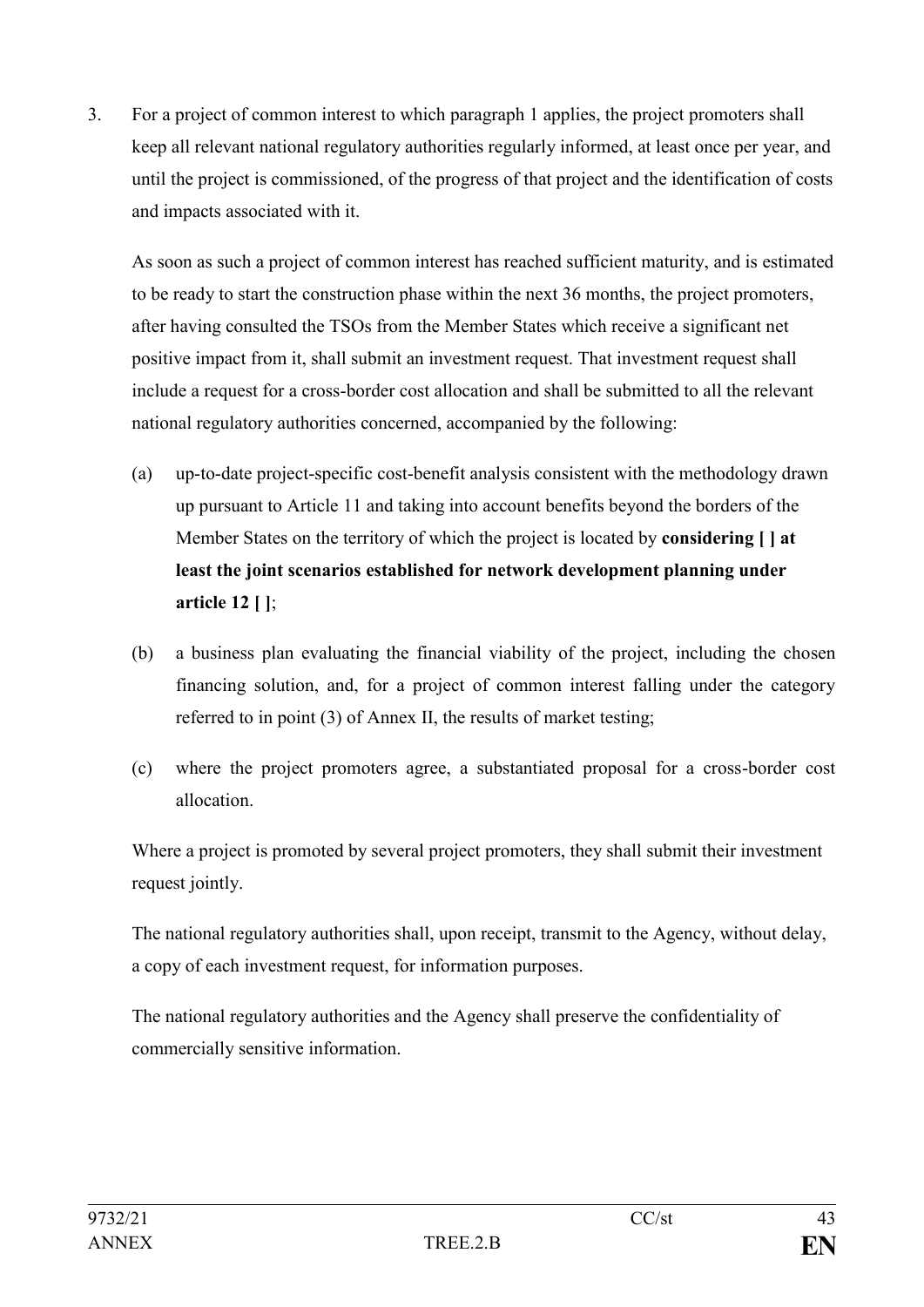- 4. Within six months of the date on which the last investment request is received by the relevant national regulatory authorities, those national regulatory authorities shall, after consulting the project promoters concerned, take joint coordinated decisions on the allocation of **efficiently incurred** investment costs to be borne by each system operator for the project, as well as their inclusion in tariffs **or on the rejection of the investment request or of part of the project if the common analysis of national regulatory authorities concludes that the project or a part of it fails to provide a significant net benefit at EU level**. The national regulatory authorities shall include **[ ]** the **relevant** efficiently incurred investment costs in tariffs in line with the allocation of investment costs to be borne by each system operator for the project. **[ ]** In allocating the costs, the national regulatory authorities shall take into account actual or estimated:
	- (a) congestion rents or other charges,
	- (b) revenues stemming from the inter-transmission system operator compensation mechanism established under Article 49 of Regulation (EU) 2019/943.

The allocation of costs across borders shall take into account, the economic, social and environmental costs and benefits of the projects in the Member States concerned and the need to ensure a stable financing framework for the development of projects of common interest while minimising the need for financial support.

In allocating costs across borders, the relevant national regulatory authorities, in consultation with the TSOs concerned, shall seek a mutual agreement based on, but not limited to, the information specified in paragraphs 3(a) and (b). Their assessment shall **consider all relevant scenarios established under article 12 and other scenarios for network development planning [ ], allowing a robust analysis of the contribution of the project of common interest to the Union energy policy targets of decarbonisation, market integration, competition, sustainability and security of supply [ ]**.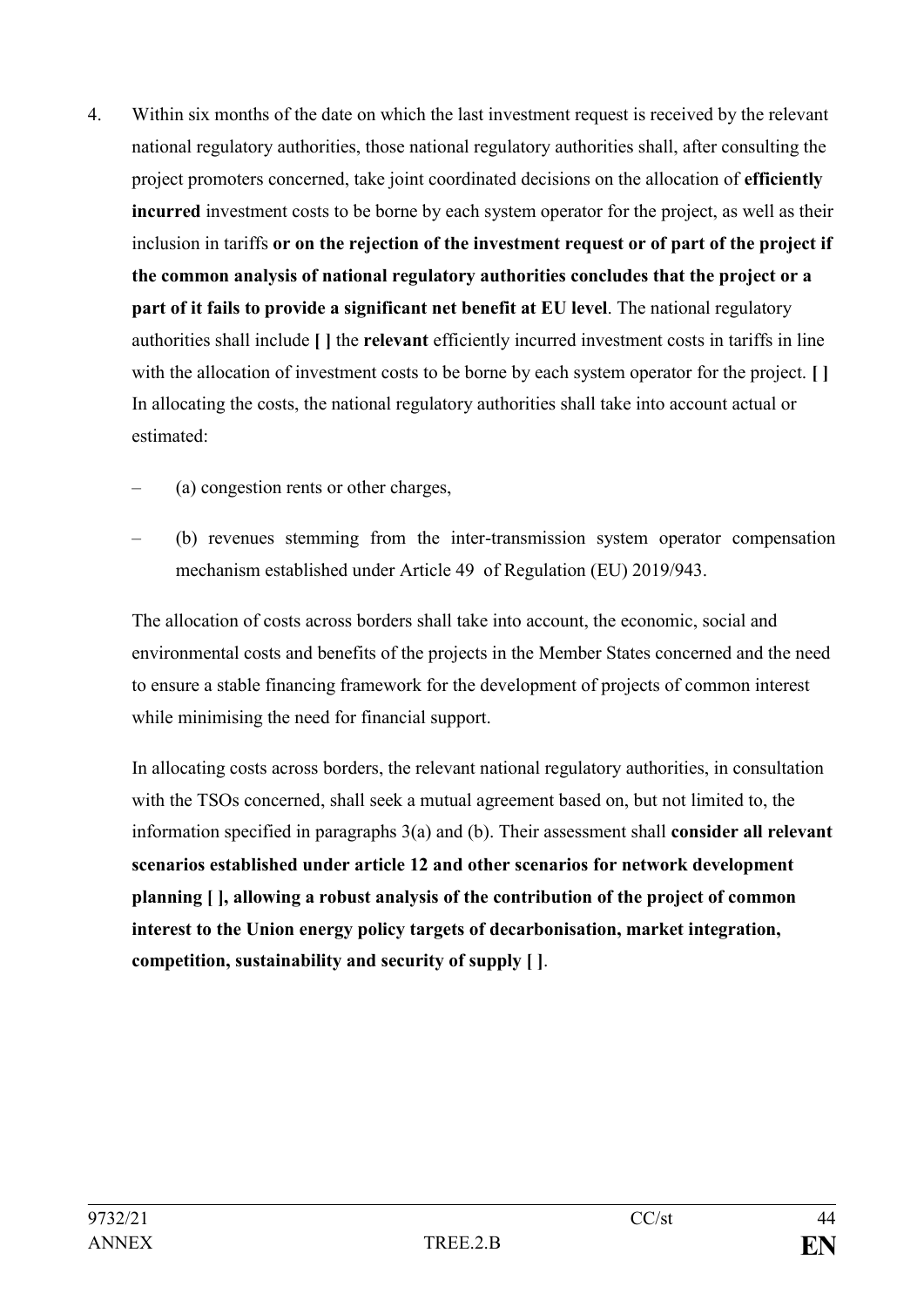Where a project of common interest mitigates negative externalities, such as loop flows, and that project of common interest is implemented in the Member State at the origin of the negative externality, such mitigation shall not be regarded as a cross-border benefit and shall therefore not constitute a basis for allocating costs to the TSO of the Member States affected by those negative externalities.

5. National regulatory authorities shall, on the basis of the cross-border cost allocation referred to in paragraph 4 of this Article, take into account actual costs incurred by a TSO or other project promoter as a result of the investments when fixing or approving tariffs in accordance with Article 59(1)(a) of Directive (EU) 2019/944 and Article 41(1)(a) of Directive 2009/73/EC, insofar as those costs correspond to those of an efficient and structurally comparable operator.

The cost allocation decision shall be notified, without delay, by the national regulatory authorities to the Agency, together with all the relevant information with respect to the decision. In particular, the cost allocation decision shall set out detailed reasons for the allocation of costs among Member States, including the following:

- (a) an evaluation of the identified impacts on each of the concerned Member States, including those concerning network tariffs;
- (b) an evaluation of the business plan referred to in paragraph 3(b);
- (c) regional or Union-wide positive externalities, such as security of supply, system flexibility, [ ] **solidarity** or innovation, which the project would generate;
- (d) the result of the consultation of the project promoters concerned.

The cost allocation decision shall be published.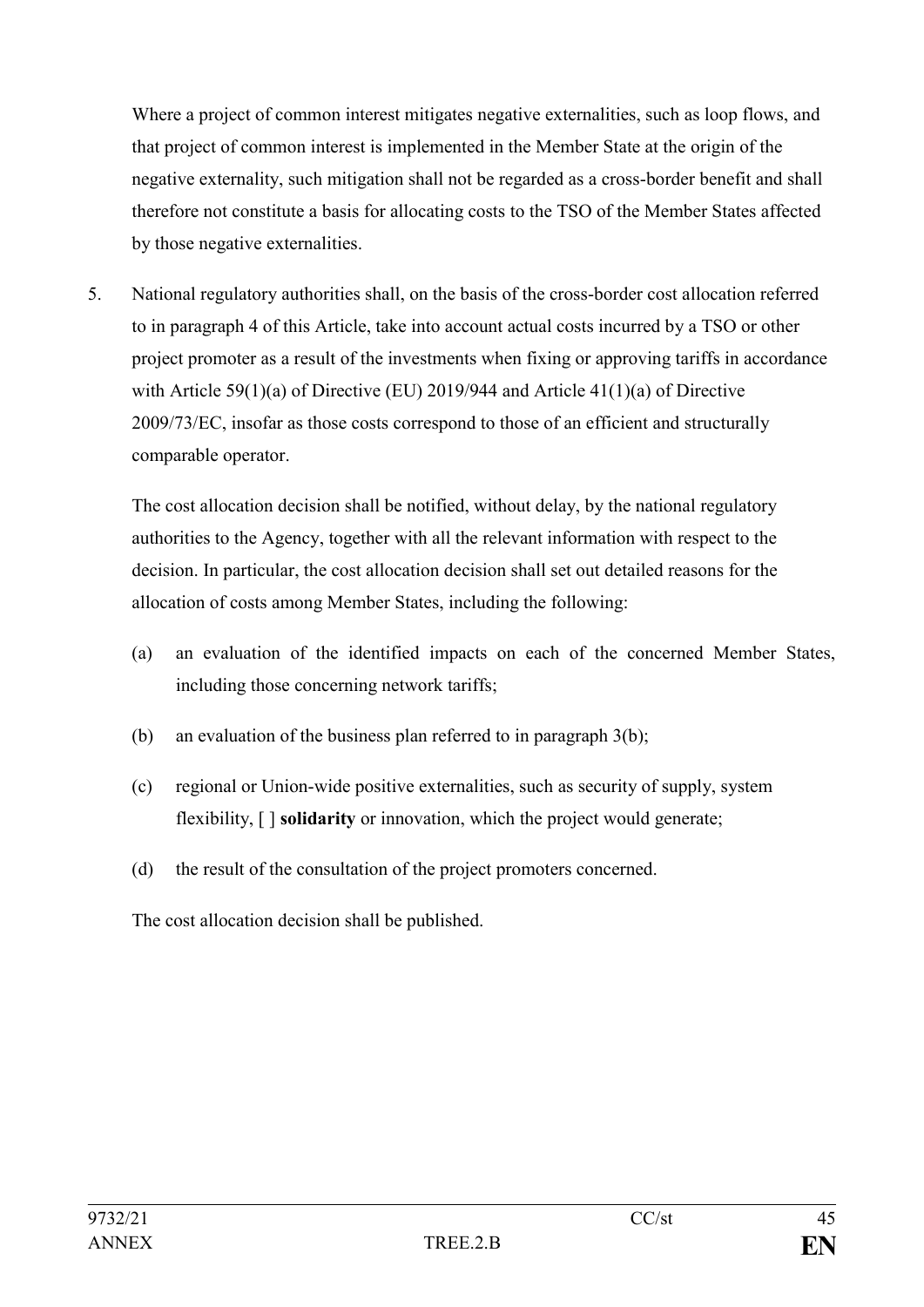6. Where the relevant national regulatory authorities have not reached an agreement on the investment request within six months of the date on which the request was received by the last of the relevant national regulatory authorities, they shall inform the Agency without delay.

In that case or upon a **joint** request from **[ ]** the relevant national regulatory authorities, the decision on the investment request including cross-border cost allocation referred to in paragraph 3 **[ ]** shall be taken by the Agency within three months of the date of referral to the Agency.

Before taking such a decision, the Agency shall consult the relevant national regulatory authorities and the project promoters. The three-month period referred to in the second subparagraph may be extended by an additional period of two months where further information is sought by the Agency. That additional period shall begin on the day following receipt of the complete information.

(1) The assessment of the Agency shall **consider all relevant scenarios established under article 12 and other scenarios for network development planning, [ ] allowing a robust analysis of the contribution of the project of common interest to the Union energy policy targets of decarbonisation, market integration, competition, sustainability and security of supply [ ]**.

The Agency shall leave the way investment costs are included in the tariffs in line with the cross-border cost allocation prescribed for the determination of the relevant national authorities at the moment of the implementation of the decision in accordance with national law.

The decision on the investment request including cross-border cost allocation shall be published. Articles 25(3), 28 and 29 of Regulation (EU) 2019/942 shall apply.

7. A copy of all cost allocation decisions, together with all the relevant information with respect to each decision, shall be notified, without delay, by the Agency to the Commission. That information may be submitted in aggregate form. The Commission shall preserve the confidentiality of commercially sensitive information.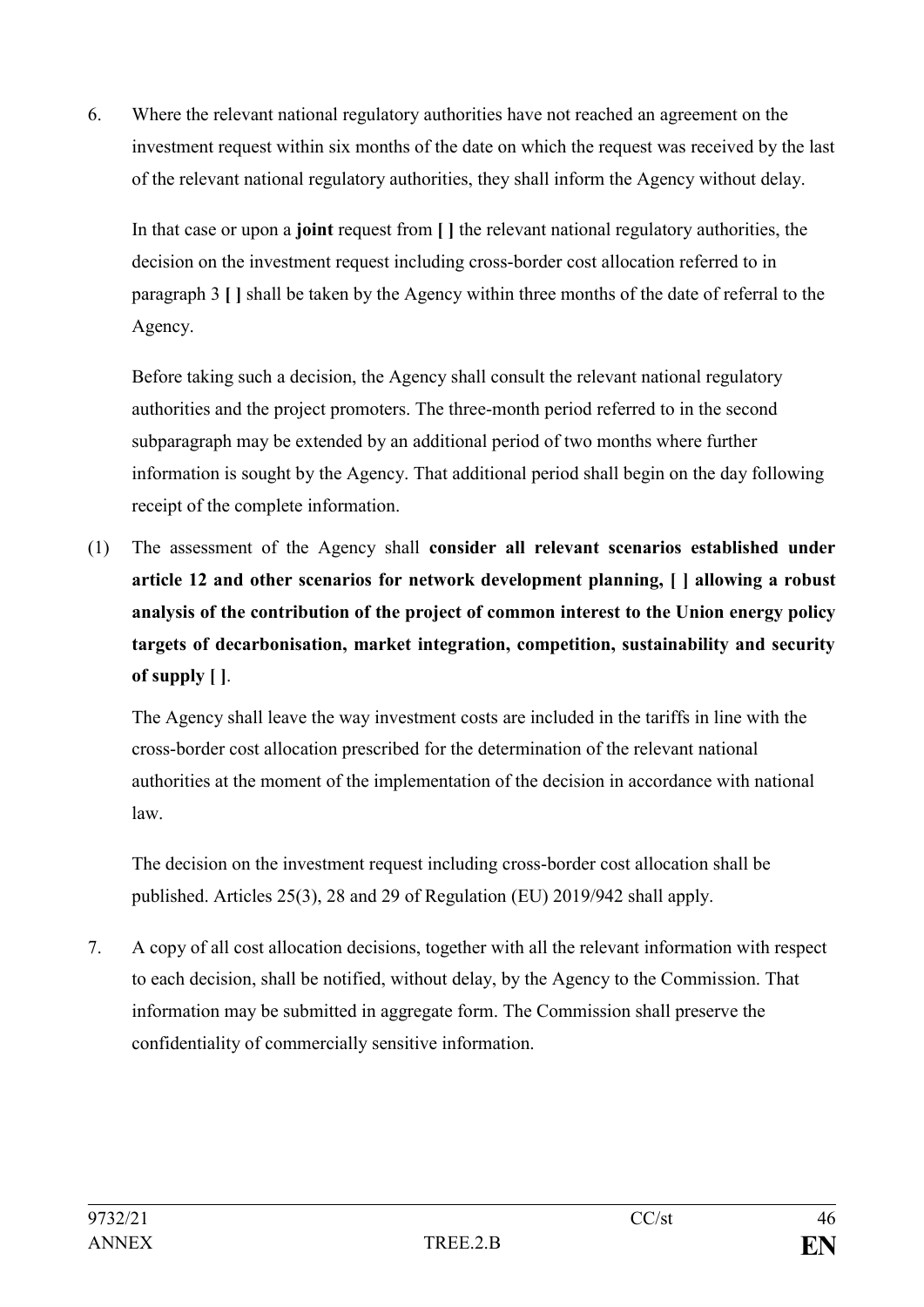- 8. Cost allocation decisions shall not affect the right of TSOs to apply and of national regulatory authorities to approve charges for access to networks in accordance with Article 6 of Directive (EU) 2019/944, Article 32 of Directive 2009/73/EC, Article 18(1) and 18(3) to (6) of Regulation (EU) 2019/943, and Article 13 of Regulation (EC) No 715/2009.
- 9. This Article shall not apply to projects of common interest which have received an exemption:
	- (a) from Articles 32, 33 and 34 and Article  $41(6)$ ,  $(8)$  and  $(10)$  of Directive 2009/73/EC pursuant to Article 36 of that Directive;
	- (b) from Article 19(2) and (3) of Regulation (EU) 2019/943 or Articles 6, 59(7) and 60(1) of Directive (EU) 2019/944 pursuant to Article 63 of Regulation (EU) 2019/943;
	- (c) from unbundling or third party access rules pursuant to Article 64 of Regulation (EU) 2019/943 and Article 66 of Directive (EU) 2019/944 or
	- (d) pursuant to Article 17 of Regulation (EC) No 714/2009.
- 10. By [31 December 2022], the **[ ] Agency** shall adopt **a Recommendation to identify good practices for the treatment of investment requests for Projects of Common Interest. The recommendation shall be regularly updated as found necessary and for consistency with the principles [ ] on [ ]** the offshore grids for renewable energy cross-border cost sharing as referred to in Article 15(1). **[ ]** In adopting or amending the **Recommendation, the Agency shall carry out and extensive consultation process, involving all relevant [ ]** stakeholders. **[ ]**
- **11. Projects of mutual interest shall be assimilated with projects of common interest and be eligible for cross-border cost allocation decisions***.*
- **12. Where there is no TSO in a Member State, the references to TSOs throughout this article apply** *mutatis mutandis* **to DSOs.**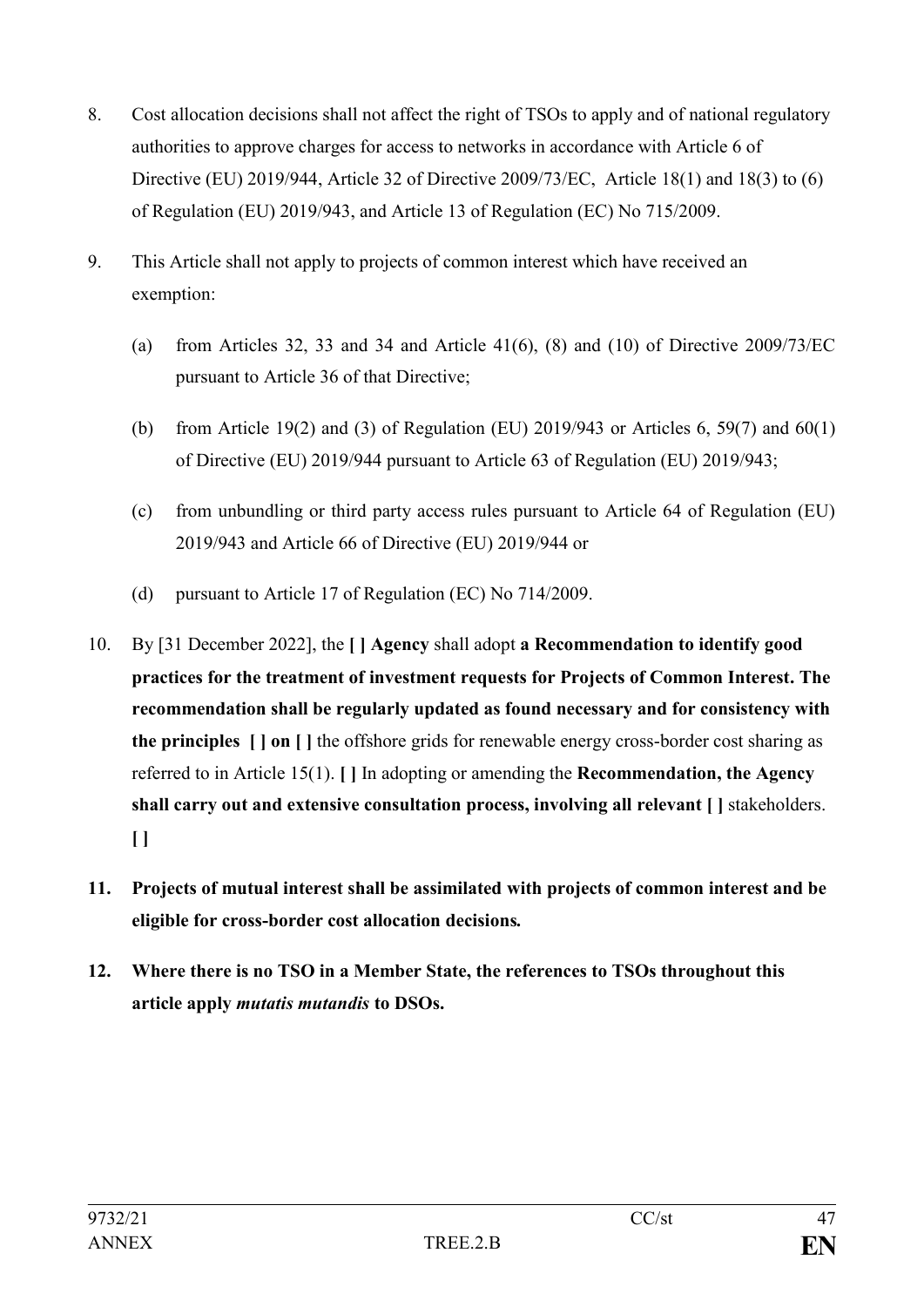### **Regulatory Incentives**

**1. Where a project promoter incurs higher risks for the development, construction, operation or maintenance of a project of common interest falling under the competency of national regulatory authorities, when compared to the risks normally incurred by a comparable infrastructure project, Member States and national regulatory authorities may ensure that appropriate incentives are granted to that project in accordance with Article 58(f) of Directive (EU) 2019/944, Article 41(8) of Directive 2009/73/EC, Article 18(1) and (3) to (6) of Regulation (EU) 2019/943, and Article 13 of Regulation (EC) No 715/2009.**

**The first subparagraph shall not apply where the project of common interest has received an exemption:**

- **(a) from Articles 32, 33, and 34 and Article 41(6), (8) and (10) of Directive 2009/73/EC pursuant to Article 36 of that Directive;**
- **(b) from Article 19(2) and (3) of Regulation (EU) 2019/943 or an exemption from Articles 6, 59(7) and 60(1) of Directive (EU) 2019/944 pursuant to Article 63 of Regulation (EU) 2019/943 ;**
- **(c) pursuant to Article 36 of Directive 2009/73/EC ;**
- **(d) pursuant to Article 17 of Regulation (EC) No 714/2009.**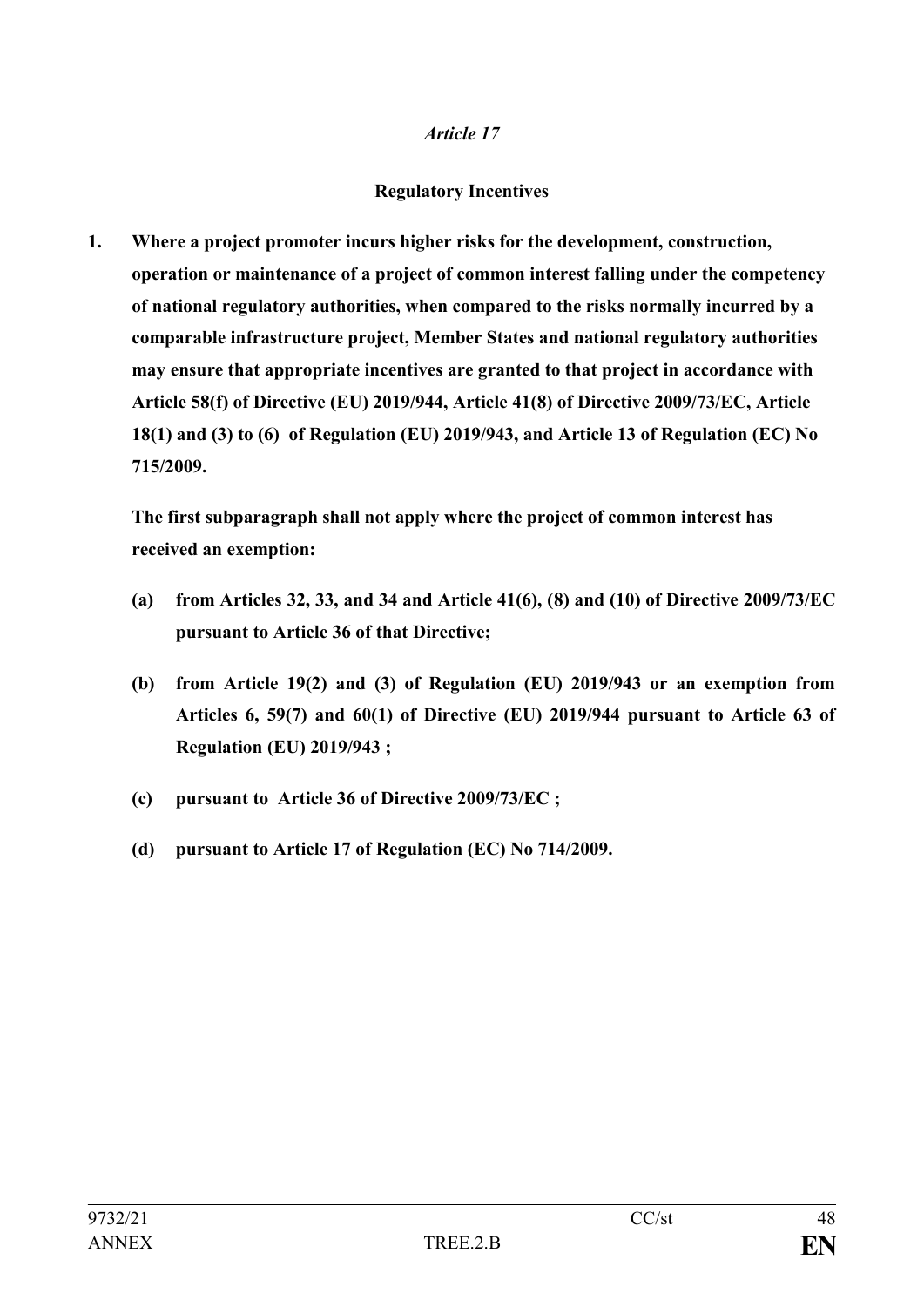- **2. In case of decision to grant the incentives referred to in paragraph 1, national regulatory authorities shall consider the results of the cost-benefit analysis on the basis of the methodology drawn up pursuant to Article 11 and in particular the regional or Unionwide positive externalities generated by the project. The national regulatory authorities shall further analyse the specific risks incurred by the project promoters, the risk mitigation measures taken and the justification of the risk profile in view of the net positive impact provided by the project, when compared to a lower-risk alternative. Eligible risks shall in particular include risks related to new transmission technologies, both onshore and offshore, risks related to under-recovery of costs and development risks.**
- **3. The decision shall take into account the specific nature of the risk incurred and may grant incentives covering, inter alia, the following measures:**
	- **(a) the rules for anticipatory investment;**
	- **(b) the rules for recognition of efficiently incurred costs before commissioning of the project;**
	- **(c) the rules for providing additional return on the capital invested for the project;**
	- **(d) any other measure deemed necessary and appropriate.**
- **4. By [31 July 2022], each national regulatory authority shall submit to the Agency its methodology and the criteria used to evaluate investments in energy infrastructure projects and the higher risks incurred by them, updated in view of latest legislative, policy, technological and market developments. Such methodology and criteria shall also expressly address the specific risks incurred by offshore grids for renewable energy referred to in point (1)(e) of Annex II and by projects, which, while having low capital expenditure, incur significant operating expenditure.**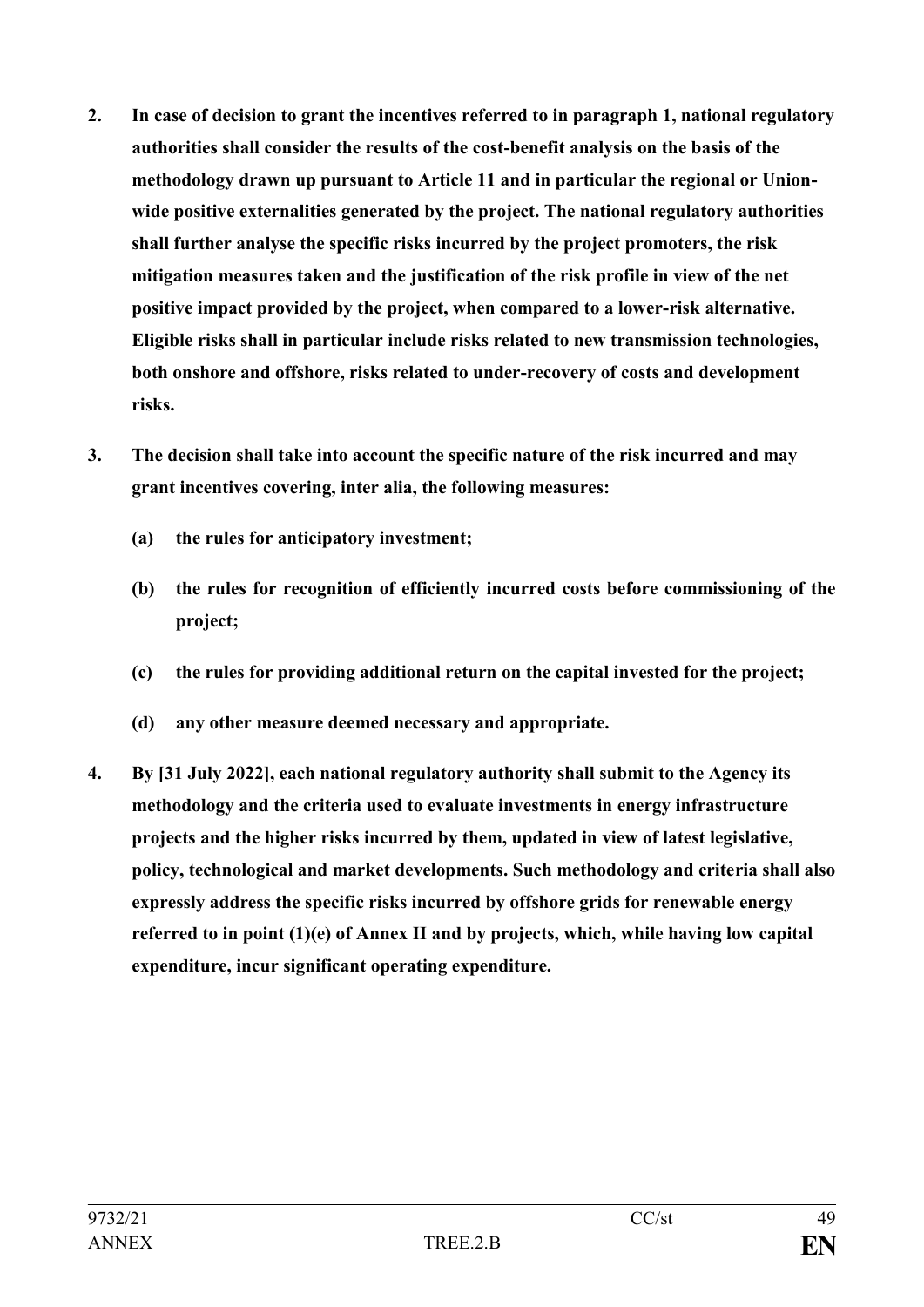- **5. By [31 December 2022], taking due account of the information received pursuant to paragraph 4 of this Article, the Agency shall facilitate the sharing of good practices and make recommendations in accordance with Article 6 of Regulation (EU) 2019/942 regarding:**
	- **(a) the incentives referred to in paragraph 1 on the basis of a benchmarking of best practice by national regulatory authorities;**
	- **(b) a common methodology to evaluate the incurred higher risks of investments in energy infrastructure projects.**
- **6. By [31 March 2023], each national regulatory authority shall publish its methodology and the criteria used to evaluate investments in energy infrastructure projects and the higher risks incurred by them.**
- **7. Where the measures referred to in paragraphs 5 and 6 are not sufficient to ensure the timely implementation of projects of common interest, the Commission may issue guidelines regarding the incentives laid down in this Article.**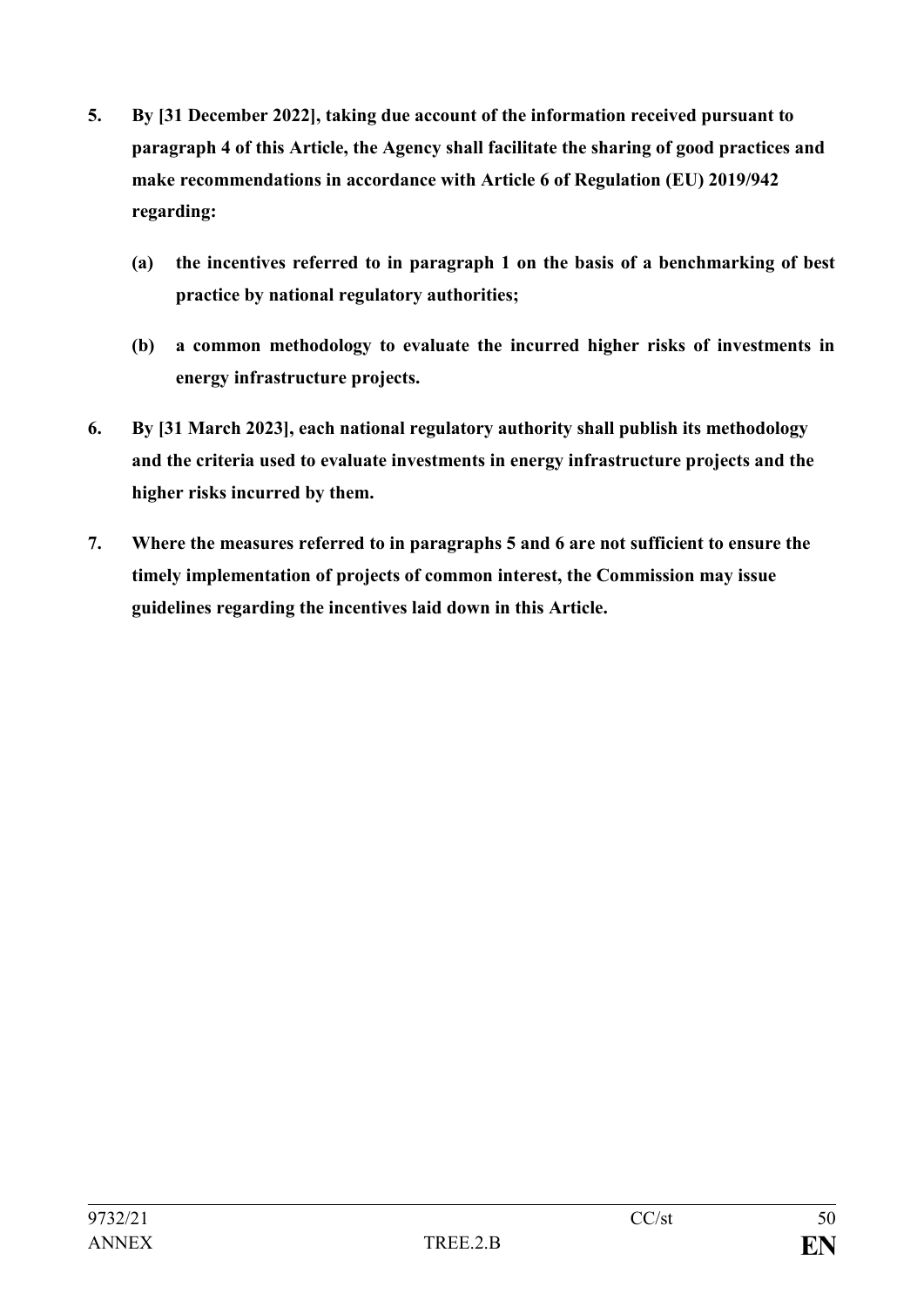# **CHAPTER VII**

# *FINANCING*

# *Article 18*

**Eligibility of projects for Union financial assistance under** Regulation (EU)… [on a Connecting Europe Facility as proposed by COM(2018)438]

- 1. Projects of common interest falling under the categories set out in **Article 25 and** Annex II are eligible for Union financial assistance in the form of grants for studies and financial instruments.
- 2. Projects of common interest falling under the categories set out **in Article 25 and** in points (1)(a), (b), (c) and (e) of Annex II and point (3) of Annex II, **[ ]** are also eligible for Union financial assistance in the form of grants for works where they fulfil all of the following criteria:
	- (a) the project specific cost-benefit analysis pursuant to Article  $16(3)(a)$  provides evidence concerning the existence of significant positive externalities, such as **[ ],** security of supply, system flexibility [ ] **solidarity** or innovation;
	- (b) the project has received a cross-border cost allocation decision pursuant to Article 16 or, as regards projects of common interest falling under the category set out in point (3) of Annex II, where they do not fall under the competency of national regulatory authorities, and therefore they do not receive a cross-border cost allocation decision, the project aims at providing services across borders, bring technological innovation and ensure the safety of cross-border grid operation;

 $\lceil$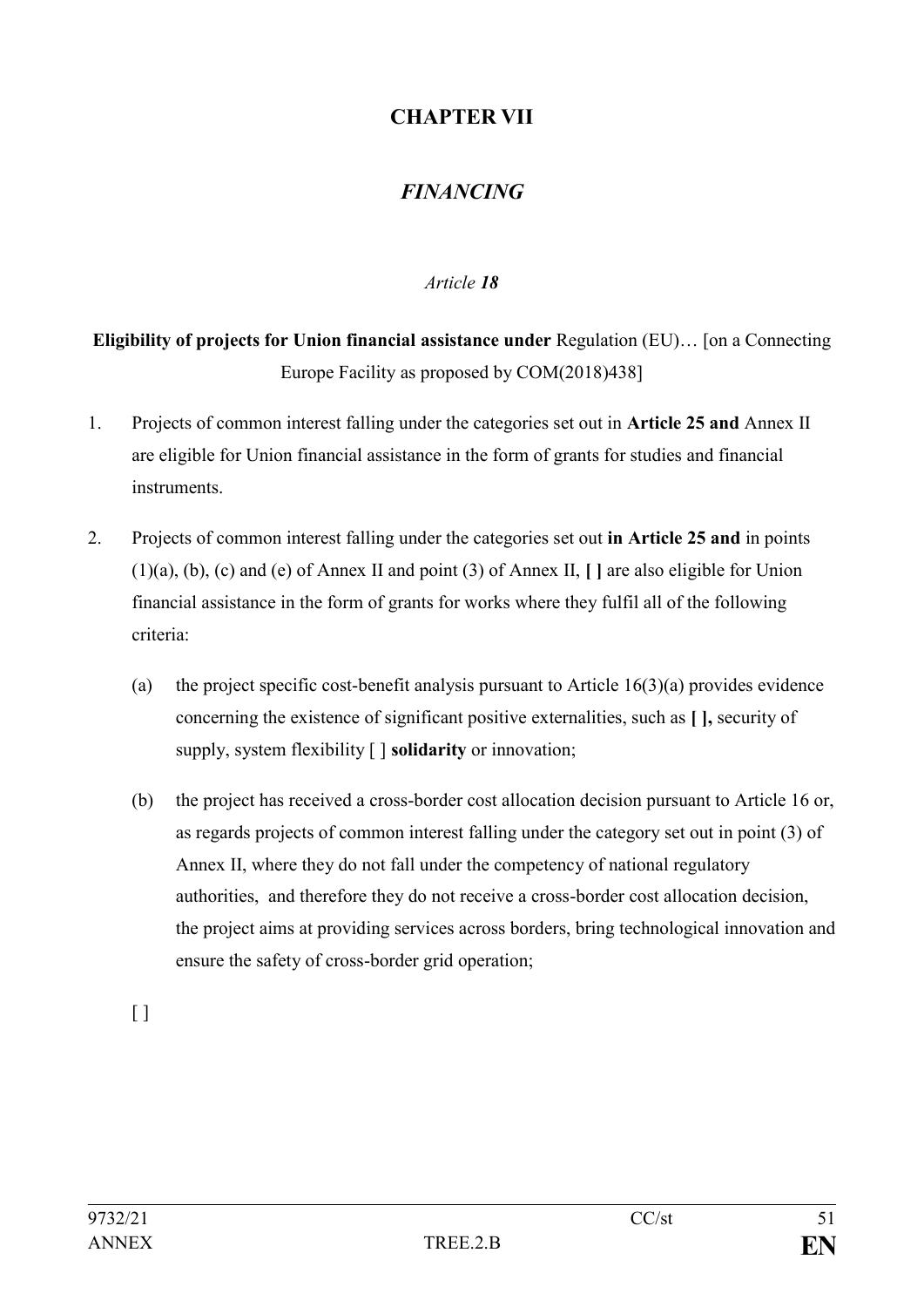- **(c) the project cannot be financed by the market or through the regulatory framework according to the business plan and other assessments carried out, in particular by potential investors or creditors or the national regulatory authority. In case of the decision on incentives and its justification referred to in Article 17(2), it shall be taken into account when assessing the project's need for Union financial assistance.**
- 3. Projects of common interest carried out in accordance with the procedure referred to in Article 5(7)(d) shall also be eligible for Union financial assistance in the form of grants for works where they fulfil the criteria set out in paragraph 2 of this Article.
- 4. Projects of common interest falling under the categories set out in points (1)(d), (2) and (5) of Annex II shall also be eligible for Union financial assistance in the form of grants for works, where the concerned project promoters, **in an evaluation carried out by the relevant national authority or, where applicable, the national regulatory authority**, can clearly demonstrate significant positive externalities, such as **[ ]** security of supply, system flexibility, [ ] **solidarity** or innovation, generated by the projects and provide clear evidence of their lack of commercial viability, in accordance with the cost-benefit analysis, the business plan and assessments carried out, in particular by potential investors or creditors or, where applicable, a national regulatory authority.
- 5. **Projects of common interest in island territories, where they support innovative and other solutions involving at least two Member States, on the basis of the cost benefit analysis, shall also be eligible for Union financial assistance in the form of grants for works, where the concerned project promoters can clearly demonstrate in an evaluation carried out by the national regulatory authority: significant positive externalities, such as effective contribution to security of supply, system flexibility or innovation, generated by the projects and provide clear evidence of their lack of commercial viability, in accordance with the cost-benefit analysis, the business plan and assessments carried out, in particular by potential investors or creditors.**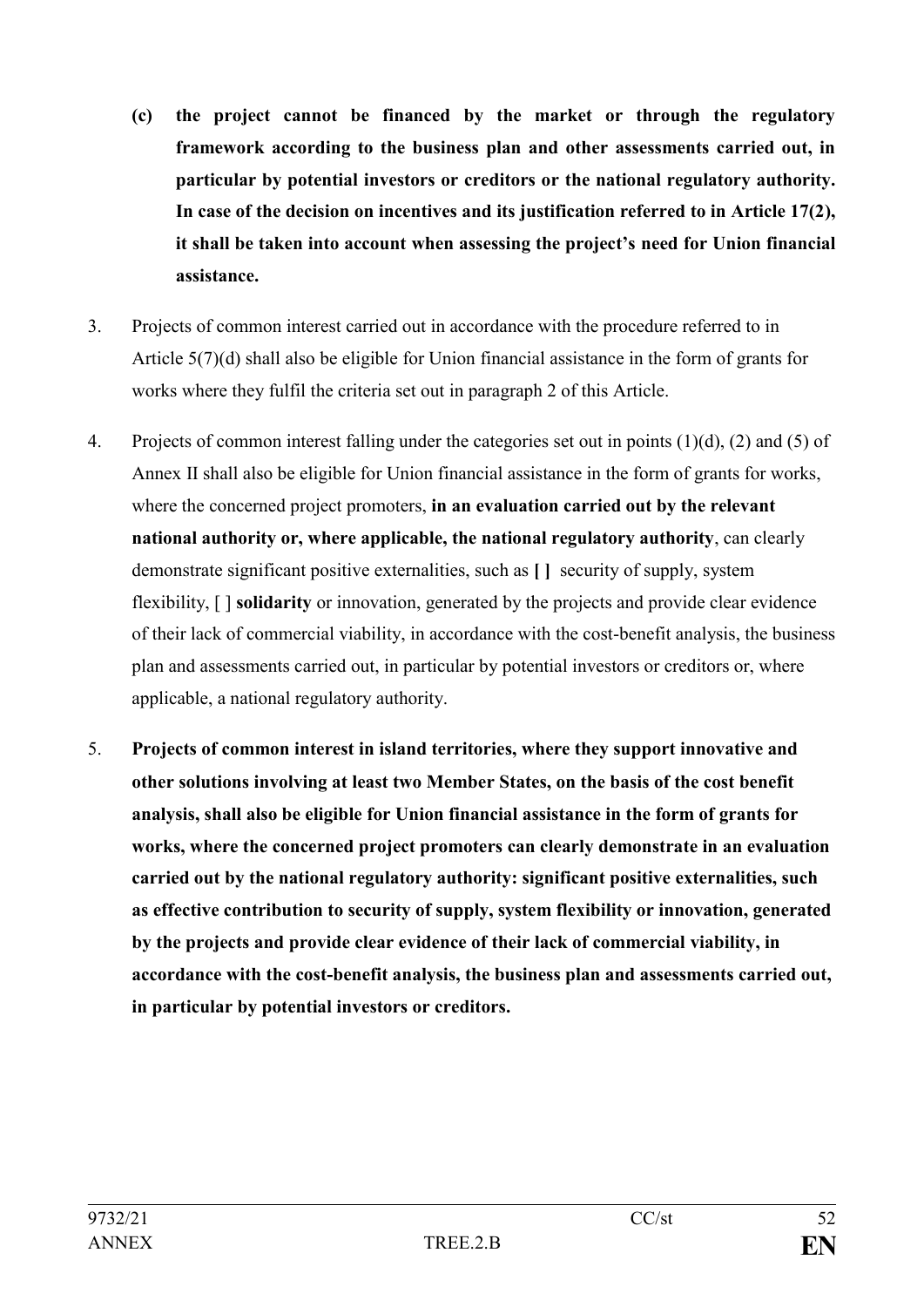**6**. Projects of mutual interest shall be assimilated with projects of common interest and be eligible for Union financial assistance **also in the form of grants for works, where they fulfil the criteria set out in paragraph 2 and the project contributes to the energy and climate objectives of the Union**.

### *Article 19*

### **Guidance for the award criteria of Union financial assistance**

The specific criteria set out in Article 4(3) and the parameters set out in Article 4(5) shall apply for the purpose of establishing award criteria for Union financial assistance in in Regulation (EU)… [on a Connecting Europe Facility as proposed by COM(2018)438]. **For the projects of common interest falling under Article 25, the criteria of market integration, security of supply, competition and sustainability shall apply.**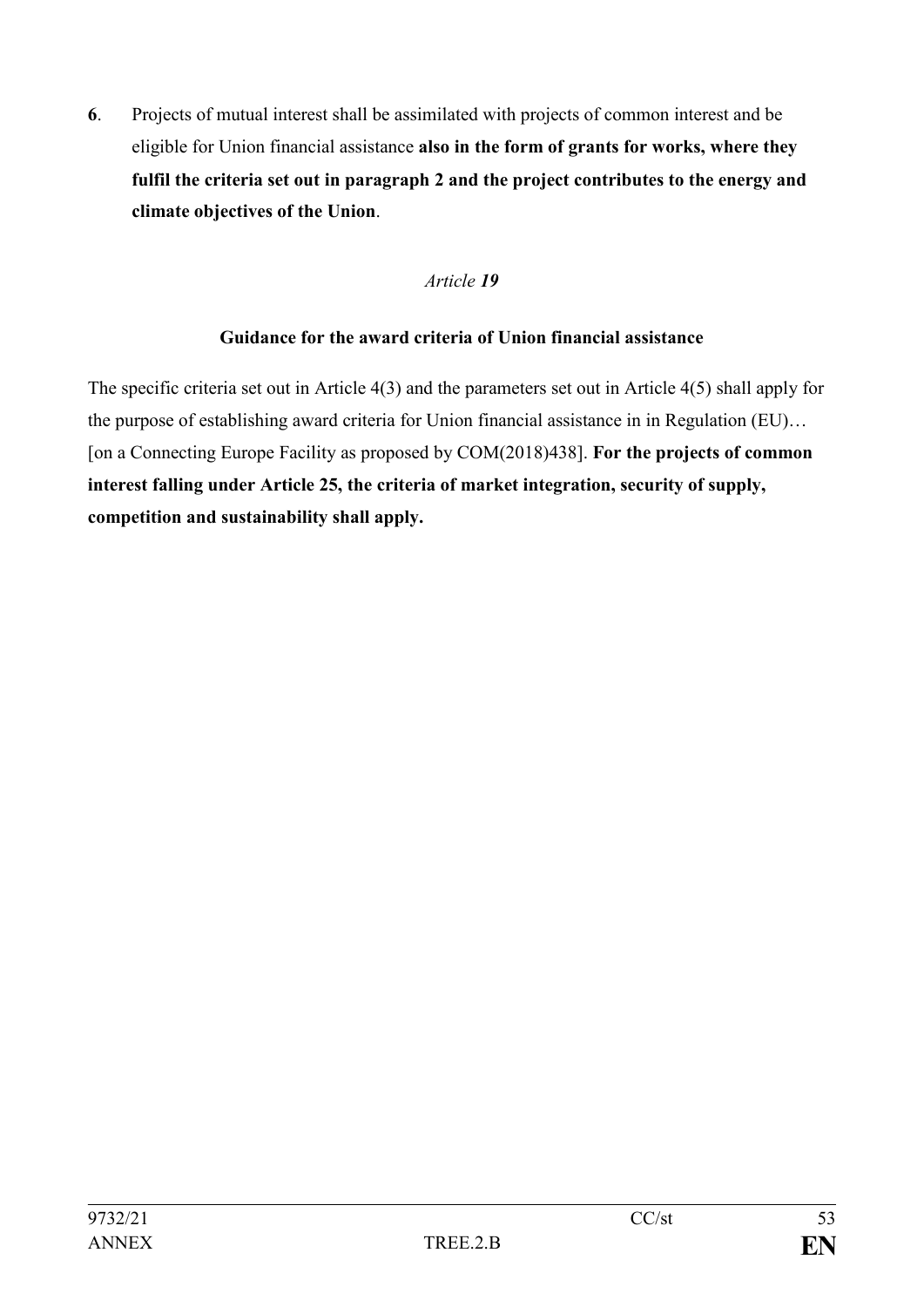# **CHAPTER VIII**

# *FINAL PROVISIONS*

### *Article 20*

### **Exercise of the delegation**

- 1. The power to adopt delegated acts is conferred on the Commission subject to the conditions laid down in this Article.
- 2. The power to adopt delegated acts referred to in Article 3 shall be conferred on the Commission for a period of seven years from [1 January 2022]. The Commission shall draw up a report in respect of the delegation of power not later than nine months before the end of the seven-year period. The delegation of power shall be tacitly extended for periods of an identical duration, unless the European Parliament or the Council opposes such extension not later than three months before the end of each period.
- 3. The delegation of power referred to in Article 3 may be revoked at any time by the European Parliament or by the Council. A decision to revoke shall put an end to the delegation of the power specified in that decision. It shall take effect the day following the publication of the decision in the *Official Journal of the European Union* or at a later date specified therein. It shall not affect the validity of any delegated acts already in force.

**Before adopting a delegated act, the Commission shall consult experts designated by each Member State in accordance with the principles laid down in the Interinstitutional Agreement of 13 April 2016 on Better Law-Making.**

4. As soon as it adopts a delegated act, the Commission shall notify it simultaneously to the European Parliament and to the Council.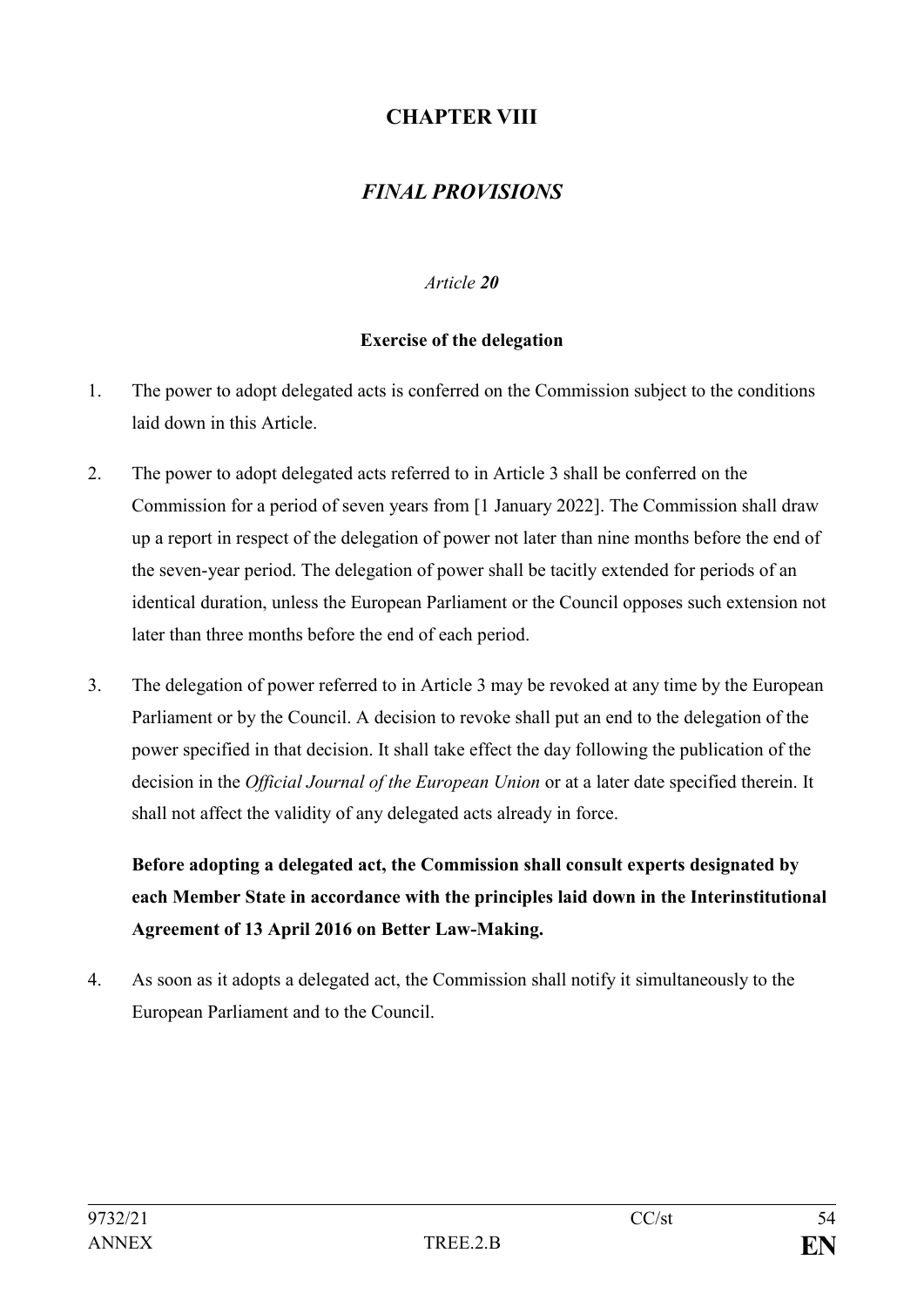- 5. A delegated act adopted pursuant to Article 3 shall enter into force only if no objection has been expressed either by the European Parliament or the Council within a period of two months of notification of that act to the European Parliament and the Council or if, before the expiry of that period, the European Parliament and the Council have both informed the Commission that they will not object. That period shall be extended by two months at the initiative of the European Parliament or of the Council.
- **6. If the delegated act adopted by the Commission for a particular Union list cannot enter into force due to an objection expressed either by the European Parliament or the Council, the Commission shall immediatelly convene the Groups in order to draw up new regional lists taking into account the reasons for the objection. The Commission wil adopt a new delegated act establishing the Union list of projects of common interest and projects of mutual interest as soon as possible.**

**[article 21 was supressed]**

# *Article 21*

### **Reporting and evaluation**

Not later than 31 December 2027, the Commission shall publish a report on the implementation of projects of common interest **and projects of mutual interest, [ ]** and submit it to the European Parliament and the Council. That report shall provide an evaluation of:

(a) the progress achieved in the planning, development, construction and commissioning of projects of common interest **and projects of mutual interest, [ ]** selected pursuant to Article 3, and, where relevant, delays in implementation and other difficulties encountered;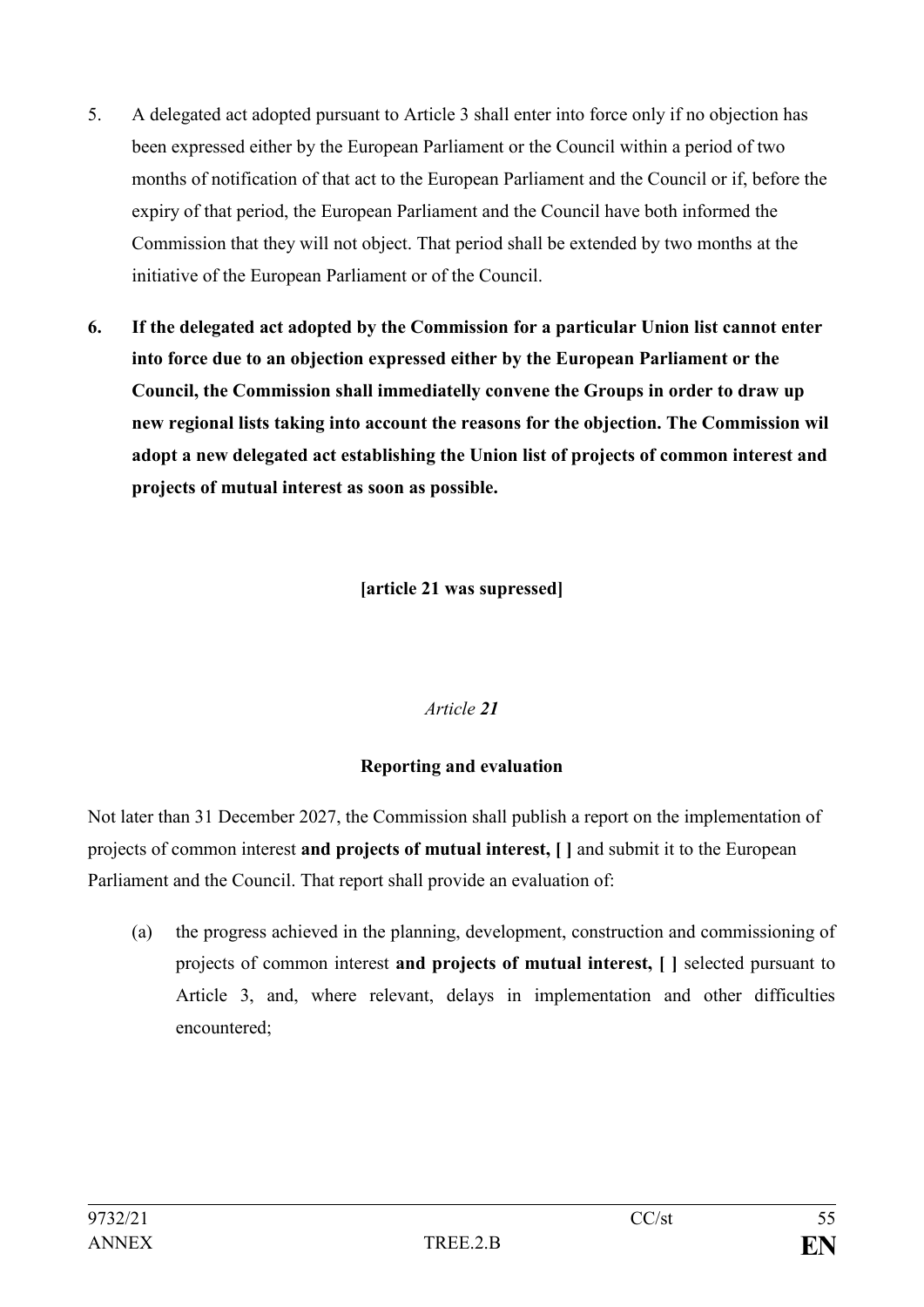- (b) the funds engaged and disbursed by the Union for projects of common interest **and projects of mutual interest, [ ]** compared to the total value of funded projects of common interest;
- (c) the progress achieved in terms of integration of renewable energy sources **(including offshore)** and reduced greenhouse gas emissions through the planning, development, construction and commissioning of projects of common interest **and projects of mutual interest, [ ]** selected pursuant to Article 3;
- **[ ]**
- **(d)** for the electricity and **renewable or low carbon gases including** hydrogen sectors, the evolution of the interconnection level between Member States, the corresponding evolution of energy prices, as well as the number of network system failure events, their causes and related economic cost;
- **(e)** the process of permit granting and public participation, in particular:
	- (i) the average and maximum total duration of the permit granting process for projects of common interest **and projects of mutual interest, [ ]** including the duration of each step of the pre-application procedure, compared to the timing foreseen by the initial major milestones referred to in Article 10(5);
	- (ii) the level of opposition faced by projects of common interest **and projects of mutual interest, [ ]** in particular the number of written objections during the public consultation process and the number of legal recourse actions;
	- (iii) an overview of best and innovative practices with regard to stakeholder involvement **[ ]**;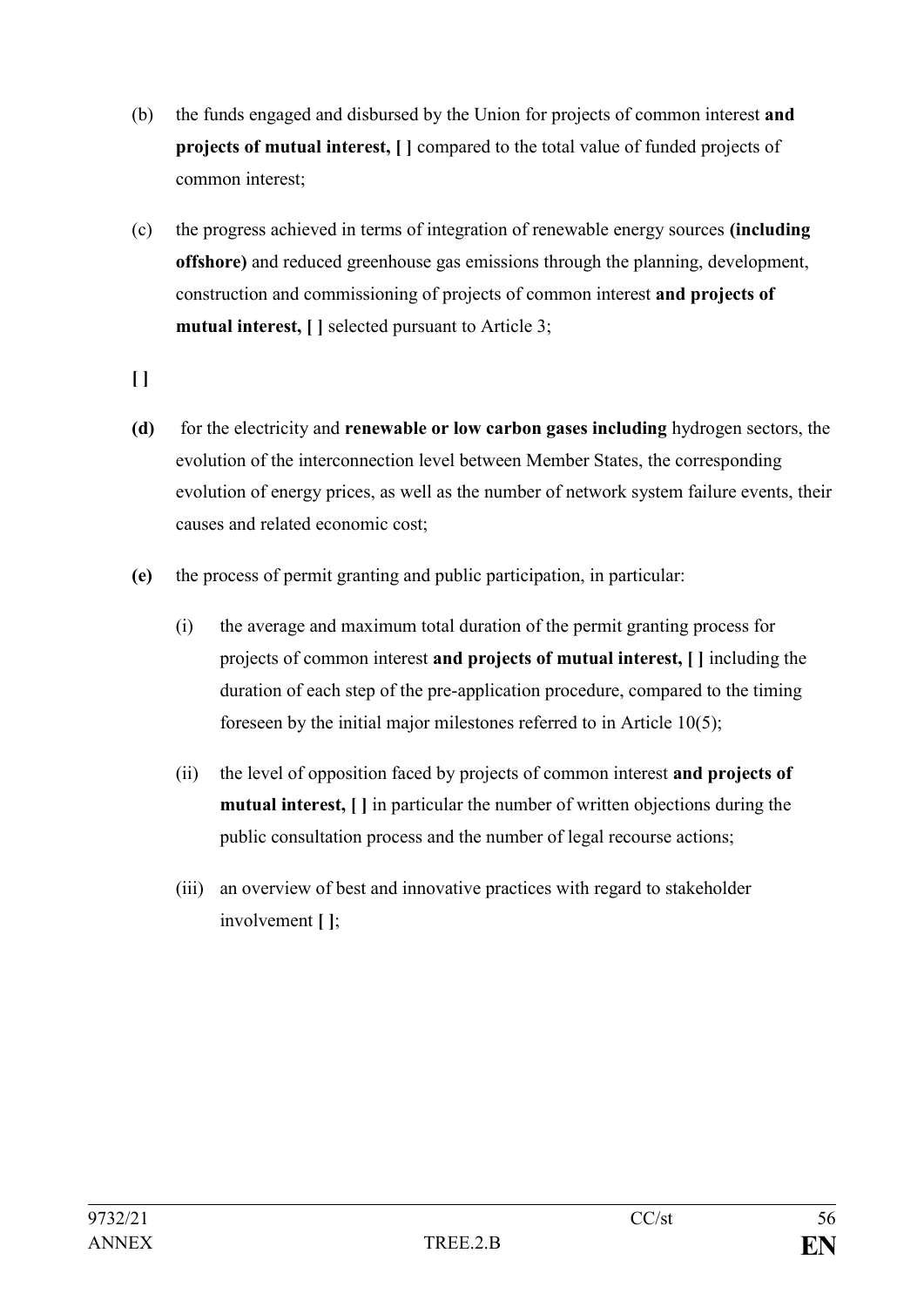- **(iv) an overview of best and innovative practices with regard to mitigation of environmental impact, including climate adaptation, during permit granting processes and project implementation;**
- **(v)** the effectiveness of the schemes foreseen in Article 8(3) regarding compliance with the time limits set out in Article 10;
- (g) regulatory treatment, in particular:
	- **(i)** the number of projects of common interest having been granted a cross-border cost allocation decision pursuant to Article 16;

# **(ii) the number and type of projects of common interest which received specific incentives pursuant to Article 17.**

(h) the effectiveness of this Regulation in contributing to the climate and energy targets for 2030, and **[ ]** to the achievement of climate neutrality by 2050.

# *Article 22*

# **Information and publicity**

The Commission shall establish and maintain a transparency platform easily accessible to the general public through the internet. The platform shall be regularly updated with information from the reports referred to in Article 5(1) and the website referred to in Article 9(7). The platform shall contain the following information:

- (a) general, updated information, including geographic information, for each project of common interest;
- (b) the implementation plan as set out in Article 5(1) for each project of common interest **and projects of mutual interest, [ ]** presented in a manner that allows the assessment of the progress in implementation at any moment in time;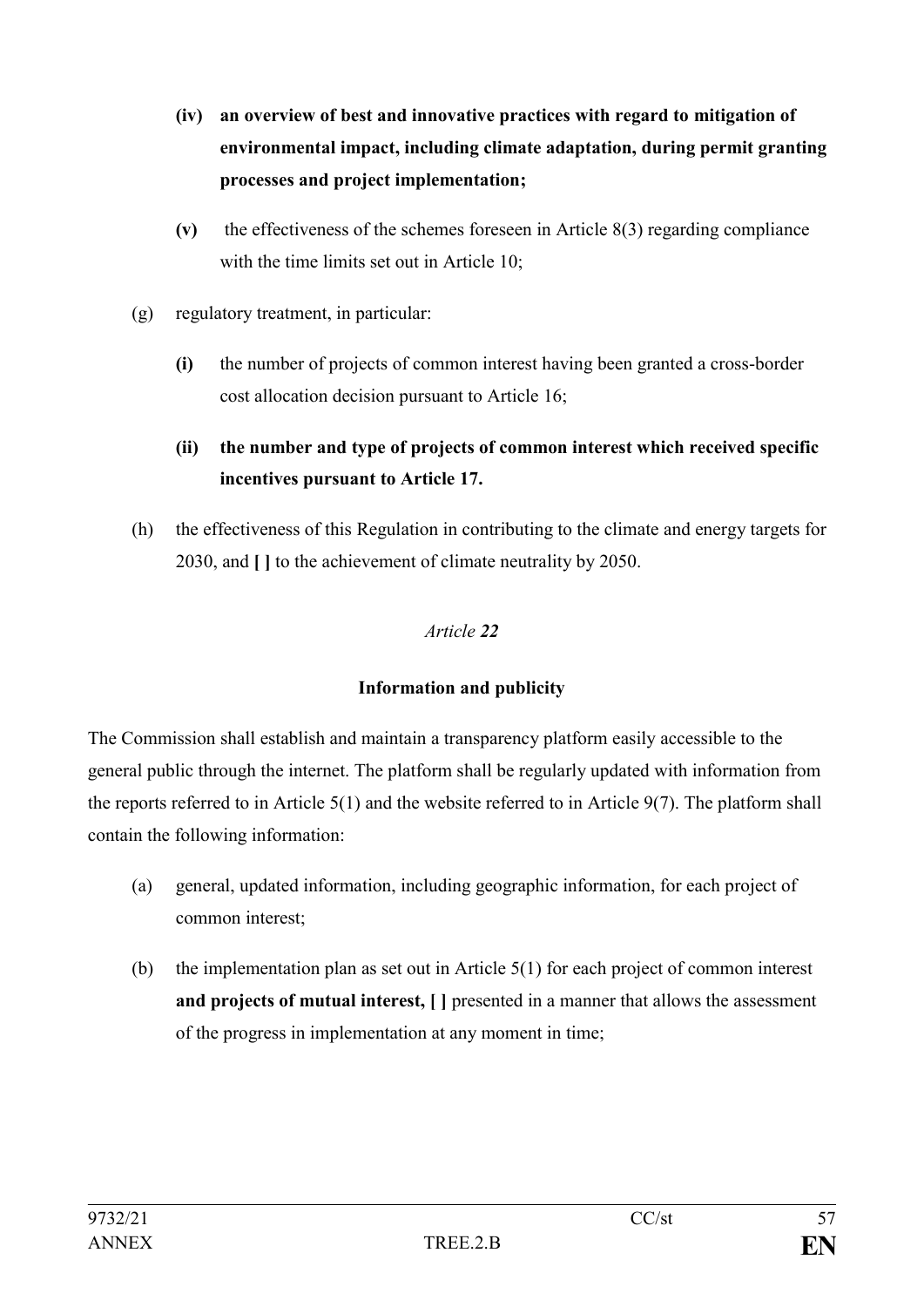- (c) the main expected benefits and the costs of the projects except for any commercially sensitive information;
- (d) the Union list;
- (e) the funds allocated and disbursed by the Union for each project of common interest.
- **(f) the links to the national manual of procedures mentioned in article 9;**
- **(g) existing sea basin studies and plans for each priority offshore grid corridor, without affecting any intellectual property rights.**

# **Transitional provisions**

This Regulation shall not affect the granting, continuation or modification of financial assistance awarded by the Commission pursuant to Regulation (EU) No 1316/2013 of the European Parliament and of the Council**<sup>2</sup>** . **For projects of common interest in the permit granting process for which a project promoter has submitted an application file before 16 November 2013, the provisions of Chapter III shall not apply.**

# *Article 24*

# **Transitional period**

**1. During a transitional period, dedicated hydrogen assets converted from natural gas assets falling under the energy infrastructure category set out in point (3) of Annex II could be used for transport or storage of a pre-defined blend of hydrogen with natural gas or biomethane.** 

<sup>1</sup> **<sup>2</sup>** Regulation (EU) No 1316/2013 of the European Parliament and of the Council of 11 December 2013 establishing the Connecting Europe Facility, amending Regulation (EU) No 913/2010 and repealing Regulations (EC) No 680/2007 and (EC) No 67/2010, OJ L 348, 20.12.2013, p. 129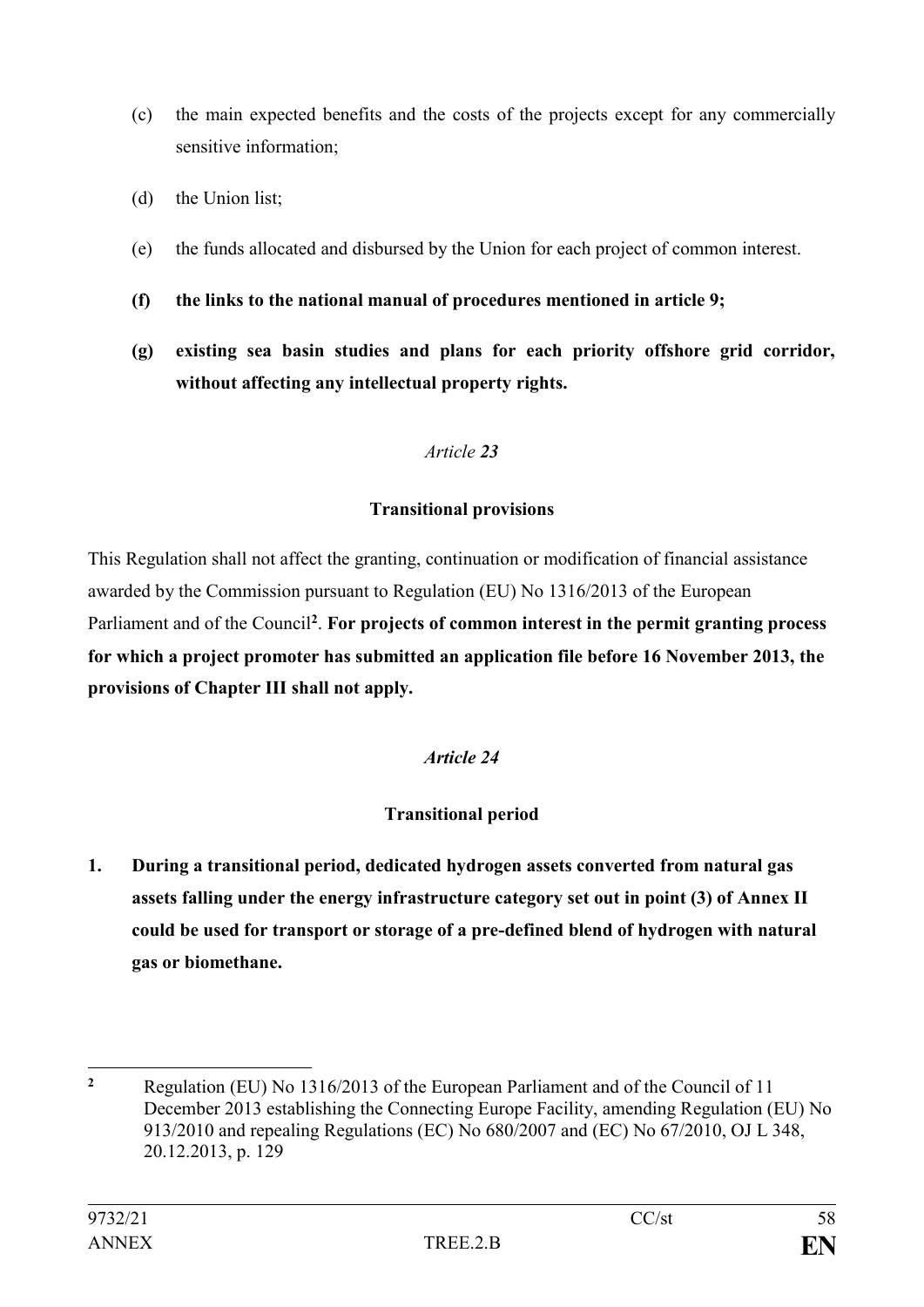- **2. During the transitional period, the project promoters shall closely cooperate on project design and implementation in order to ensure interoperability of neighbouring networks.**
- **3. This transitional period shall end on 31st December 2029, whereas any elegibility for Union financial assistance under Article 18 shall end on 31st December 2027. The project promoter shall demonstrate how, by the end of this transitional period, the assets referred to in paragprah 1 will cease to be natural gas assets and become dedicated hydrogen assets, as set out in point (3) of Annex II, as well as on the increased use of hydrogen enabled during the transitional period. Such proof shall include an assessment of the supply and demand of renewable or low carbon hydrogen as well as a calculation of the greenhouse gas emissions reduction enabled by the project.**
- **4. In assessing candidate projects falling under this Article, the Groups and the Commission shall ensure that they are designed in view of creating dedicated hydrogen assets by the end of the transitional period and do not lead to a prolongation of the lifetime of natural gas and that interoperability of neighbouring networks across borders is ensured.**

### **Derogation**

**1. By way of derogation from Articles 3, 4 (1) (a), 4 (1) (b), 4 (5), 16 (3) (a), and ANNEXES I, II, III, in the case of Cyprus and Malta, that are still not interconnected to the trans-European gas network, projects under development or planning that have been granted the Project of Common Interest status under Regulation (EU) 347/2013 and are necessary to secure permanent interconnection of Cyprus and Malta to the trans-European gas network, shall maintain their Project of Common Interest status under this Regulation with all relevant rights and obligations. These projects shall ensure in the future the ability to access new energy markets, including hydrogen.**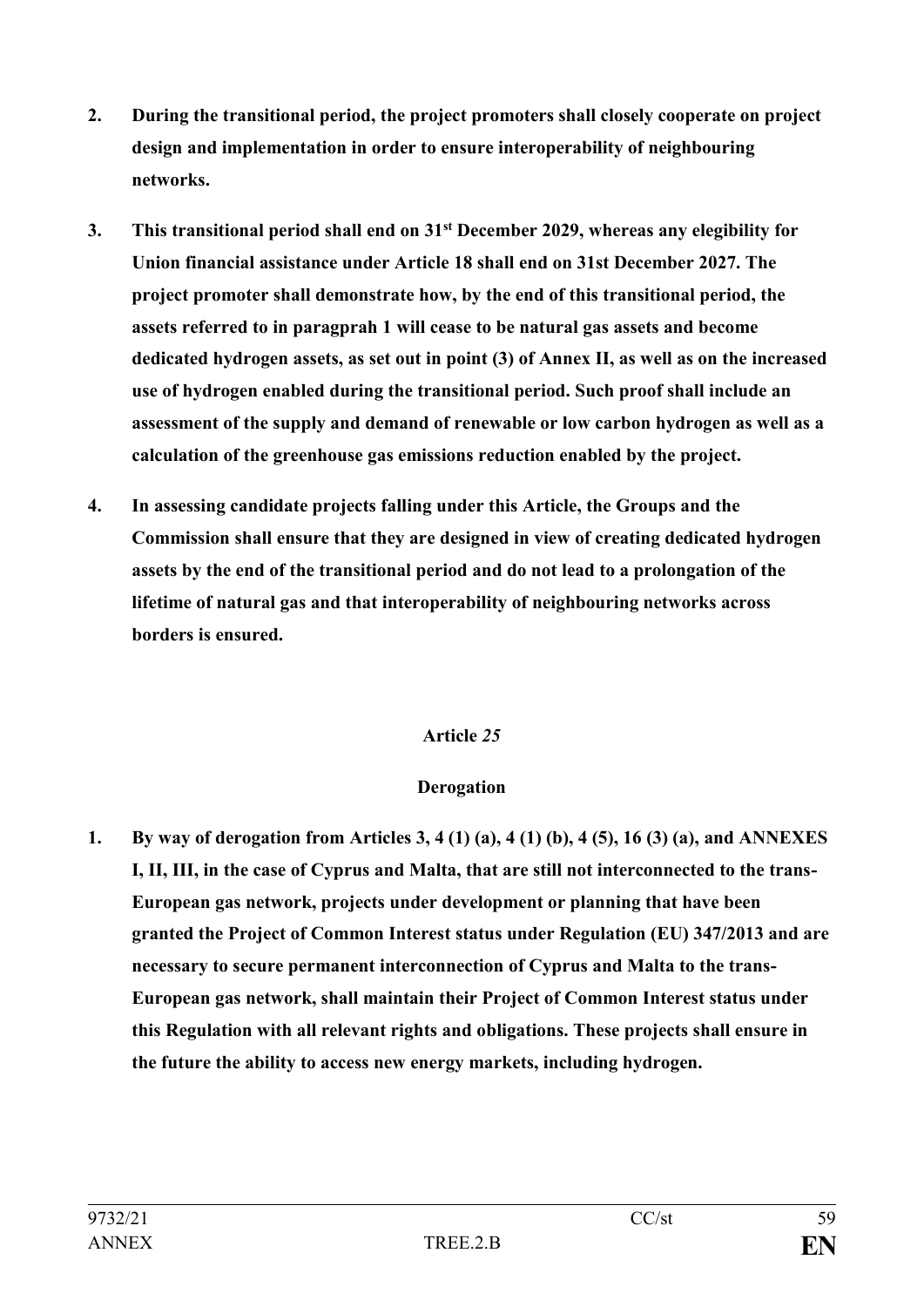**2. This derogation shall apply until each of the Member States is directly interconnected to the trans- European gas network.**

# *Article 26*

# **Amendment to Regulation (EC) No 715/2009**

In Article 8(10) of Regulation (EC) No 715/2009, the first subparagraph is replaced by the following:

> 'The ENTSO for Gas shall adopt and publish a Union-wide network development plan referred to in point (b) of paragraph 3 every two years. The Union-wide network development plan shall include the modelling of the integrated network, including hydrogen networks, scenario development, a European supply adequacy outlook and an assessment of the resilience of the system'.

# *Article 27*

# **Amendment to Directive 2009/73/EC**

In Article  $41(1)$  of Directive 2009/73/EC, point (v) is added:

'(v) carry out the obligations laid out in Articles 3, 5(7), Articles 14, 15, 16, **17** of [the TEN-E Regulation as proposed by COM(2020)824];'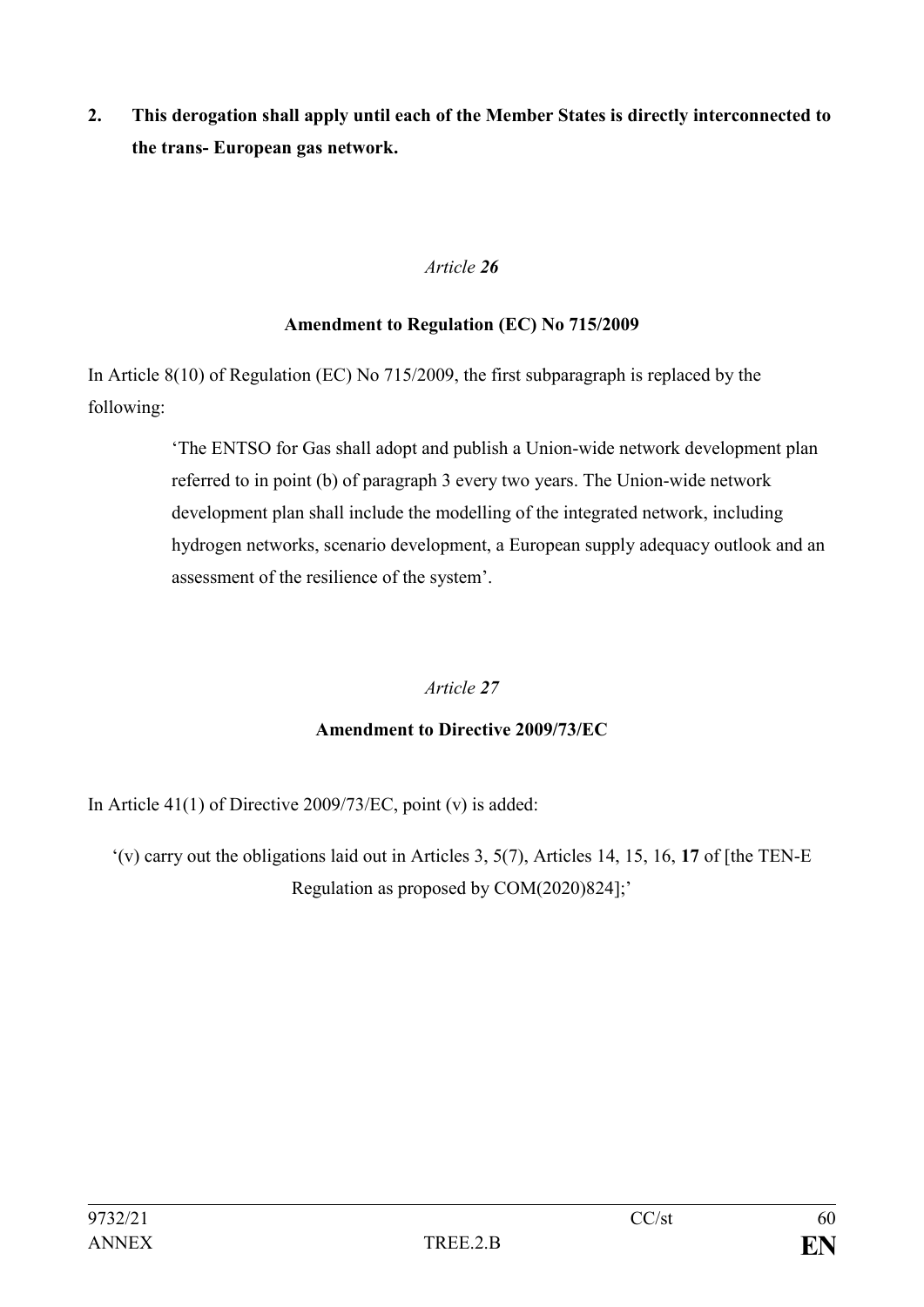### **Amendment to Directive (EU) 2019/944**

In Article 59(1) of Directive (EU) 2019/944, point (zz) is added:

'(zz) carry out the obligations laid out in Articles 3, 5 (7), Articles 14, 15, 16, **17** of [the TEN-E Regulation as proposed by COM(2020)824];'

# *Article 29*

### **Amendment to Regulation (EU) 2019/943**

The first sentence of Article 48 of Regulation (EC) 2019/943 is replaced by the following:

'The Union-wide network development plan referred to under point (b) of Article 30(1) shall include the modelling of the integrated network, including scenario development and an assessment of the resilience of the system. **Relevant input parameters for the modelling such as assumptions on fuel and carbon prices or installation of renewables** it shall be fully consistent with the European resource adequacy assessment developed pursuant to Article 23.

# *Article 30*

# **Amendment to Regulation (EU) 2019/942**

Points (c) and (d) of Article 11 of Regulation (EU) 2019/942 are replaced by the following:

(c) carry out the obligations laid out in Articles 5, Articles  $11(2)$ ,  $11(8)$ ,  $11(9)$ ,  $11(10)$ , Articles 12, 13, **17** and in point (12) **of Section 2** of Annex III of [the TEN-E Regulation as proposed by COM(2020)824];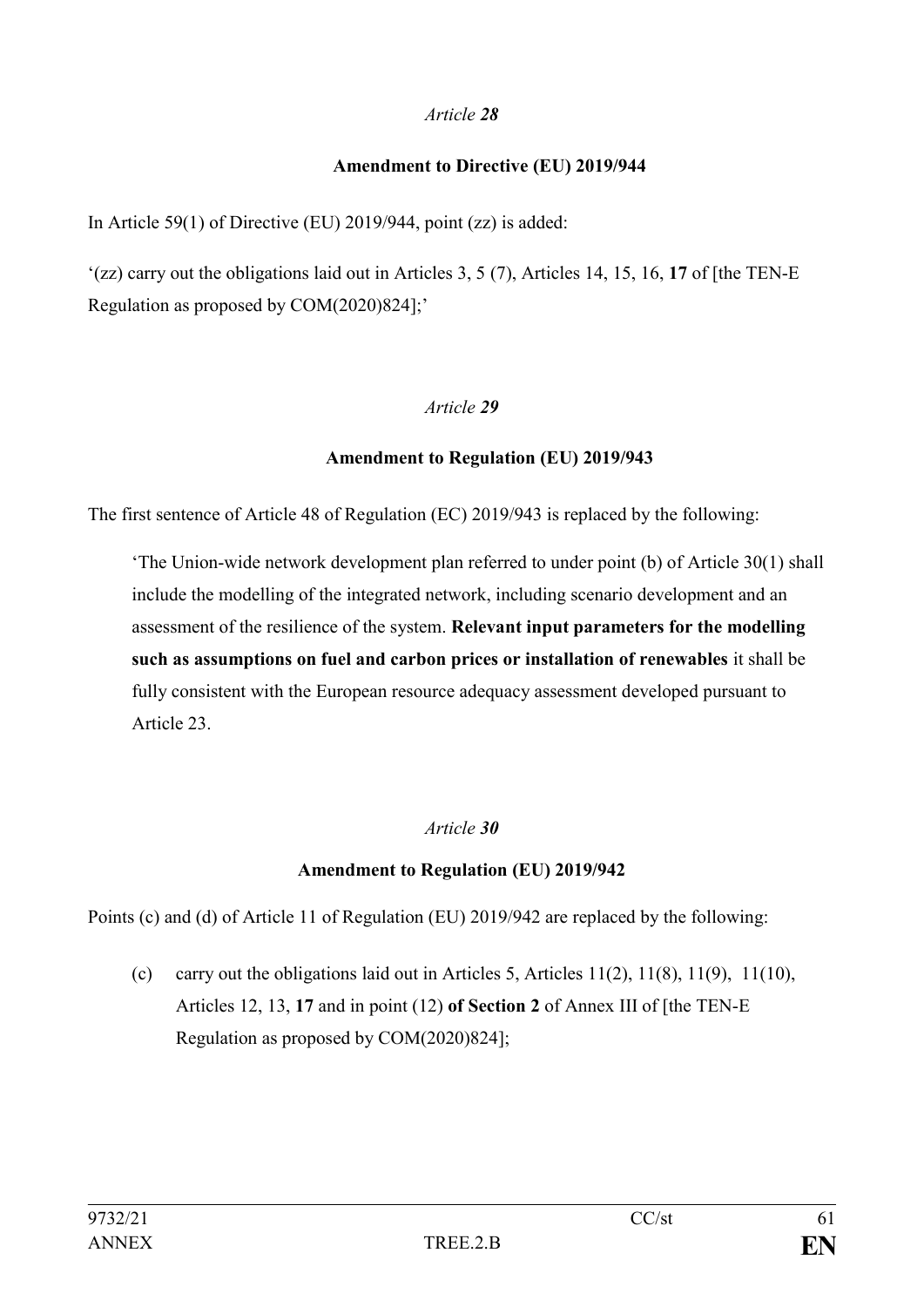(d) take decisions on approving incremental changes to cost-benefit analysis methodologies pursuant to Article 11(6) and on investment requests including cross-border cost allocation pursuant to Article 16(6) of [TEN-E Regulation as proposed by COM(2020)824].

# *Article 3031*

# **Repeal**

Regulation (EU) No 347/2013 is repealed from [1 January 2022]. No rights shall arise under the present Regulation for projects listed in the Annexes to Regulation (EU) 347/2013.

# *Article 32*

# **Entry into force**

This Regulation shall enter into force on the twentieth day following that of its publication in the *Official Journal of the European Union*.

It shall apply from [1 January 2022].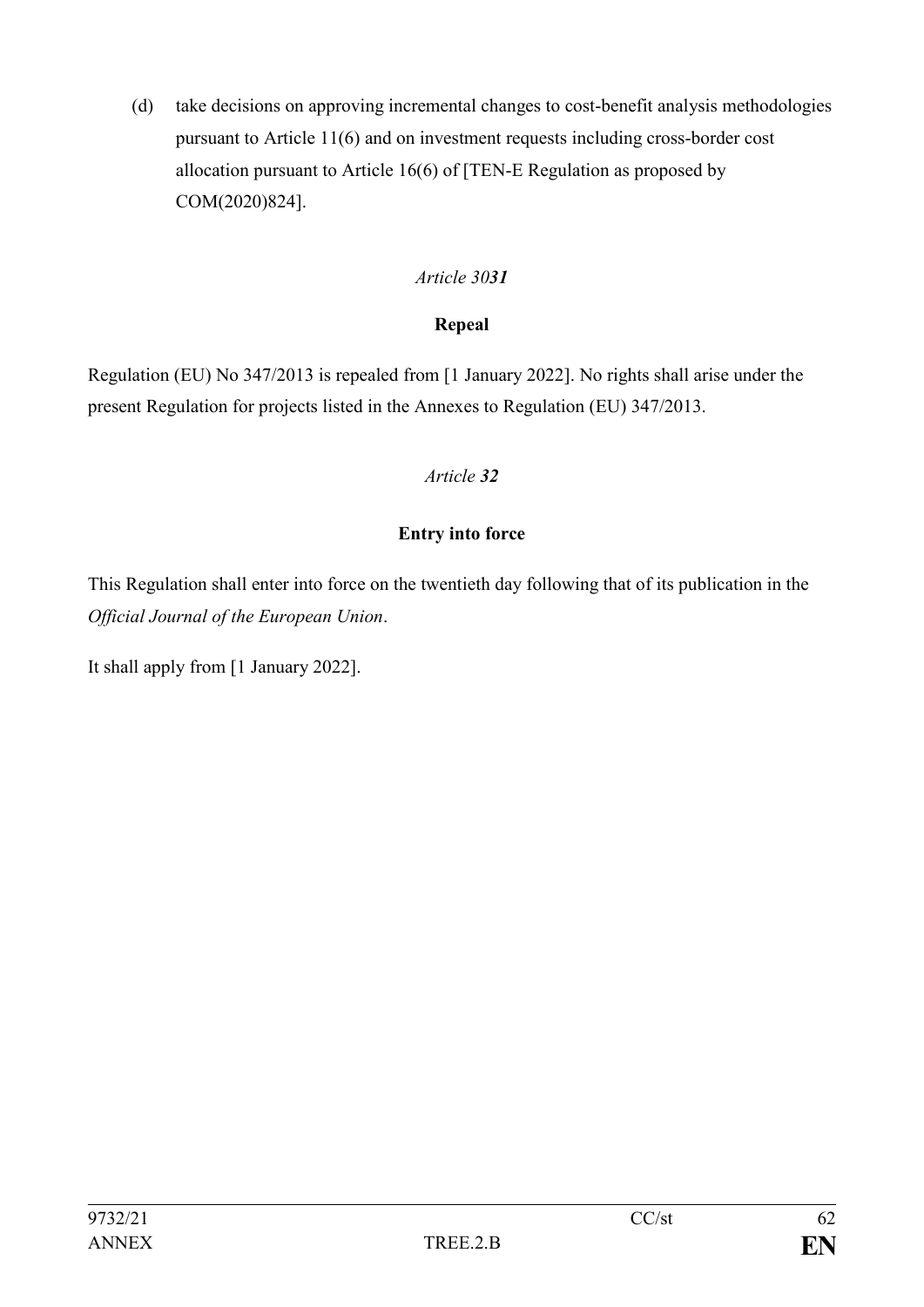# **ANNEX I**

### *ENERGY INFRASTRUCTURE PRIORITY CORRIDORS AND AREAS*

#### **1. PRIORITY ELECTRICITY CORRIDORS**

(1) North-South electricity interconnections in Western Europe ('NSI West Electricity'): interconnections between Member States of the region and with the Mediterranean area including the Iberian peninsula, notably to integrate electricity from renewable energy sources **[ ]** reinforce internal grid infrastructures to foster market integration in the region **and to end isolation of Ireland**.

Member States concerned: Austria, Belgium, **Denmark**, France, Germany, Ireland, Italy, Luxembourg, Netherlands, Malta, Portugal and Spain;

(2) North-South electricity interconnections in Central Eastern and South Eastern Europe ('NSI East Electricity'): interconnections and internal lines in North-South and East-West directions to complete the internal market, **[ ]** integrate generation from renewable energy sources **and to end isolation of Cyprus**.

Member States concerned: Austria, Bulgaria, Croatia, Czech Republic, Cyprus, Germany, Greece, Hungary, Italy, Poland, Romania, Slovakia and Slovenia;

(3) Baltic Energy Market Interconnection Plan in electricity ('BEMIP Electricity'): interconnections between Member States and internal lines in the Baltic region, to foster market integration while integrating growing shares of renewable energy in the region.

Member States concerned: Denmark, Estonia, Finland, Germany, Latvia, Lithuania, Poland and Sweden.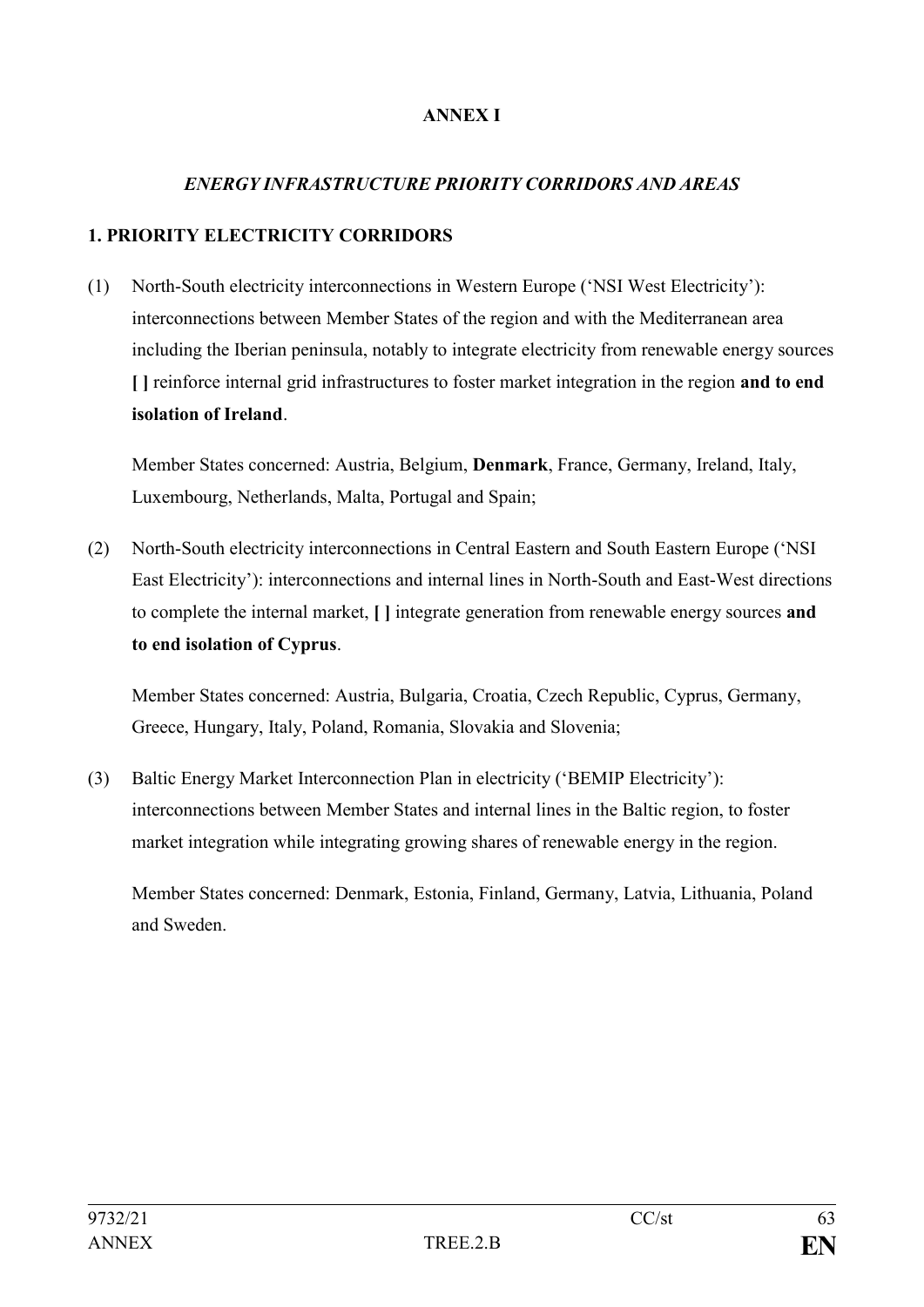# **2. PRIORITY OFFSHORE GRID CORRIDORS**

(4) Northern Seas offshore grid ('NSOG'): integrated offshore electricity grid development and the related interconnectors in the North Sea, the Irish Sea, **the Celtic Sea**, the English Channel and neighbouring waters to transport electricity from renewable offshore energy sources to centres of consumption and storage and to increase cross-border electricity exchange.

Member States concerned: Belgium, Denmark, France, Germany, Ireland, Luxemburg, the Netherlands and Sweden;

(5) Baltic Energy Market Interconnection Plan offshore grid ('BEMIP offshore'): integrated offshore electricity grid development and the related interconnectors in the Baltic Sea and neighbouring waters to transport electricity from renewable offshore energy sources to centres of consumption and storage and to increase cross-border electricity exchange.

Member States concerned: Denmark, Estonia, Finland, Germany, Latvia, Lithuania, Poland and Sweden;

(6) South and **West [ ]** offshore grid: integrated offshore electricity grid development and the related interconnectors in the Mediterranean Sea **(including Cadiz Gulf)**, **[ ]** and neighbouring waters to transport electricity from renewable offshore energy sources to centres of consumption and storage and to increase cross-border electricity exchange.

Member States concerned: **[ ]** France, **Greece,** Italy, Malta, **[ ] Portugal [ ]** and Spain;

(7) South and **East [ ]** offshore grid: integrated offshore electricity grid development and the related interconnectors in the **[ ] Mediterranean Sea, Black Sea and neighbouring waters** to transport electricity from renewable offshore energy sources to centres of consumption and storage and to increase cross-border electricity exchange;

Member States concerned: **Bulgaria, Cyprus, Croatia, Greece, Italy, Romania and Slovenia.**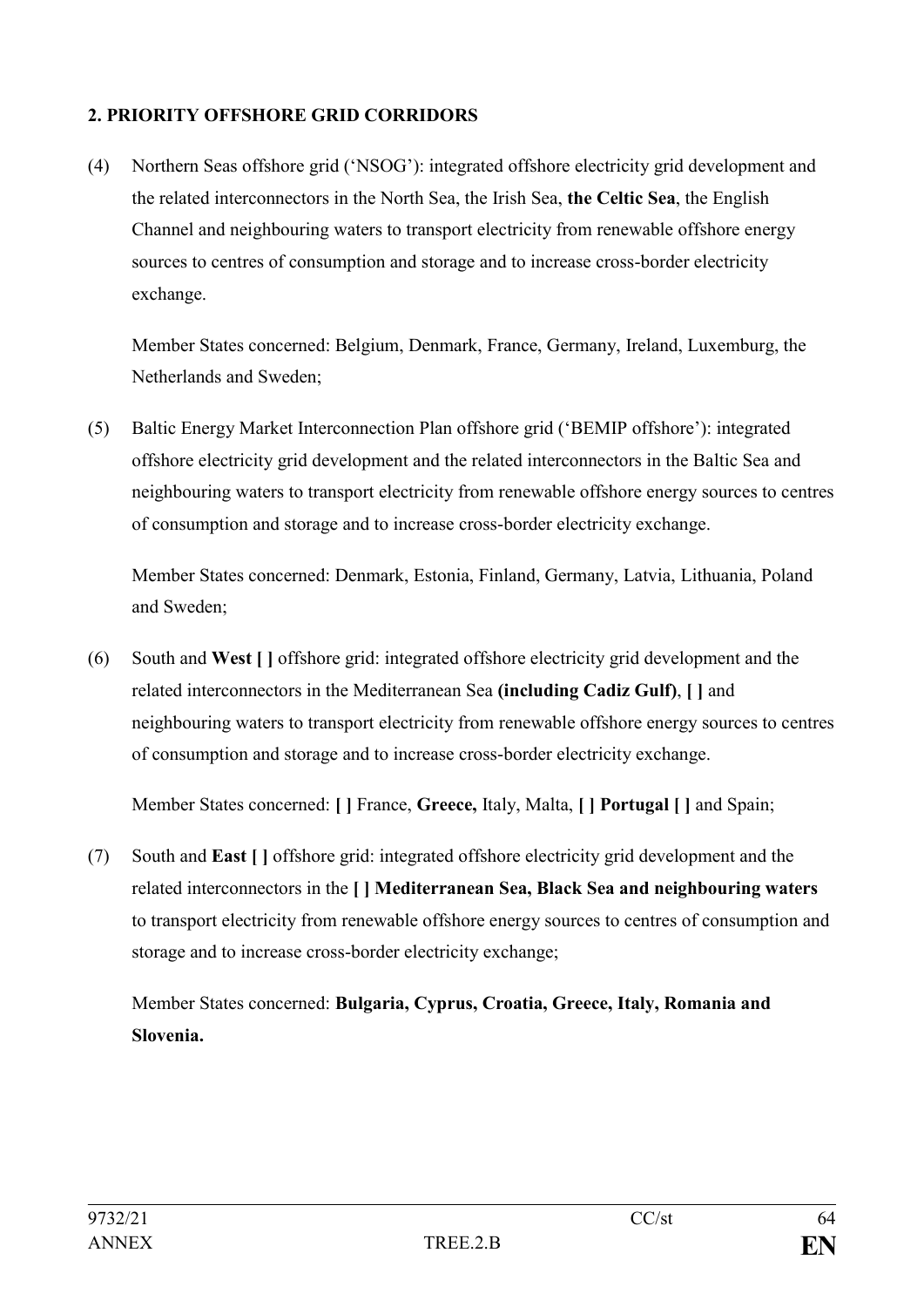**(8)** *(based on original point (7)* **Atlantic [ ]** offshore grid: integrated offshore electricity grid development and the related interconnectors in the North Atlantic Ocean waters to transport electricity from renewable offshore energy sources to centres of consumption and storage and to increase cross-border electricity exchange.

Member States concerned: France, Ireland, Portugal and Spain.

### **3. PRIORITY CORRIDORS FOR HYDROGEN AND ELECTROLYSERS**

**(9)** Hydrogen interconnections in Western Europe ('HI West'): hydrogen infrastructure **including the repurposing of gas infrastructure**, enabling the emergence of an integrated hydrogen backbone, **directly or indirectly (via interconnection with a** [ ] **third country** [ ], connecting the countries of the region and addressing their specific infrastructure needs for hydrogen supporting the emergence of an EU-wide network for hydrogen transport.

Electrolysers: supporting the deployment of power-to-gas applications aiming to enable greenhouse gas reductions and contributing to secure, efficient and reliable system operation and smart energy system integration. Member States concerned: Austria, Belgium, **Czech Republic,** Denmark, France, Germany, Ireland, Italy, Luxembourg, Malta, the Netherlands, Portugal, and Spain;

**(10)** Hydrogen interconnections in Central Eastern and South Eastern Europe ('HI East'): hydrogen infrastructure **including the repurposing of gas infrastructure,** enabling the emergence of an integrated hydrogen backbone, **directly or indirectly (via interconnection**  with a  $\Box$  third country), connecting the countries of the region and addressing their specific infrastructure needs for hydrogen supporting the emergence of an EU-wide network for hydrogen transport.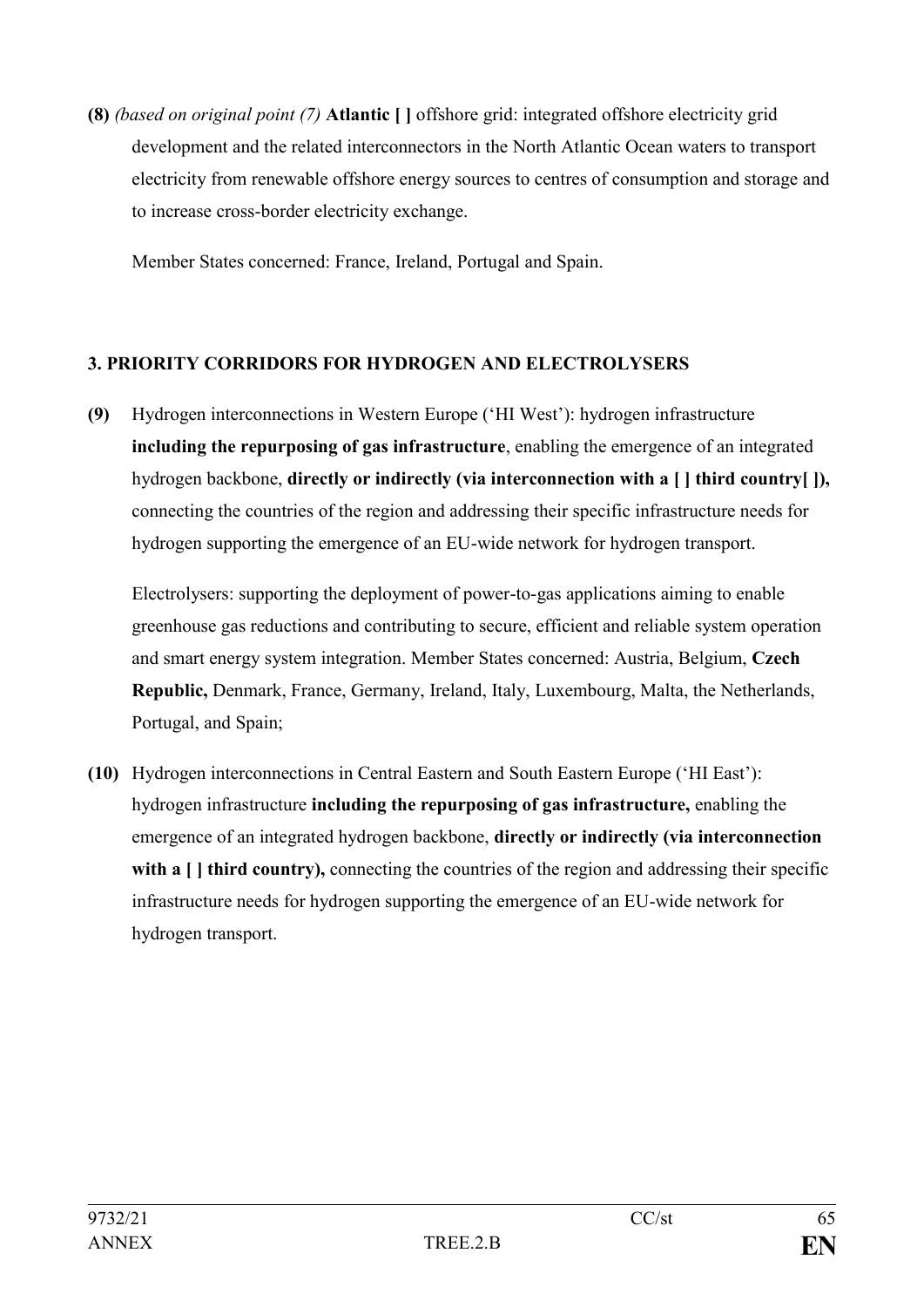Electrolysers: supporting the deployment of power-to-gas applications aiming to enable greenhouse gas reductions and contributing to secure, efficient and reliable system operation and smart energy system integration. Member States concerned: Austria, Bulgaria, Croatia, Cyprus, Czech Republic, Germany, Greece, Hungary, Italy, Poland, Romania, Slovakia and Slovenia;

**(11)** Baltic Energy Market Interconnection Plan in hydrogen ('BEMIP Hydrogen'): hydrogen infrastructure, **including the repurposing of gas infrastructure**, enabling the emergence of an integrated hydrogen backbone, **directly or indirectly (via interconnection with a [ ] third country[ ]),** connecting the countries of the region and addressing their specific infrastructure needs for hydrogen supporting the emergence of an EU-wide network for hydrogen transport.

Electrolysers: supporting the deployment of power-to-gas applications aiming to enable greenhouse gas reductions and contributing to secure, efficient and reliable system operation and smart energy system integration. Member States concerned: Denmark, Estonia, Finland, Germany, Latvia, Lithuania, Poland and Sweden.

# **4. PRIORITY THEMATIC AREAS**

**(12)** Smart electricity grids deployment: adoption of smart grid technologies across the Union to efficiently integrate the behaviour and actions of all users connected to the electricity network, in particular the generation of large amounts of electricity from renewable or distributed energy sources and demand response by consumers.

Member States concerned: all;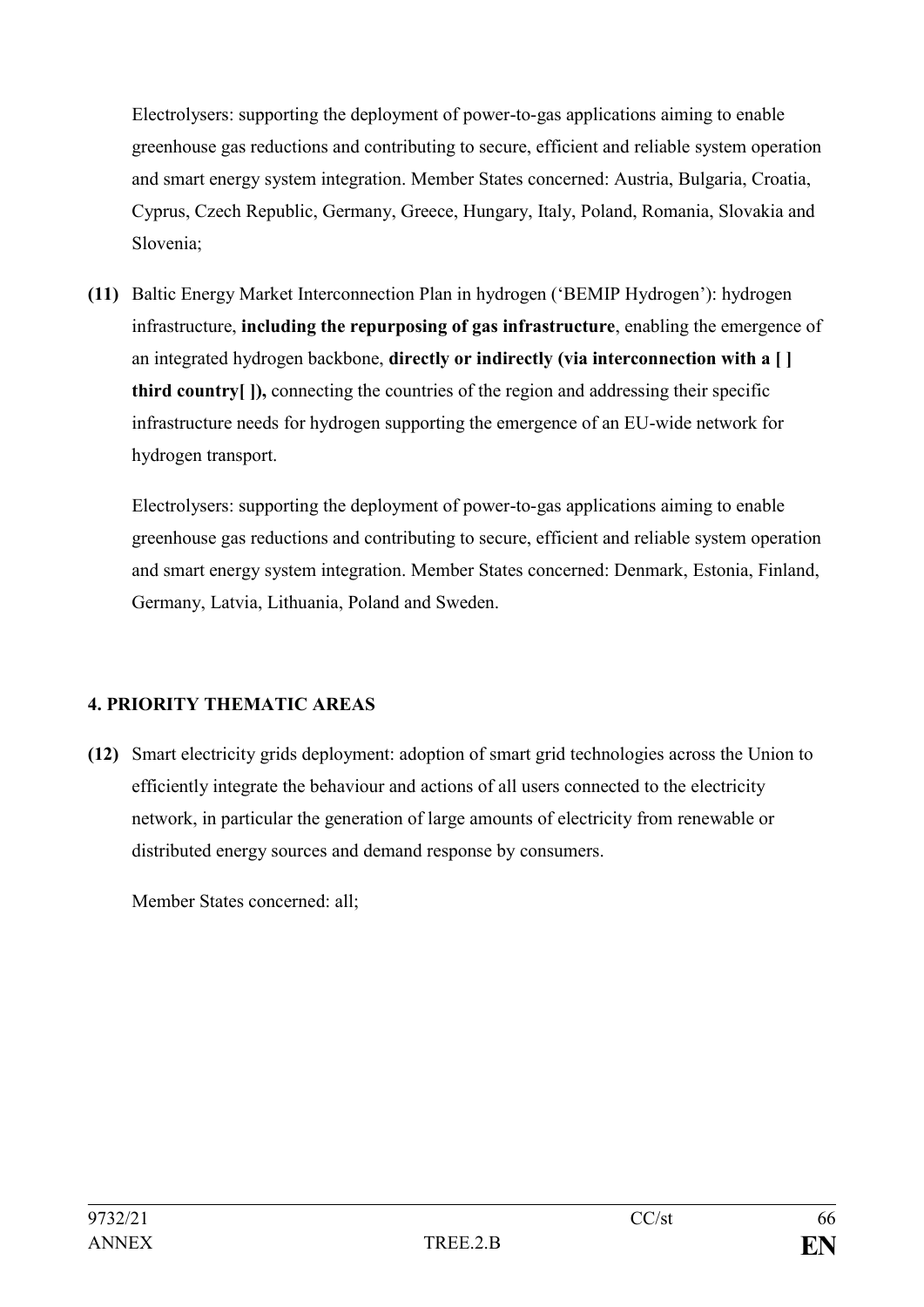**(13)** Cross-border carbon dioxide network: development of carbon dioxide transport **and storage** infrastructure between Member States **and with neighbouring third countries** in view of the deployment of carbon dioxide capture and storage **as well as CO2 [ ] utilization for synthetic fuel gases leading to the permanent neutralization of carbon dioxide**.

Member States concerned: all;

**(14)** Smart gas grids: Adoption of smart gas grid technologies across the Union to efficiently integrate a plurality of low-carbon **and particularly renewable** gas sources into the gas network, support the uptake of innovative **digital and others** solutions for network management and facilitating smart energy sector integration and demand response**, as well as necessary physical upgrades to integrate low carbon and particularly renewable gases.**

Member States concerned: all.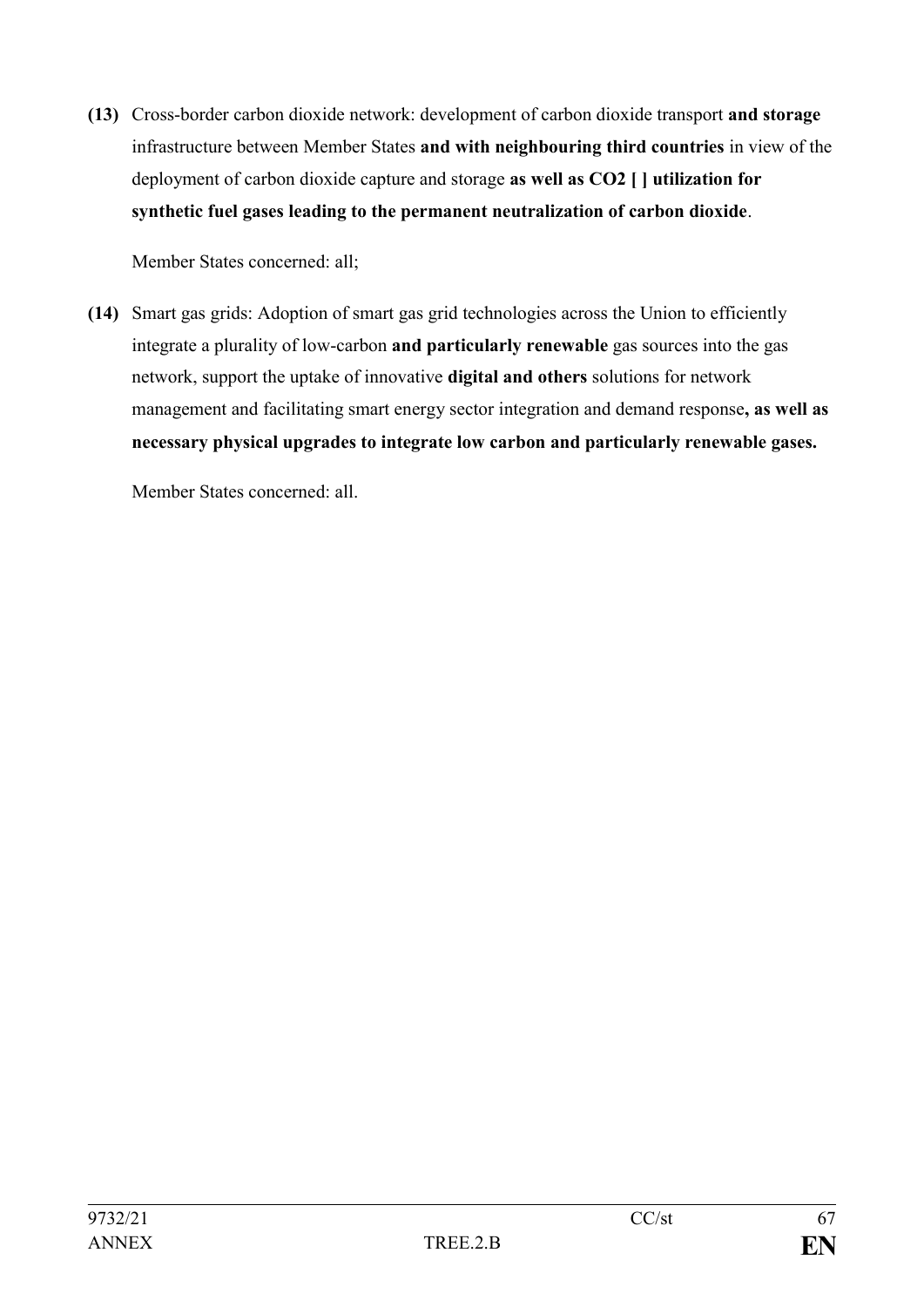### **ANNEX II**

### *ENERGY INFRASTRUCTURE CATEGORIES*

The energy infrastructure categories to be developed in order to implement the energy infrastructure priorities listed in Annex I are the following:

- (1) concerning electricity:
	- (a) **any physical equipment designed to allow transport of electricity on the high and extra-high voltage level, including high-voltage overhead transmission lines, considering internal lines in MS (including connections between islands) and interconnections between MS [ ]** if they have been designed for a voltage of 220 kV or more, and underground and submarine transmission cables, if they have been designed for a voltage of 150 kV or more. **For small isolated systems and some Member States (if applicable and justified), the voltage limits can be reduced to the maximum voltage in use on the system**;
	- (b) **energy storage facilities in the electricity system [ ]** on a permanent or temporary basis in above-ground or underground infrastructure or geological sites, provided they are directly connected to high-voltage transmission lines **and distribution lines** designed for a voltage of 110 kV or more**. For small isolated systems and some Member States (if applicable and justified), the voltage limits can be reduced to the maximum voltage in use on the system;**
	- (c) any equipment or installation essential for the systems referred to in points (a) and (b) to operate safely, securely and efficiently, including protection, monitoring and control systems at all voltage levels and substations;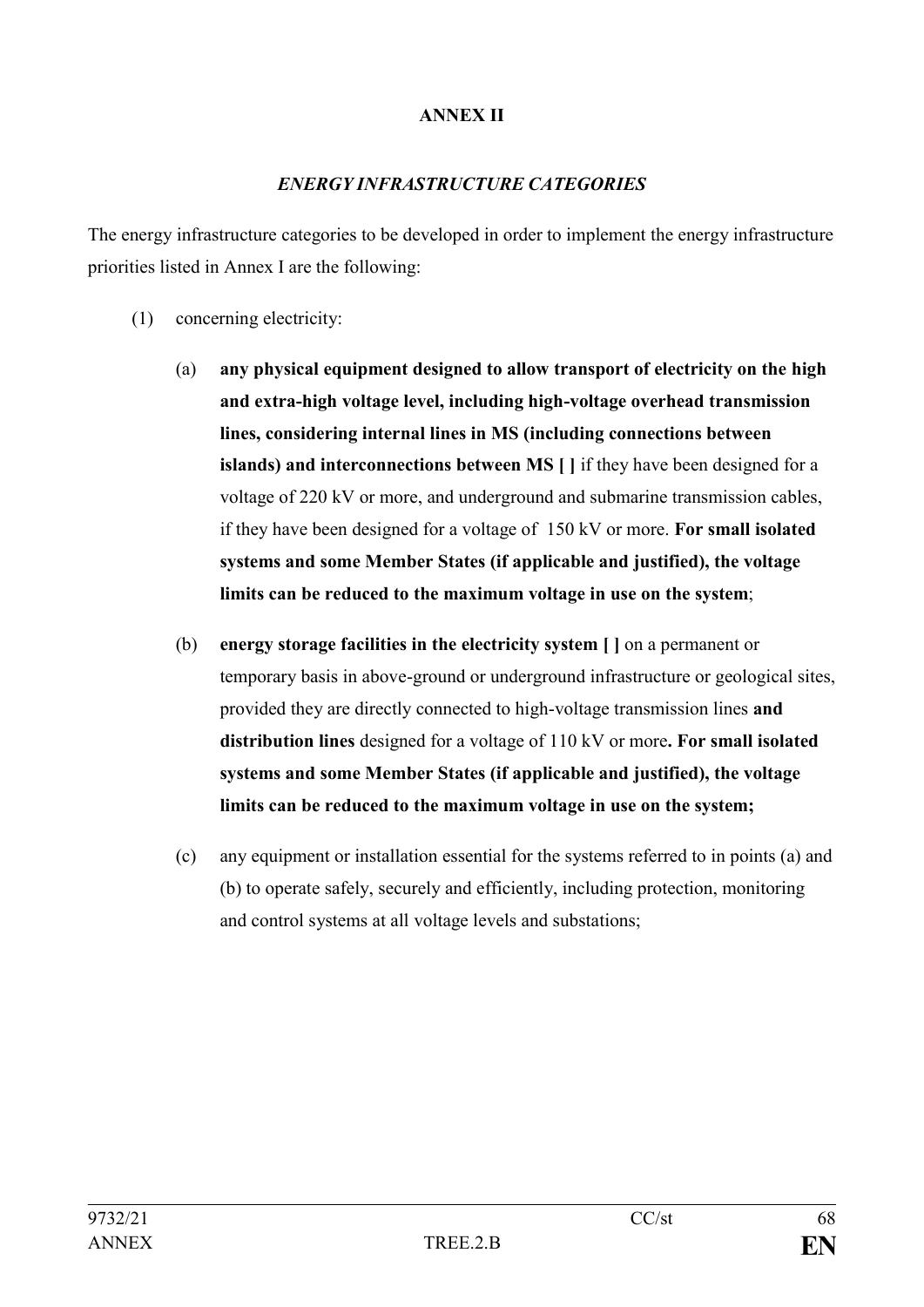- (d) **Smart electricity grids: any equipment or installation, digital** systems and components integrating ICT, through operational digital platforms, control systems and sensor technologies both at transmission and medium **and high** voltage distribution level, aiming at a more efficient and intelligent electricity transmission and distribution network, increased capacity to integrate new forms of generation, storage and consumption and facilitating new business models and market structures;
- (e) any equipment or installation falling under category referred to in point (a) having dual functionality: interconnection and **[ ]** offshore **[ ] grid connection system** from the offshore generation sites to two or more **[ ] Member States and third countries participating in projects of common interest and projects of mutual interest, including landlocked Member States [ ],** as well as any offshore adjacent equipment or installation essential to operate safely, securely and efficiently, including protection, monitoring and control systems, and necessary substations if they also ensure technology interoperability inter alia interface compatibility between different technologies, ('offshore grids for renewable energy'). **And includes the onshore prolongation of this equipment and the domestic grid reinforcement necessary to ensure an adequate and reliable transmission grid and to supply electricity generated offshore to landlocked Member States [ ].**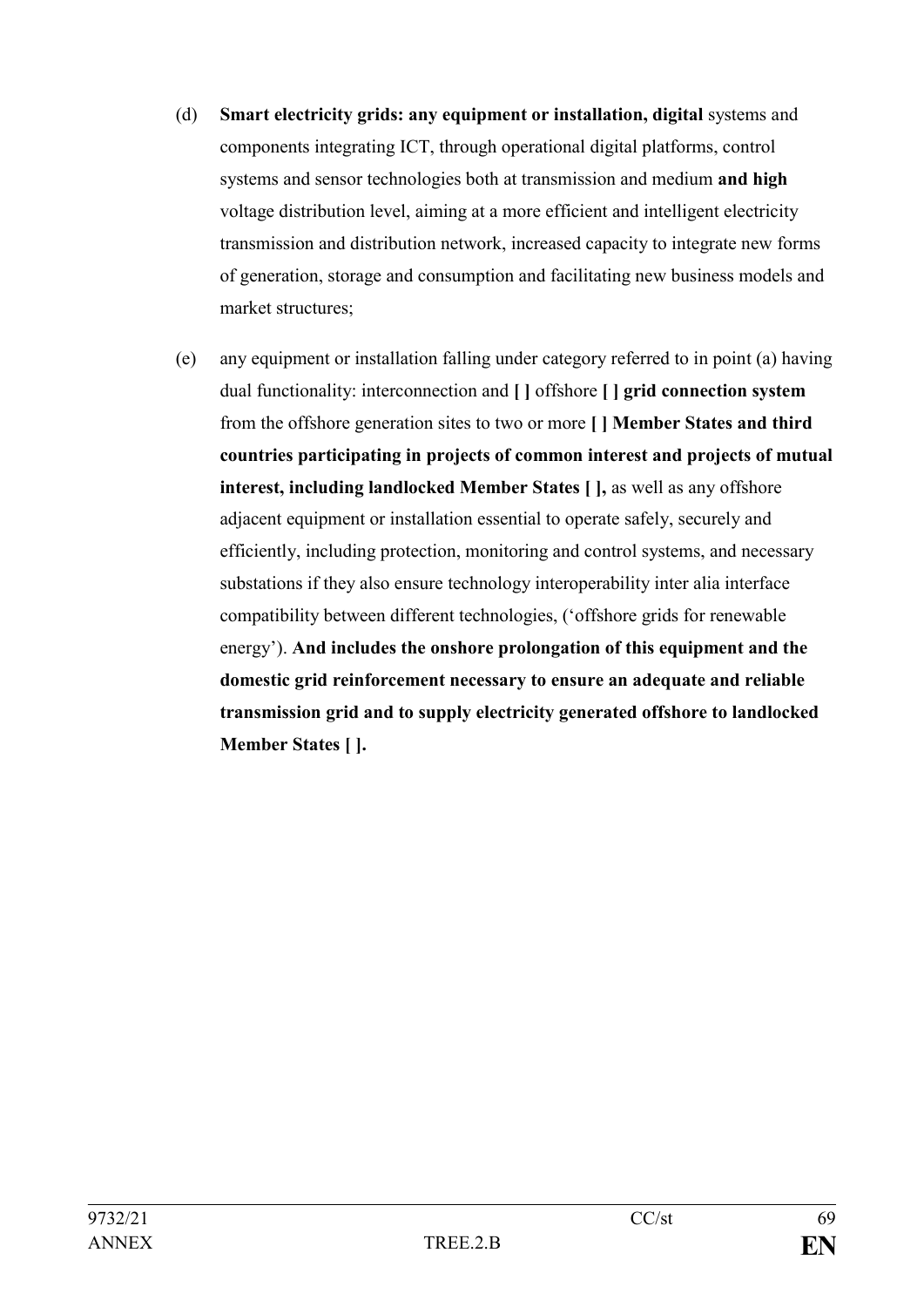### (2) concerning smart gas grids:

any of the following equipment or installation aiming at enabling and facilitating the integration **a plurality** of low-carbon **and particularly renewable** gases (including biomethane or hydrogen) into the **gas** network: digital systems and components integrating ICT, control systems and sensor technologies to enable the interactive and intelligent monitoring, metering, quality control and management of gas production, transmission, distribution**, storage** and consumption within a gas network. Furthermore, such projects may also include equipment to enable reverse flows from the distribution to the transmission level and related necessary **physical** upgrades to the existing network **to integrate low carbon and particularly renewable gases**.

- (3) concerning hydrogen:
	- (a) transmission pipelines for the transport of hydrogen, giving access to multiple network users on a transparent and non-discriminatory basis, which mainly contains high-pressure hydrogen pipelines **[ ]**;
	- (b) **[ ]** storage facilities connected to the high-pressure hydrogen pipelines referred to in point (a);
	- (c) reception, storage and regasification or decompression facilities for liquefied hydrogen or hydrogen embedded in other chemical substances with the objective of injecting the hydrogen**, where applicable,** into the grid;
	- (d) any equipment or installation essential for the hydrogen system to operate safely, securely and efficiently or to enable bi-directional capacity, including compressor stations **and liquefaction stations;**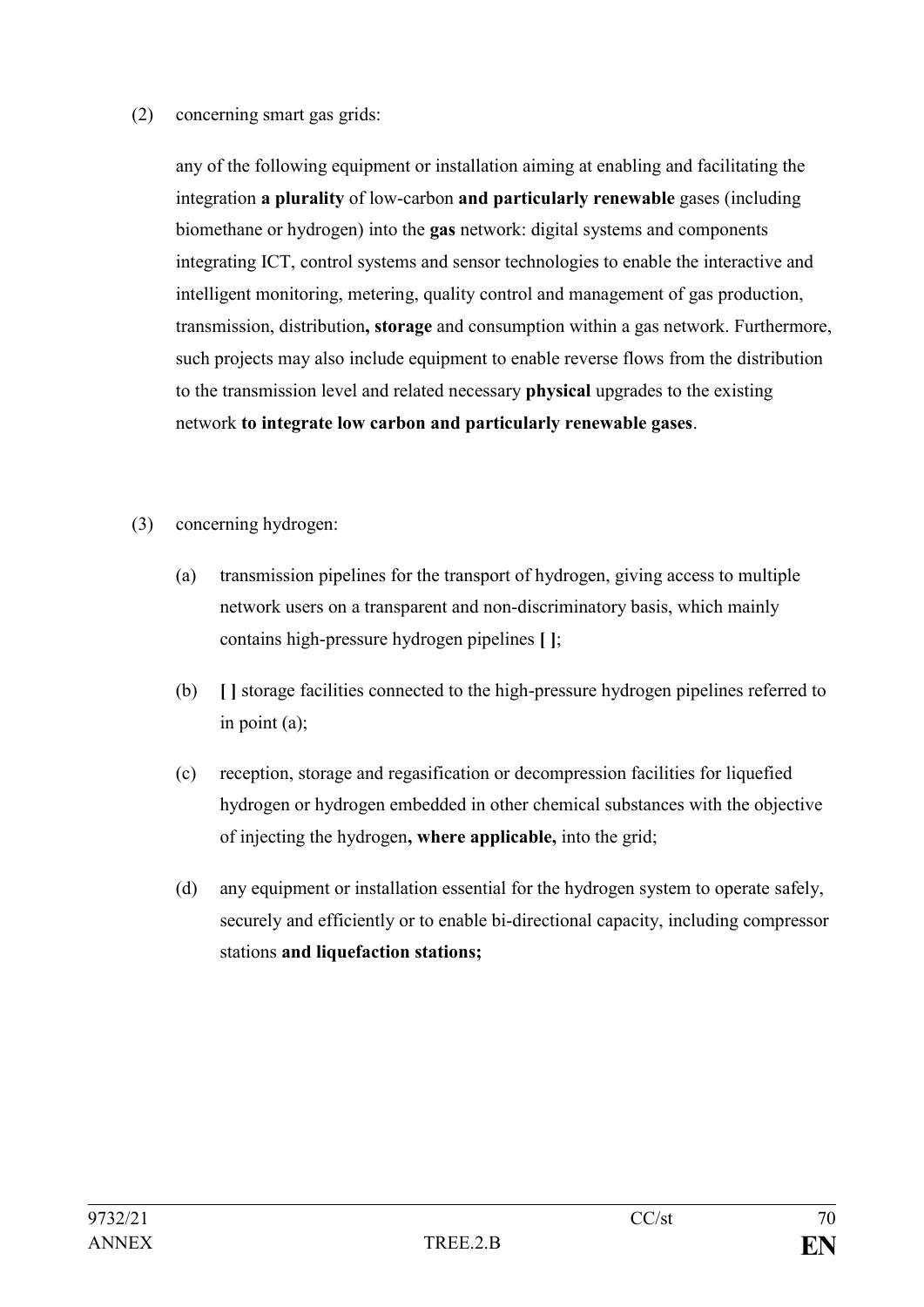# **e) any equipment or installation allowing for hydrogen or hydrogen-derived fuels use in the transport sector within the TEN-T[ ] core network.**

Any of the assets listed **[ ]** may be newly constructed assets or **dedicated hydrogen assets** converted from natural gas **assets [ ]**, or a combination of the two.

**[ ]** 

- **[ ]**
- (4) concerning electrolyser facilities:
	- (a) electrolysers that: (i) **[ ] account for** at least **[ ] 100** MW capacity **in a project**, (ii) the production of **renewable or low carbon hydrogen, in particular from renewable sources,** complies with the life cycle greenhouse gas emissions savings requirement of 70 % relative to a fossil fuel comparator of 94g  $CO<sub>2</sub>e/MJ$  [ **].** Life cycle greenhouse gas emissions savings are calculated using the methodology referred to in Article 28(5) of Directive (EU) 2018/2001 or, alternatively, using ISO 14067 or ISO 14064-1. **The life-cycle GHG emissions must include indirect emissions**. Quantified life-cycle GHG emission savings are verified in line with Article 30 of Directive (EU) 2018/2001 where applicable, or by an independent third party, and (iii) have also a network-related function, **particularly with a view to overall system flexibility and overall system efficiency of electricity and hydrogen networks;**
	- (b) related equipment.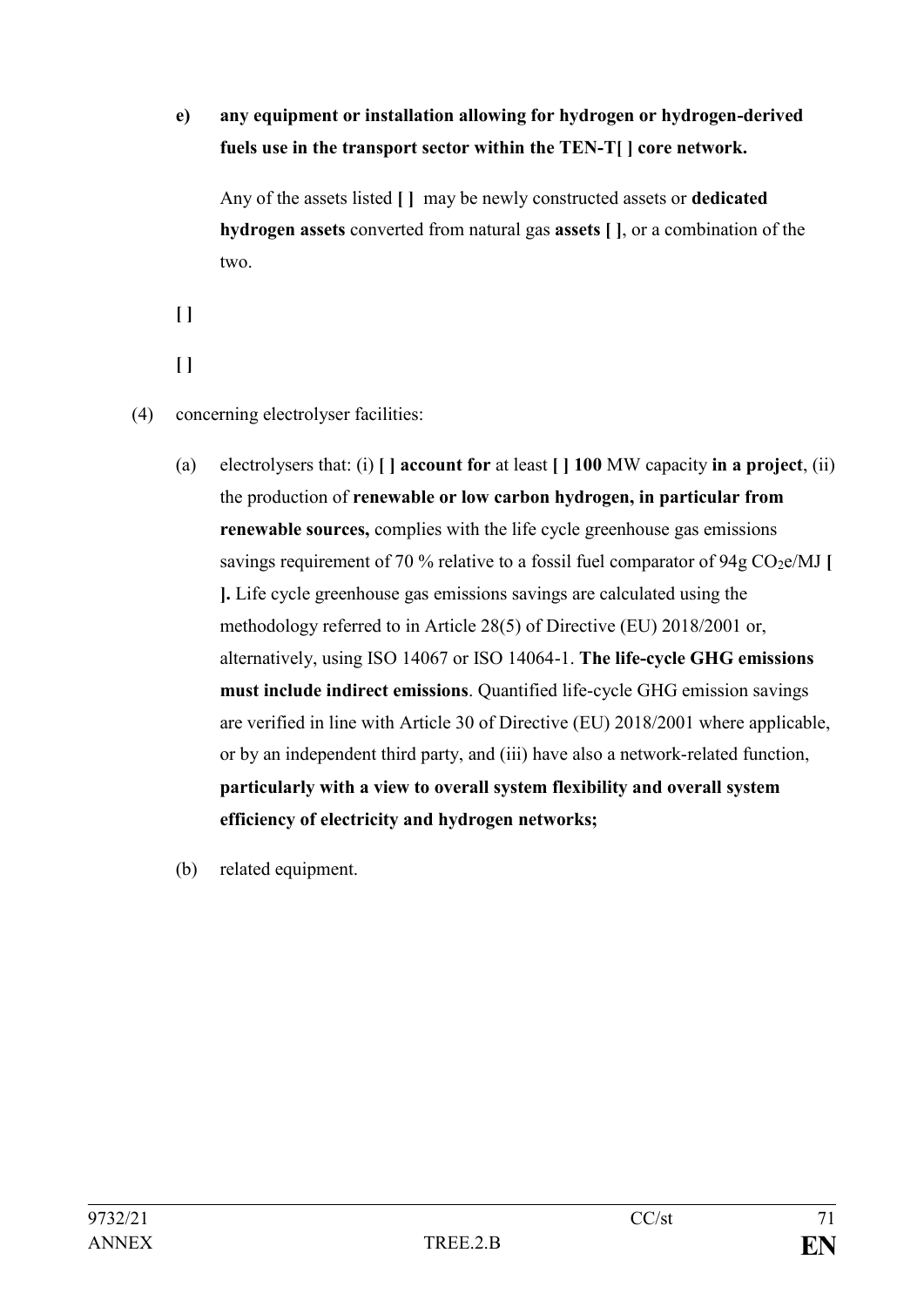- (5) concerning carbon dioxide:
	- (a) dedicated pipelines, other than upstream pipeline network, used to transport carbon dioxide from more than one source, **[ ]** for the purpose of permanent geological storage of carbon dioxide pursuant to Directive 2009/31/EC of the European Parliament and of the Council**<sup>3</sup>** ;
	- (b) facilities for liquefaction and **[ ]** storage of carbon dioxide in view of its further transportation. **Without prejudice to those Member States in which geological CO2 storage is prohibited, t**his **also [ ]** includes infrastructure within a geological formation used for the permanent geological storage of carbon dioxide**, not involving the use of CO2 for enhanced recovery of hydrocarbons**, pursuant to Directive 2009/31/EC and associated surface and injection facilities. **The infrastructure for geological storage that is applicable to this regulation is limited to the associated surface and injection facilities necessary to allow the cross-border transport and storage of CO2;**
	- (c) any equipment or installation essential for the system in question to operate properly, securely and efficiently, including protection, monitoring and control systems.

 $\overline{3}$ **<sup>3</sup>** OJ L 140, 5.6.2009, p. 114.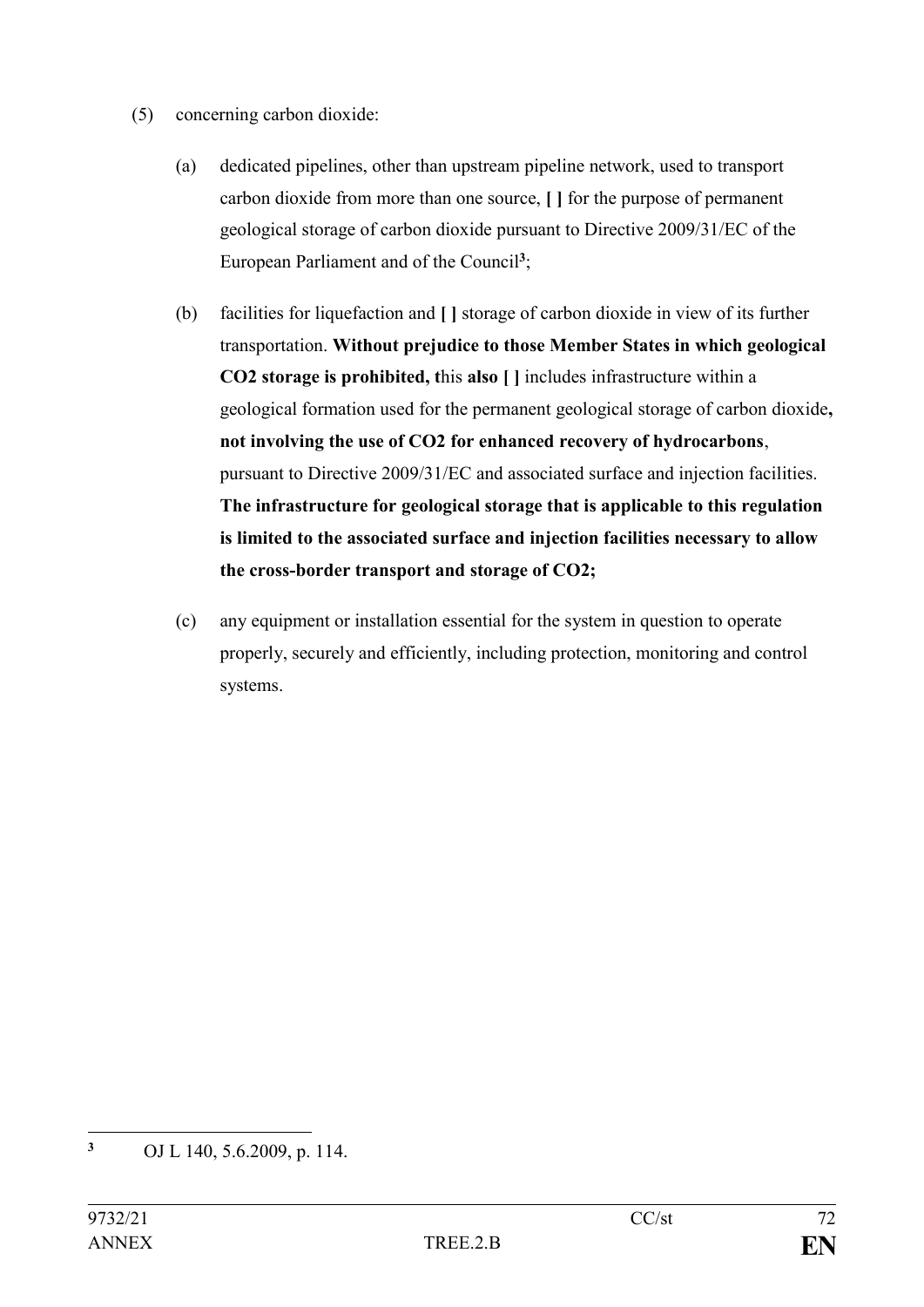## **ANNEX III**

## *REGIONAL LISTS OF PROJECTS [ ]*

## **1. RULES FOR GROUPS**

(1) with regard to energy infrastructure falling under the competency of national regulatory authorities, **[ ]**, each Group shall be composed of representatives of the Member States, national regulatory authorities, TSOs, as well as the Commission, the Agency, **the EU DSO entity** and the ENTSO for Electricity or the ENTSO for Gas **[ ] [ ].**

For the other energy infrastructure categories, each Group shall be composed of the representatives of the Member States, project promoters concerned by each of the relevant priorities designated in Annex I and the Commission [ ].

- (2) depending on the number of candidate projects for the Union list, regional infrastructure gaps and market developments, the Groups and the decision-making bodies of the Groups may split, merge or meet in different configurations, as necessary, to discuss matters common to all Groups or pertaining solely to particular regions. Such matters may include issues relevant to cross-regional consistency or the number of proposed projects included on the draft regional lists at risk of becoming unmanageable.
- (3) each Group shall organise its work in line with regional cooperation efforts pursuant Article 61 of Directive (EU) 2019/944, Article 7 of Directive 2009/73/EC, Article 34 of Regulation (EU) 2019/943, and Article 12 of Regulation (EC) No 715/2009 and other existing regional cooperation structures.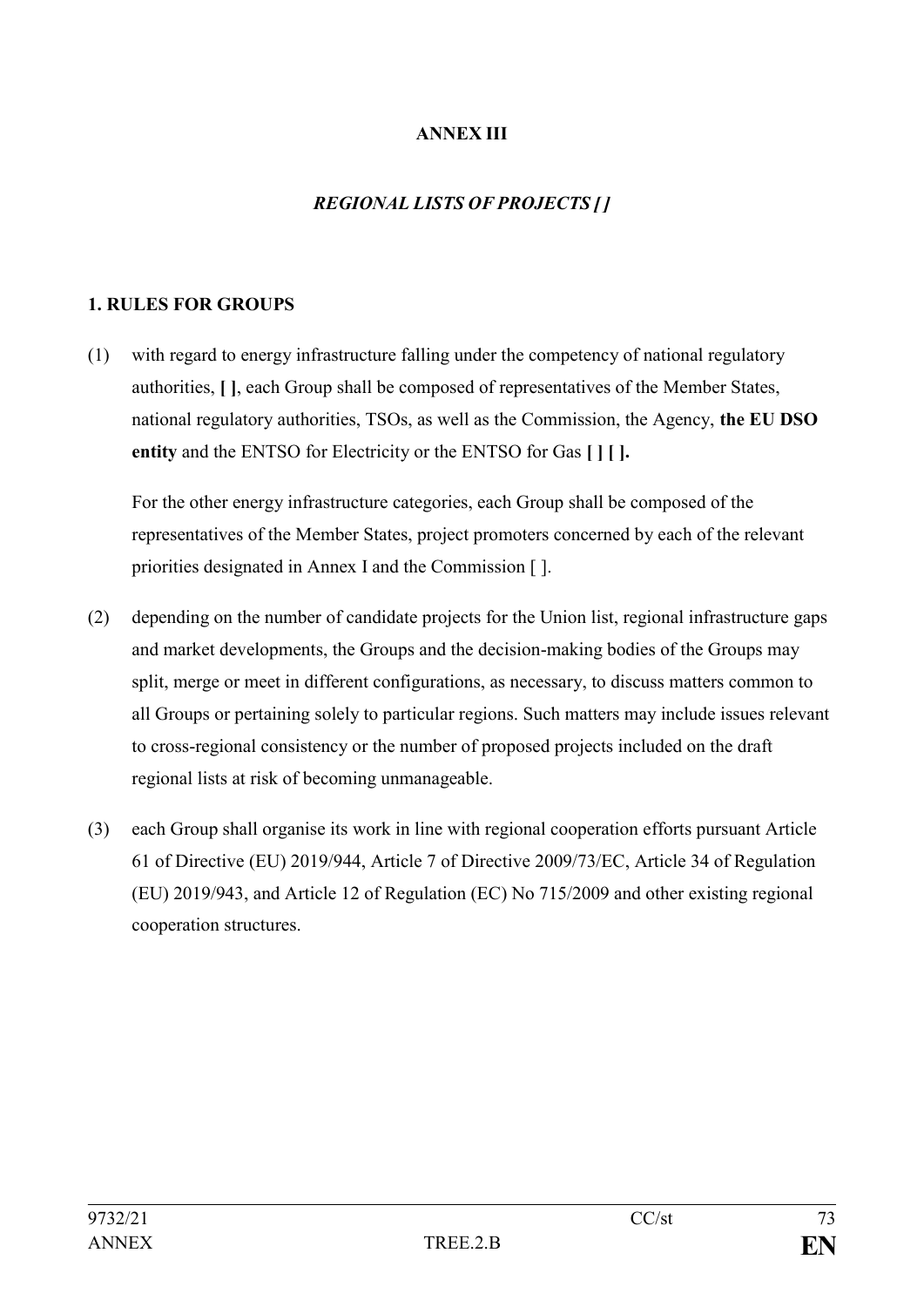- (4) each Group shall invite, as appropriate for the purpose of implementing the relevant priority **corridors and thematic areas** designated in Annex I, promoters of a project potentially eligible for selection as a project of common interest as well as representatives of national administrations, of regulatory authorities, and TSOs from third countries. The decision to invite third country-representatives shall be based on consensus.
- **(4a) Each Group for the corrdidors defined in Annex I (2), as appropriate, shall invite representatives of the landlocked Member States, competent authorities, national regulatory authorities, TSOs and promoters of a project potentially eligible for selection as a project of common interest.**
- (5) each Group shall invite, as appropriate, the organisations representing relevant stakeholders, **including representatives from third countries** — and, where deemed appropriate, directly the stakeholders **to express their specific expertise** — including producers, distribution system operators, suppliers, consumers and **EU based** organisations for environmental protection. The Group may organise hearings or consultations, where relevant for the accomplishments of its tasks.
- (6) as regards the meetings of the Groups, the Commission shall publish, on a platform accessible to stakeholders, the internal rules, an updated list of member organisations, regularly updated information on the progress of work, meeting agendas, as well as meeting minutes, where available. The deliberations of the decision-making bodies of the Groups and the project ranking in accordance with Article 4(5) are confidential. **All decisions concerning to the functioning and work of the regional groups shall be made by consensus.**
- (7) the Commission, the Agency and the Groups shall strive for consistency between the different Groups. For that purpose, the Commission and the Agency shall ensure, when relevant, the exchange of information on all work representing an interregional interest between the Groups concerned.
- (8) the participation of national regulatory authorities and the Agency in the Groups shall not jeopardise the fulfilment of their objectives and duties under this Regulation or under Articles 58, 59 and 60 of Directive (EU) 2019/944 and Articles 40 and 41 of Directive 2009/73/EC, or under Regulation (EU) 2019/942.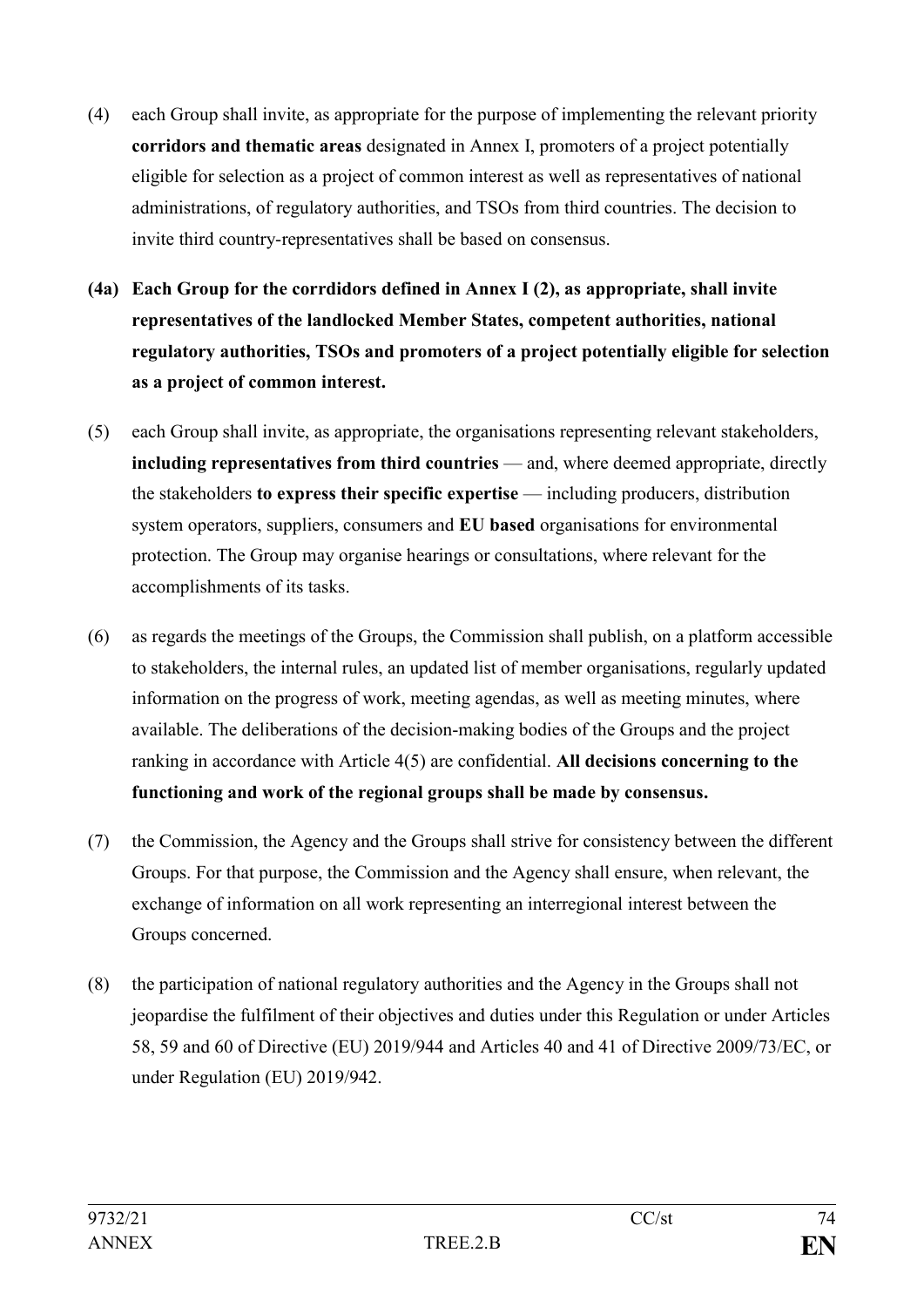## **2. PROCESS FOR ESTABLISHING REGIONAL LISTS**

- (1) promoters of a project potentially eligible for selection as a project of common interest **or mutual interest** wanting to obtain [ ] **either** status [ ] shall submit an application for selection as project of common interest **or mutual interest** to the Group that includes:
	- (a) an assessment of their projects with regard to the contribution to implementing the priorities set out in Annex I;
	- (b) an analysis of the fulfilment of the relevant criteria defined in Article 4;
	- (c) for projects having reached a sufficient degree of maturity, a project-specific costbenefit analysis based on the methodologies developed by the ENTSO for electricity or the ENTSO for gas pursuant to Article 11;
	- (d) **for projects of mutual interest, the letters of support from the governments of the directly affected countries expressing their support for the projector other non binding agreements; [ ]**
	- (e) any other relevant information for the evaluation of the project.

# **This information is made available to the Decision Making Body of the relevant regional Group, the NRAs, the ENTSOs.**

- (2) all recipients shall preserve the confidentiality of commercially sensitive information.
- (3) the proposed electricity transmission and storage projects of common interest falling under the categories set out in points  $(1)(a)$ ,  $(b)$ ,  $(c)$  and  $(e)$  of Annex II are projects that are part of the latest available Union-wide **TYNDP** [ ] for electricity, developed by the ENTSO for Electricity pursuant Article 30 of Regulation (EU) 2019/943. The proposed electricity transmission and storage projects of common interest falling under the categories set out in point (1)(e) of Annex II are projects that derive from and are consistent with the integrated offshore network development **and grid reinforcements [ ]** referred to in Article 14 (2).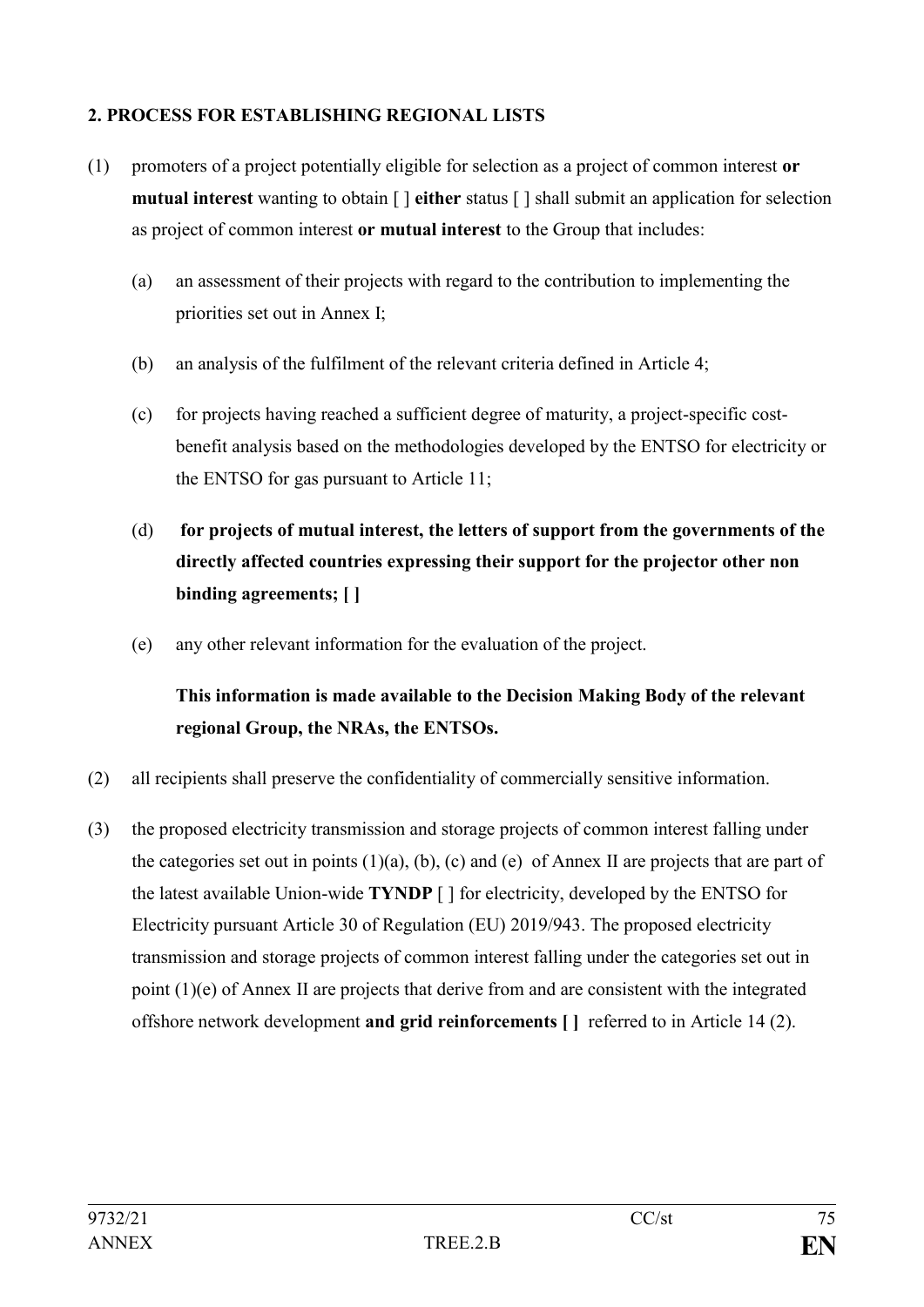- (4) as of 1 January 2024, the proposed hydrogen projects of common interest falling under the categories set out in point (3) of Annex II are projects that are part of the latest available Union-wide ten-year network development plan [ ].
- (5) by 30 June 2022 and, subsequently, for every Union-wide ten-year network development plans, the ENTSO for Electricity and ENTSO for Gas shall issue updated guidelines for inclusion of projects in their respective Union-wide ten-year network development plans, referred to in points (3) and (4), in order to ensure equal treatment and transparency of the process [ ].

The ENTSO for Electricity and ENTSO for Gas shall consult with the Commission and the Agency about their respective draft guidelines for inclusion of projects in the Union-wide tenyear network development plans and take due account of the Commission's and the Agency's recommendations before the publication of the final guidelines.

(6) proposed carbon dioxide transport projects falling under the category set out in point (5) of Annex II shall be presented as part of a plan, developed by at least two Member States, for the development of cross-border carbon dioxide transport and storage infrastructure, to be presented by the Member States concerned or entities designated by those Member States to the Commission.

## (7) **Application of the selection criteria**

**(a) the ENTSO for Electricity [ ] and the ENTSO for Gas [ ] shall present to the Group the assessment methodology they use to evaluate the selection criteria in the TYNDP.**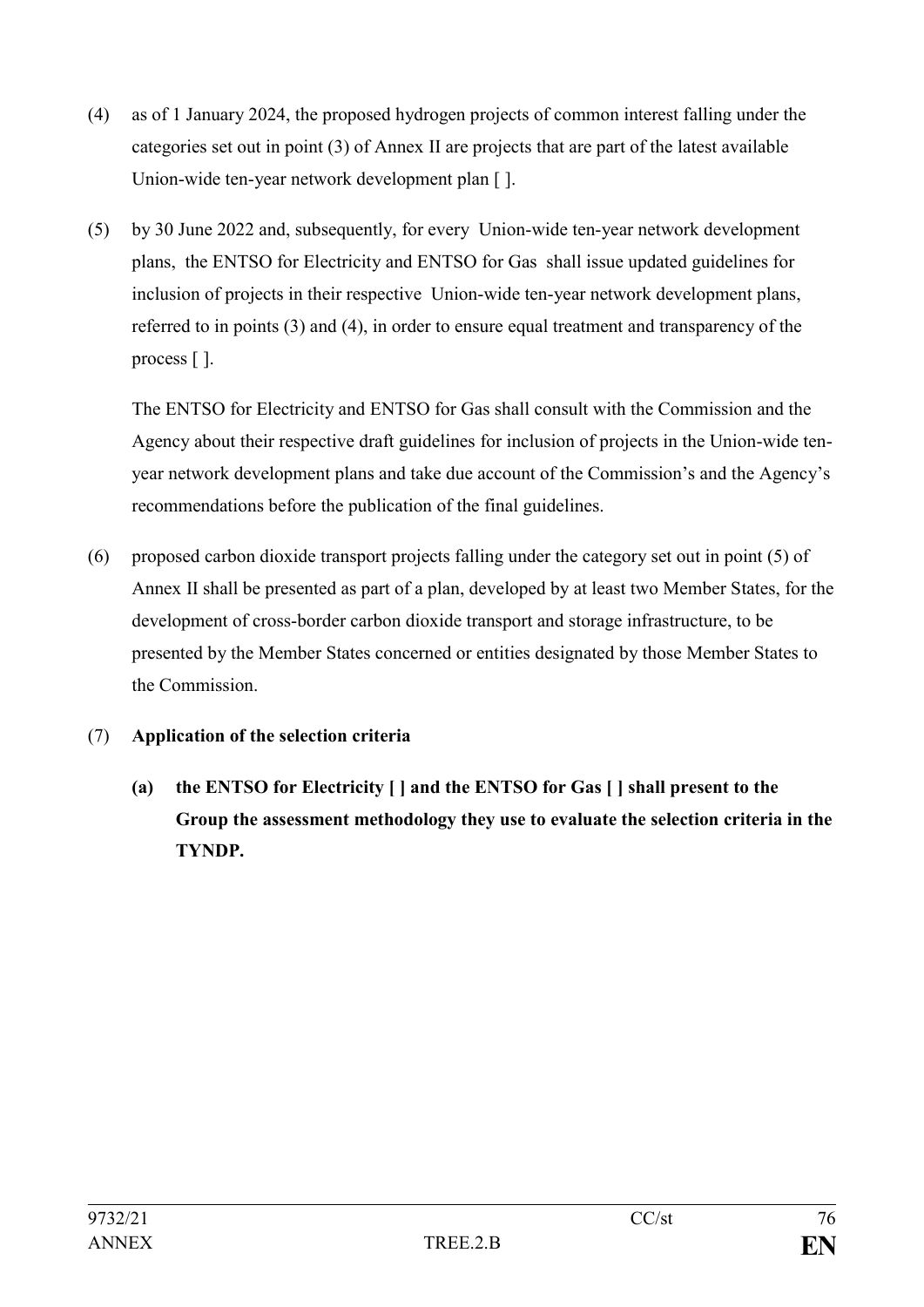- **(b) for projects falling under the competency of national regulatory authorities [ ]** the national regulatory authorities, and where necessary the Agency, shall, where possible in the context of regional cooperation pursuant to Article 61 of Directive (EU) 2019/944 and Article 7 of Directive 2009/73/EC, check the consistent application of the criteria and of the cost-benefit analysis methodology and evaluate their cross-border relevance. They shall present their assessment to the Group. **The Commission will ensure that criteria and methodologies referred to in Article 4 and Annex IV shall be applied in a harmonised way to guarantee consistency across the regional groups.**
- (8) [ ] **For all other projects**, the Commission shall evaluate the application of the criteria set out in Article 4. The Commission shall also take into account the potential for future extension to include additional Member States. The Commission shall present its assessment to the Group. **The Group shall be composed of representatives of the Member States, national regulatory authorities, TSOs, as well as the Commission, the Agency and the ENTSO for Electricity or the ENTSO for Gas, as relevant, project promoters. For projects applying for project of mutual interest status, third countries representatives and regulatory authorities shall be invited.**
- (9) **Member States opinions and approbations:** each Member State to whose territory a proposed project does not relate, but on which the proposed project may have a potential net positive impact or a potential significant effect, such as on the environment or on the operation of the energy infrastructure on its territory, may present an opinion to the Group specifying its concerns. **Each individual proposal for a project of common interest or/and mutual interest shall require the approval of the Member States, to whose territory the project relates; where a Member State does not give its approval, it shall present its reasons for doing so to the Group concerned;**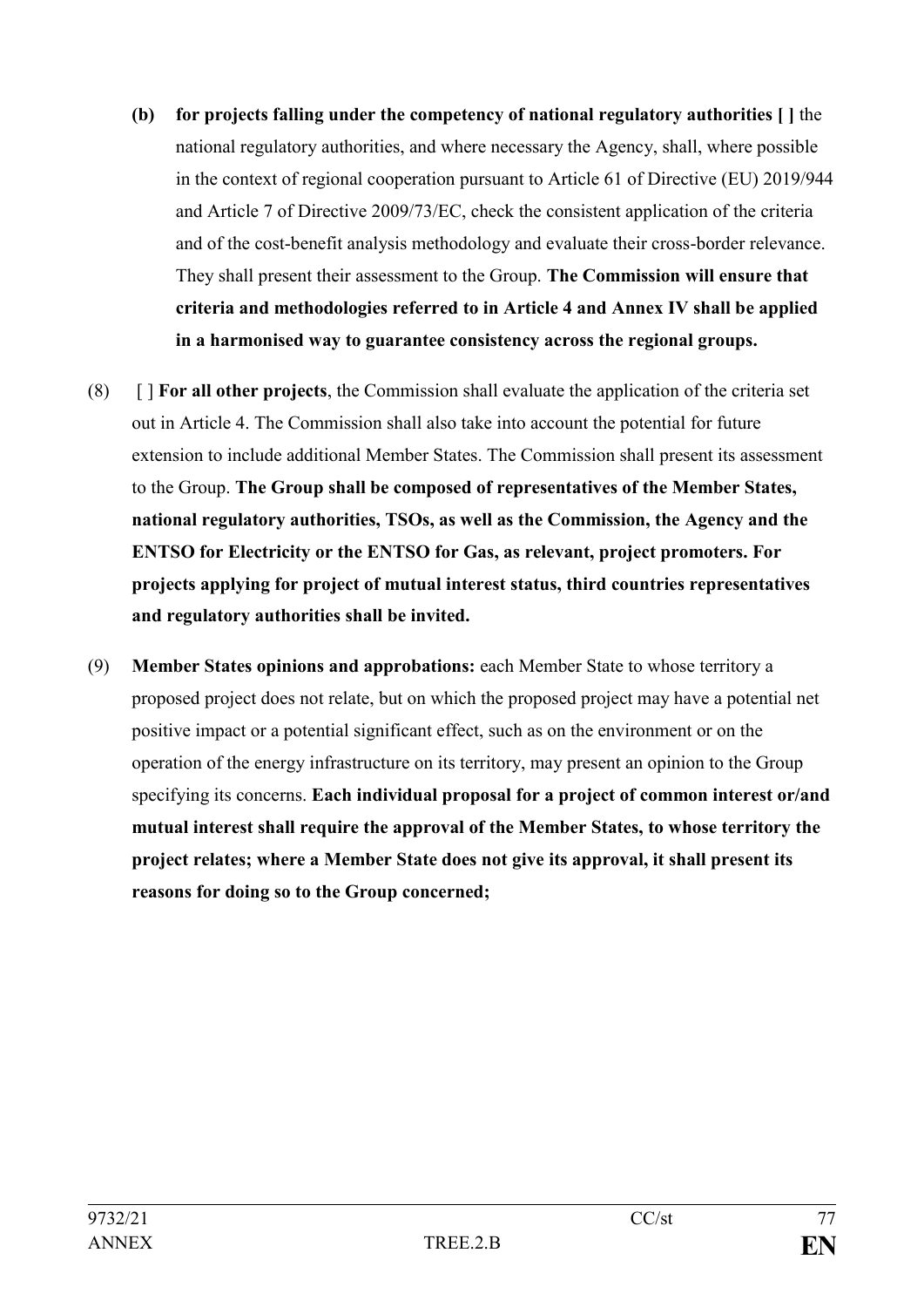- (10) [ ] The Group shall examine, at the request of a Member State of the Group, the substantiated reasons presented by a State pursuant to Article 3(3) for not approving a project of common interest or a project of mutual interest related to its territory. **The Group shall assess and ensure that the energy efficiency first principle is applied as regards the establishment of the regional infrastructure needs and as regards each of the candidate projects of common interest or projects of mutual interest. This assessment shall, include, but not limited to, demand-side management, market arrangement solutions, implementation of digital solutions, renovation of buildings. The Group will recommend their implementation as a priority solution whenever they are judged more cost-efficient on a system wide perspective than the construction of new supply side infrastructure.**
- (11) **Ranking:** the Group shall meet to examine and rank the proposed projects [ ] **assessed in accordance with previous points** taking into account the assessment of the regulators, or the assessment of the Commission for projects not falling within the competency of national regulatory authorities. **The Group shall be composed by the decision making body of the regional Group and the NRAs. The deliberations are confidential.**
- (12) **ACER opinion:** the draft regional lists of proposed projects falling under the competency of national regulatory authorities drawn up by the Groups, together with any opinions as specified in point (9), shall be submitted to the Agency six months before the adoption date of the Union list. The draft regional lists and the accompanying opinions shall be assessed by the Agency within three months of the date of receipt. The Agency shall provide an opinion on the draft regional lists, in particular on the consistent application of the criteria and the costbenefit analysis across regions. The opinion of the Agency shall be adopted in accordance with the procedure referred to in Article 22 (5) of Regulation (EU) 2019/942.
- (13) [ ] Where, on the basis of the **draft** regional lists [ ], and after having taken into account the Agency opinion, the total number of proposed projects [ ] on the Union list would exceed a manageable number, the Commission shall **advice** [ ] each Group concerned, not to include in the [ ] **regional** list projects that were ranked lowest by the Group concerned in accordance with the ranking established pursuant to Article 4(5).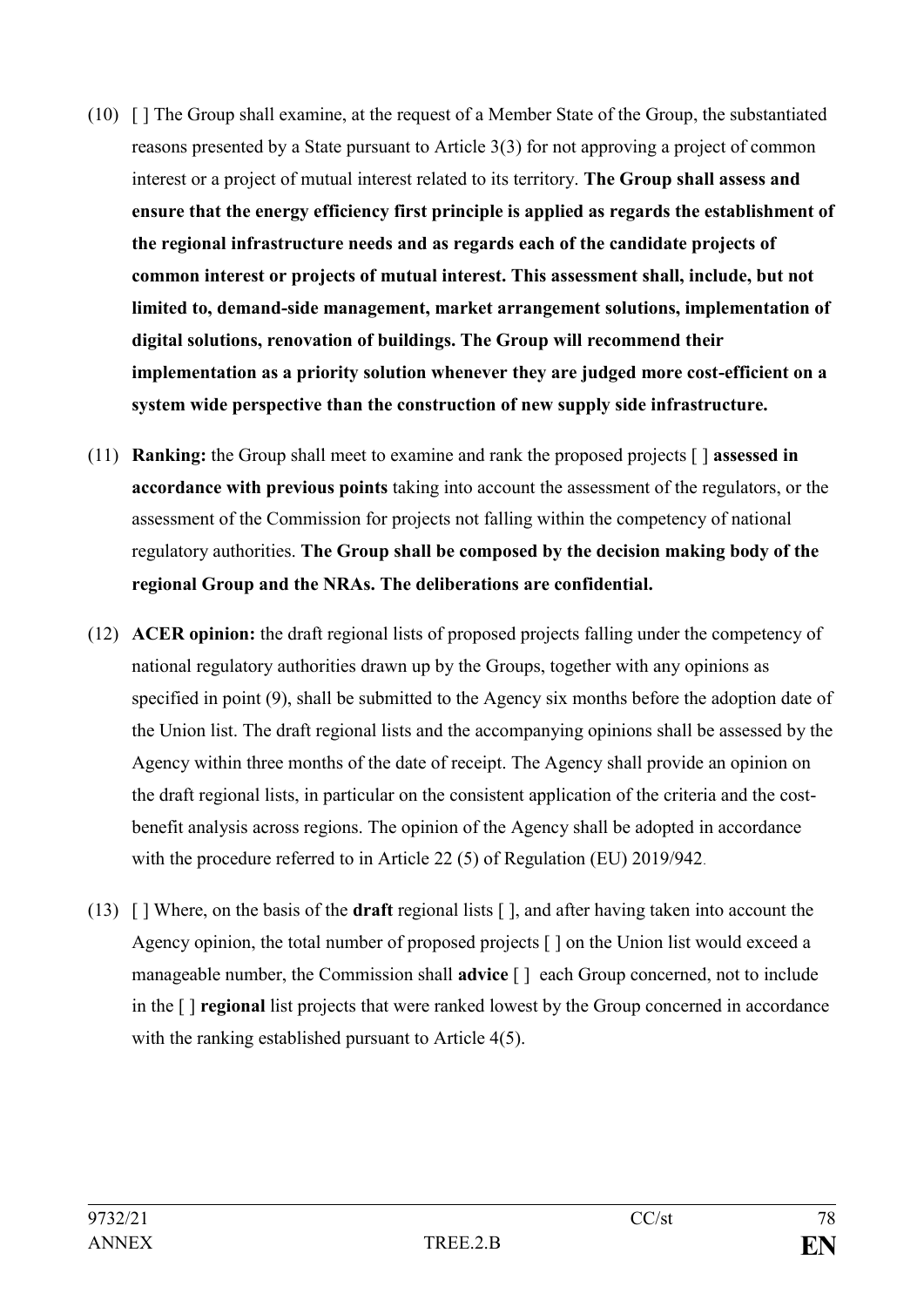- **[ ] (14) [ ] Within one month of the date of receipt of the Agency's opinion, the decision making body of each Group shall adopt its final regional list of proposed projects of common interest and projects of mutual interest, respecting the provisions set out in Article 3(3), on the basis of the Groups' proposal and taking into account the opinion of the Agency and the assessment of the national regulatory authorities submitted in accordance with point (7), or the assessment of the Commission for projects not falling within the competency of national regulatory authorities proposed in accordance with point (8), and the advice from the Commission that is aimed at having a manageable total number of projects of common interest, especially at borders related to competing or potentially competing projects. The decision making bodies of the Groups shall submit the final regional lists to the Commission, together with any opinions as specified in point (9).**
- **[ ] The deliberations are confidential.**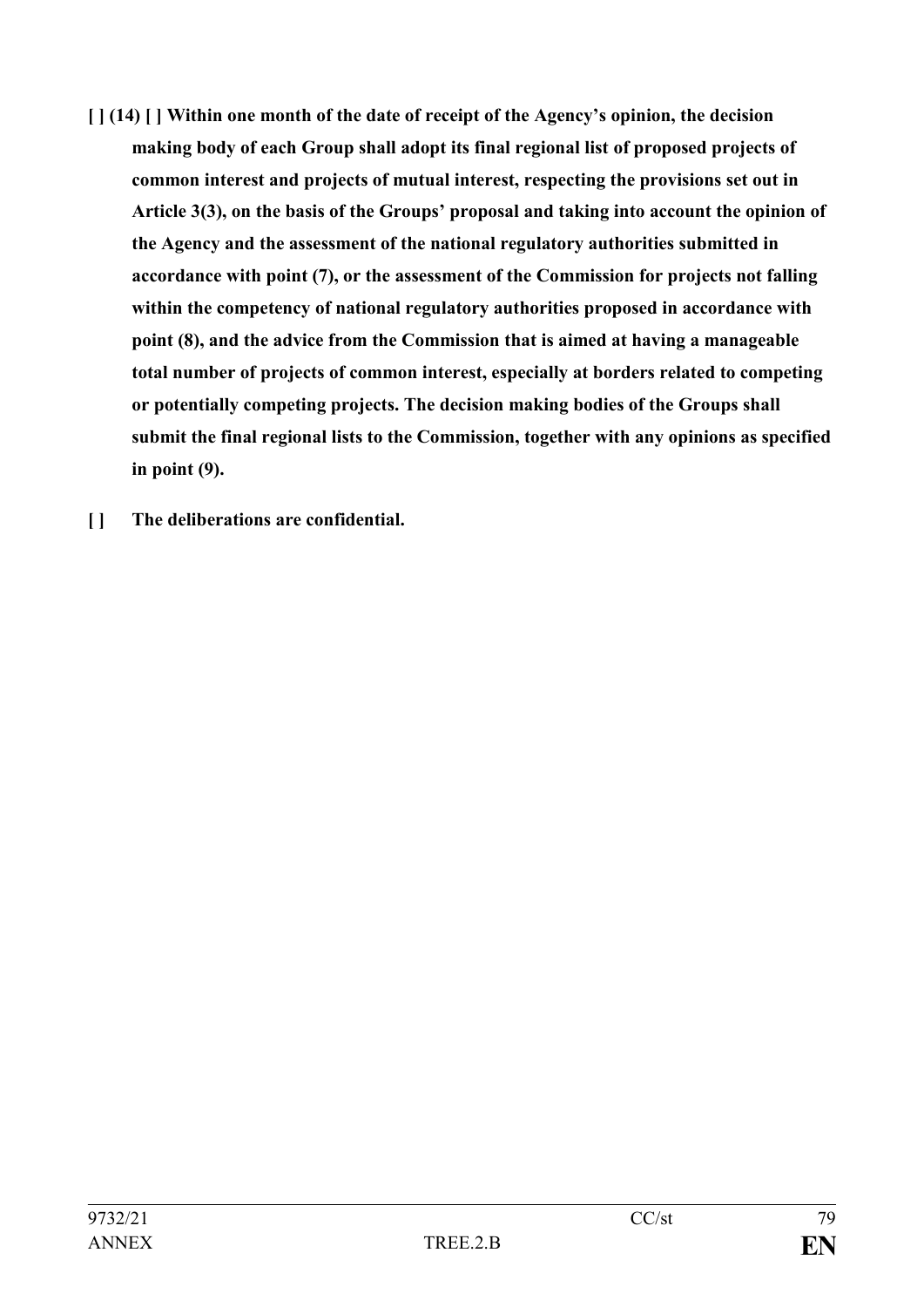#### **ANNEX IV**

# *RULES AND INDICATORS CONCERNING CRITERIA FOR PROJECTS OF COMMON INTEREST AND FOR PROJECTS OF MUTUAL INTEREST*

- (1) a project with significant cross-border impact is a project on the territory of a Member State, which fulfils the following conditions:
	- (a) for electricity transmission, the project increases the grid transfer capacity, or the capacity available for commercial flows, at the border of that Member State with one or several other Member States, having the effect of increasing the cross-border grid transfer capacity at the border of that Member State with one or several other Member States, by at least 500 Megawatt compared to the situation without commissioning of the project, **or the project decreases energy isolation of non-interconnected systems in one or more Member States**;
	- (b) for electricity storage, the project provides at least 225 MW installed capacity and has a storage capacity that allows a net annual electricity generation of 250 Gigawatthours/year;
	- (c) for smart electricity grids, the project is designed for equipment and installations at high-voltage and medium-voltage level. It involves transmission system operators, transmission and distribution system operators or distribution system operators from at least two Member States. Distribution system operators can be involved only with the support of the transmission system operators, of at least two Member States, that are closely associated to the project and ensure interoperability. A project covers at least 50000 users, generators, consumers or prosumers of electricity, in a consumption area of at least 300 Gigawatthours/year, of which at least 20 % originate from variable renewable resources. **The limit related to the number of users and the consumption cut-off point do not apply for small isolated systems (as defined in Directive (EU) 2019/944).**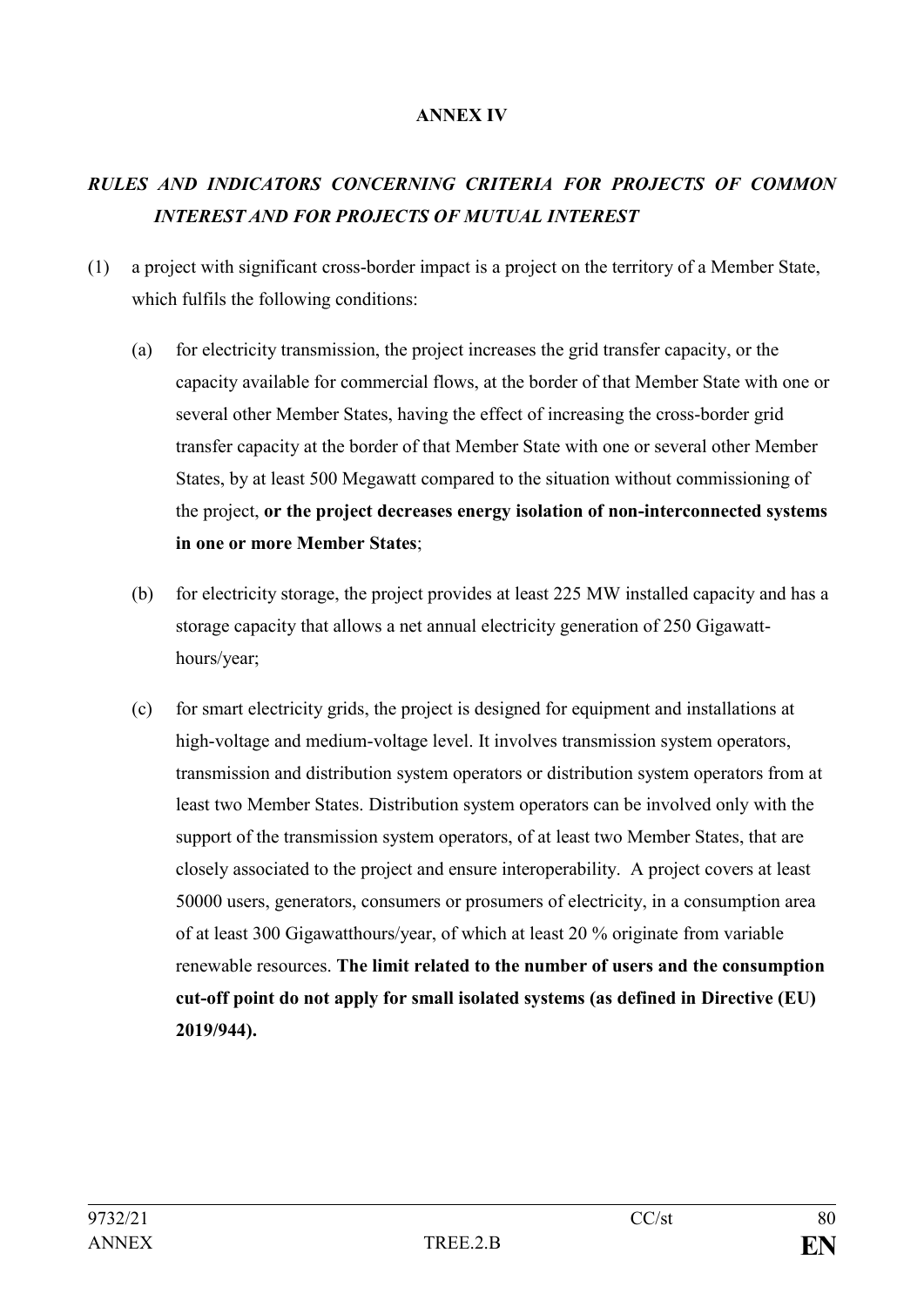- (d) for hydrogen transmission, the project enables the transmission of hydrogen across the borders of the Member States concerned, or increases existing cross-border hydrogen transport capacity at a border between two Member States by at least 10 % compared to the situation prior to the commissioning of the project, and the project sufficiently demonstrates that it is an essential part of a planned cross-border hydrogen network and provides sufficient proof of existing plans and cooperation with neighbouring countries and network operators;
- (e) for hydrogen storage or hydrogen reception facilities referred to in point (3) of Annex II, the project aims at supplying directly or indirectly at least two Member States;
- (f) for electrolysers, the project provides at least [ ] **100** MW installed capacity **in a project** and [ ] **it** brings benefits directly or indirectly to at least two Member States;
- (g) for smart gas grids, a project involves transmission system operators, transmission and distribution system operators or distribution system operators from at least two Member States. Distribution system operators can be involved only with the support of the transmission system operators, of at least two Member States, that are closely associated to the project and ensure interoperability.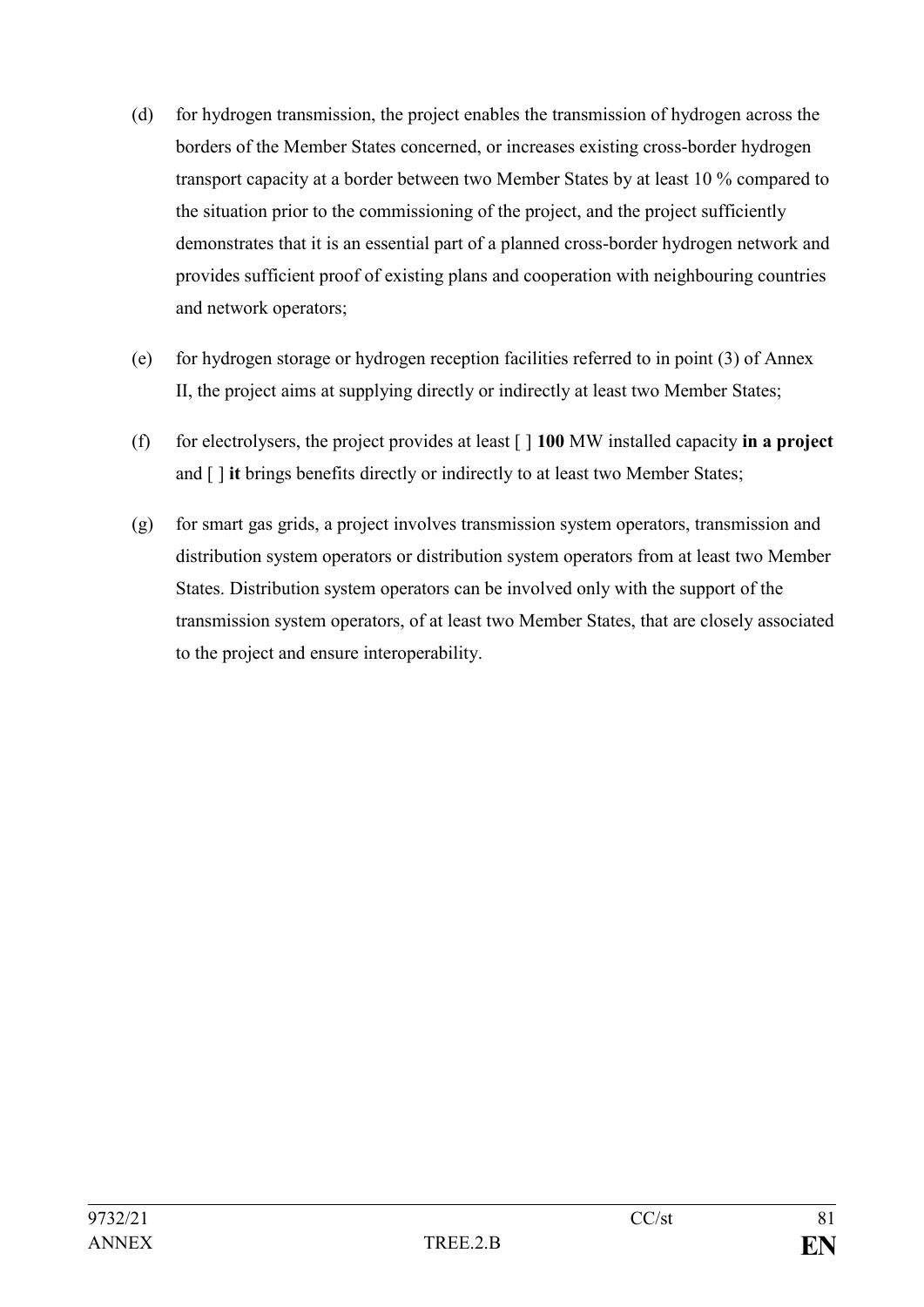- (2) A project of mutual interest with significant cross-border impact is a project which fulfils the following conditions:
	- (a) for projects of mutual interest in the category set out in point  $(1)(a)$  and (e) of Annex II, the project increases the grid transfer capacity, or the capacity available for commercial flows, at the border of that Member State with one or more third countries and brings significant benefits, **either directly or indirectly (via interconnection with a third country)**, under the specific criteria listed in in Article 4(3), to at least **one Member State where the project with a third country contributes to implementing a specific European priority corridor or area or in case of a cluster of Projects to at least** two Member States. The calculation of the benefits for the Member States shall be performed and published by the ENTSO for Electricity in the frame of Union-wide tenyear network development plan;
	- (b) for projects of mutual interest in the category set out in point (3) of Annex II, the hydrogen project enables the transmission of hydrogen across at the border of a Member State with one or more third countries and proves bringing significant benefits, **either directly or indirectly (via interconnection with a third country)** under the specific criteria listed in in Article 4(3), to at least **one Member State where the project with a third country contributes to implementing a specific European priority corridor or area or in case of a cluster of Projects to at least** two Member States. The calculation of the benefits for the Member States shall be performed and published by the ENTSO for Gas in the frame of Union-wide ten-year network development plan;
	- (c) for projects of mutual interest in the category set out in point  $(5)$  of Annex II, the project can be used to transport anthropogenic carbon dioxide by at least two Member States and a third country.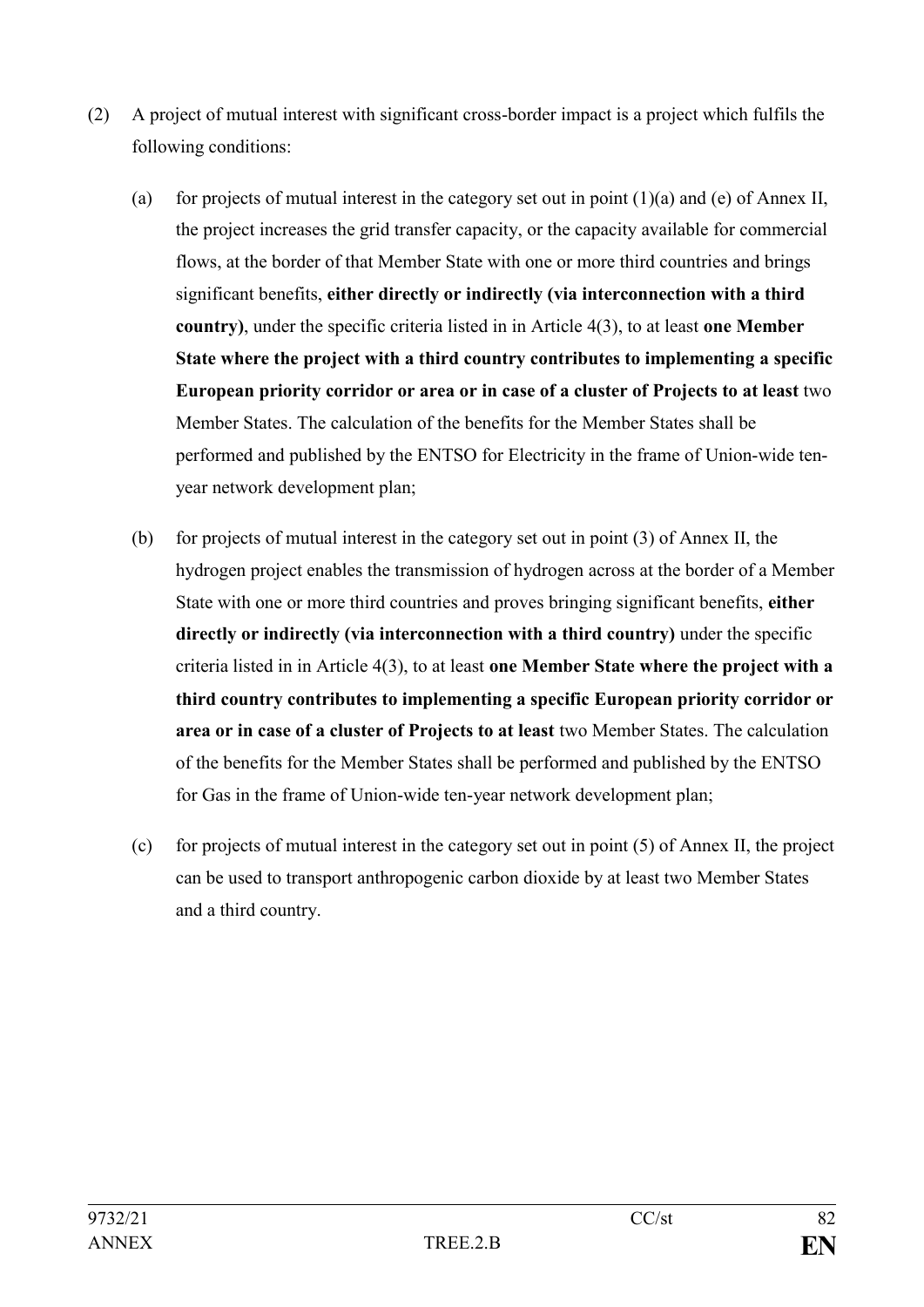- (3) Concerning projects falling under the categories set out in points (1)(a), (b), (c) and (e) of Annex II, the criteria listed in Article 4 shall be evaluated as follows:
	- (a**) transmission of renewable energy generation to major consumption centres and storage sites measured in line with the analysis made in the latest available Unionwide ten-year network development plan in electricity, in particular by:**
		- **(i) for electricity transmission, estimating the amount of generation capacity from renewable energy sources (by technology, in megawatts), which is connected and transmitted due to the project, compared to the amount of planned total generation capacity from those types of renewable energy sources in the Member State concerned in 2030 according to the National Energy and Climate Plans submitted by Member States in accordance with Regulation (EU) 2018/1999 of the European Parliament and of the**  Council<sup>4</sup>;
		- **(ii) or electricity storage, comparing new capacity provided by the project with total existing capacity for the same storage technology in the area of analysis as defined in Annex V;**
	- **(b)** market integration, competition and system flexibility measured in line with the analysis made in the latest available Union-wide ten-year network development plan in electricity, in particular by:

<sup>&</sup>lt;u>.</u> **<sup>4</sup> Regulation (EU) 2018/1999 of the European Parliament and of the Council of 11 December 2018 on the Governance of the Energy Union and Climate Action, amending Regulations (EC) No 663/2009 and (EC) No 715/2009 of the European Parliament and of the Council, Directives 94/22/EC, 98/70/EC, 2009/31/EC, 2009/73/EC, 2010/31/EU, 2012/27/EU and 2013/30/EU of the European Parliament and of the Council, Council Directives 2009/119/EC and (EU) 2015/652 and repealing Regulation (EU) No 525/2013 of the European Parliament and of the Council, OJ L 328, 21.12.2018, p. 1**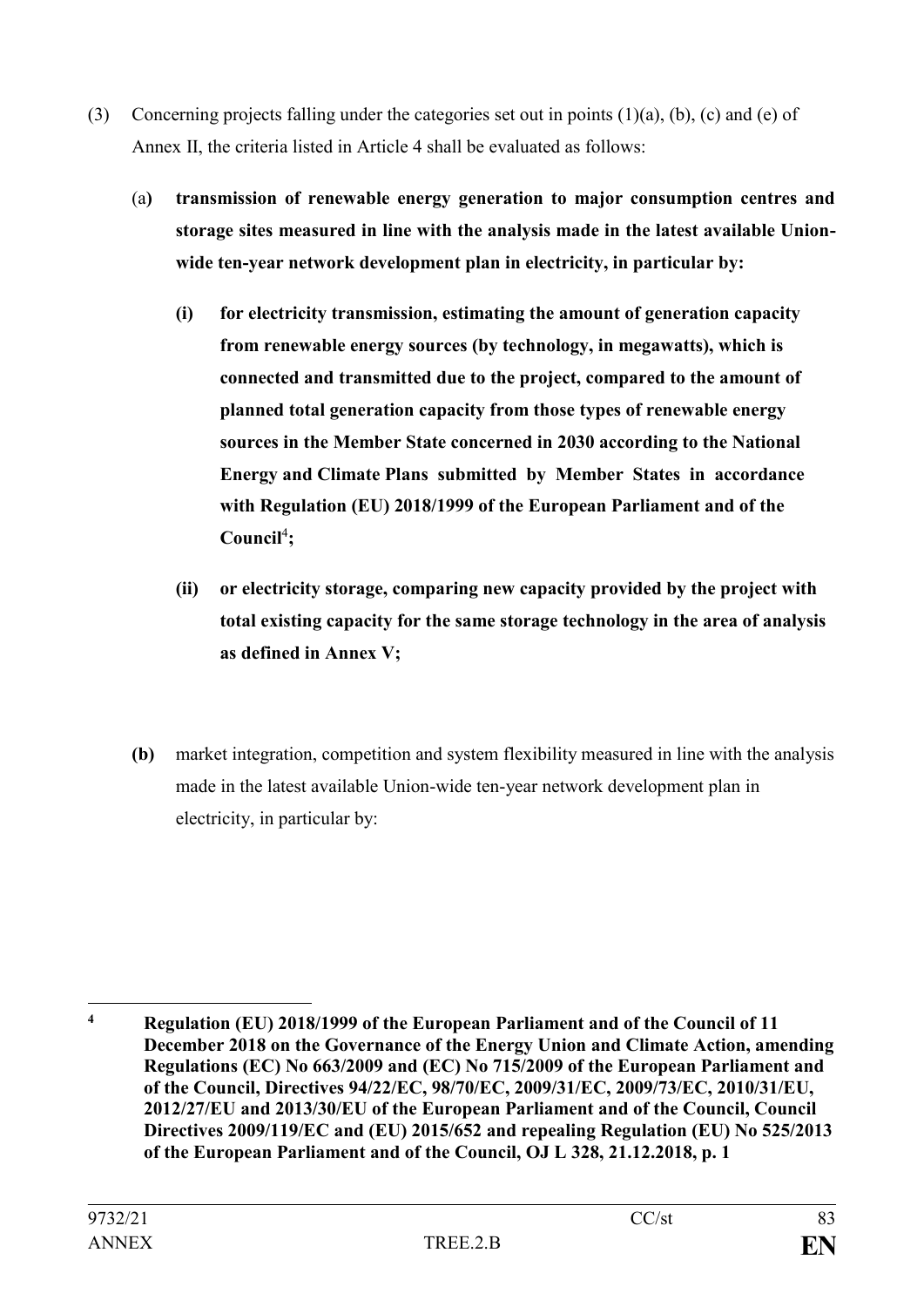- (i) calculating, for cross-border projects, the impact on the grid transfer capability in both power flow directions, measured in terms of amount of power (in megawatt), and their contribution to reaching the minimum 15% interconnection target, for projects with significant cross-border impact, the impact on grid transfer capability at borders between relevant Member States, between relevant Member States and third countries or within relevant Member States and on demandsupply balancing and network operations in relevant Member States;
- (ii) assessing the impact, for the area of analysis as defined in Annex V, in terms of energy system-wide generation and transmission costs and evolution and convergence of market prices provided by a project under different planning scenarios, notably taking into account the variations induced on the merit order;

 $[ ]$ 

- (c) security of supply, interoperability and secure system operation measured in line with the analysis made in the latest available Union-wide ten-year network development plan in electricity, notably by assessing the impact of the project on the loss of load expectation for the area of analysis as defined in Annex V in terms of generation and transmission adequacy for a set of characteristic load periods, taking into account expected changes in climate-related extreme weather events and their impact on infrastructure resilience. Where applicable, the impact of the project on independent and reliable control of system operation and services shall be measured.
- (4) Concerning projects falling under the category set out in point (1)(d) of Annex II, the criteria listed in Article 4 shall be evaluated as follows:
- (a) Level of sustainability : This criterion shall be measured by assessing the extent of the grids' ability to connect and transport variable renewable energy.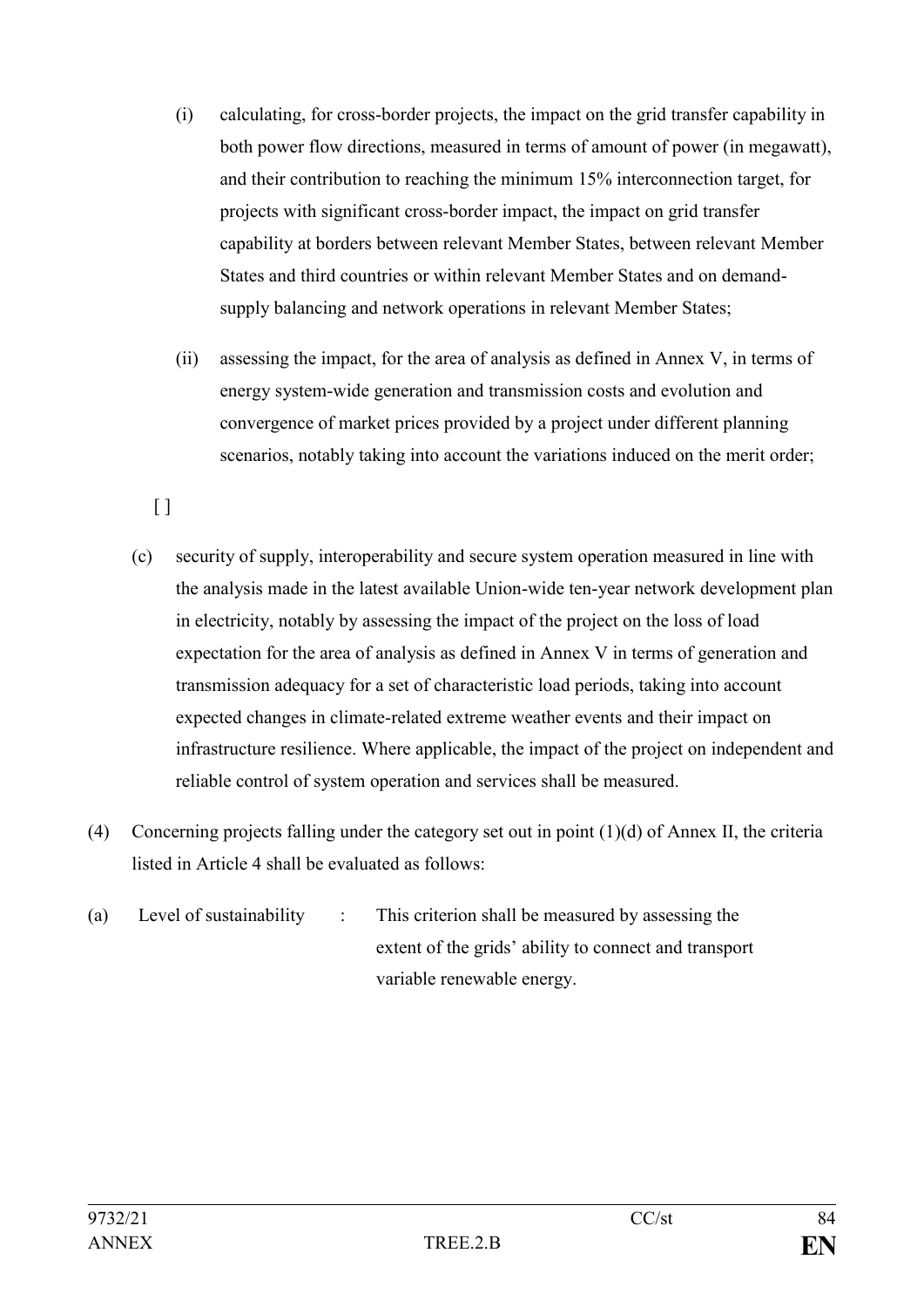- (b) Security of supply : This criterion shall be measured by the level of losses in distribution and /or transmission networks, the percentage utilisation (i.e. average loading) of electricity network components, the availability of network components (related to planned and unplanned maintenance) and its impact on network performances, the duration and frequency of interruptions, including climate related disruptions.
- (c) Market integration : This criterion shall be measured by assessing the innovative uptake in system operation, **the energy isolation** and interconnection, as well as the level of integrating other sectors and facilitating new business models and market structures.
- (d) Network security, flexibility and quality of supply : This criterion shall be measured by assessing the innovative approach to system flexibility, cybersecurity, efficient operability between TSO and DSO level, the capacity to include demand response, storage, energy efficiency measures, the cost-efficient use of digital tools and ICT for monitoring and control purposes, the stability of the electricity system and the voltage quality performance.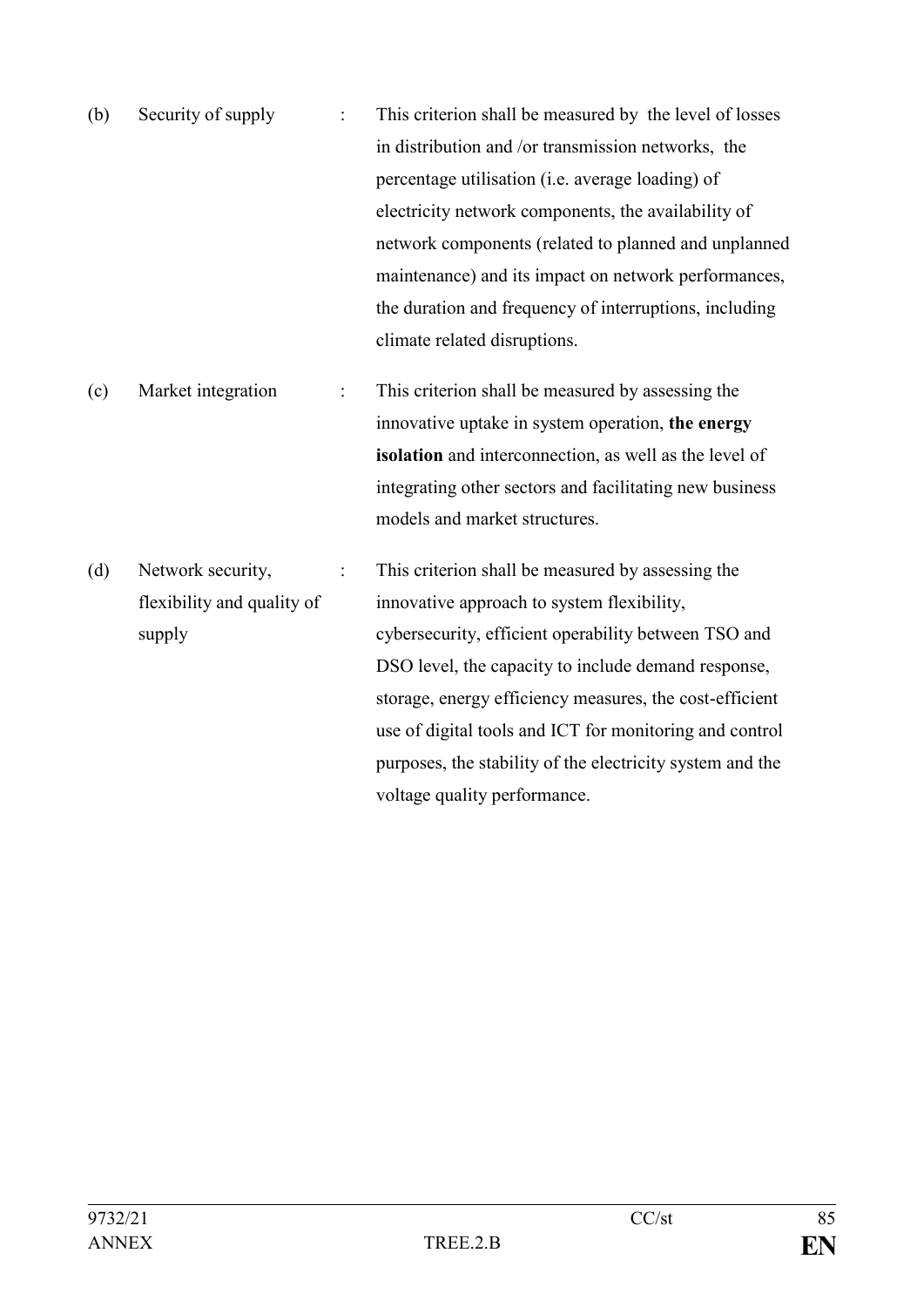(5) concerning hydrogen falling under the category set out in point (3) of Annex II, the criteria listed in Article 4 shall be evaluated as follows:

- (a) Sustainability measured as the contribution of a project to: greenhouse gas emission reductions in different end-use applications, such as industry or transport; flexibility and seasonal storage options for renewable electricity generation; or the integration of renewable **and low carbon** hydrogen **with a view to consider market needs and promote renewable hydrogen**.
- (b) market integration and interoperability measured by calculating the additional value of the project to the integration of market areas and price convergence, to the overall flexibility of the system.
- (c) security of supply and flexibility measured by calculating the additional value of the project to the resilience, diversity and flexibility of hydrogen supply.
- (d) competition measured by the project's contribution to supply diversification, including the facilitation of access to indigenous sources of hydrogen supply.
- (6) concerning smart gas grid projects falling under the category set out in point (2) of Annex II, the criteria listed in Article 4 shall be evaluated as follows:
	- (a) level of sustainability measured by assessing the share of renewable and low-carbon gases integrated into the gas network, the related greenhouse gas emission savings towards total system decarbonisation and the adequate detection of leakage.
	- (b) quality and security of supply measured by assessing the ratio of reliably available gas supply and peak demand, the share of imports replaced by local renewable and lowcarbon gases, the stability of system operation, the duration and frequency of interruptions per customer.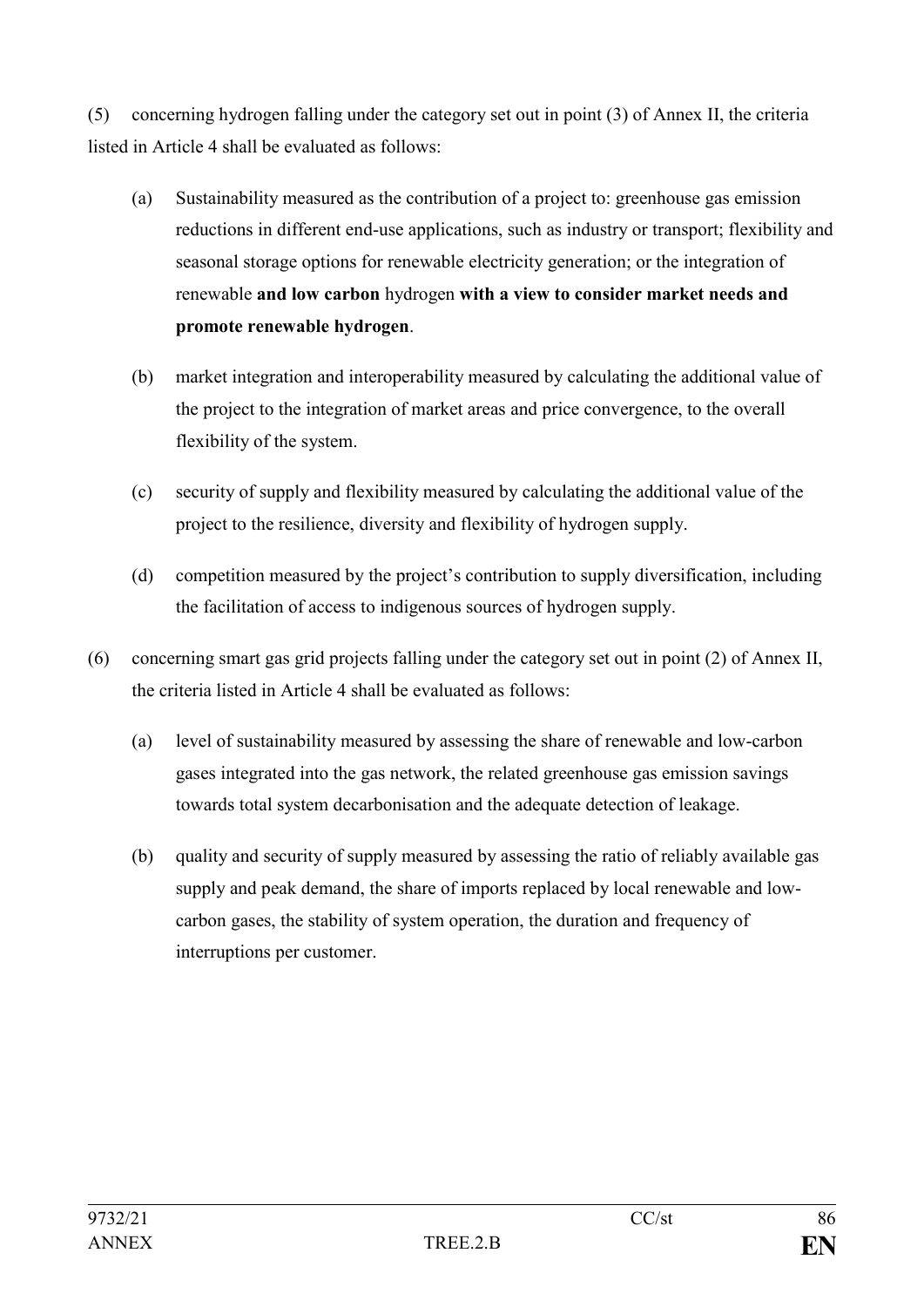- (c) **enabling flexibility services such as demand response and storage by** facilitation of smart energy sector integration **through the creation of links to other energy carriers and sectors** measured by assessing the cost savings enabled in connected energy sectors and systems, such as the heat and power system, transport and industry.
- (7) concerning electrolyser projects falling under the category set out in point (4) of Annex II the criteria listed in Article 4 shall be evaluated as follows:
	- (a) sustainability measured by assessing the share of renewable hydrogen, or **low carbon hydrogen, , in particular from renewable sources** meeting the criteria defined in point (4) (a) (ii) of Annex II integrated into the network, and the related greenhouse gas emission savings;
	- (b) security of supply measured by assessing its contribution to the safety, stability and efficiency of network operation, including through the assessment of avoided curtailment of renewable electricity generation;
	- (c) **enabling flexibility services such as demand response and storage by** the facilitation of smart energy sector integration **through the creation of links to other energy carriers and sectors** measured by assessing the cost savings enabled in connected energy sectors and systems, such as the gas, hydrogen, power and heat networks, the transport and industry sectors [ ].
- **(8) concerning carbon dioxide transport projects falling under the category set out in point (5) of annex II the criteria listed in Article 4 shall be evaluated as follows:** 
	- **(a) the total expected life-cycle greenhouse gas reductions achieved through the connection of installations to the CO2 transport and storage network and the infeasibility to apply only other non-CCS emission reduction technologies and applications to achieve the same level of sustainability at connected installations at a comparable cost within a comparable timeframe.**
	- **b) the mitigation of environmental burden and risk via the permanent neutralisation of carbon dioxide.**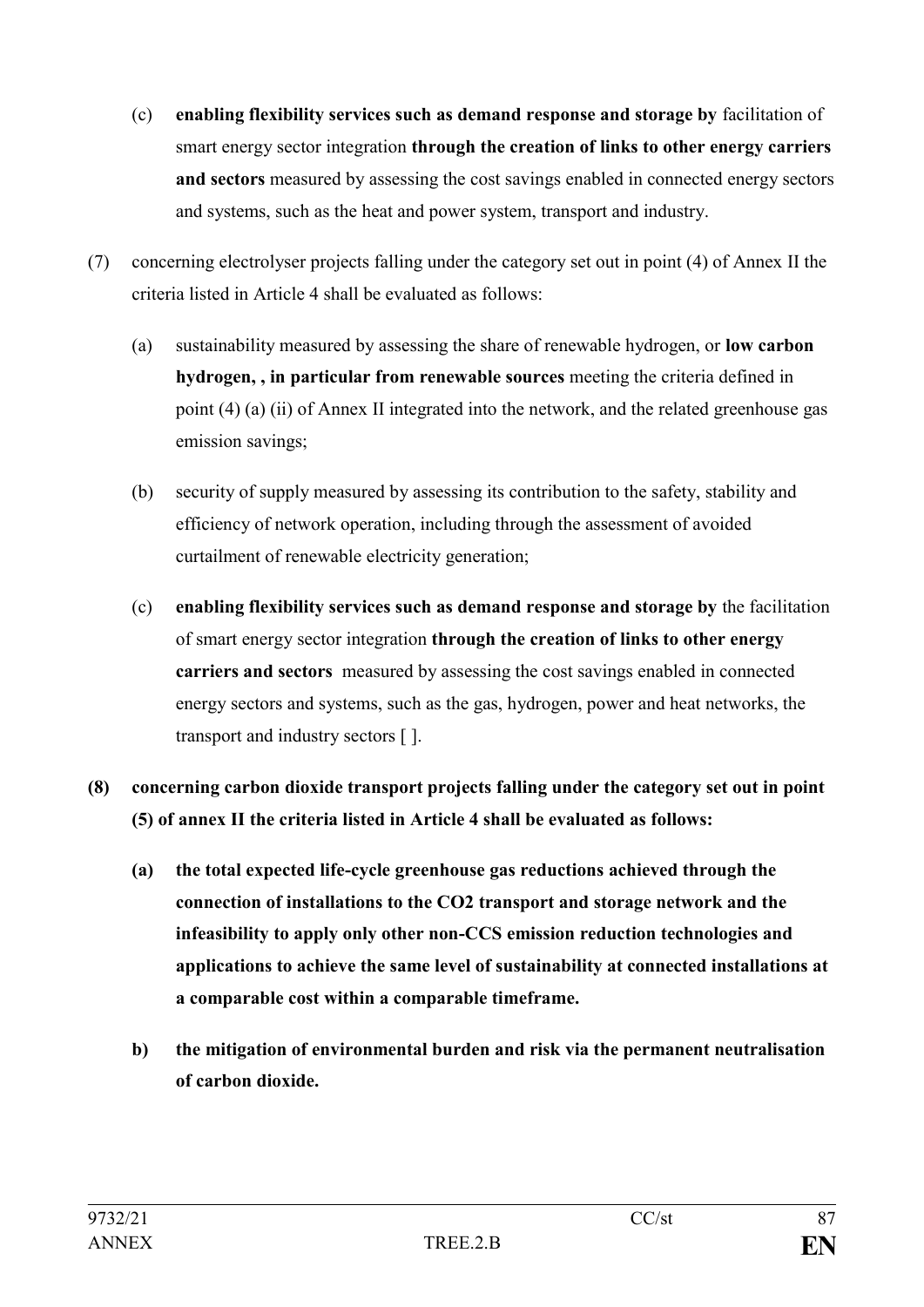#### **ANNEX V**

#### *ENERGY SYSTEM-WIDE COST-BENEFIT ANALYSIS*

**The CBA methodologies developed by the ENTSO for Electricity and the ENTSO for Gas should be consistent, whilst taking into account sectorial specificities.** The methodology for a harmonised **and transparent** energy system-wide cost-benefit analysis for projects of common interest **and for projects of mutual interest shall be uniform for all infrastructure categories, unless specific elements are justified. They shall address costs in the broader sense (including externalities) in view of the Union's objectives, in particular the 2030 climate and energy targets and the climate neutrality objective by 2050 and** shall satisfy the following principles.

- (1) the area for the analysis of an individual project shall cover all Member States and third countries, on whose territory the project is located, all directly neighbouring Member States and all other Member States significantly impacted by the project. For this purpose, ENTSO for electricity and ENTSO for gas shall cooperate with all the relevant system operators in the relevant third countries**. In the case of projects falling under the category set out at point(3) of Annex II, the ENTSO for electricity and the ENTSO for gas shall cooperate with the project promoter also where it is not a system operator.**
- (2) each cost-benefit analysis shall include sensitivity analyses concerning the input data set**, including generation and greenhouse gases costs as well as the expected development of demand [ ] and supply (including renewable energy sources), including the flexibility of both, and the availability of storage,** the commissioning date of different projects in the same area of analysis, **climate impacts** and other relevant parameters.
- (3) it shall define the analysis to be carried out, based on the relevant multi-sectorial input data set by determining the impacts with and without each project **and include the relevant interdependencies with other projects.**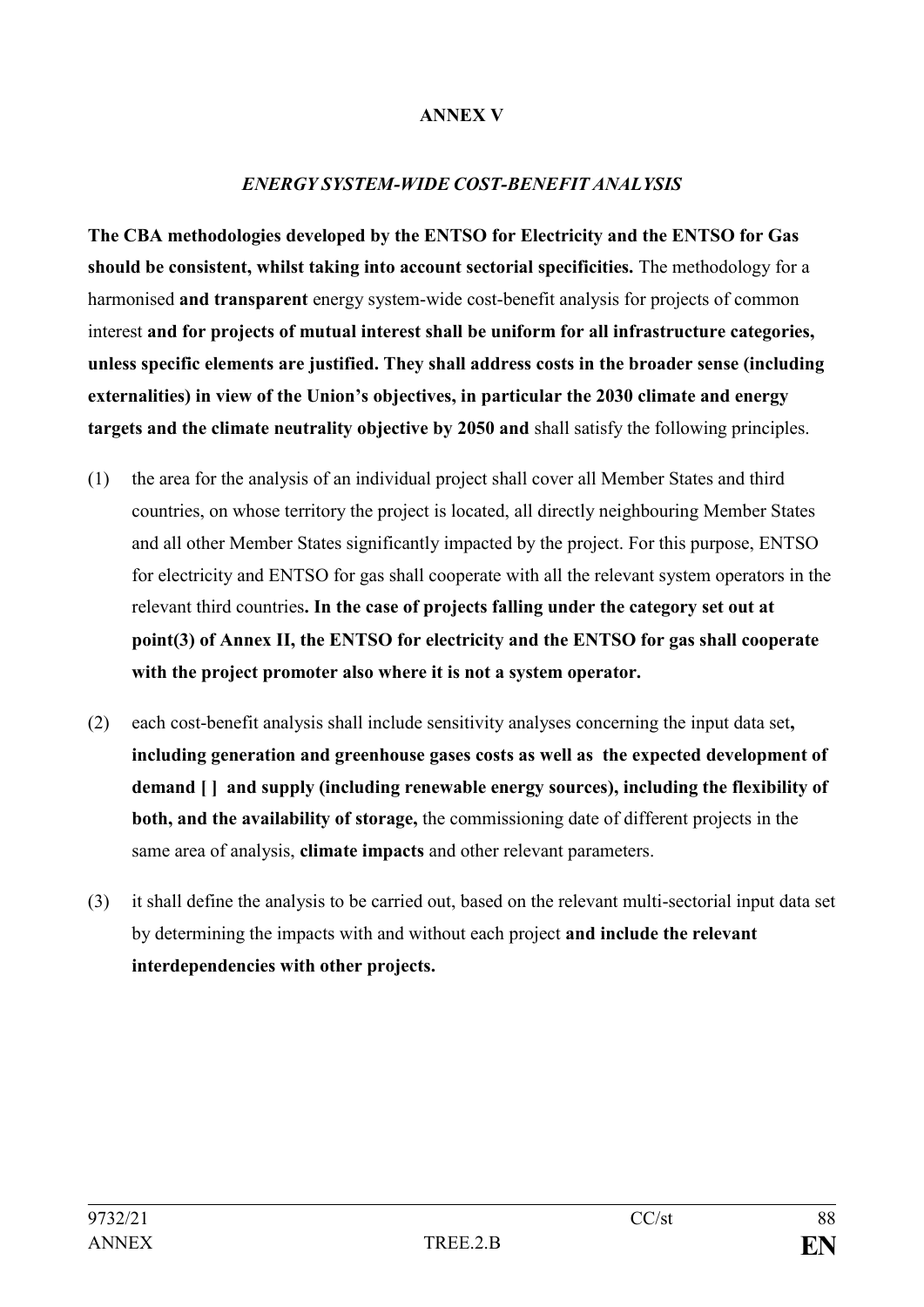- (4) it shall give guidance for the development and use of network, **[ ]** market **and socio-economic** modelling necessary for the cost-benefit analysis. The modelling shall allow for a full assessment of economic, including market integration, security of supply and competition, **as well as lifting energy isolation,** social and environmental and climate impacts, including the cross-sectorial impacts. The methodology shall **be fully transparent [ ]** includ**ing** details on why, what and how each of the benefits and costs are calculated.
- (5) it shall include and explain how the energy efficiency first principle is implemented in all the steps of the ten-Year Network Development Plans.
- **(6) it shall explain that the development and deployment of renewable energies will not be hampered by the project.**
- (7) it shall ensure that the Member States on which the project has net positive impacts, the beneficiaries, and the Member States on which the project has a net negative impact **– which may be other Members States then the ones on which teritory the infrastrucure is constructed –**, the cost bearers, are identified.
- (8) it shall, at least, take into account the capital expenditure, operational and maintenance expenditure costs **as well as the costs induced for the related system** over the **[ ] technical** lifecycle of the project **as a whole such as** [ ] decommissioning and waste management costs, **including external costs** [ ]. The methodology shall give guidance on discount rates, [ ] **technical** lifetime and residual value to be used for the cost- benefit calculations**. It shall furthermore include a mandatory methodology to calculate Benefit-to-Cost ratio and the Net Present Value, as well as a differentiation of benefits according to the level of reliability of their estimation methods. Methods to calculate the climate and environmental impact of the projects and the contribution to EU energy targets, such as renewable penetrations, energy efficiency and interconnection targets shall also be taken into account.**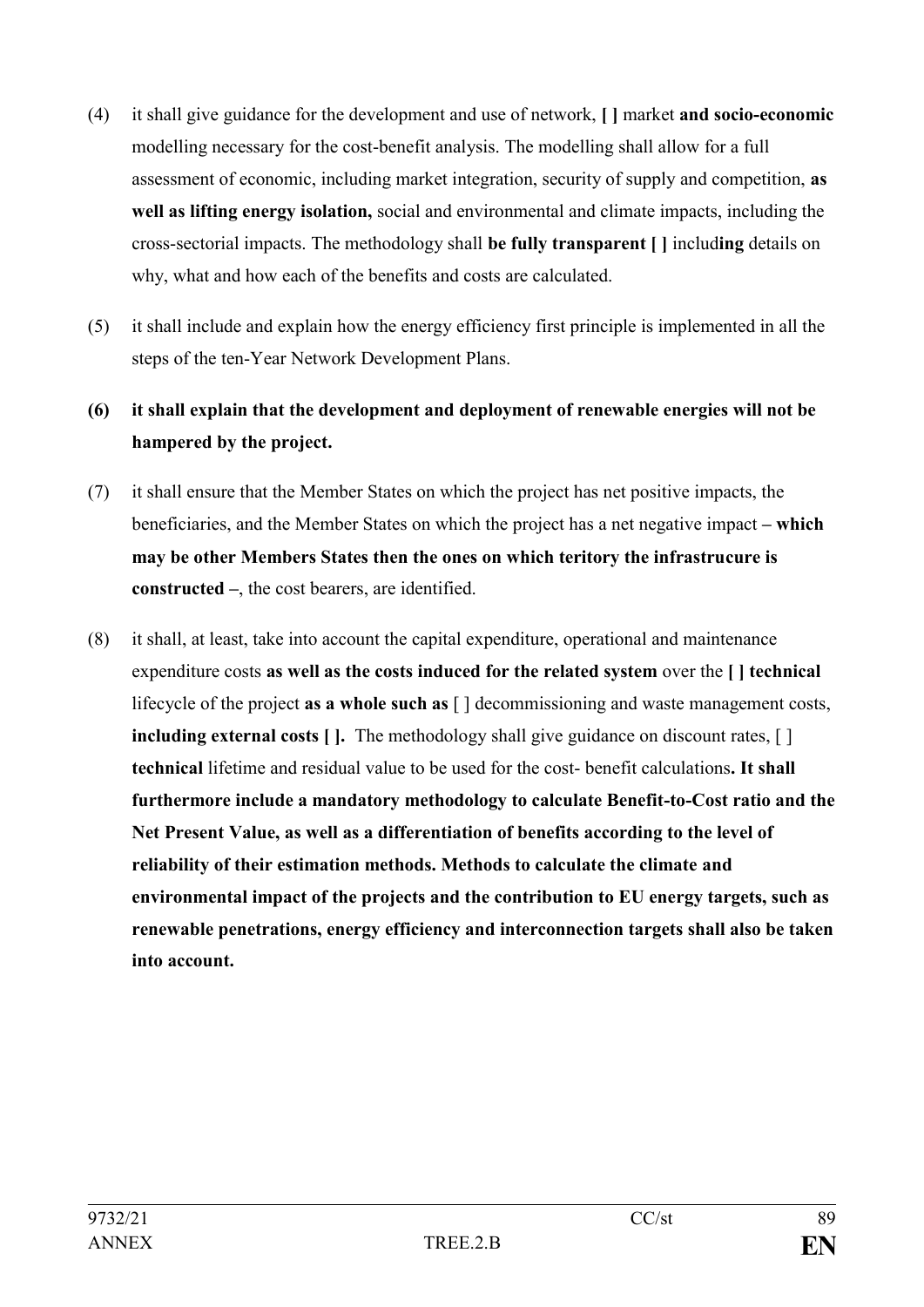(9) it shall ensure that the climate adaptation measures taken for each project are assessed and reflect the cost of greenhouse gas emissions **used for the assessment is robust and consistent [ ]** with other Union policies **in order to enable comparison with other solutions which do not require new infrastructures.**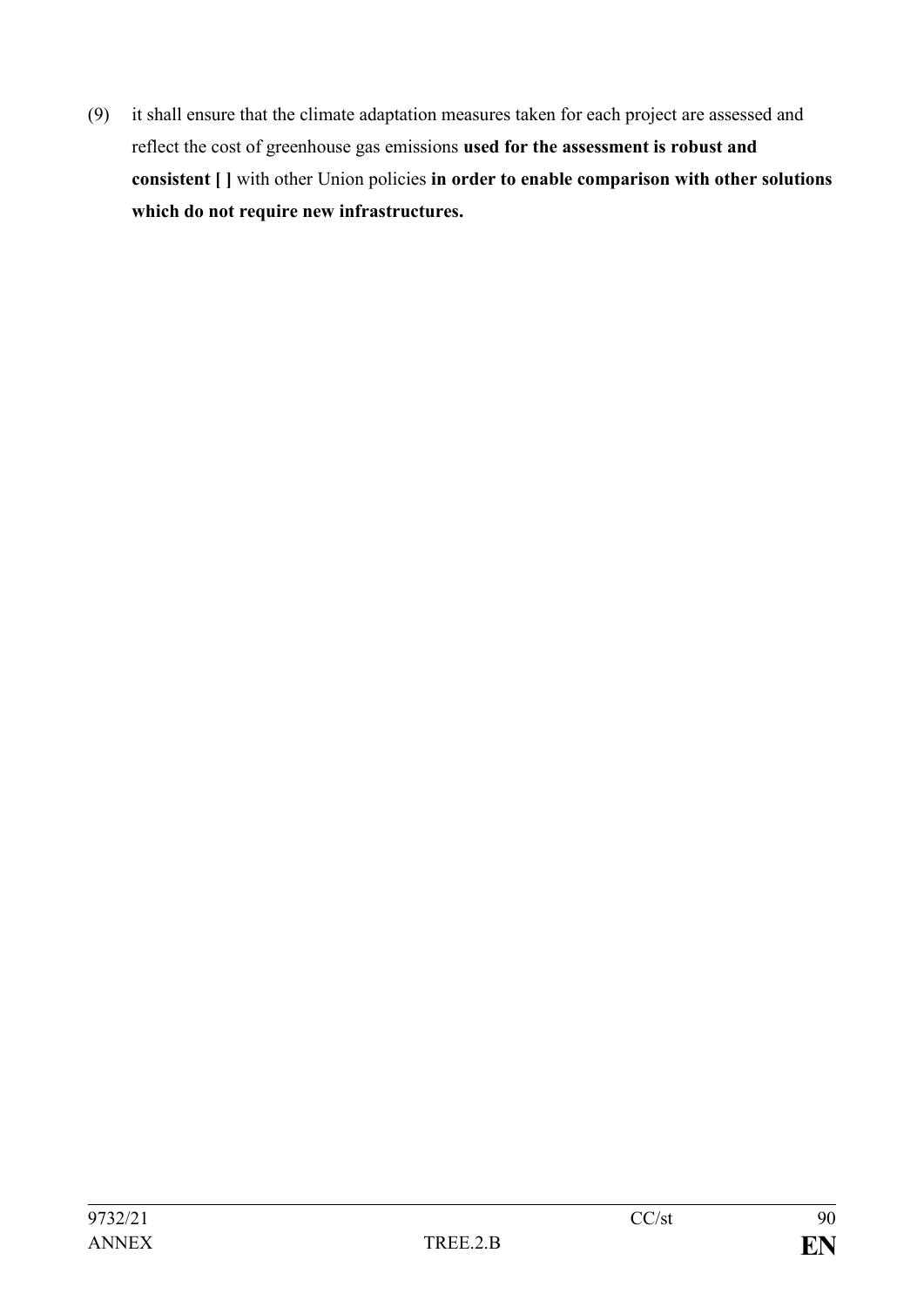### **ANNEX VI**

#### *GUIDELINES FOR TRANSPARENCY AND PUBLIC PARTICIPATION*

- (1) the manual of procedures referred to in Article 9(1) shall at least contain:
	- (a) specifications of the relevant pieces of legislation upon which decisions and opinions are based for the different types of relevant projects of common interest, including environmental law;
	- (b) the list of relevant decisions and opinions to be obtained;
	- (c) the names and contact details of the Competent Authority, other authorities and major stakeholders concerned;
	- (d) the work flow, outlining each stage in the process, including an indicative time frame and a concise overview of the decision-making process for the different types of relevant projects of common interest;
	- (e) information about the scope, structure and level of detail of documents to be submitted with the application for decisions, including a checklist;
	- (f) the stages and means for the general public to participate in the process;
	- (g) modalities in which the competent authority, other authorities concerned and the project promoter shall demonstrate that the opinions expressed in the public consultation were taken into account, for example by showing what amendments were done in the location and design of the project or by justifying why such opinions have not been taken into account;

**[ ]**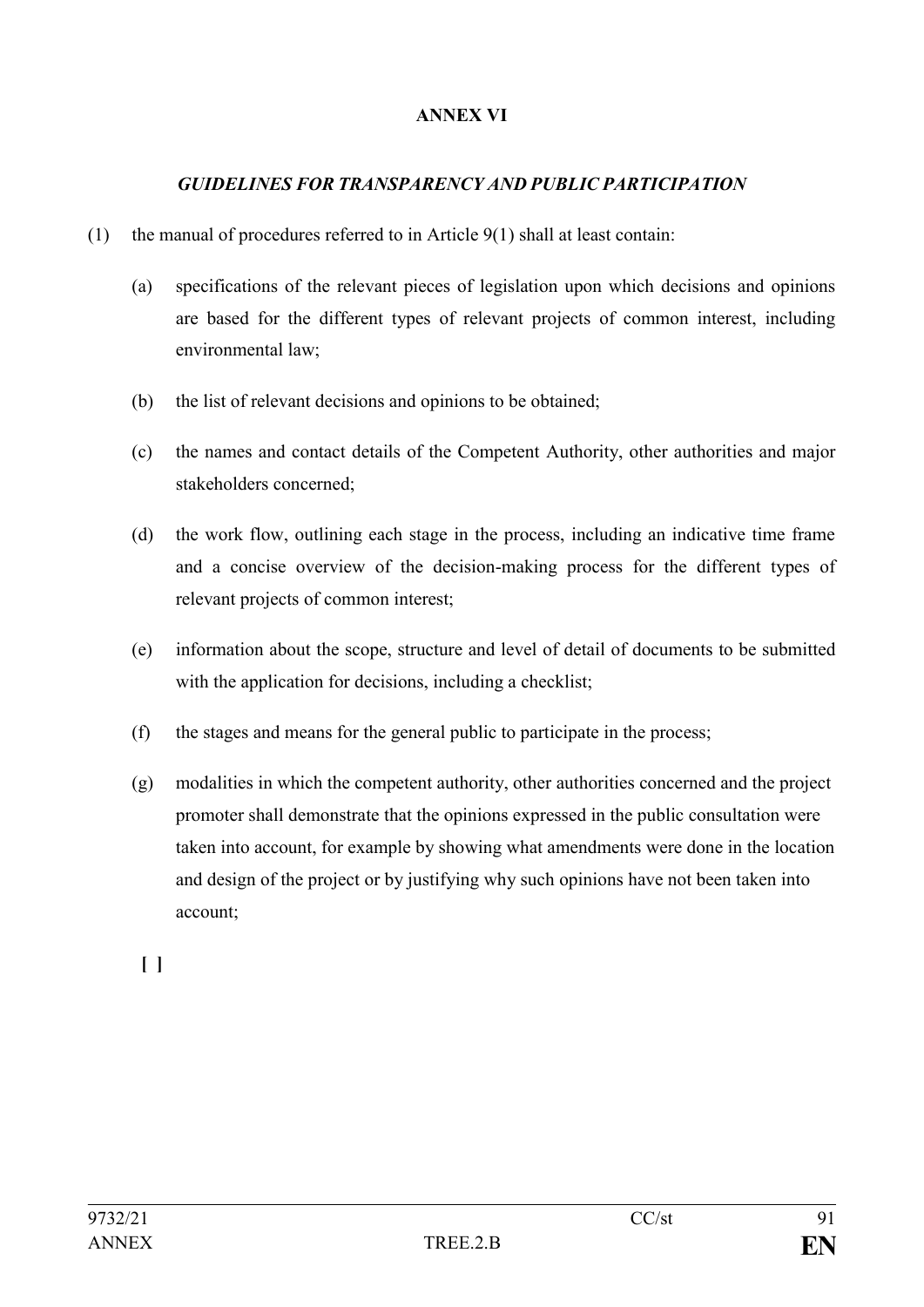- (2) the detailed schedule referred to in Article  $10(5)(b)$  shall at least specify the following:
	- (a) the decisions and opinions to be obtained;
	- (b) the authorities, stakeholders, and the public likely to be concerned;
	- (c) the individual stages of the procedure and their duration;
	- (d) major milestones to be accomplished and their deadlines in view of the comprehensive decision to be taken;
	- (e) the resources planned by the authorities and possible additional resource needs;
- (3) without any prejudice to the requirements for public consultations under environmental law, to increase public participation in the permit granting process and ensure in advance information and dialogue with the public, the following principles shall be applied:
	- (a) the stakeholders affected by a project of common interest, including relevant national, regional and local authorities, landowners and citizens living in the vicinity of the project, the general public and their associations, organisations or groups, shall be extensively informed and consulted at an early stage, when potential concerns by the public can still be taken into account and in an open and transparent manner. Where relevant, the competent authority shall actively support the activities undertaken by the project promoter;
	- (b) competent authorities shall ensure that public consultation procedures for projects of common interest are grouped together where possible including public consultations already required under national law. Each public consultation shall cover all subject matters relevant to the particular stage of the procedure, and one subject matter relevant to the particular stage of the procedure shall not be addressed in more than one public consultation; however, one public consultation may take place in more than one geographical location. The subject matters addressed by a public consultation shall be clearly indicated in the notification of the public consultation;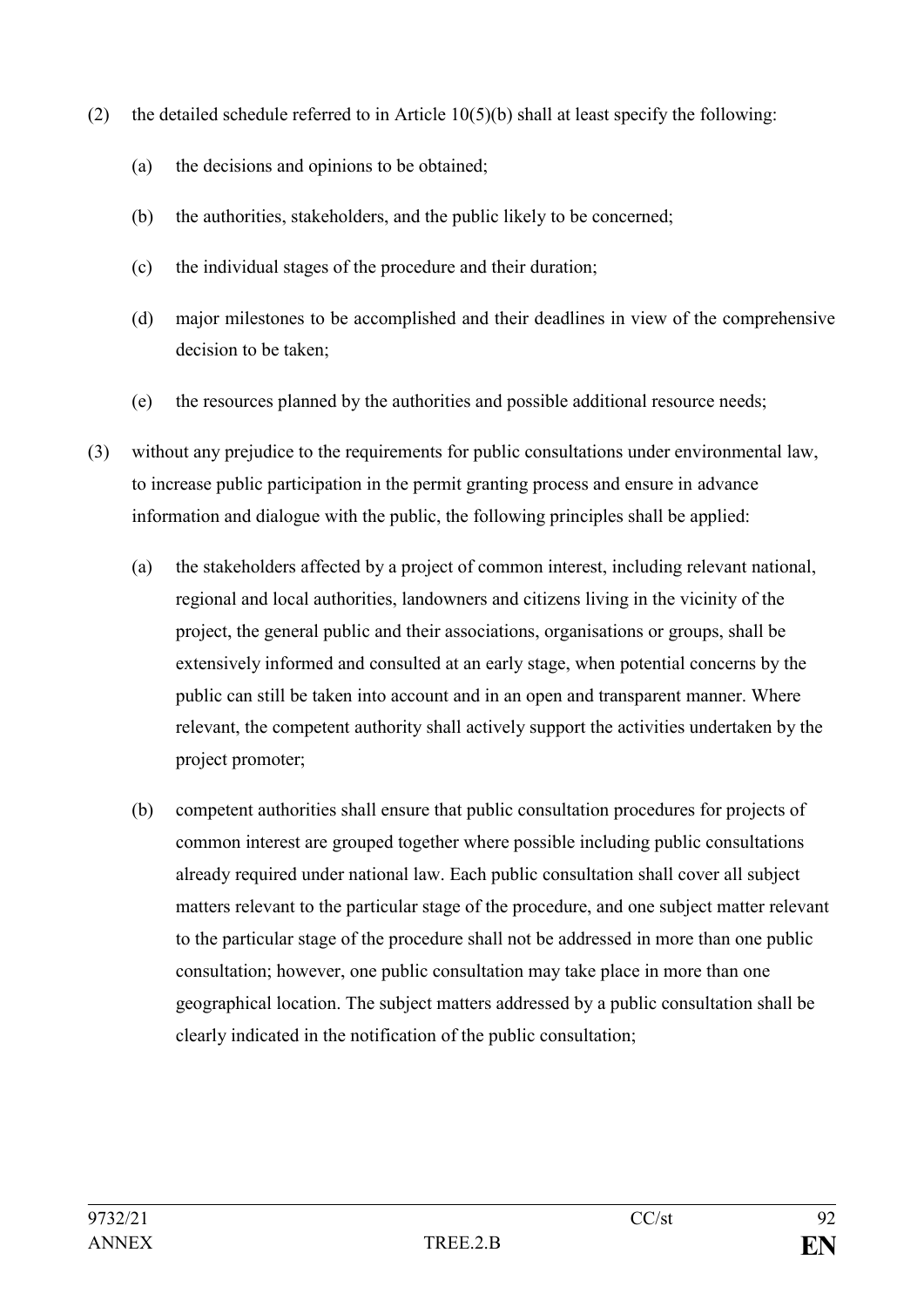- (c) comments and objections shall be admissible from the beginning of the public consultation until the expiry of the deadline only;
- (4) the concept for public participation shall at least include information about:
	- (a) the stakeholders concerned and addressed;
	- (b) the measures envisaged, including proposed general locations and dates of dedicated meetings;
	- (c) the timeline;
	- (d) the human resources allocated to the respective tasks;
- (5) in the context of the public consultation to be carried out before submission of the application file, the relevant parties shall at least:
	- (a) publish an information leaflet of no more than 15 pages, giving, in a clear and concise manner, an overview of the description, purpose and preliminary timetable of the development steps of the project, the national grid development plan, alternative routes considered, types and characteristics of the potential impacts, including of cross-border or transboundary nature, and possible mitigation measures, which shall be published prior to the start of the consultation; The information leaflet shall furthermore list the web addresses of the website of the project of common interest referred to in Article 9(7), the transparency platform referred to in Article [ ] **22** and of the manual of procedures referred to in point (1);
	- (b) publish the information on the consultation on the website of the project of common interest referred to in Article 9(7), on the bulletin boards of the offices of local administrations, and, at least, in **[ ] one** local media outlets;
	- (c) invite in written **or electronic** form relevant affected stakeholders, associations, organisations and groups to dedicated meetings, during which concerns shall be discussed;